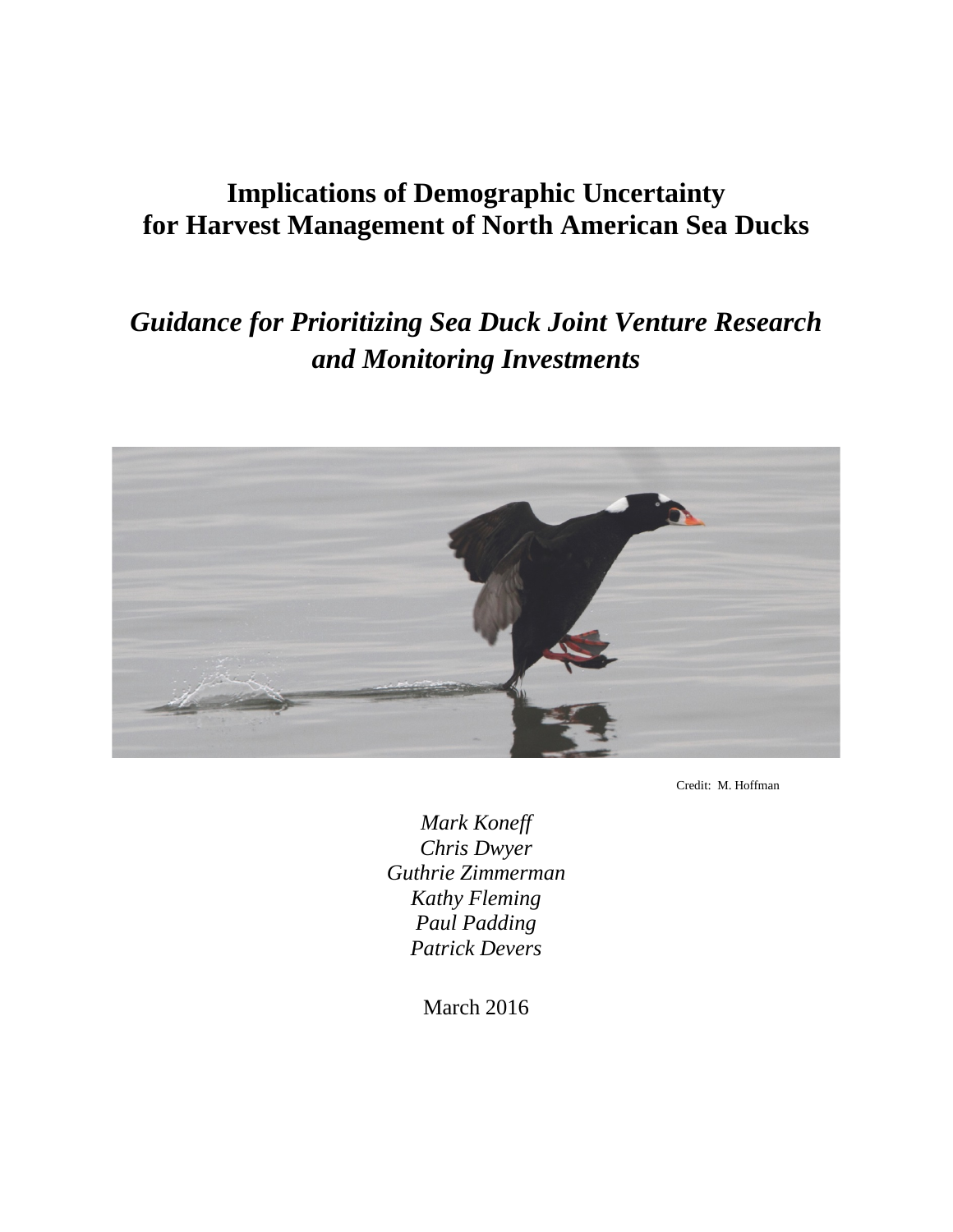#### **EXECUTIVE SUMMARY**

In 2010, the Sea Duck Joint Venture (SDJV) identified the need for improved science support for harvest and habitat management of North American sea ducks. In order to prioritize monitoring and research needs in support of harvest management, we applied a Prescribed Take Level (PTL) framework to assess the influence of uncertainty about sea duck demographic parameters on comparisons of observed and allowable harvest estimates. We focused on 7 populations of North American sea ducks: the American subspecies of common eider (*Somateria mollissima dresseri*), the continental populations of long-tailed duck (*Clangula hyemalis*) and white-winged scoter (*Melanitta fusca*), and eastern and western populations of black (*M. americana*) and surf scoter (*M. perspicillata*).

Prescribed Take Level (PTL) is an estimate of the allowable harvest of a population. Formulated as total harvest, calculation of PTL requires estimates of population size  $(N<sub>t</sub>)$  and maximum growth rate  $(r_{\text{max}})$ , while formulation of PTL as a harvest rate requires only an estimate of  $r_{\text{max}}$ . We used a total harvest formulation of PTL for all populations, except common eider where banding data were sufficient to formulate PTL based on harvest rate. We defined *r*max as the maximum growth rate achievable by a population in the absence of harvest under average environmental conditions. We derived  $r_{\text{max}}$  from the maximum finite growth rate ( $\lambda_{\text{max}}$ ) using an age-structured population projection matrix. In implementing the PTL framework we: (1) combined information from empirical studies and the opinions of experts to create probability distributions reflecting uncertainty in the individual demographic parameters needed to conduct the PTL; (2) used simulation to propagate that uncertainty into probability distributions of allowable harvest for each species; (3) compared estimates of allowable harvest to observed harvest; and (4) evaluated the sensitivity of the comparison of allowable to observed harvest estimates to uncertainty in the parameters used to derive those estimates.

We relied on a combination of published and unpublished data and estimates as well as the results of a formal expert elicitation to specify probability distributions for the parameters used in this assessment: age-specific survival, fecundity (calculated from reproductive rates such as nest success, clutch survival, and breeding propensity, as well as harvest age ratios), fall population size, observed harvest (sport and subsistence), and for common eiders, observed harvest rate. The probability distributions reflected uncertainty about the true mean value of each demographic parameter for each population. We used Monte Carlo simulations to estimate  $r_{\text{max}}$ , allowable harvest, and observed harvest for each population. We then used linear regression to assess the sensitivity of the difference between allowable and observed harvest estimates to uncertainty in the component parameters of  $r_{\text{max}}$ , fall population size, and observed harvest. We identified populations at risk of overharvest by the proportion of simulations where observed harvest exceeded allowable, and categorized demographic information needs into three levels of priority based on their uncertainty and their influence on the comparison of allowable and observed harvest.

Our literature search revealed a dearth of empirical data for most of the populations, and our effort to augment the empirical data by eliciting opinions from subject-matter experts met with limited success. Accurate quantification of uncertainty was a crucial component of the assessment, and our results and conclusions below are conditional on adequate descriptions of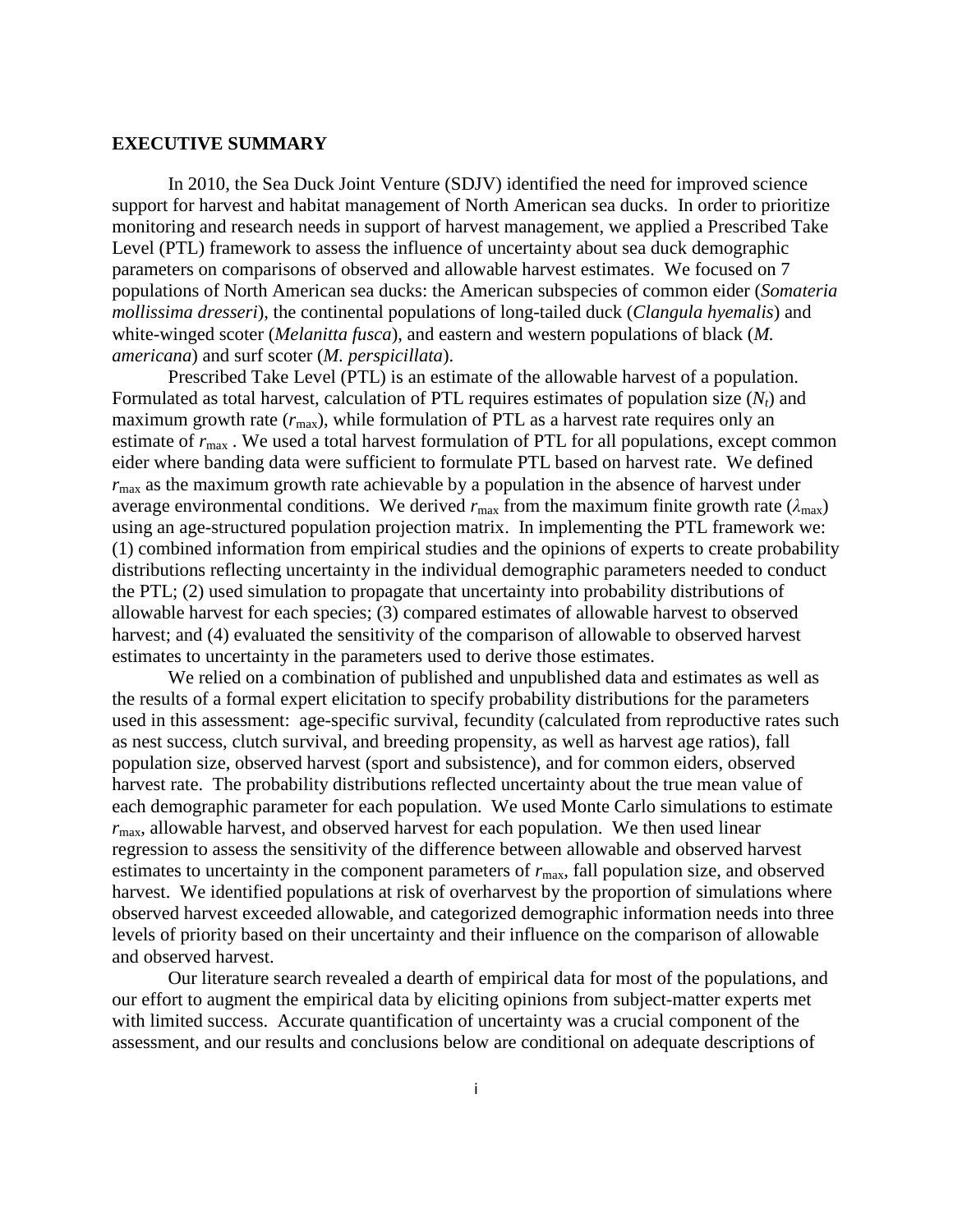uncertainty for each parameter. In general, our allowable harvest (or harvest rate) estimates were very uncertain, much more so than the estimates of observed harvest.

*American Common Eider.*The median allowable harvest rate for American common eiders was –0.0009 (95% credible interval -0.0812; 0.0692). The percent of simulations where observed harvest rate was less than allowable harvest rate was 20%. The comparison of observed and allowable harvest rates was most influenced by uncertainty in adult survival, as well as several components of fecundity including duckling survival, the ratio of juvenile to adult female wings in samples submitted by hunters (i.e., harvest age ratio), hatching success, and clutch size. Highest priorities for research and monitoring were estimates of age ratios and duckling survival.

*Eastern/Western Black Scoter.*For eastern black scoters allowable harvest was 29,940 (807; 93,753), and the percent of simulations where observed harvest was less than allowable harvest was 52%. For western black scoter allowable harvest was 10,854 (-11,058; 37,219), and observed harvest was less than allowable harvest in 30% of the simulations. Adult survival was highly influential for both populations but due to its low uncertainty was only a medium priority for research and monitoring. For eastern black scoters, the highest priority information needs were population size and duckling survival, while moderate priority needs, in addition to adult survival, included age ratio, and the proportion of hens first breeding at age 2. For western black scoters, 3 fecundity parameters were the highest priorities for research or monitoring: nest success, duckling survival, and harvest age ratio. Observed harvest was also categorized as a high priority information need though it was less influential on comparisons between allowable and observed harvest than the fecundity parameters.

*Eastern/Western Surf Scoter.* For eastern surf scoters, the median allowable harvest of 23,149 (-9,308; 78,894) was less than the median observed harvest by approximately 15,000 birds, The percent of simulations in which observed harvest was less than allowable harvest was 25%. High priority information needs based on the sensitivity analysis were harvest age ratios, nest success, and population size. Adult survival and differential vulnerability were classified as moderate information needs. For western surf scoters, the median allowable harvest was 14,354 (-61,985; 82,110). Observed harvest was less than allowable harvest in 59% of the simulations. Adult survival was most influential on comparisons of observed and allowable harvest and was the highest priority information need. Other high priority information needs included population size, clutch size, juvenile survival, and differential vulnerability.

*White-winged Scoter.*Median allowable harvest was 13,054 (-68,824; 61,072). The percent of simulations in which observed harvest was less than allowable harvest was 36%. Observed harvest was a high priority information need, although its influence on the harvest comparison (based on absolute slope) was less than the 4 parameters that were ranked as moderate priority information needs (differential vulnerability, nest success, hatching success, and adult survival) as a result of a larger relative uncertainty surrounding observed harvest.

*Long-tailed Duck.* Median allowable harvest for long-tailed ducks was -48,966 (- 202,663; 60,561). The percent of simulations in which observed harvest, 43,044 (32,151; 57,589), was less than allowable harvest was only 5%. Reproductive rate estimates for longtailed ducks from the literature were very low compared to all populations other than common eiders. Population size was the only high-priority information need identified according to our criteria. Four parameters were categorized as moderate priority information needs: adult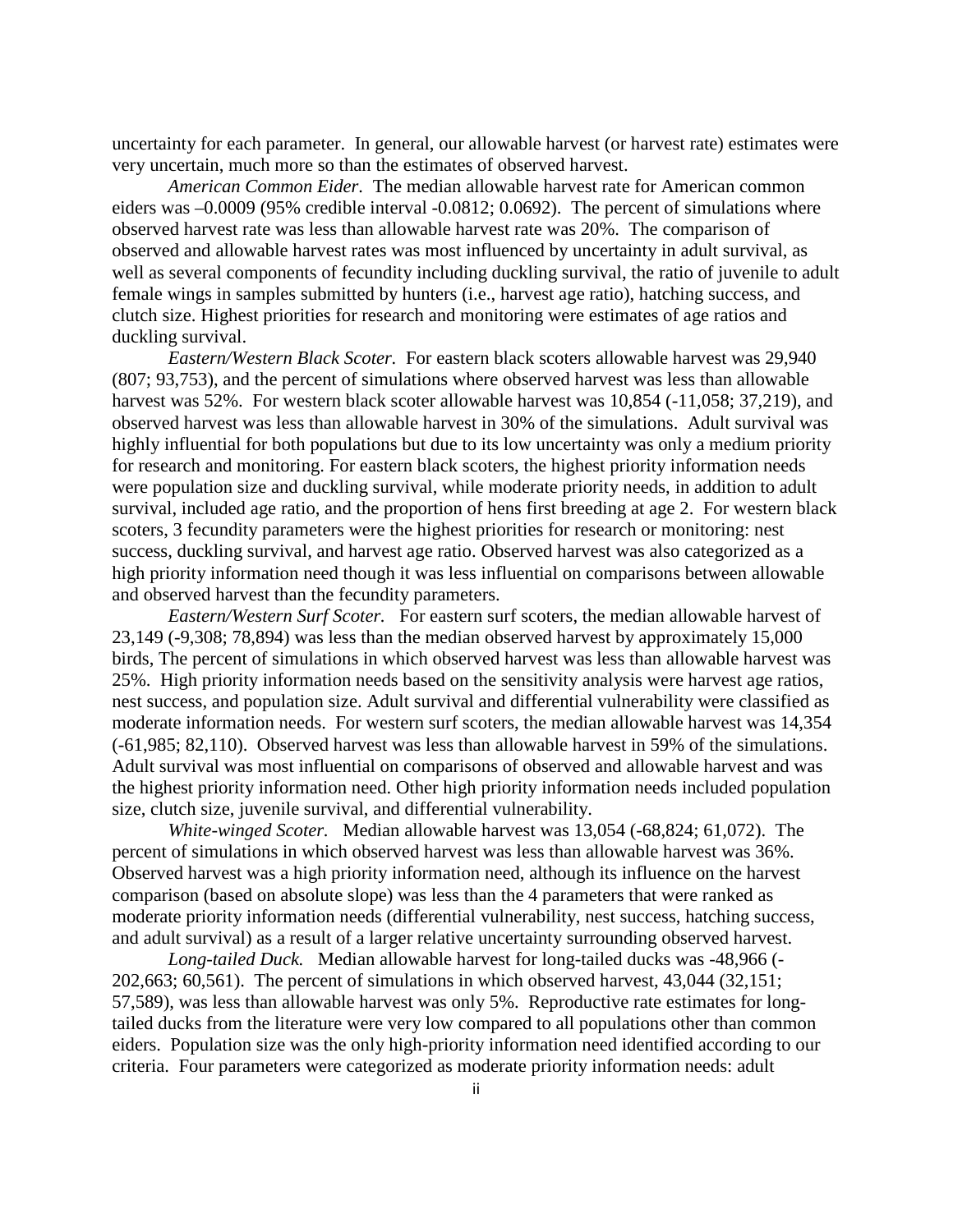survival, nest success, proportion of first time breeders breeding at age 2, and survival of secondyear birds.

In general, this assessment highlights the high degree of uncertainty associated with simulated values of allowable harvest for all populations. We have particularly low confidence in the assessment for long-tailed ducks, and the assessment for American common eider may apply only to the segment of this population breeding in Maine and the Maritimes. Comparisons of our simulated median values of intrinsic growth rates were lower than theoretical maximum values indicating that these populations were experiencing sub-optimal environmental conditions, input parameter values were not consistent with growth unconstrained by density or harvest, or input parameter values were representative of only a subpopulation with lower growth potential than the entire population.

Conclusions from this assessment include: (1) reductions in uncertainty in the high and moderate priority parameters could most significantly improve harvest inferences and decision making; (2) uncertainty about overall fecundity had more influence on comparisons of allowable and observed harvest than adult survival or observed harvest, however, individual components of fecundity can be difficult to study at a population scale; (3) adult survival, though characterized by less uncertainty than individual components of fecundity, is a high priority information need given the sensitivity of growth rate and allowable take to this parameter, and (4) uncertainty about population size was a high priority information need for four of the six populations where it factored into the assessment. We recommend that the SDJV (1) prioritize research and monitoring efforts on the long-tailed duck and American common eider; (2) prioritize research and monitoring on high priority parameters identified for each population; (3) continue efforts to integrate the operating procedures and analysis of presently disparate breeding population surveys for sea ducks; and (4) conduct PTL assessments periodically, incorporating new information in order to revise priority information needs.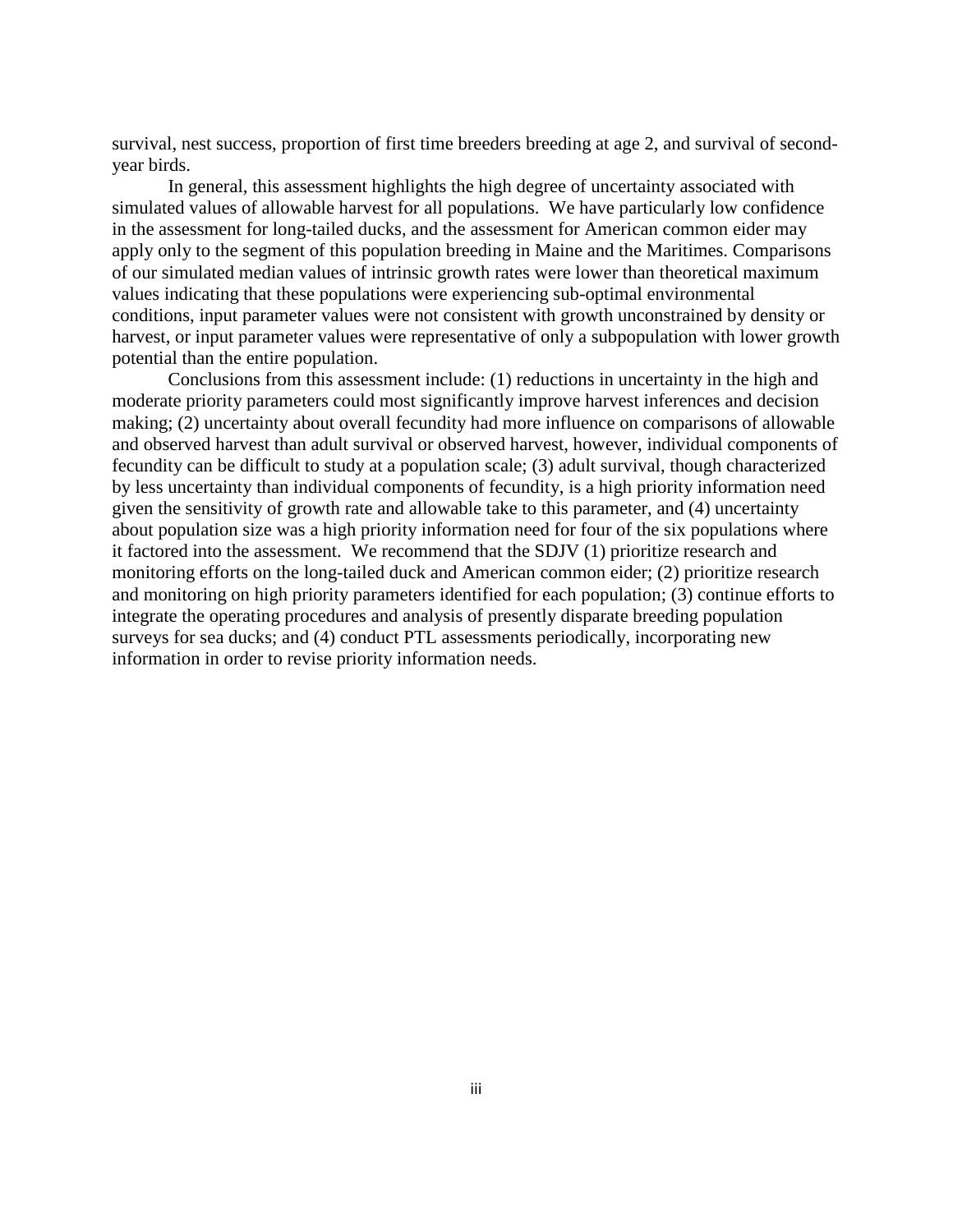## **Implications of Demographic Uncertainty for Harvest Management of North American Sea Ducks**

## *Guidance for Prioritizing Sea Duck Joint Venture Research and Monitoring Investments*

*Mark Koneff, U.S. Fish and Wildlife Service, Division of Migratory Bird Management, Orono, ME Chris Dwyer, U.S. Fish and Wildlife Service, Division of Migratory Birds, Northeast Region, Hadley, MA Guthrie Zimmerman, U.S. Fish and Wildlife Service, Division of Migratory Bird Management, Sacramento, CA*

*Kathy Fleming, U.S. Fish and Wildlife Service, Division of Migratory Bird Management, Laurel, MD Paul Padding, U.S. Fish and Wildlife Service, Division of Migratory Bird Management, Laurel, MD Patrick Devers, U.S. Fish and Wildlife Service, Division of Migratory Bird Management, Laurel, MD*

## **INTRODUCTION**

The population dynamics of sea ducks (Tribe *Mergini*) are poorly understood relative to other North American waterfowl (Caithamer et al. 2000, [Goudie et al. 1994, K](#page-27-0)ehoe et al. 1994, Sea Duck Joint Venture Continental Technical Team 2003, Sea Duck Joint Venture Management Board 2008, Boyd et al. 2015). Sea duck life histories are characterized by high adult survival, delayed maturation, and low reproductive capacity suggesting that population abundance of these species may be sensitive to factors influencing adult survival (e.g., harvest). Increased interest in sport harvest of sea ducks in some areas in recent decades may be related to regulatory restrictions on other popular harvested species such as Canada goose (*Branta canadensis*) and American black duck (*Anas rubripes*). Special hunting regulations, established in the 1930s to increase hunting opportunity on sea ducks, reflect past perceptions that these species were lightly harvested and could sustain additional harvest pressure. However, limited population monitoring data for North American sea ducks suggest that 10 of 15 species were declining in the 1980s and 1990s (Goudie et al. 1994, Kehoe et al. 1994, [Caithamer et al. 2000, S](#page-27-0)ea Duck Joint Venture Continental Technical Team 2003, Sea Duck Joint Venture Management Board 2008). Although the extent and causes of declines are largely unknown, this has increased concern over sea duck harvest and the limitations of available population data. Recent analyses indicate that 11 of 22 North American sea duck populations are now stable or increasing, but these do not include the common eider (*Somateria mollissima*) and scoter (*Melanitta* spp.) populations for which special hunting regulations exist in eastern North America (Bowman et al. 2015).

In 2010, the Sea Duck Joint Venture (SDJV) identified the need for improved science support for harvest and habitat management of these species. As a first step toward addressing the needs of harvest management decision-makers, the SDJV established a harvest management subcommittee to engage the harvest management community, determine priority information needed to support decisions, assess the ability of SDJV research and monitoring investments to address those needs, and incorporate priorities into the next SDJV Strategic Plan Revision.

Working with the SDJV harvest management subcommittee, we developed a Prescribed Take Level (PTL; Runge et al. 2009) assessment framework to evaluate how much influence uncertainty in various demographic parameters has on inferences about contemporary harvest levels. The PTL framework estimates allowable take level, in this context allowable harvest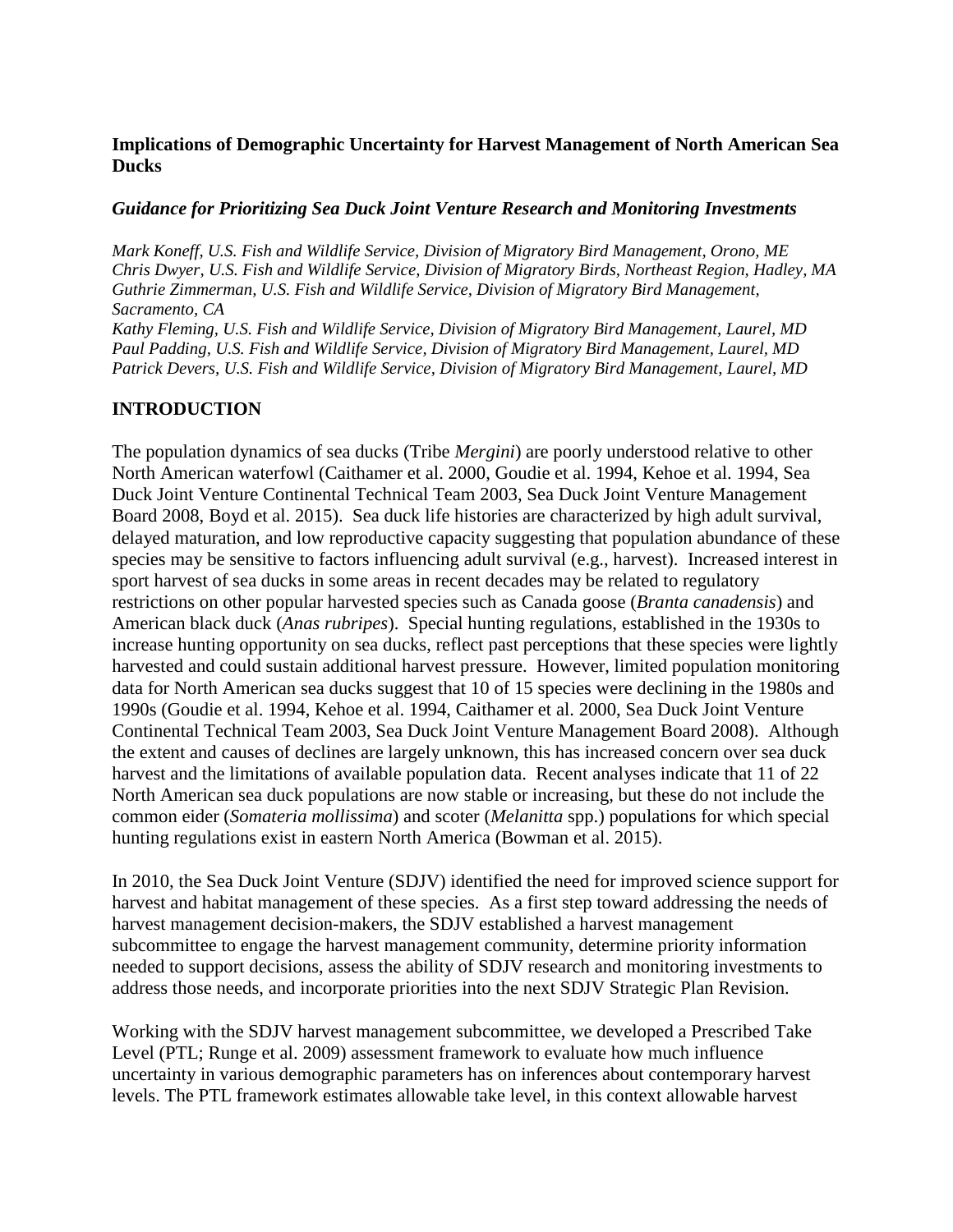level, which is the number of birds (or proportion of total birds) that can be harvested from a population, given a stated harvest management objective. Allowable harvest estimates derived from the PTL framework can be compared to observed levels of harvest to assess the appropriateness of contemporary harvest levels and regulations. By incorporating uncertainty about underlying demographic parameters into the PTL assessment as probability distributions, simulation can be used to propagate that uncertainty into probability distributions reflecting uncertainty in both allowable and observed harvest levels. Comparing the derived probability distributions for allowable versus observed harvest allows harvest managers to assess the risks associated with current harvest policies, while still taking into account the uncertainty associated with estimates of allowable and observed harvest. Sensitivity of the risk associated with contemporary harvest levels to uncertainty in individual demographic parameters can then be assessed to provide guidance on population monitoring and research priorities.

In implementing this framework we: (1) combine information from the literature and expert elicitation to create probability distributions reflecting uncertainty in the individual demographic parameters needed to conduct the PTL; (2) use simulation to propagate that uncertainty into probability distributions of allowable harvest for each species; (3) compare estimates of allowable harvest to observed harvest; (4) evaluate the sensitivity of the comparison of allowable to observed harvest estimates to uncertainty in the parameters used to derive those estimates; and (5) provide recommendations on monitoring and research priorities to the SDJV in support of harvest management.

#### **METHODS**

This assessment focused on five species of North American sea ducks: common eider, longtailed duck (*Clangula hyemalis*), white-winged scoter (*Melanitta fusca*), surf scoter (*M. perspicillata*), and black scoter (*M. americana*)*.* These species were selected by the SDJV for initial focus because of concern over their population status and their importance as game species in some regions. Some of these species consist of two or more populations or subspecies and demographic rates may vary greatly among them. The specific species, subspecies, and populations assessed include the American subspecies of common eider (*S. m. dresseri*), the continental populations of long-tailed duck and white-winged scoter, and eastern and western populations of black and surf scoters. Although the SDJV and the North American Waterfowl Management Plan (NAWMP 2012) recognize four North American subspecies of common eider, we focused on the American subspecies because it is shared between Canada and the U.S. and its status is of growing conservation concern.

## **Prescribed Take Level Framework**

The PTL framework is based on the theory of density-regulated population growth (Runge et al. 2004, Runge et al. 2009, Johnson et al. 2012). PTL is a generalization of the Potential Biological Removal (PBR; Wade 1998) framework and is applicable to a broader class of take applications, including hunting. When annual estimates of population size are available, PTL can be applied to annual harvest management decisions as:

$$
PTL_t = F_0 \times \left(\frac{r_{\text{max}}}{2}\right) \times N_t \tag{1}
$$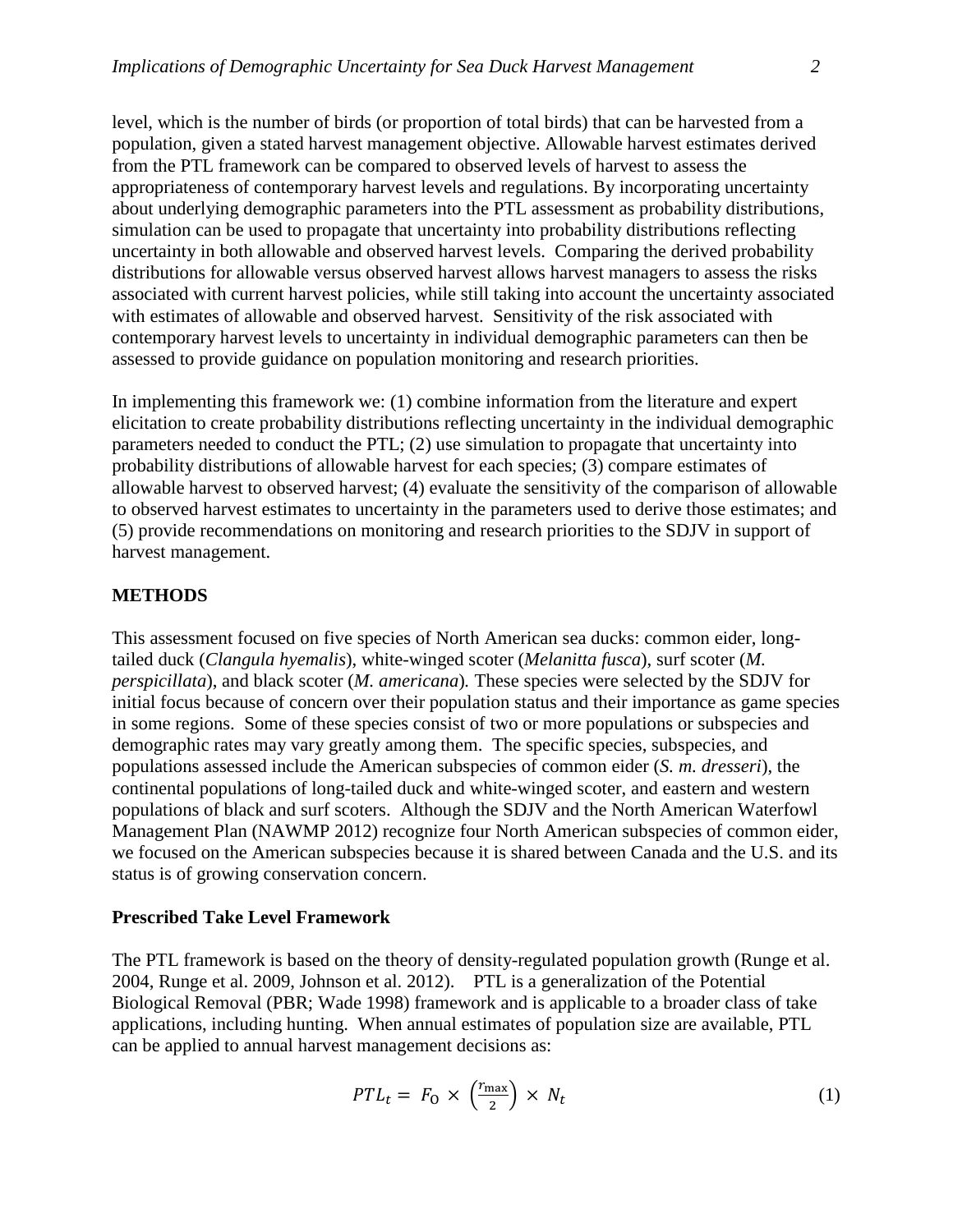where PTL is the prescribed or allowable harvest level (in numbers of individuals) for year *t*, and *F*<sup>o</sup> is a scaling factor representing the management objective, i.e., the desired take level relative to maximum sustained yield (Runge et al. 2009, Johnson et al. 2012). The term  $r_{\text{max}}/2$  represents the maximum allowable harvest rate. The functional form of density dependence can influence allowable take (Johnson et al. 2012, Williams 2013). The harvest management subcommittee explored options for assessing the influence of nonlinear density dependence on allowable take

level. However, a lack of published information and limited monitoring data for these populations led us to assume linear density dependence throughout this assessment. In general, given the life history strategies of sea ducks, these species would be expected to exhibit stronger density dependent regulation at population sizes nearer to carrying capacity. The assumption of linear density dependence in the PTL formulation can be expected to result in more conservative assessments of allowable take, from a conservation standpoint. Though we elected to assume linear density dependence (i.e.,  $\theta = 1$  in the theta-logistic model), future assessments could incorporate uncertainty in the functional form of density dependence as a probability distribution on  $\theta$  similar to other demographic parameters.

If harvest rate can be directly measured for a population, PTL can be expressed as an allowable harvest rate by:

$$
PTL = F_0 \times \left(\frac{r_{\text{max}}}{2}\right) \tag{2}
$$

A strategy based on harvest rate requires no associated measure of population size to ensure sustainability, while one based on total harvest must include a monitoring program capable of tracking changes in population size to appropriately scale harvest to population size. In either formulation, a harvest strategy with an objective of MSY would set  $F_0 = 1$ , whereas  $F_0$  values <1 reflect a more conservative strategy (from a conservation standpoint) with an associated equilibrium population size greater than that under an MSY strategy. No explicit harvest management objectives have been established for sea ducks other than the objective of sustainability implicit in the provisions of the Migratory Bird Treaty Act. We therefore assumed that the harvest objective for sea ducks was MSY and set  $F<sub>o</sub> = 1$  for all species assessed.

Most of the best available population estimates of the sea duck species of interest are from winter surveys (western black scoter is the exception, see below under *Parameters*). To use winter population estimates in the PTL framework, we had to either: 1) convert the estimates to breeding population (pre-birth pulse) estimates, or 2) convert them to fall population (i.e., postbirth pulse) estimates and modify the PTL framework to accommodate a post-birth pulse estimate. We chose to modify the PTL framework to accommodate fall population estimates because experts believed that there were fewer assumptions converting winter population estimates to a fall flight than a spring breeding population. F. A. Johnson (U.S. Geological Survey, Southeast Ecological Science Center, unpublished data) derived the maximum sustainable harvest rate for a fall population as:

$$
h_{\text{MSY}}^{\text{FF}} = \frac{r_{\text{max}} \times (1 - hFF_{\text{MSY}})}{2} \tag{3}
$$

Therefore, assuming linear density dependence and an objective of maximum sustained yield (i.e,  $F_{o} = 1$ ), we calculated allowable harvest rate for the American common eider, for which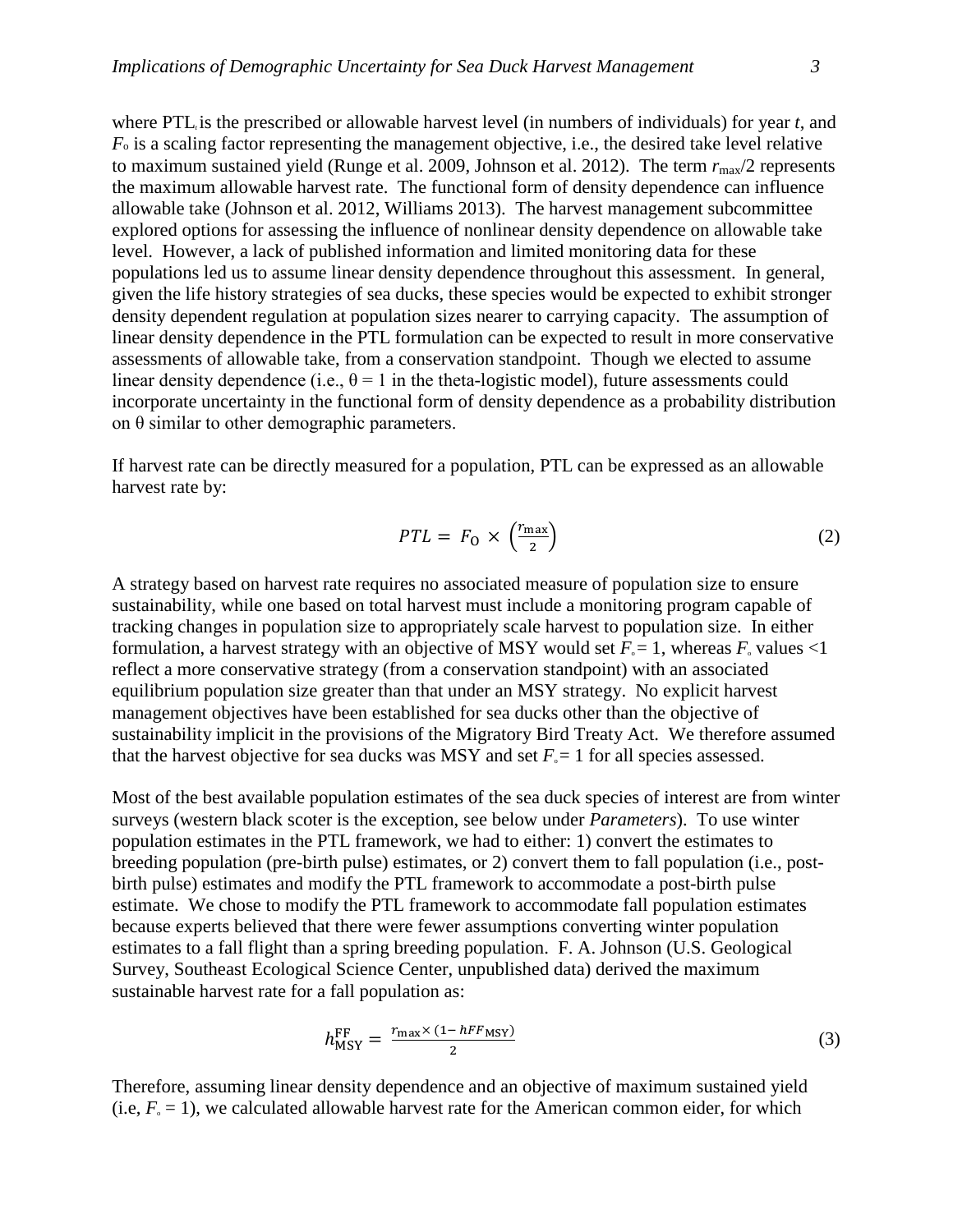comparative estimates of observed harvest rates are available, using equation (3), and for all other populations using:

$$
H_{t\text{ MSY}}^{\text{FF}} = \left(\frac{r_{\text{max}} \times (1 - hFF_{\text{MSY}})}{2}\right) \times N_t^{\text{FF}} \tag{4}
$$

where  $N_t^{\text{FF}}$  is a fall population (i.e., fall flight) estimate for year *t*. While the harvest rate-based PTL for eiders is specific to the female segment of the population, the total harvest-based PTL estimates for the other species of interest include both sexes since we lack information on the sex composition of the fall population.

#### *Estimating r***max**

We defined  $r_{\text{max}}$  as the maximum growth rate achievable by a population when that population is not exposed to the source of mortality of interest (in this case harvest), is not under any resource limitations causing density-dependent regulation, and is experiencing otherwise average environmental conditions. This definition implies that  $r_{\text{max}}$  is not a species- or populationspecific constant and is determined by a species' life history traits as expressed in a particular environmental setting (Runge et al. 2004). This further implies that  $r_{\text{max}}$  for a population can change over time based on change in the mean environmental conditions experienced by the population.

A variety of methods exist to estimate *r*max (Runge et al. 2004) and each has inherent assumptions and implications with respect to the evaluation of harvest sustainability. Because sea ducks exhibit varying degrees of age structure with respect to reproductive rates (Bordage and Savard 1995, Brown and Fredrickson 1997, Gilliland et al. 2009, Goudie et al. 2000, Robertson and Savard 2002, Savard et al. 1998) we used the age-structured population projection matrix **A** (shown below for 3 age classes; Caswell 2001) to estimate the maximum finite population growth rate in the absence of harvest  $(\lambda_{\text{max}})$ :

$$
\mathbf{A} = \begin{bmatrix} b_1 \times p_1 & b_2 \times p_2 & b_3 \times p_3 \\ p_1 & 0 & 0 \\ 0 & p_2 & p_A \end{bmatrix}
$$
 (5)

We used a post-birth pulse formulation of the projection matrix with four age classes for eider and three for the other species. We calculated  $\lambda_{\text{max}}$  as the dominant eigenvalue from the projection matrix using the *popbio* package in program R (Stubben and Milligan 2007, R Core Team 2014) and estimated  $r_{\text{max}}$  as  $\lambda_{\text{max}} - 1$  for a discrete growth process.

While the projection matrix formulation requires the estimation of a larger number of input parameters than some other methods of estimating  $r_{\text{max}}$ , such as the demographic invariant method (DIM) described by Niel and Lebreton (2005), it has the advantage of greater generality and flexibility from a management perspective. An example is the ability to incorporate both fecundity and survival processes affecting  $r_{\text{max}}$  into the projection matrix, both of which are related to differences in the environmental setting within which specific management populations occur. While context-, or population-specific  $r_{\text{max}}$  estimates are of greatest utility in harvest management, the challenges in estimating demographic rates under conditions applicable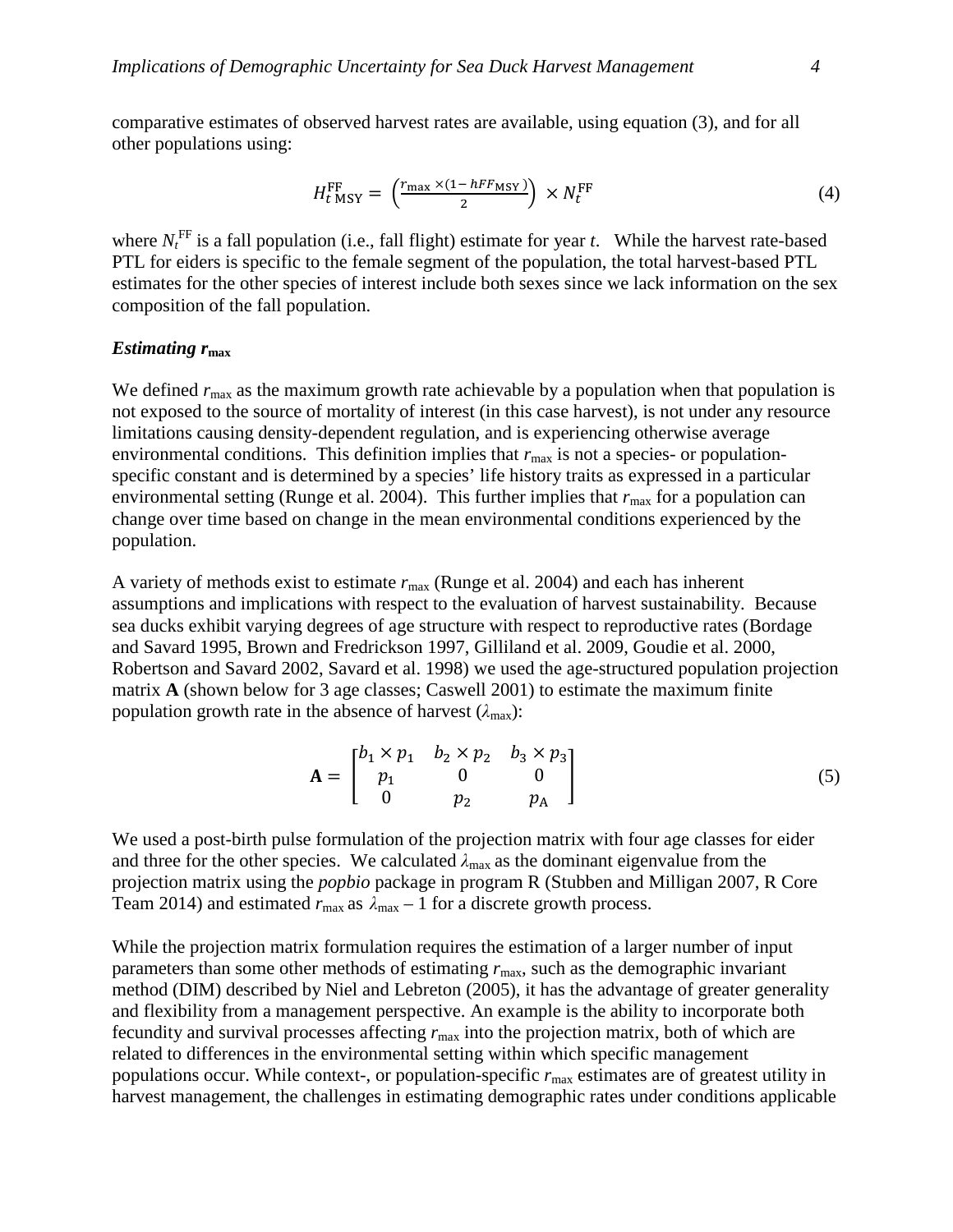to  $r_{\text{max}}$ , led us to also use the DIM to estimate  $r_{\text{max}}$ . The DIM requires only estimates of adult survival and age-at-first-breeding, and is based on fundamental relationships between survival, fecundity, and generation time that apply broadly within taxonomies. We consider DIM estimates of  $r_{\text{max}}$  as theoretical maximum values that can be contrasted to the population-specific estimates derived from the matrix models. We contrast the DIM and projection matrix estimates of  $r_{\text{max}}$  by examining overlap in the computed credible intervals. To apply the DIM, we computed mean body mass of adult hens from the literature (Nelson and Martin 1953, Korschgen 1977, Bellrose 1980, Vermeer and Bourne 1984, Bordage and Savard 1995, Leafloor et al. 1996, Savard et al 1998, Robertson and Savard 2002, Kellert et al. 2005) and used an allometric relationship between body mass and adult survival (Johnson et al. 2012) to compute adult survival in the absence of harvest.

#### **Comparison of Allowable Harvest to Observed Harvest**

We compared estimates of allowable harvest, as total harvest for scoters and long-tailed ducks and as harvest rate for eiders, to observed total harvest for scoters and long-tailed ducks and observed harvest rate for eiders. Using Monte Carlo simulation with 10,000 iterations, we sampled from the probability distributions described for the demographic parameters and computed an allowable harvest estimate for each iteration (Runge et al. 2009, Johnson et al. 2012). During each iteration, we also sampled from the probability distribution for total observed harvest (for scoters and long-tailed ducks) and observed harvest rate (for eiders). The final step in each iteration was to compare the simulated allowable and observed harvest. We then computed the proportion of iterations where observed harvest (or harvest rate) was less than allowable harvest (or harvest rate). We interpreted those proportions as measures of the relative risk of harvesting in excess of maximum sustained yield accounting for uncertainty in both allowable and observed harvest. Proportions closer to zero reflected a higher relative risk of overharvest, given a management objective of maximum sustained yield (i.e.,  $F_0 = 1$ ).

#### **Developing Probability Distributions for Demographic Parameters**

We relied on a combination of published and unpublished data and estimates as well as the results of a formal expert elicitation to specify probability distributions for the parameters used in this assessment. We sought to develop probability distributions that reflected uncertainty about the true mean value of each demographic parameter for each population.

#### *Process*

*Literature search.*— Members of the harvest subcommittee searched both published and "gray" literature and compiled information on survival rates, fecundity components (age-specific breeding propensity, clutch size, nest success, hatching success, and duckling survival), overall fecundity, age of first and last breeding, population size, and harvest rates and/or total harvest for the seven populations under consideration. We sought estimates of the mean values of these parameters for each of the populations of interest under conditions corresponding to maximum growth potential. Considerable effort was expended in the search for representative estimates, and to describe associated probability distributions which represented uncertainty about the true population mean. In comparison to other waterfowl species, available information on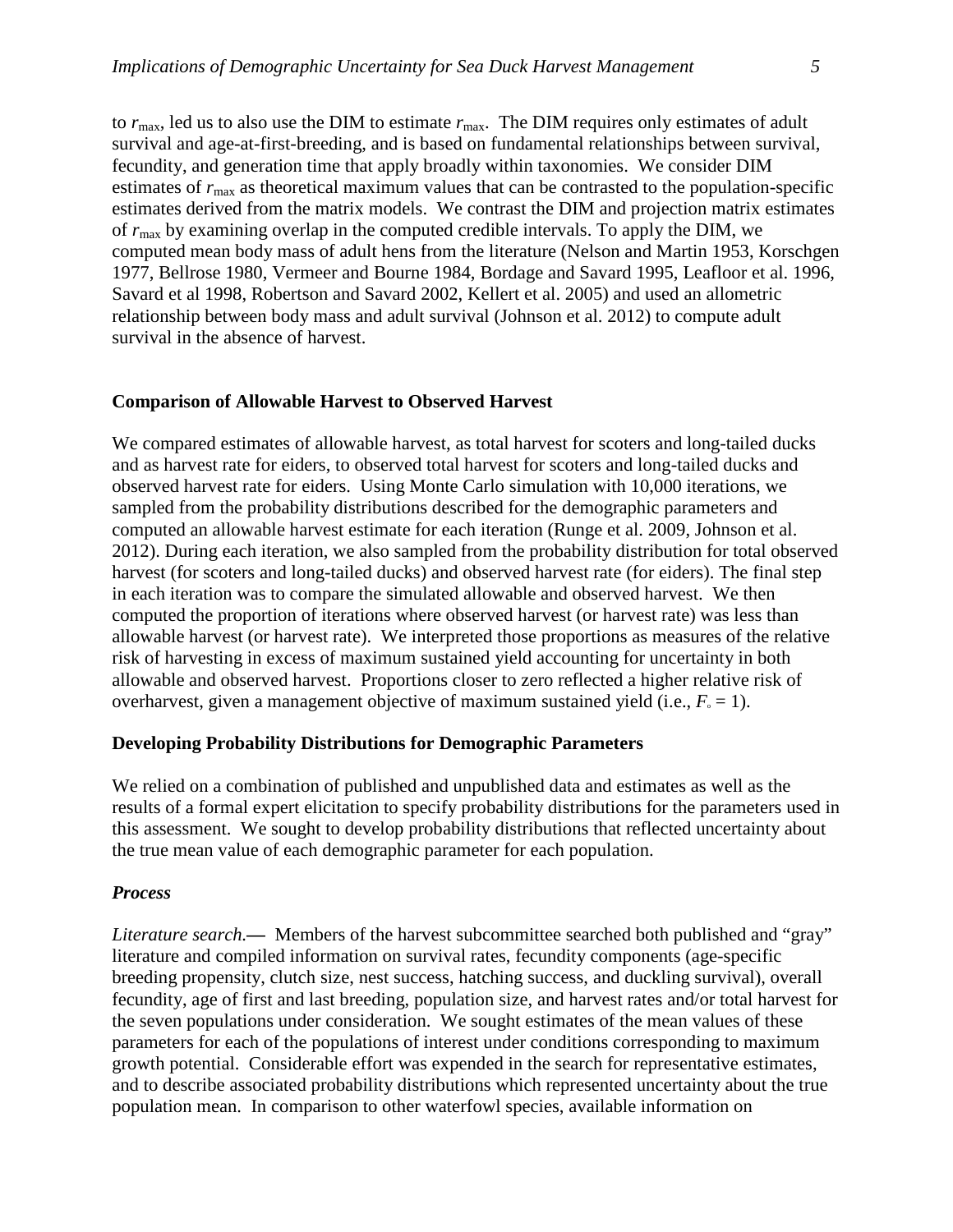demographic rates for sea ducks is limited in both spatial and temporal scope. Frequently, published demographic rates were unavailable, were available only from dated studies, or were applicable only to local study populations (Appendix A). Vital rates presented typically applied to populations subjected to harvest and possibly experiencing density-dependent regulation and so were not directly applicable in estimating  $r_{\text{max}}$ . Moreover, we were concerned that estimates of statistical variability associated with published demographic rates for local populations were not representative of the uncertainty about the true population means for those parameters. Therefore, we also conducted an expert elicitation process to supplement available information on demographic rates and their uncertainty.

*Elicitation Process.—* Increasingly, researchers have employed expert elicitation as a method of synthesizing expert opinions about uncertain quantities or processes (e.g., McBride et al. 2012). We used expert elicitation to generate probability distributions for age-specific survival and fecundity parameters (i.e., breeding propensity, clutch size, hatch success, nest success, and duckling survival), fall population size, and differential vulnerability (DV) of age classes to harvest (used to adjust harvest age ratios as an alternative measure of fecundity, see below). We summarized the information for each species obtained through the literature search (see Tables A1-A7) and provided this to an expert panel of sea duck ecologists and managers in the U.S. and Canada as background information for the elicitation. We requested that each panel member identify any additional published or unpublished data sources not summarized in the literature review. We also provided each panel member with an elicitation form and requested that they provide four values for each parameter (Tables B1-B2) in accordance with the four-point elicitation method described by Speirs-Bridge et al. (2010). The values requested for each parameter included the experts' best appraisal of the true population mean, the highest the mean could be, the lowest the mean could be, and a probability to describe their confidence that the true mean lies within the bounds they specified. Panel members only provided values for parameters for which they felt they could offer an informed opinion. We reviewed responses from each expert and when we perceived ambiguity in a panel member's response, followed up with that expert for clarification. We then compiled input from all experts and returned the compilation to them for review, without revealing the names of the panel members. Experts were asked to view their peers' responses, identify areas of concern or misunderstanding, and revise their own values as they deemed appropriate.

#### *Parameters*

*Survival (p1, p2, p.ad)*.— To obtain survival rates, we compiled literature values from mark– recapture studies or banding data. Literature values generally represented survival of adults of populations subjected to harvest. Therefore, we also compiled modeled survival estimates based on allometric relationships predicting maximum survival as a function of body weight (Johnson et al. 2012, F. A. Johnson, U.S. Geological Survey, Southeast Ecological Science Center, unpublished data). Both literature-derived estimates and those based on published allometric relationships were provided to the elicitation panel as aids in specifying values for mean juvenile, sub-adult, and adult survival rates in the absence of harvest. The number of sub-adult age classes differed for each population depending on published information and expert opinion regarding the breeding propensity of each age class.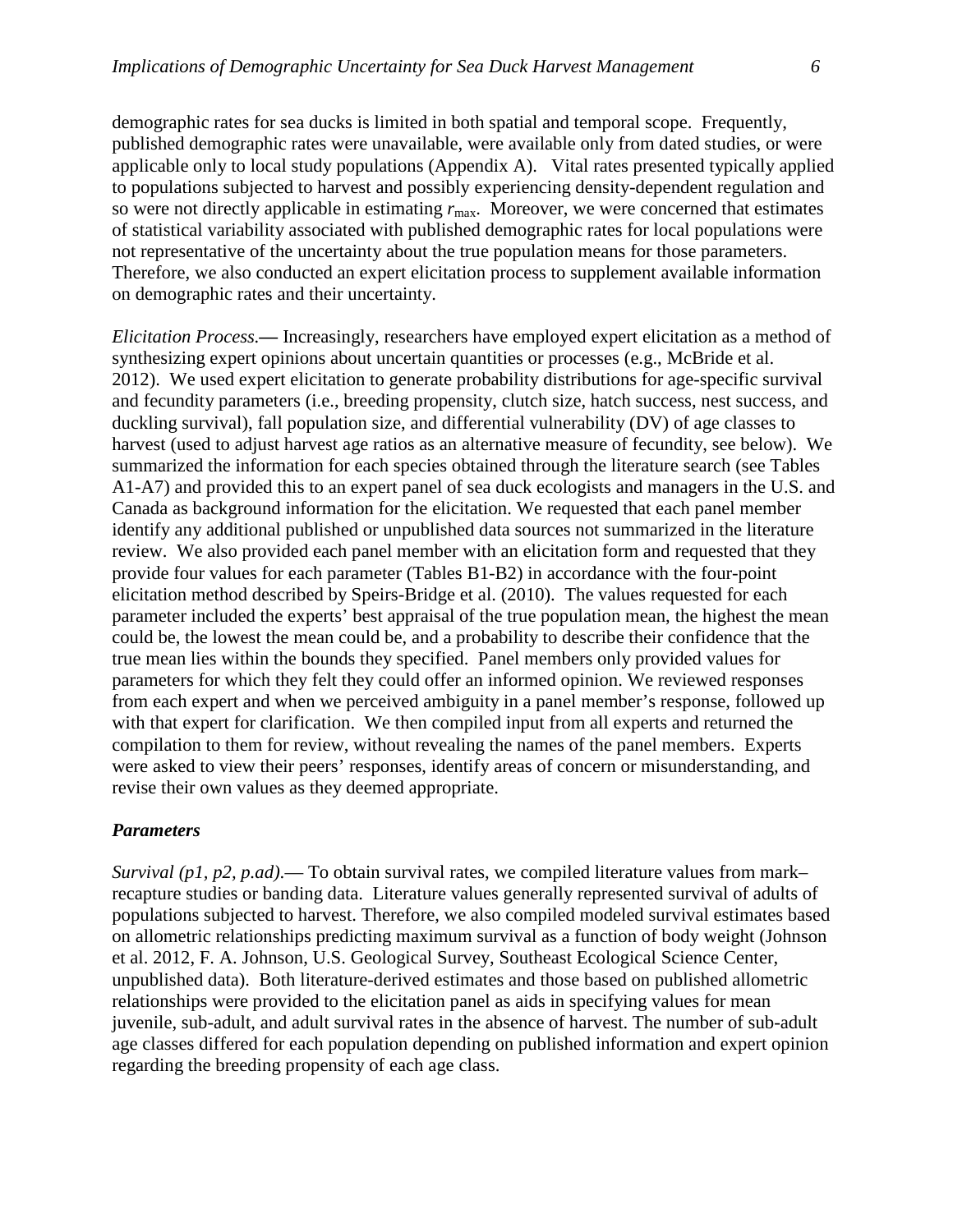*Fecundity (b).* — Fecundity was defined as the number of female offspring fledged per reproductive female per year. To estimate *r*max, values for reproductive rates should be representative of a population undergoing unrestrained growth, without density-dependent regulation, under average environmental conditions (Runge et al. 2004). Two alternative and independent measures of fecundity were considered in this assessment. In the first approach we computed fecundity from component rates where  $b =$  breeding propensity  $\times$  clutch size  $\times$  nest success  $\times$  hatching success (i.e., egg survival)  $\times$  the proportion of ducklings that are female (assumed  $0.50$ )  $\times$  duckling survival. In the second approach, we computed fecundity directly from female harvest age ratios adjusted for differences in the vulnerability of juveniles and adults to being harvested (i.e., differential vulnerability).

We incorporated age structure by allowing age-specificity in breeding propensity. Limited published accounts (e.g., Iles et al. 2013) have indicated the potential for periodic spikes in fecundity for some species of sea ducks. Therefore, we allowed panel members to specify: (1) baseline and high reproductive values, and (2) the frequency of the spikes. Two experts provided these estimates for eider duckling survival, which we incorporated by sampling from two probability distributions (i.e., one representing baseline and one representing high duckling survival, based on the frequency specified by the experts).

For the second method of computing overall fecundity, we relied on the age composition of harvested birds estimated from fall age ratios adjusted by the relative vulnerability of juvenile and adult females to harvest (Cowardin and Blohm 1992). This method can produce reliable estimates of fecundity provided that the spatial distribution of juvenile and adult birds is such that the two age cohorts are equally available to hunters, and there is reliable information on DV. Uncorrected harvest age ratios were obtained from hunter-submitted wings collected during annual harvest surveys in U.S. and Canada. There are, however, no reliable estimates of DV for the seven populations of interest. Therefore, we elicited DV values from the expert panel and provided them, as background, DV estimates for several other species for which adequate band recovery data are available including mallards (*A. platyrhynchos*) and black ducks. Estimates of fecundity based on age ratios are reflective of current conditions (i.e., population density, weather conditions) and therefore may not represent conditions of unrestrained growth.

*Population size (N)*.— With the exception of a survey of breeding western black scoters that covered >80% of the population's breeding range and was conducted annually from 2004-2012 (Bowman et al. 2015), sea duck abundance monitoring programs are poor. The best available abundance data for eastern and western surf scoters, eastern black scoter, white-winged scoter, and long-tailed duck were obtained through recently conducted winter surveys of the Atlantic and Pacific Coasts and Great Lakes (Silverman et al. 2012; SDJV, unpublished data). The Pacific Coast winter surveys also estimated winter abundance of western black scoters, and the winter estimate (based on the sum of estimates from a number of partial surveys conducted over a period of years) was credible when compared with the breeding population survey estimate, considering that the winter estimate includes young-of-the-year birds and the breeding population survey does not. Therefore, we used winter survey data to estimate population size. We estimated fall flight by adding winter population estimates and total harvest estimates from that particular season. This required an assumption that mortality from non-hunting sources was negligible between the fall flight and the winter surveys. We provided these estimates to the expert elicitation panel as background information in formulating their responses.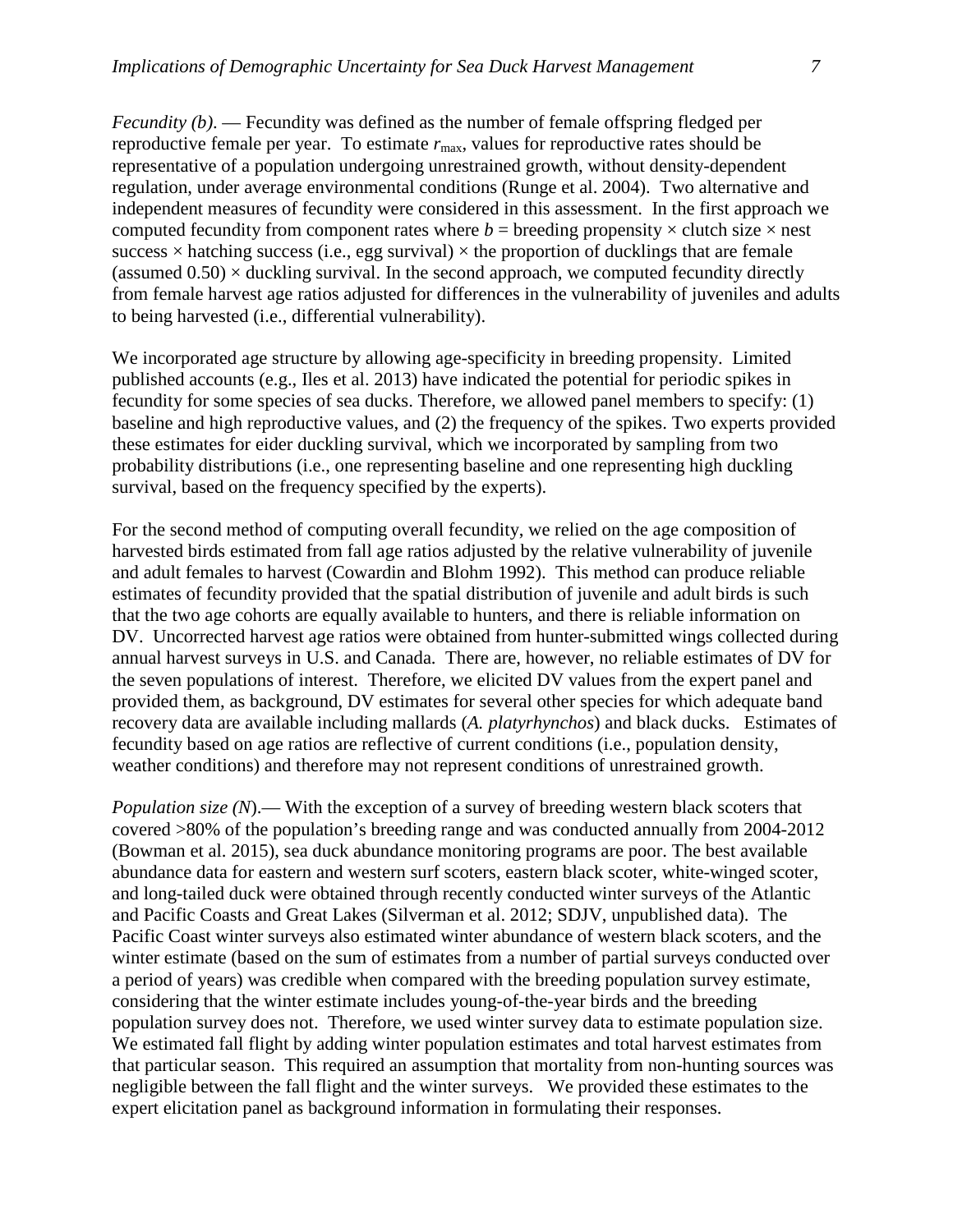*Harvest and harvest rate (H.obs, h.obs).* — Harvest estimates utilized in this assessment consisted of both fall and winter sport harvest and subsistence harvest. We compiled estimates of fall and winter harvest obtained from the national harvest surveys that are conducted annually in the U.S. and Canada, and subsistence harvest estimates from a variety of sources (Tables A2- A7) to quantify observed take for scoters and long-tailed ducks. We represented fall and winter harvest (*H*<sub>FW</sub>) as the 2004-2013 mean of the combined estimated harvest in the U.S. (*H*<sub>US</sub>) and Canada (*H*Canada), and adjusted that mean for a presumed bias in harvest estimates (0.731; see Padding and Royle 2012, Rothe et al. 2015).

We used Alaska subsistence harvest estimates for 2011 (Rothe et al. 2015), as well as subsistence harvest estimates obtained from several one-time surveys of aboriginal peoples that were conducted in specific regions across Canada from the 1980s to the 2010s (Natcher et al. 2011; Rothe et al. 2015; Tobias and Kay 1994; C. Lepage, personal communication). We list the values of total harvest and their uncertainty in Table B2. Take associated with hunting includes crippling loss, which is assumed to be about 30% of retrieved harvest (Rothe et al. 2015). We adjusted the combined total harvest estimates  $(H_{FW})$  for crippling loss  $(C)$  to arrive at the total observed harvest (*H.obs*) used in the assessment using the formula:

$$
H.obs = \frac{H_{\text{FW}}}{(1 - C)}\tag{6}
$$

An estimate of the total harvest (in numbers of birds) of American common eiders was not needed because they have been banded frequently along the Atlantic coast since 2002, which provides information for estimating harvest rates for this population. We used banding and dead recovery data obtained from the Bird Banding Laboratory and the Brownie et al. (1985) recovery model to estimate recovery rates for nesting and molting female birds. The dead recovery model assumes that no mortality occurs between banding and exposure to harvest. Molting birds are likely to meet this assumption, but we were concerned that the molting birds might underrepresent breeding females. Therefore, we included nesting birds in the recovery analysis. We acknowledge that some mortality occurred between nesting and the hunting season; however, given the high annual survival rate of female eiders (Krementz et al. 1996), we assume that any violation of this assumption would lead to only a slight underestimate of recovery rates. We converted recovery rates to overall rates of retrieved harvest plus unretrieved kill, *h.obs,* by dividing the recovery probabilities by a reporting probability estimated for mallards in the Atlantic Flyway (Boomer et al. 2013), and the same estimate of crippling loss used to calculate observed kill. We incorporated the uncertainty in recovery rates, reporting rates, and crippling loss into probability distributions describing uncertainty in overall rates of retrieved harvest and unretrieved kill.

## *Combining Sources of Information and Generating Probability Distributions*

We used the results from the elicitation to construct expert-specific probability distributions (for those parameters addressed by each expert) using the methods described by Conroy and Peterson (2013:186). We also described a probability distribution for reproductive parameters in cases where the literature provided ample information (see Appendix, Table B1). We generated beta distributions for binomial parameters (e.g., survival, nest success, hatch success, etc.) and either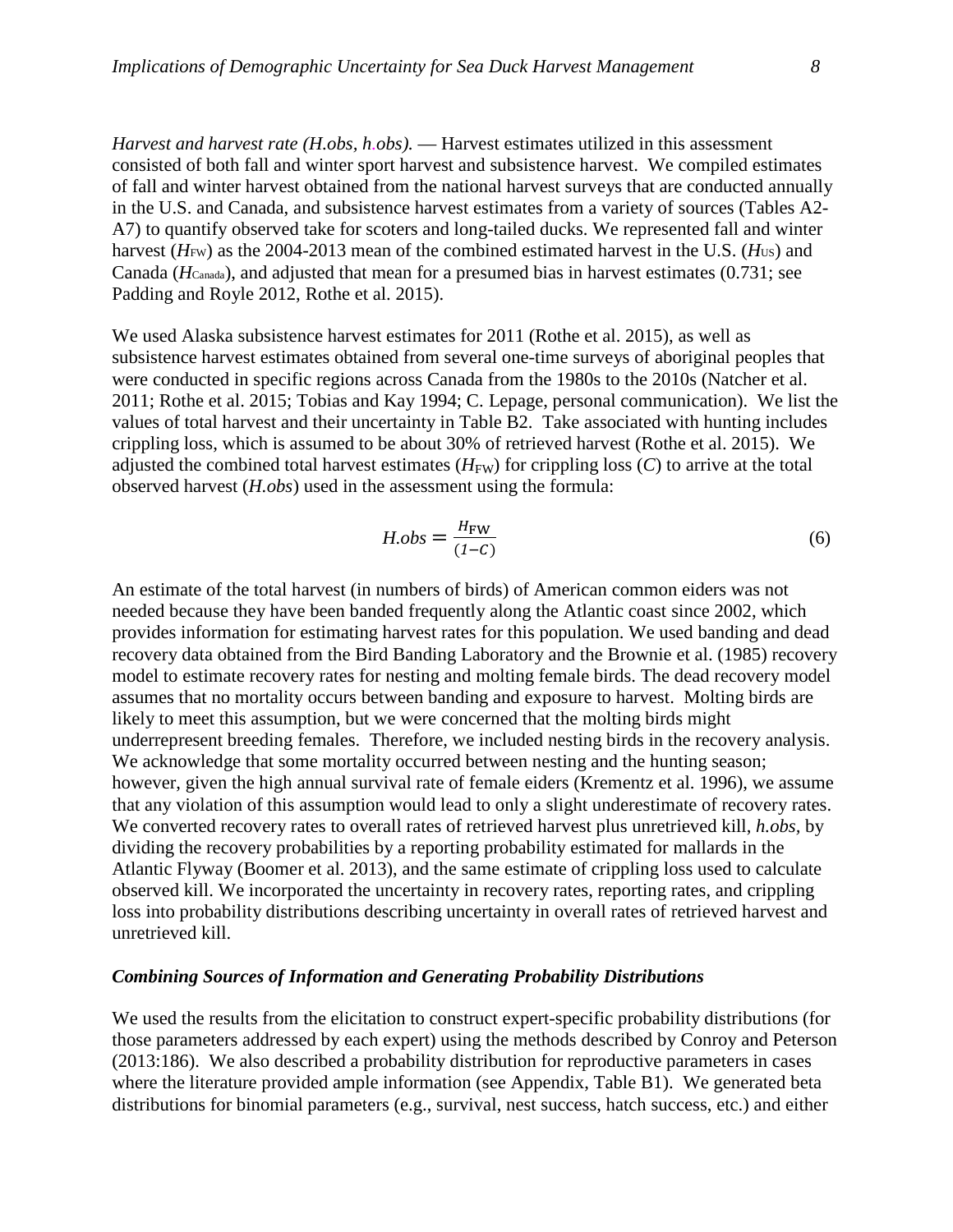a normal or log normal distribution for all other parameters (e.g., population size, clutch size, or harvest). We used the *qmedist* function of the *fitdistplus* package in R to derive distribution parameters and then functions *rnorm*, *rlnorm*, or *rbeta* to generate probability distributions for the simulation (Delignette-Muller and Dutang 2015). We used Monte Carlo simulation (10,000 iterations) to select randomly, and with equal probability, from the probability distributions derived from expert responses as well as available published or unpublished data, to develop a single overall probability distribution characterizing uncertainty for each parameter across all experts and data sources.

We generated two independent distributions to characterize uncertainty in overall adult fecundity (ratio of juvenile females to adult females) for each population. The first fecundity distribution, based on individual reproductive rates, was generated by sampling 10,000 values independently from each of the five reproductive parameter probability distributions, and multiplying their product by 0.5 (for the ratio of female to total ducklings). The second adult fecundity distribution, based on harvest age ratios, was generated by sampling 10,000 values from the probability distribution constructed for the 2004-2013 mean female harvest age ratio and estimated variance, and then dividing these by a similar sample from the probability distribution of differential vulnerability generated from the values provided during the expert elicitation. Note that harvest age ratios were estimated as hatch-year:after-hatch-year birds, with sub-adults (i.e., second-and third-year eiders and second-year scoters and long-tailed ducks) included with adults in the "after-hatch-year" category. Therefore, they did not provide the same age-specific estimates of fecundity that could be calculated using reproductive rates. Thus, the two independent estimates and distributions of fecundity were similar but not exact equivalents.

We assumed the two independent methods of computing overall adult fecundity described above (i.e., computed from reproductive components and adjusted age ratios from wings) were equally credible, and generated a single probability distribution for overall fecundity by generating 10,000 samples from the two independent fecundity distributions, sampling with equal probability from both.

#### *Sensitivity Analyses*

A primary motivation for this assessment was to aid the SDJV in prioritizing investments in monitoring and research to inform harvest management. We used Monte Carlo simulation to propagate uncertainty in individual parameters into probability distributions that described uncertainty in allowable harvest, observed harvest, and the difference between allowable and observed harvest estimates. We interpreted the distribution of the difference between allowable and observed harvest, resulting from the simulations, as uncertainty about whether observed harvest levels were less than, or exceeded, allowable levels. We then conducted a sensitivity analysis to identify the individual demographic parameters whose uncertainty most influenced inferences about the appropriateness of observed harvest (or harvest rate) levels. Within the PTL framework, uncertainty in a given parameter will most greatly influence these inferences if  $r_{\text{max}}$ (and hence allowable harvest) is highly sensitive to the parameter, and there is a large degree of uncertainty about the true parameter mean.

We compared the sensitivity of the difference between allowable and observed harvest estimates (or harvest rate for eiders) to uncertainty in the component parameters of  $r_{\text{max}}$ , fall flight, and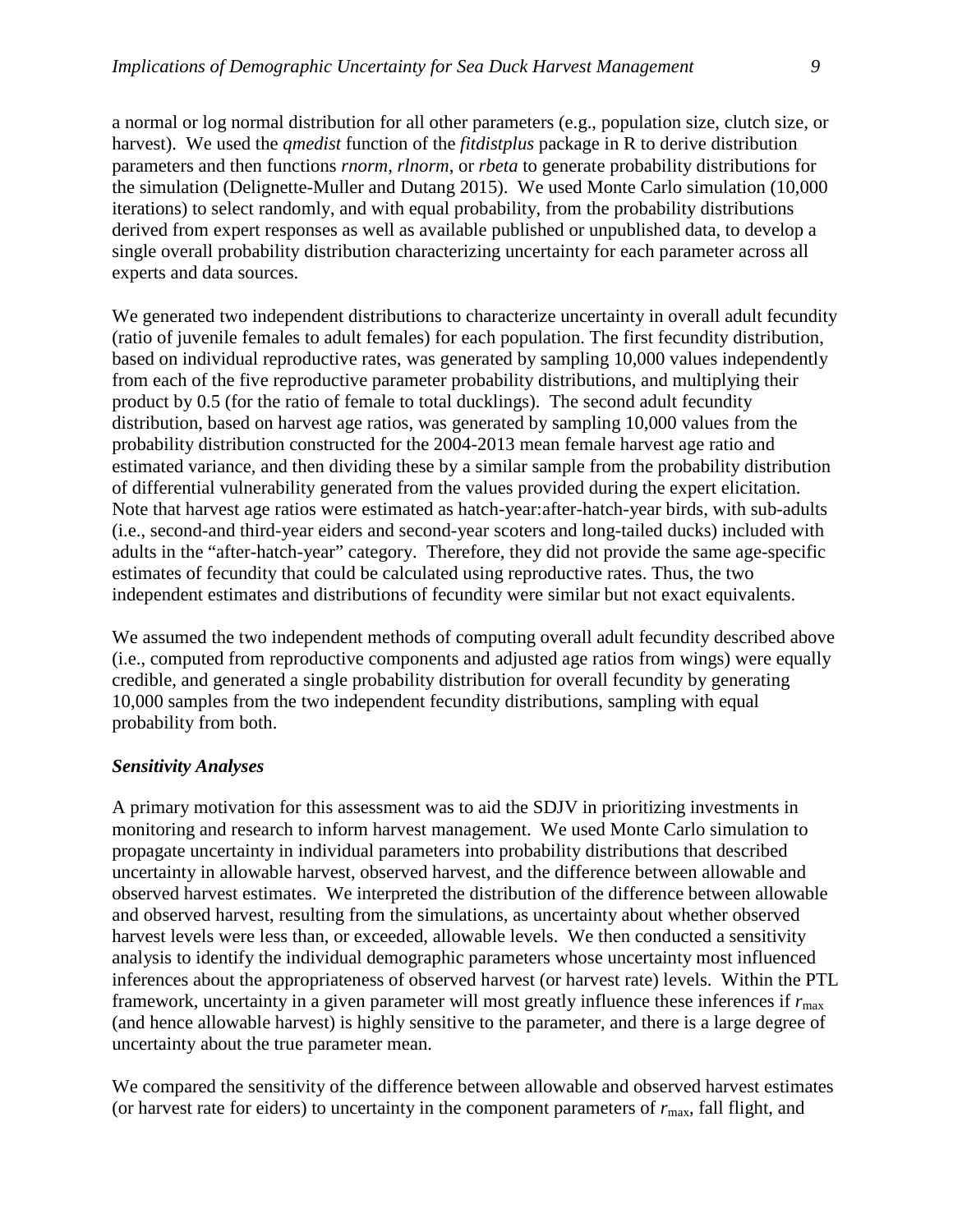observed harvest by comparing the slopes of the linear relationships between the allowable – observed harvest difference and each parameter. So that the slopes were directly comparable, we first standardized values of the probability distribution for each demographic parameter by mean and variance as:

Standardized 
$$
(x_i) = \frac{x_i - mean(x_i)}{sd(x)}
$$
 (7)

where  $x_i$  represents the sampled parameter from the *i*th iteration of the simulation. We present a hypothetical example in Figure 1 representing a comparison of the difference between allowable and observed harvest and two standardized demographic rates.



Figure 1. Hypothetical example demonstrating the use of slope for estimating sensitivity of the difference between allowable and observed harvest to demographic parameters.

It is possible to compare relative sensitivities of the difference between the allowable vs. realized harvest to each demographic parameter, by observing the change in *y*-axis values related to a similar change  $(-1 \text{ to } +1)$  in the standardized values of each demographic parameter  $(x$ axis). Note that a steeper slope in the relationship of one parameter (black line) results in a greater change in the difference between allowable and observed harvest (blue lines). In comparison, a second parameter (gray line) has little influence on the comparison between the allowable vs. realized harvest (red solid lines), given the same degree of change in the standardized parameters (red dashed lines). A steeper-sloped relationship could result from a high degree of uncertainty in an input demographic parameter relative to other parameters, a high inherent sensitivity of  $r_{\text{max}}$  to that parameter given a species' life history traits, or both.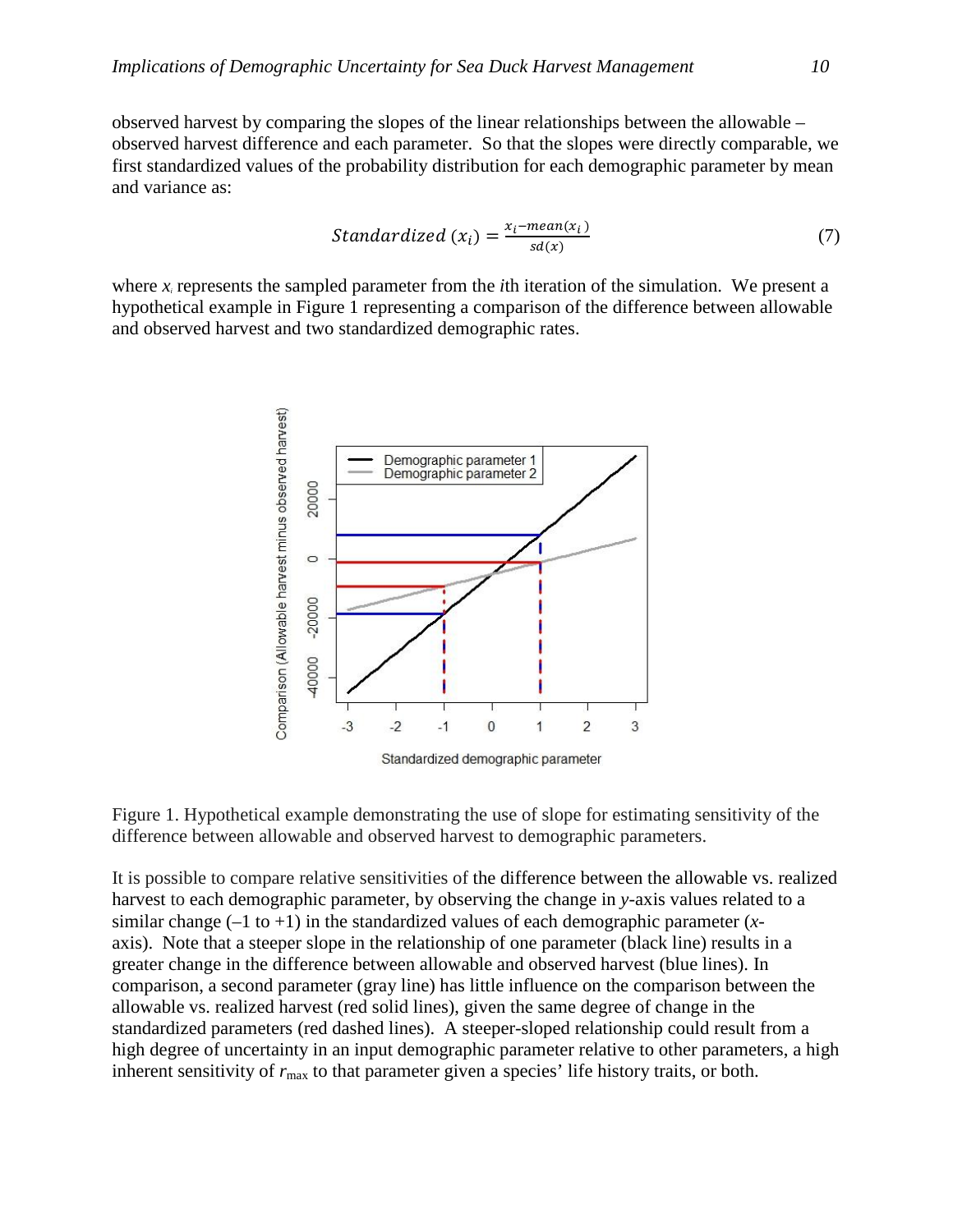We note that our simulations can result in probability distributions for  $r_{\text{max}}$  that include both positive and negative values. Our estimates of  $r_{\text{max}}$  are derived from projection matrices and are not theoretically constrained to be  $\geq 0$ . The PTL formulation, which we use to derive estimates of allowable harvest based on estimated *r*max, is, however, founded on the assumptions of the logistic growth model. Under the logistic model, a negative value of  $r_{\text{max}}$ , is not supported. A negative *r*max implies that no allowable harvest exists. In such instances, we could reasonably constrain allowable harvest to be  $\geq 0$ . However, our primary purpose was to assess the effect of parameter uncertainty on uncertainty about the difference between observed and allowable harvest. Considering probability distributions that include negative values of allowable harvest, though biologically nonsensical, facilitated that comparison. We, therefore, elected not to constrain values of allowable harvest to be  $> 0$  in the assessment. Subsequently, however, we reran the simulations and sensitivity analyses for all populations while constraining allowable harvest to be  $\geq 0$  to identify any differing conclusions. In those simulations, we fixed the random seed generation so the results were comparable to the initial simulations where values of allowable harvest were not constrained.

#### **Priority Information Needs**

We identified three criteria that can be used to prioritize populations and demographic information needs from this assessment. First, we ranked populations based on the degree to which they were at risk of overharvest, as assessed through the proportion of simulations where observed harvest exceeded allowable, and the uncertainty in the estimate of allowable harvest. Second, for individual populations, we categorized the demographic parameters into three levels of priority: highest priority, for those demographic parameters that were highly uncertain and were also influential to the comparison of allowable and observed harvest; medium priority, for those with lower uncertainty that were still highly influential to the harvest comparison (likely due to inherent sensitivity of  $r_{\text{max}}$  to the parameter); and low priority, for those with low influence regardless of uncertainty levels.

In order to provide guidance to the SDJV, we arbitrarily determined highest priority parameters to be those whose regression with the difference between allowable and observed harvest resulted in a slope in the top one-third (top 5 of 15) of parameters and whose relative proportional uncertainty (coefficient of variation, or concentration for binomial parameters) was  $\geq$  0.20. Concentration, a measure of relative proportional uncertainty for binomials, was computed as:

$$
Conc = \frac{SD}{\sqrt{p(1-p)}}\tag{8}
$$

where SD is the standard deviation and *p* is the median simulated value of the rate parameter (Link and Barker 2010). Medium priority parameters were those whose regression with the difference between allowable and observed harvest resulted in a slope in the top one-third (top 5 of 15) of parameters, but whose relative proportional uncertainty was <0.20. Other parameters were deemed of low priority from the standpoint of research and monitoring investments.

In the Simulation Results Section, we discuss instances where there were differences in the priority parameters identified by the simulations and sensitivity analyses where allowable harvest was constrained to be  $\geq 0$  and those simulations that were not constrained.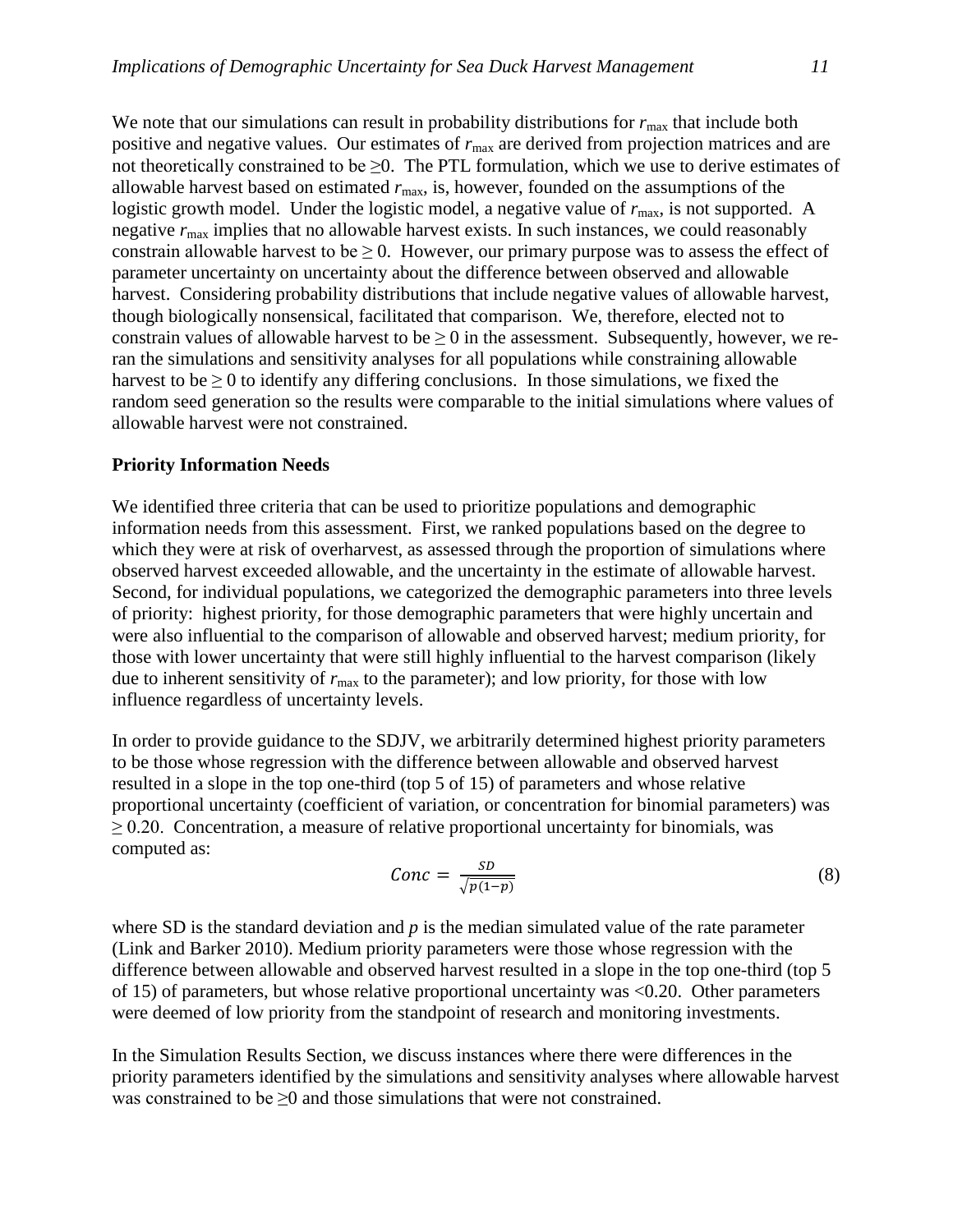## **SIMULATION RESULTS**

#### **American Common Eider**

The simulation for American common eiders produced a median  $r_{\text{max}}$  of -0.0018 (95% credible intervals -0.1503, 0.1488; Table 2) suggesting that, on average, there is little growth potential for this population under current environmental conditions. Again, we defined environmental conditions as reflecting the overall environmental setting in which the population occurs, to include weather and variation in weather, predator communities, and other density independent factors. Though the credible intervals overlapped, our simulated value of median  $r_{\text{max}}$  was considerably lower than the maximum theoretical  $r_{\text{max}}$  computed through the DIM of 0.1553 (0.1079, 0.2169).

The percent of simulations where observed harvest was less than allowable harvest was 20% suggesting that, under current harvest policies, there is a substantial risk of overharvest based on the current information available. The median allowable harvest rate was -0.0009 (–0.0812, 0.0692), compared to the observed harvest rate of 0.0256 (0.0208, 0.0327; Table 2). Therefore, our assessment indicates that although harvest rates of hen American common eiders were low, the harvest potential of this subspecies, given current environmental conditions, might be even lower. Most of the information used to describe fecundity of this population was based on field observations and experts from Maine and the Maritimes where the population is believed to be in decline. No information was provided during SDJV Harvest Management Subcommittee deliberations or through the formal elicitation from northern portions of this population's breeding range in Newfoundland and Labrador, however, limited information suggests that the breeding population there may be increasing (Bowman et al. 2015).

The sensitivity analysis for eiders indicated that uncertainty surrounding comparisons of average harvest potential (allowable harvest) and contemporary harvest levels (observed harvest) is most influenced by adult survival, as well as several components of fecundity including duckling survival, the ratio of juvenile to adult female wings in samples submitted by hunters (i.e., age ratio), hatching success and clutch size (Table 3). This is indicated by the higher slopes for these parameters. Of these, substantial uncertainty and wide probability distributions are associated with age ratio, duckling survival, and hatching success, and they are categorized as the highest priorities for research or monitoring. The probability distributions surrounding median estimates of adult survival and clutch size suggest less uncertainty in these parameters, and they are classified as moderate priority information needs. Priority parameters were identical for simulations where maximum allowable harvest was constrained to be  $\geq 0$ .

#### **Eastern Black Scoter**

We estimated a median  $r_{\text{max}}$  value of 0.1390 (0.0048, 0.4487) for eastern black scoter (Table 2). The median observed harvest of 29,118 (18,898; 41,641) was 2.7% less than the median allowable harvest of 29,940 (807; 93,753) derived from the simulation; however, allowable harvest was characterized by much greater uncertainty (Table 2). The percent of simulations where observed harvest was less than allowable harvest was 52% (Table 2), indicating that just over one-half of simulations resulted in observed harvest levels consistent with, or more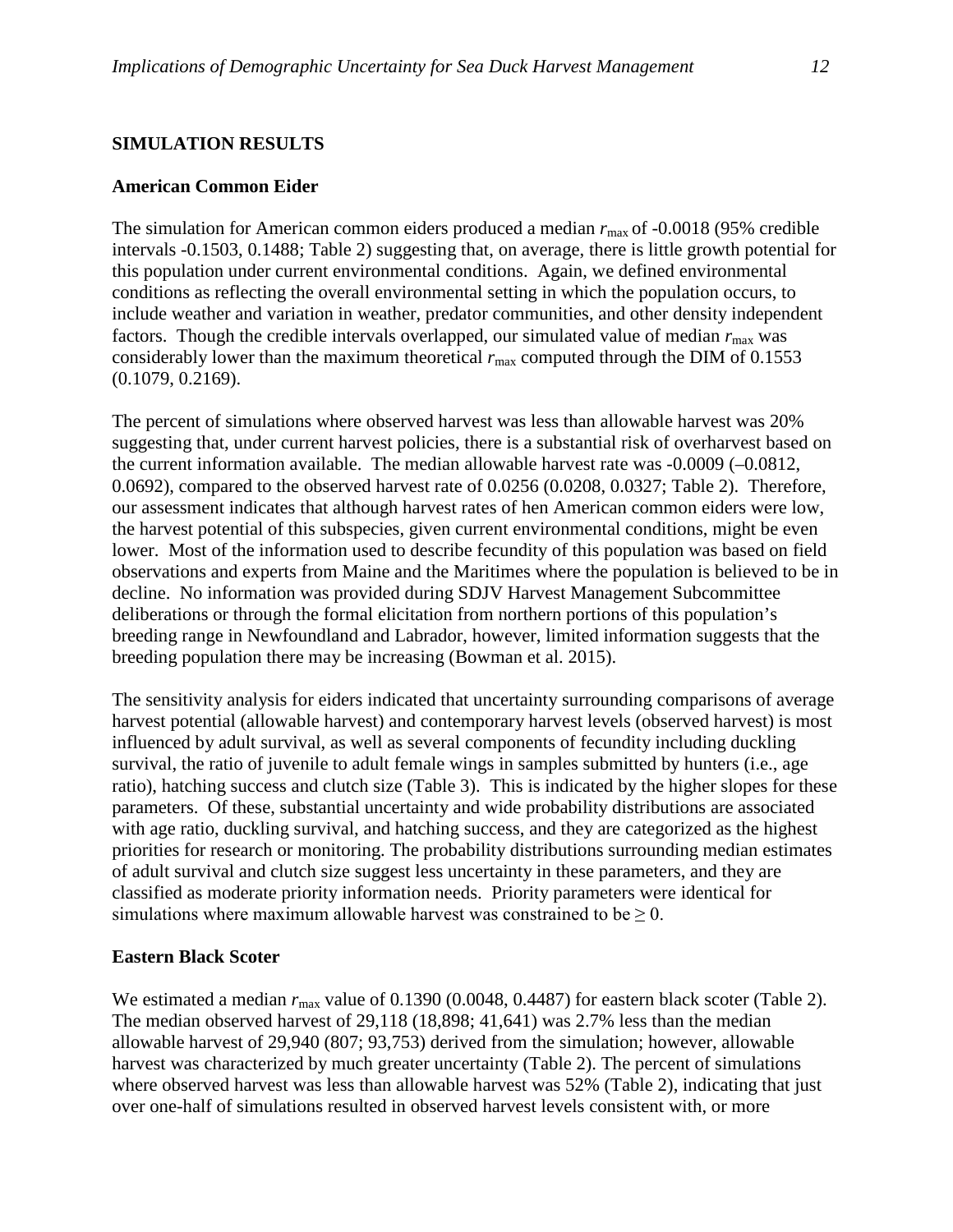conservative than, harvest objectives. The maximum theoretical  $r_{\text{max}}$  from the DIM, 0.1767  $(0.1208, 0.2463)$  was larger than our simulated median  $r_{\text{max}}$  though the credible interval of the DIM estimate was entirely contained within the interval of our simulated  $r_{\text{max}}$ .

The sensitivity analysis for eastern black scoter indicated that fall population size  $(N<sup>FF</sup>)$  and duckling survival meet the criteria established for high priority information needs (Table 3). The high prioritization of population size is attributable to the large uncertainty surrounding the median estimate of fall population size. While this assessment is structured around a post-birthpulse population, the importance of more reliable estimates of population size is a general conclusion. We recognize that biological, logistical, and fiscal considerations affect the desirability and feasibility of population monitoring at different times during the year. As with eiders, conclusions about appropriate harvest levels were influenced heavily by adult survival as evidenced by its high slope, though a lower degree of uncertainty associated with the estimate of adult survival relegated this parameter to a moderate priority information need. Other moderate priority needs included age ratio, differential vulnerability, and the proportion of hens first breeding at age 2. Of all the moderate priority fecundity parameters, adult survival was most critical to harvest inferences given its higher slope (Table 3). Priority parameters were identical for simulations where maximum allowable harvest was constrained to be  $\geq 0$  except that differential vulnerability fell to a low priority.

#### **Western Black Scoter**

Median  $r_{\text{max}}$  for western black scoters from the simulation was 0.1043 (-0.0502, 0.4052; Table 2). Median observed harvest was 17,137 (9,418; 25,767), while the median allowable harvest was 10,854 (-11,058; 37,219; Table 2). Median observed harvest was 57.7% greater than median allowable harvest (Table 2). Observed harvest was less than allowable harvest in 30% of the simulation iterations. The maximum theoretical  $r_{\text{max}}$  from the DIM, 0.1767 (0.1208, 0.2463) was larger than our simulated median  $r_{\text{max}}$  though, again, the credible interval of the DIM estimate was entirely contained within the interval of our simulated  $r_{\text{max}}$ . Sensitivity analysis identified 3 fecundity parameters as the highest priorities for research or monitoring: nest success, duckling survival, and harvest age ratio. Observed harvest was also categorized as a high priority information need though it was less influential on comparisons between allowable and observed harvest than the fecundity parameters. Finally, similar to others species, and as expected given life history traits, adult survival was categorized as a moderate priority information need (Table 3). Priority parameters were identical for simulations where maximum allowable harvest was constrained to be  $\geq 0$ .

## **Eastern Surf Scoter**

Median  $r_{\text{max}}$  for eastern surf scoter was 0.1265 (-0.0260, 0.3418; Table 2) which, coupled with population size estimates (Table 1), resulted in the second highest median allowable harvest estimate of the seven populations studied. Median allowable harvest from the simulations was 23,149 (-9,308; 78,894); however, this population is also believed to be subjected to the second greatest harvest pressure of the seven populations with a median observed harvest of 37,947 (27,237; 51,733). The percent of simulations in which observed harvest was less than allowable harvest was 25% for eastern surf scoters, suggesting a high risk that this population could be overharvested, on average, with respect to harvest objectives (Table 2). The median observed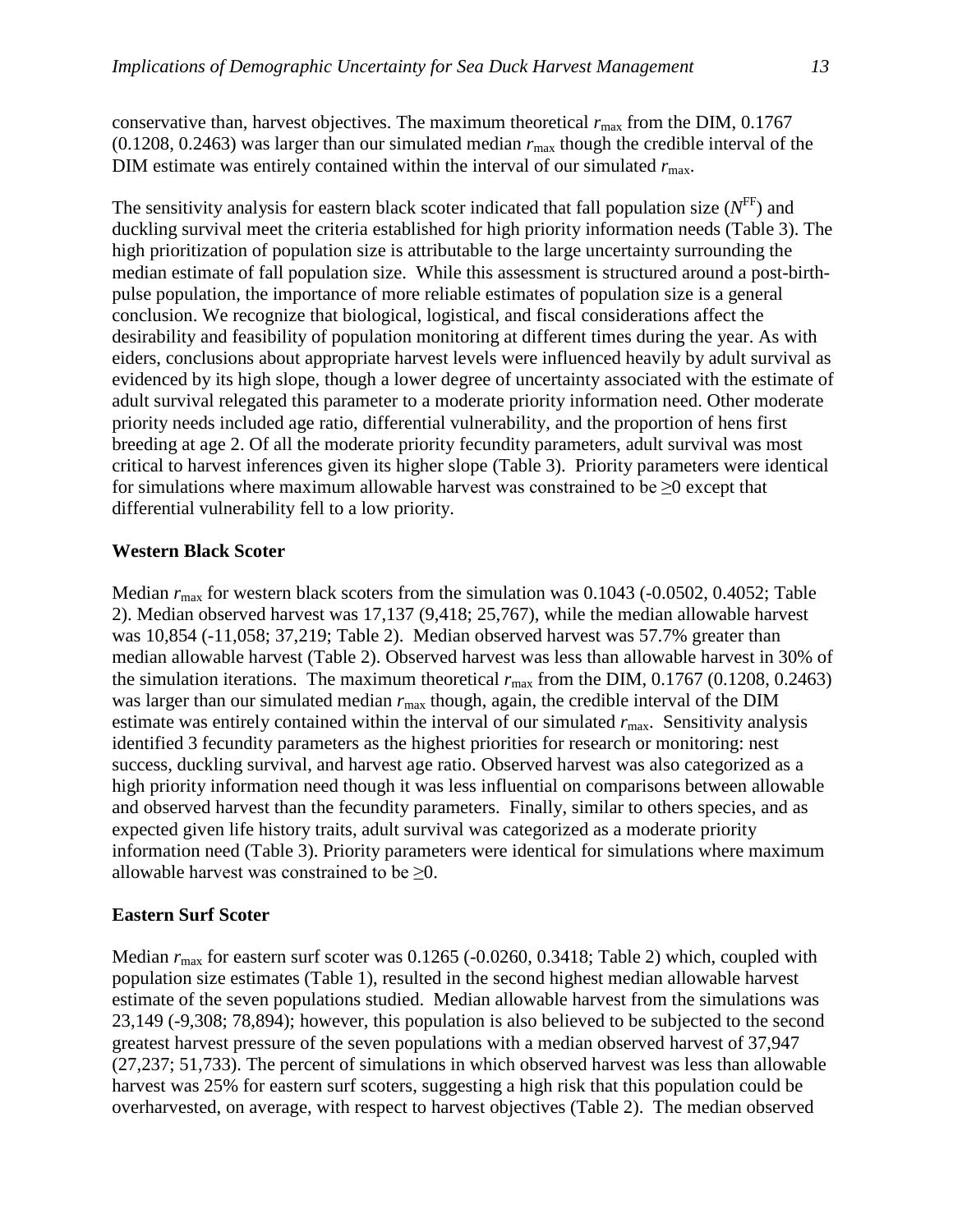harvest of eastern surf scoters exceeded the median allowable harvest by approximately 15,000 birds, or 63.9% (Table 2). The maximum theoretical *r*max from the DIM, 0.1781 (0.1221, 0.2506 was larger than our simulated median  $r_{\text{max}}$  though, as for most other populations, the credible interval of the DIM estimate was entirely contained within the interval of our simulated *r*max. Three parameters of the eastern surf scoter assessment met the criteria for high priority information needs based on the sensitivity analysis: age ratio, nest success, and population size. Of these, age ratio and population size had the highest slopes, and were most influential on comparisons of allowable and observed harvest (Table 3). Adult survival and differential vulnerability were classified as moderate information needs based on the sensitivity analysis. Priority parameters were identical for simulations where maximum allowable harvest was constrained to be ≥0.

#### **Western Surf Scoter**

The median simulated value of  $r_{\text{max}}$  for western surf scoters was 0.0773 (-0.1344, 0.3137; Table 2). This population is believed to be lightly harvested and the median simulated observed harvest of 9,560 (5,399; 16,939) birds was 32.4% below the median simulated allowable harvest of 14,354 (-61,985; 82,110; Table 2). As was the case for all seven populations, the simulated values for allowable harvest suggested greater uncertainty than for observed harvest. Observed harvest was less than allowable harvest in 59% of simulation iterations (Table 2). The maximum theoretical  $r_{\text{max}}$  from the DIM, 0.1781 (0.1221, 0.2506) was larger than our simulated median  $r_{\text{max}}$  though its credible interval was again entirely contained within the interval of our simulated  $r_{\text{max}}$ . Five parameters met the criteria for high priority information needs: population size, clutch size, adult survival, juvenile survival, and differential vulnerability (Table 3). Adult survival was highly influential on the comparison of observed and allowable harvest and was characterized by considerable uncertainty. The probability distribution describing uncertainty in population size was particularly wide and the CV for this parameter was 0.39. No parameters met the criteria for moderate priority information needs. Priority parameters were similar for simulations where maximum allowable harvest was constrained to be  $\geq 0$ . The only difference for the constrained results was that duckling survival supplanted differential vulnerability and was characterized as a moderate priority information need.

#### **White-winged Scoter**

No experts were comfortable speculating on population-wide mean values for reproductive rates of white-winged scoters, though one individual did provide feedback on age-specific breeding propensity and age of senescence. Therefore, we used literature estimates with associated standard errors to create probability distributions for clutch size, hatching success, nesting success, and duckling survival (Appendix B). We assumed that hatching success and nesting success were correlated  $(r = 0.8)$ , and therefore sampled these values from a multivariate normal distribution.

Median simulated  $r_{\text{max}}$  for white-winged scoter was 0.0509 (-0.1217, 0.2335; Table 2). Median simulated allowable harvest was 13,054 (-68,824; 61,072) while median simulated observed harvest was 24,399 (12,599; 37,647), almost double (86.9% greater than) the median allowable level. The percent of simulations in which observed harvest was less than allowable harvest was 36% (Table 2). The estimate of allowable harvest was extremely uncertain (Table 2). The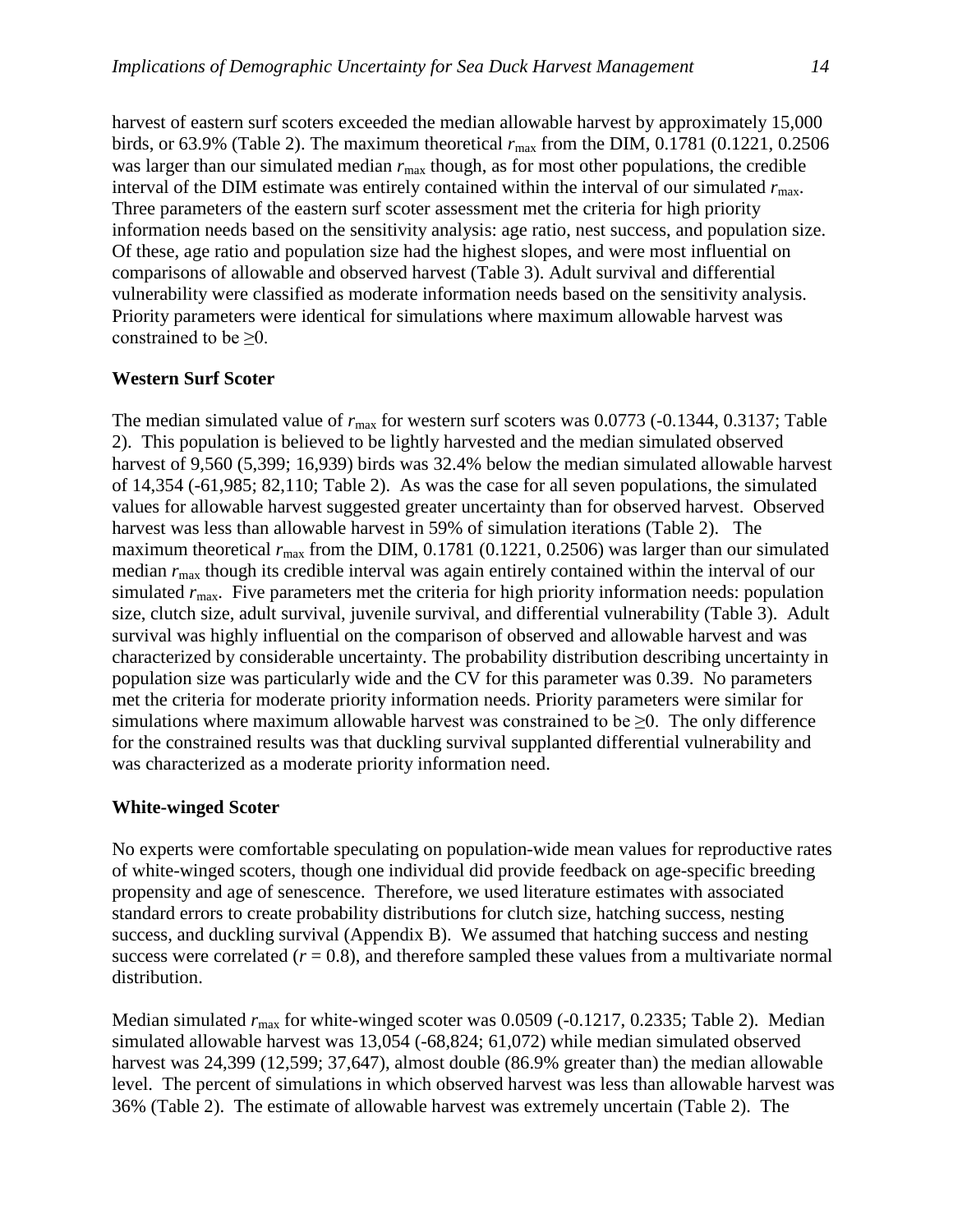maximum theoretical  $r_{\text{max}}$  from the DIM, 0.1721 (0.1178, 0.2443) was larger than our simulated median  $r_{\text{max}}$  though the credible interval overlapped the interval of our simulated  $r_{\text{max}}$ . Two parameters met the criteria for a high priority information needs for white-winged scoters, observed harvest and nest success (Table 3). While observed harvest met the criteria for highest priority because it ranked in the top 5 absolute slopes and its CV was > 0.20, the influence of its uncertainty on the harvest comparison was lower than the 3 parameters that were categorized as moderate priority information needs. As in most of the other sea duck populations investigated, adult survival was highly influential but not thought to be highly uncertain. The other moderate priority parameters were differential vulnerability and hatching success, both components of the two alternative fecundity estimation methods that were weighted equally and used to generate the overall fecundity probability distribution. Differences in priority parameters when maximum allowable harvest was constrained to be  $\geq 0$  were more substantial for white-winged scoters: population size and unadjusted age ratio from wing samples were elevated to moderate priorities, while nest success and hatching success fell to low priorities.

#### **Long-tailed Duck**

Median simulated  $r_{\text{max}}$  for long-tailed duck was -0.0669 (-0.2882, 0.1215). Reproductive rate estimates for long-tailed ducks from the literature were extremely low compared to all species/populations other than common eiders (Appendix A7). Fecundity estimates from age ratios (median  $= 0.45$ ) were higher than the limited published values of component reproductive rates would suggest, but the final probability distribution for fecundity used in the simulation, as for the other populations, incorporated both adjusted age ratios and fecundity modeled from its component reproductive rates. The median value of the allowable harvest distribution was very low: -48,966 (-202,663; 60,561), and highly uncertain (Table 2). The percent of simulations in which observed harvest, 43,044 (32,151; 57,589), was less than allowable harvest was only 5% (Table 2). The maximum theoretical  $r_{\text{max}}$  from the DIM, 0.1843 (0.1266, 0.2560) was larger than our simulated median  $r_{\text{max}}$ .

Four parameters, adult survival, population size, nest success, and second-year survival met the requirements for high priority information needs based on their influence on the comparison of allowable to contemporary observed harvest levels. Population size ranked as having the second highest slope of the 15 parameters evaluated in the sensitivity analysis. The proportion of first time breeders breeding at age 2 was classified as a moderate priority information need. Adult survival had both high uncertainty and a very large slope value, about twice the magnitude of its nearest competitor. Expert elicitation resulted in lower median estimates of adult survival for long-tailed ducks than the other species and the lower survival values were highly influential in the sensitivity analysis. As with white-winged scoters, differences in priority parameters identified through analyses where maximum allowable harvest was constrained to be  $\geq 0$  were more substantial for long-tailed ducks. For this population, observed harvest and rate of crippling loss became moderate priority information needs while nest success and the probability of first breeding at age 2 were classified as low priorities.

## **DISCUSSION**

As expected, the subcommittee's literature search revealed a dearth of empirical data for most of the species and populations under consideration. The few studies that provided such information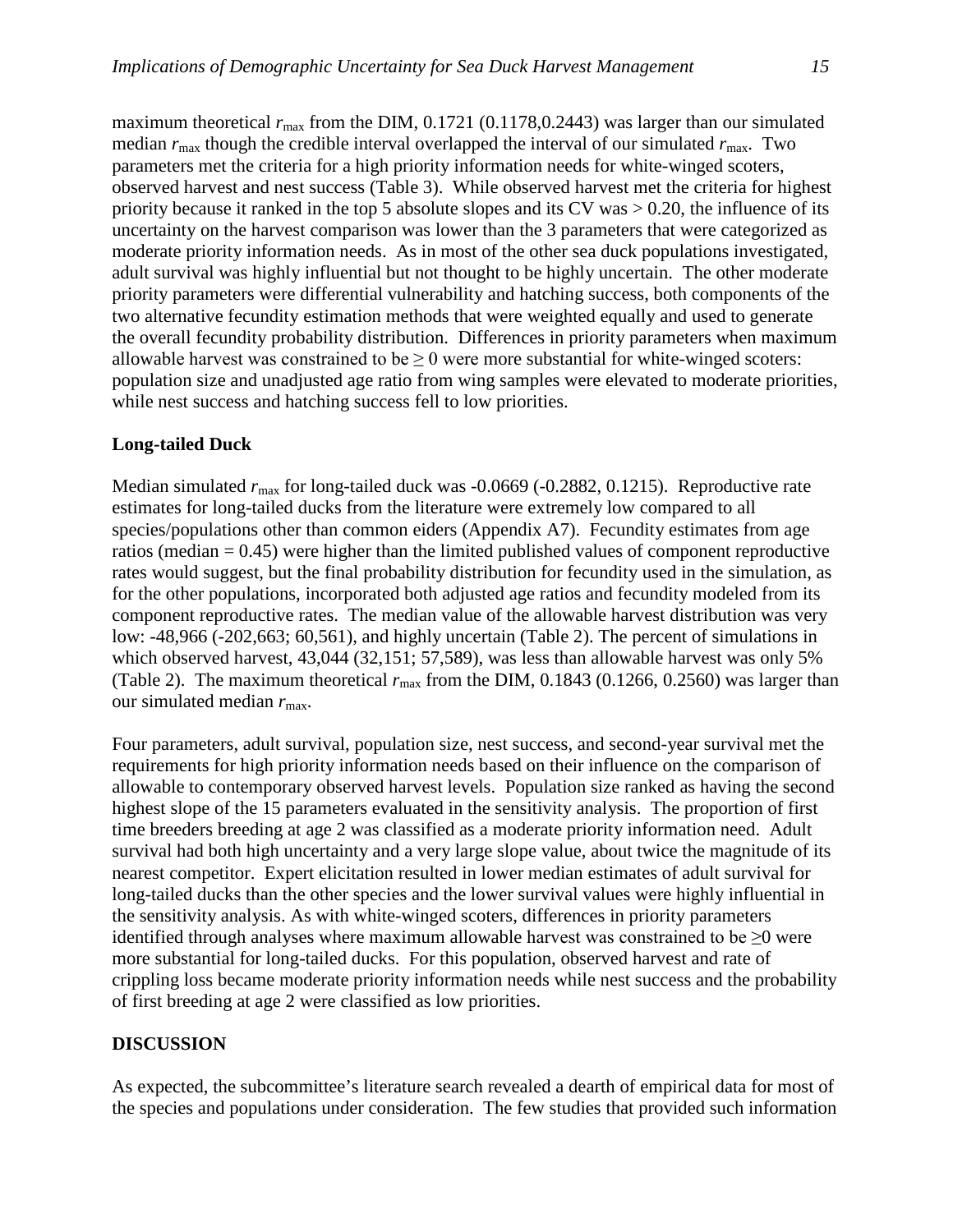were conducted in areas that were accessible and/or known to be important breeding areas (e.g., Redberry Lake, Saskatchewan for white-winged scoters), and likely were not representative at the population scale. Breeding ranges of North American scoter species and long-tailed ducks have only recently been delineated adequately through the SDJV's satellite telemetry projects (e.g., the Atlantic and Great Lakes sea duck migration study; [http://seaduckjv.org/science](http://seaduckjv.org/science-resources/atlantic-and-great-lakes-sea-duck-migration-study/)[resources/atlantic-and-great-lakes-sea-duck-migration-study/\)](http://seaduckjv.org/science-resources/atlantic-and-great-lakes-sea-duck-migration-study/), and the telemetry data indicate that much of the breeding range of these species lies outside of areas that are currently surveyed annually to estimate breeding waterfowl abundance in North America (Bowman et al. 2015). Those data also illustrate that reproductive parameter estimates for scoters and long-tailed ducks are absent across the great majority of their breeding ranges. Consequently, empirical estimates that were available to us did not necessarily represent population-wide demographics, nor did they adequately characterize the uncertainty around those parameters.

Our effort to augment the empirical data by eliciting opinions from subject-matter experts met with limited success. North America has few sea duck experts given the difficulties in studying these species in remote areas, and although we solicited input from most of them, several were unable to participate and others were reluctant to provide an educated guess for certain parameters, even though the elicitation process allowed them to express their lack of confidence. Most of the experts who did respond only provided estimates for a subset of parameters. Nonetheless, we believe that including the experts' responses resulted in probability distributions for parameters that better represented uncertainty. Combining the elicited data and limited available empirical data also ensured that the probability distributions reflected parameter values that were presumed representative of the population.

Accurate quantification of uncertainty is crucial both to evaluating the results of the assessment for harvest management and to identifying and prioritizing information needs, and the results of the assessment are conditional on adequate descriptions of uncertainty levels for each parameter. In the case of fecundity, where we incorporated 2 independent measures of fecundity into the overall probability distribution describing uncertainty in this parameter, the results of the assessment are also conditional on both estimation methods being retained in the analysis. If one of the 2 methods were used as the sole source for information on fecundity, in addition to dropping the parameters for the other method from consideration, the relative sensitivity analysis rankings could also shift somewhat. Other assumptions made in characterizing uncertainty, such as age at first breeding for different species or conversion of winter to fall population sizes, were made on the basis of published literature values or limited empirical data, but did constrain uncertainty descriptions for some populations.

The maximum theoretical values of  $r_{\text{max}}$  computed by the DIM exceeded the median values from our simulations for all populations. The DIM is based on fundamental relationships between survival, fecundity, and generation time that apply broadly across taxonomies. DIM estimates of  $r_{\text{max}}$  can be thought of as theoretical maximum values for a species. The DIM estimates of  $r_{\text{max}}$ may not apply to a specific population at a specific time. The most useful estimates of  $r_{\text{max}}$ , from a management perspective, are context-specific, in that  $r_{\text{max}}$  should reflect the highest growth rate attainable in the specific environmental setting within with the population occurs. The differences between median values of  $r_{\text{max}}$  simulated in this assessment and the maximum theoretical values derived through the DIM may reflect suboptimal environmental conditions experienced by the population, the use of parameter values that do not reflect population growth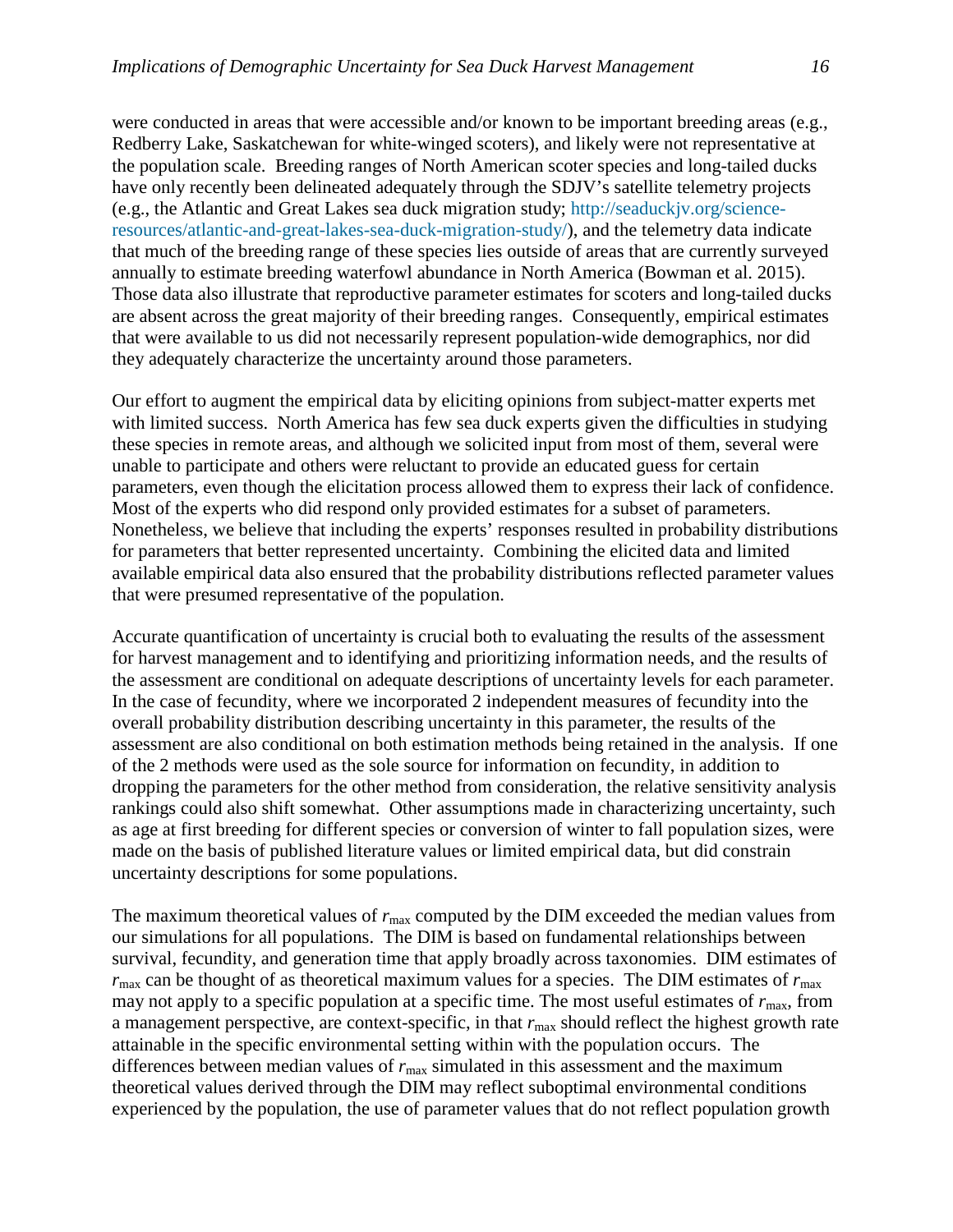unconstrained by density or harvest, or use of parameters values that do not reflect of the entire population, but rather a subpopulation with lower growth potential than the entire population.

#### **Comparison of Allowable and Observed Harvest**

Our PTL (allowable harvest or harvest rate) estimates were very uncertain, much more so than the estimates of observed harvest that were based on national harvest survey programs in the U.S. and Canada as well as generally less reliable estimates of subsistence harvest. In fact, for every population examined, the 95% credible interval for observed harvest fell entirely within the 95% credible interval for allowable take. This further illustrates that although a better understanding of the components of observed harvest (bias in fall and winter harvest estimates, comprehensive and up-to-date estimates of subsistence harvest, crippling loss) is desirable, a reduction in uncertainty in allowable harvest would likely be more informative to harvest management. For those populations where subsistence harvest estimates far exceeded sport harvest a reasonable case can be made for better subsistence harvest estimates.

The percentage of simulations for each of the seven sea duck populations in which observed harvest was less than allowable harvest (Table 2) provides a general framework for assessing the relative risk of each population to overharvest. Any conclusions are, of course, conditional on the probability distributions used to characterize uncertainty in each demographic parameter, the assumptions and limitations of the deterministic PTL framework applied (see below), and the implied harvest objective of maximum sustained yield. According to the simulation results, we subjectively categorized the seven populations into three categories reflecting the relative risk of overharvest. Highest risk populations include the long-tailed duck and American common eider. Moderate risk populations include eastern surf scoter, western black scoter, and white-winged scoter, and lowest risk populations include the eastern black scoter and western surf scoter. This assessment addresses one of the recommendations of the 2013 Supplemental Environmental Impact Statement (SEIS) on annual migratory bird hunting regulations (USFWS 2013). The SEIS considered alternatives regarding the continuance and review of special season structures such as the special sea duck season in the Atlantic Flyway. The proposed action that the USFWS adopted called for periodic review of the special seasons to determine whether they are still justifiable. Although this assessment provides attempts to summarize current understanding of the harvest potential of American common eiders, the three scoter species, and long-tailed ducks, use of the results of this assessment to guide sea duck harvest management is outside the purview of the Sea Duck Joint Venture. Appropriate application of these results as well as final resolution of important policy issues pertaining to harvest management will be determined by the broader harvest management community through normal regulatory processes. However, this assessment emphasizes the need to reduce uncertainty in key demographic parameters to ensure harvest levels for these species are sustainable.

The most difficult aspect of our assessment was specifying distributions for demographic parameters. As we described above, demographic rates used in the estimation of  $r_{\text{max}}$  are rarely observed in nature, particularly in the case of a harvested population. While, through the elicitation, we attempted to adjust rates to reflect conditions under which  $r_{\text{max}}$  would apply, we acknowledge the difficulty in doing so, and that survival and reproductive parameters, and  $r_{\text{max}}$ may be under-estimated. In addition, we assumed  $\theta = 1$  for all species, which also adds conservatism to our PTL assessment. In contrast, the DIM represents a theoretical maximum of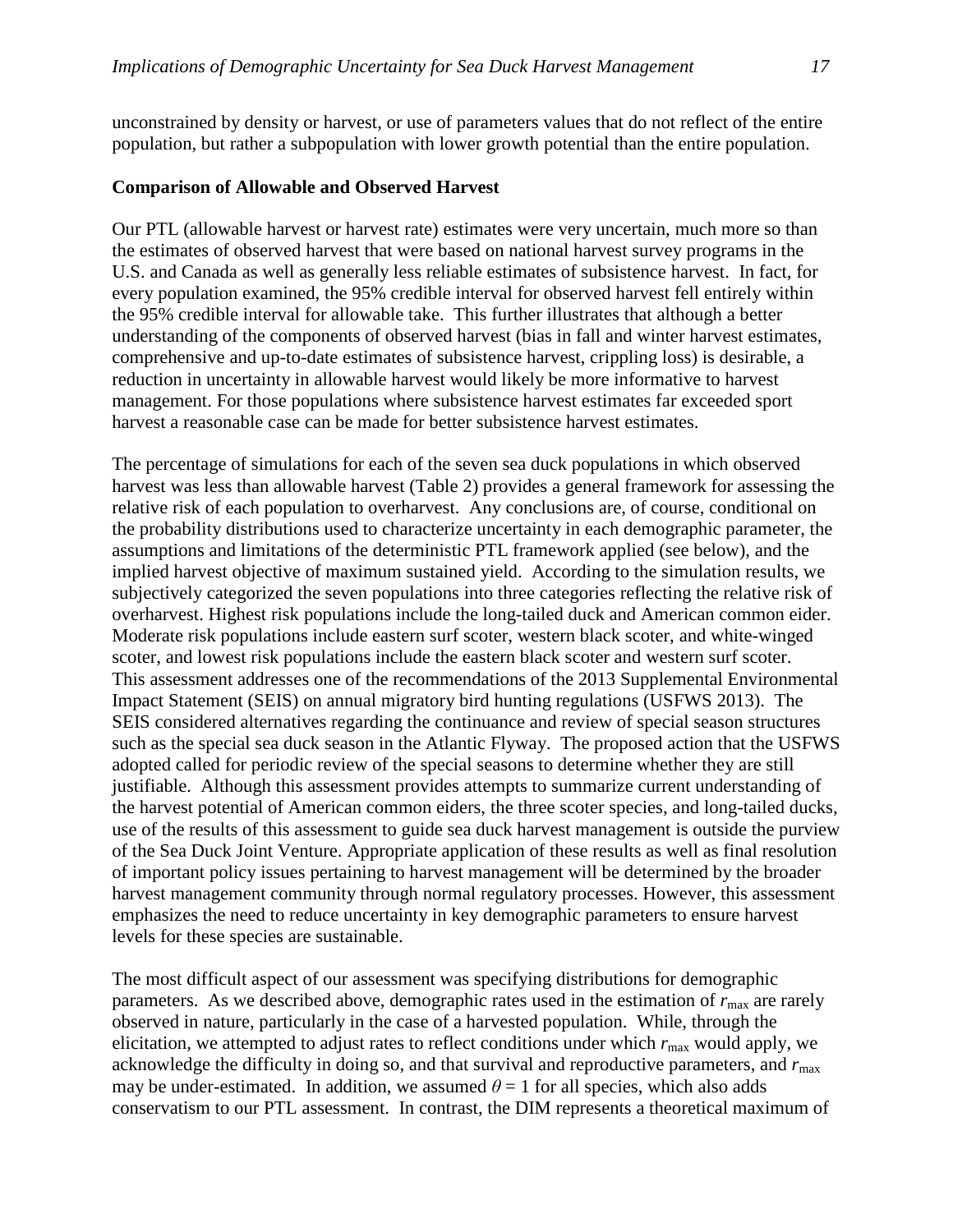$r_{\text{max}}$  and may overestimate harvest potential under prevailing environmental conditions. Therefore, applying our results to harvest management should carefully consider management objectives and risk tolerance with respect to population viability and hunting opportunity.

For the benefit of the managers who will be considering the harvest management implications of this assessment, key assumptions and limitations of the PTL approach are detailed below.

1) PTL assumes that carrying capacity is not changing. Carrying capacity, however, varies in response to environmental variation or to directional system changes. PTL is robust to changes in carrying capacity as long as  $F<sub>o</sub>$  seeks to maintain the population at a fixed fraction of carrying capacity. This can be accomplished through a harvest rate formulation of PTL or through a timespecific, total harvest-based formulation which scales allowable harvest in accordance with population size (Runge et al. 2009, Johnson et al. 2012). For the latter, it is critical that periodically updated population estimates are available in order to adjust PTL.

2) PTL assumes *r*max is fixed. Like carrying capacity, PTL is also sensitive to changes in *r*max. As we view  $r_{\text{max}}$  as being a reflection of species life history traits expressed within a specific environmental setting, it is possible that  $r_{\text{max}}$  could change over time. There is no remedy for this problem other than conservatism in decision-making and vigilance in monitoring (Runge et al. 2009) to ensure that periodic updating of  $r_{\text{max}}$  estimates is possible.

3) PTL as formulated assumes that hunting mortality is additive to other forms of mortality. This is a conservative assumption; however, PTL can be re-framed to allow for partial compensation (Williams 2012). Given the life history characteristics of sea ducks, and in the interest of simplification, we did not consider compensation or partial compensation of harvest mortality.

4) PTL, as applied here, is based on highly simplified models of population growth: the deterministic logistic model or deterministic theta-logistic model. While the methods we used to estimate  $r_{\text{max}}$  allow for limited incorporation of age/stage structure, sparse monitoring data for sea ducks limits rigorous examination of the effects of age/stage structure, population inertia/transient dynamics, environmental and other stochastic effects, cohort-targeted harvest, and other factors affecting the dynamics of structured populations. PTL was selected as an initial assessment framework because the simplicity of the underlying model permits broad application to a variety of sea duck species.

5) Though we used the theta-logistic PTL formulation, a lack of estimated values of *θ* for any of the populations of interest led us to the simplifying assumption that  $\theta = 1$ . Given the life history characteristics of sea ducks it is likely that true values of  $\theta$  are  $>1$ , and that density dependence in these species is strongest as population size approaches carrying capacity. The functional form of the relationship between population density and growth rate and the proximity of the population to carrying capacity can have significant implications for harvest potential, increasing allowable take levels as the population approaches carrying capacity for more k-selected species. If  $\theta$  is  $>1$  in the populations that we simulated, our assessment will be conservative since we assumed  $\theta = 1$  for all species.

6) PTL provides conservation assurances at the geographic resolution at which it is applied, or at coarser resolutions. No conservation assurances apply at finer geographic resolutions.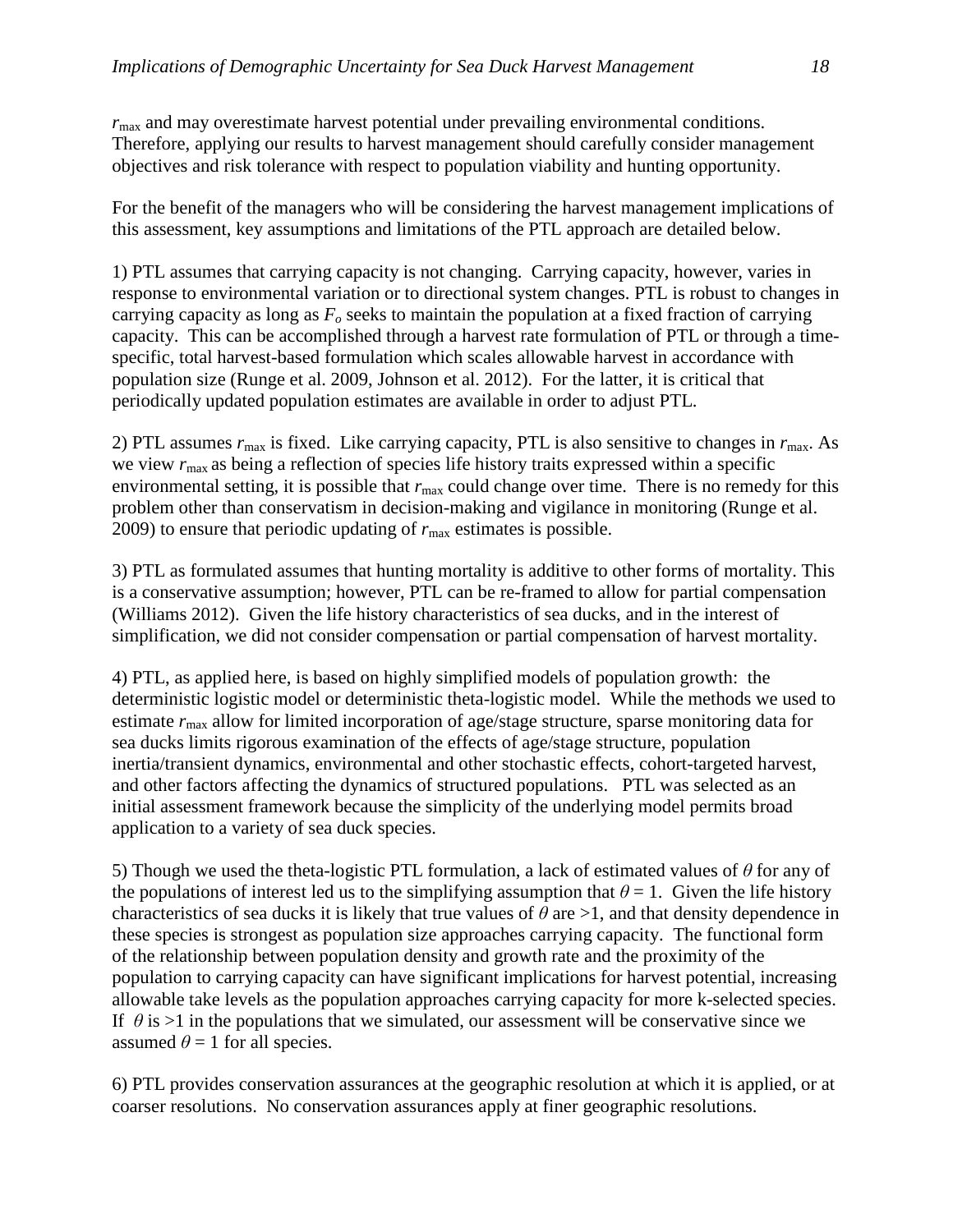#### **Priority Information Needs and Recommendations**

Priority information needs identified through the sensitivity analysis for each sea duck population reflect the influence of uncertainty in individual parameters on inferences about appropriate harvest levels, given the harvest objective we assumed. In many instances, the probability distributions we described to characterize uncertainty of input parameters were heavily dependent on elicitation values that represented informed opinion of sea duck research ecologists and managers. Conclusions drawn from this analysis should be tempered by that fact, and overly fine-grained interpretation of the results should be avoided. Regardless, the general high, moderate, and low priority categorization of information needs for the 7 populations represents our best guidance to the SDJV about where reductions in uncertainty could most significantly improve harvest inferences and decision making. We recognize that other factors must be considered by the JV in order to prioritize actual resource investments in research and monitoring, including the feasibility and cost of obtaining required information, the capacity and interests of individuals and agencies engaged in research and monitoring activities, and available funds. Accordingly, we offer the SDJV the following general observations and recommendations for research and monitoring investments.

Our comparisons of allowable and observed harvest were highly influenced by adult survival in all populations. This was expected, given the life history characteristics of sea ducks and the structure of population projection models (Flint 2015), and is a reflection of the sensitivity of *r*max to variation in adult survival. For most populations, the relative proportional uncertainty of adult survival was small in comparison to other parameters, suggesting low uncertainty about the true population median value. This led to adult survival being categorized as a moderate priority information need for all populations, except eastern and western surf scoter and long-tailed duck, where it was a high priority. While the conclusion that uncertainty about adult survival is low relative to other demographic parameters is likely reasonable, we recognize that few data exist to derive population-wide estimates of adult female survival for any sea duck populations. A possible exception is American common eider, but even in this case, estimation of populationlevel survival requires a combination of spring and preseason banding data sets and corresponding assumptions. The high sensitivity of maximum growth rate to adult female survival argues in favor of increased efforts to estimate this critical parameter and verify that median values and uncertainty distributions used in the assessment are reasonable. We recognize the challenges in banding sufficient preseason samples of adult female sea ducks and that estimation based on other banding periods or based on satellite telemetry data may be more feasible. Efforts to verify and scale published allometric relationships between body size and adult survival (Johnson et al. 2012) for sea ducks may also be of value if estimation of adult female survival proves intractable for some species.

Overall, uncertainty about fecundity had more influence on comparisons of allowable and observed harvest than adult survival (Table 3, see computed parameters), however, fecundity cannot be directly studied or monitored, rather it must be estimated from component parameters. The high influence of overall fecundity on our conclusions about harvest levels reflected wide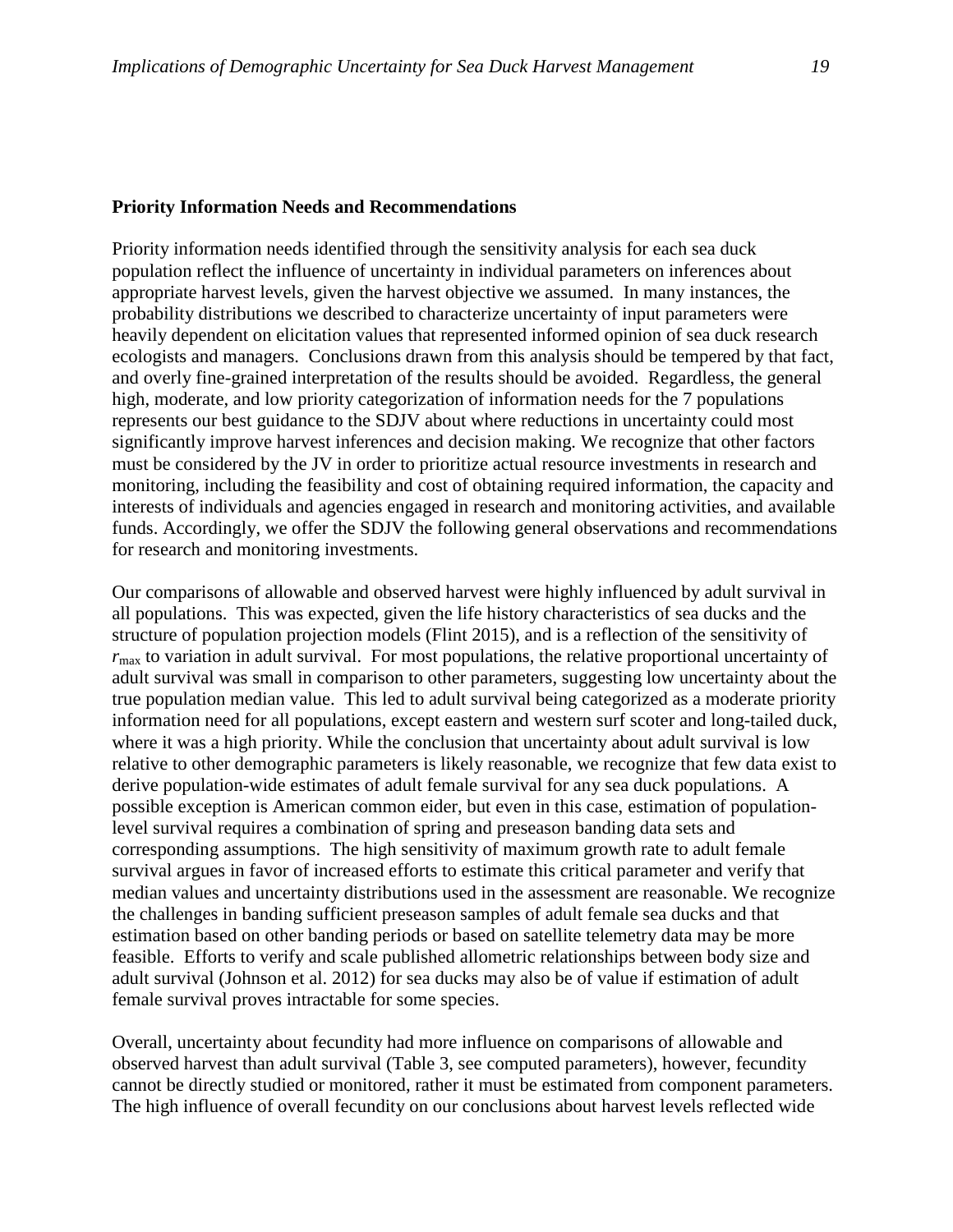probability distributions around this composite parameter. Those probability distributions, in turn, were a result of propagation of the uncertainty in individual fecundity parameters.

The probability distributions for fecundity used in this assessment were a composite of probability distributions derived from the 2 independent methods of estimating fecundity: from component reproductive rates and from adjusted female harvest age ratios. For several populations, uncertainty in individual reproductive rates greatly influenced inferences about harvest levels. Examples include duckling survival in American common eiders, and nest success and duckling survival of western black scoters. Estimating the true population means for individual reproductive rates such as nest success and duckling survival is likely impossible for any of the populations of interest. Local studies strategically conducted across the breeding range would provide spatial and temporal replication, but replication sufficient to describe these processes at a population scale may be prohibitively costly given their vast and remote breeding ranges. A possible exception may be American common eider given the colonial nesting habits of this species and a generally more accessible breeding distribution in comparison to the other populations assessed here. Emerging technologies that allow for remote monitoring of individual bird activity and physiology may open new avenues for research on the components of fecundity in these species.

Uncertainty about the uncorrected female harvest age ratio and/or differential vulnerability estimates, like individual reproductive rates, appeared as high or moderate priorities for all populations except long-tailed duck and white-winged scoter. Improved estimates of fecundity based on adjusted age ratios may be more tractable than estimation of individual recruitment parameters at the population scale, and we recommend increased efforts to improve estimates of adjusted harvest age ratios of female sea ducks. This would require increased preseason banding efforts, or some other novel method, to develop sea duck-specific estimates of differential vulnerability. For some species, differential vulnerability is suspected to vary between the U.S. and Canada in relation to cultural differences affecting the targeting of different sex and age cohorts by sport hunters. Differences in vulnerability of the female age classes in relation to sport and subsistence harvest should also receive increased attention. Efforts to increase the sample of sea duck wings obtained during annual harvest surveys in the U.S. and Canada would also be necessary to improve the utility of adjusted harvest age ratios as measures of fecundity for these populations. Increasing the wing sample is especially critical, and would be particularly difficult, in the Pacific Flyway, where sea duck harvest is low and sample sizes of hunter-submitted wings are small. Finally, a method of scaling age-ratios to be representative of conditions under which *rmax* could be attained would need to be devised.

Uncertainty about population size was also categorized as a high priority based on its significance to harvest inferences in four of the six populations where it factored into the assessment. The PTL assessment for American common eiders was based on harvest rate and, therefore, population size did not factor into the assessment for this population. The four populations where uncertainty in population size most affected harvest inferences were eastern black scoter, eastern surf scoter, western surf scoter, and long-tailed duck. Bowman et al. (2015) recently reviewed population status and monitoring programs for North American sea ducks. They report that little information exists to assess population status or trend for the eastern black scoter given a breeding range that poorly coincides with the spatial extent of population monitoring programs. Similarly, population monitoring programs are not ideally designed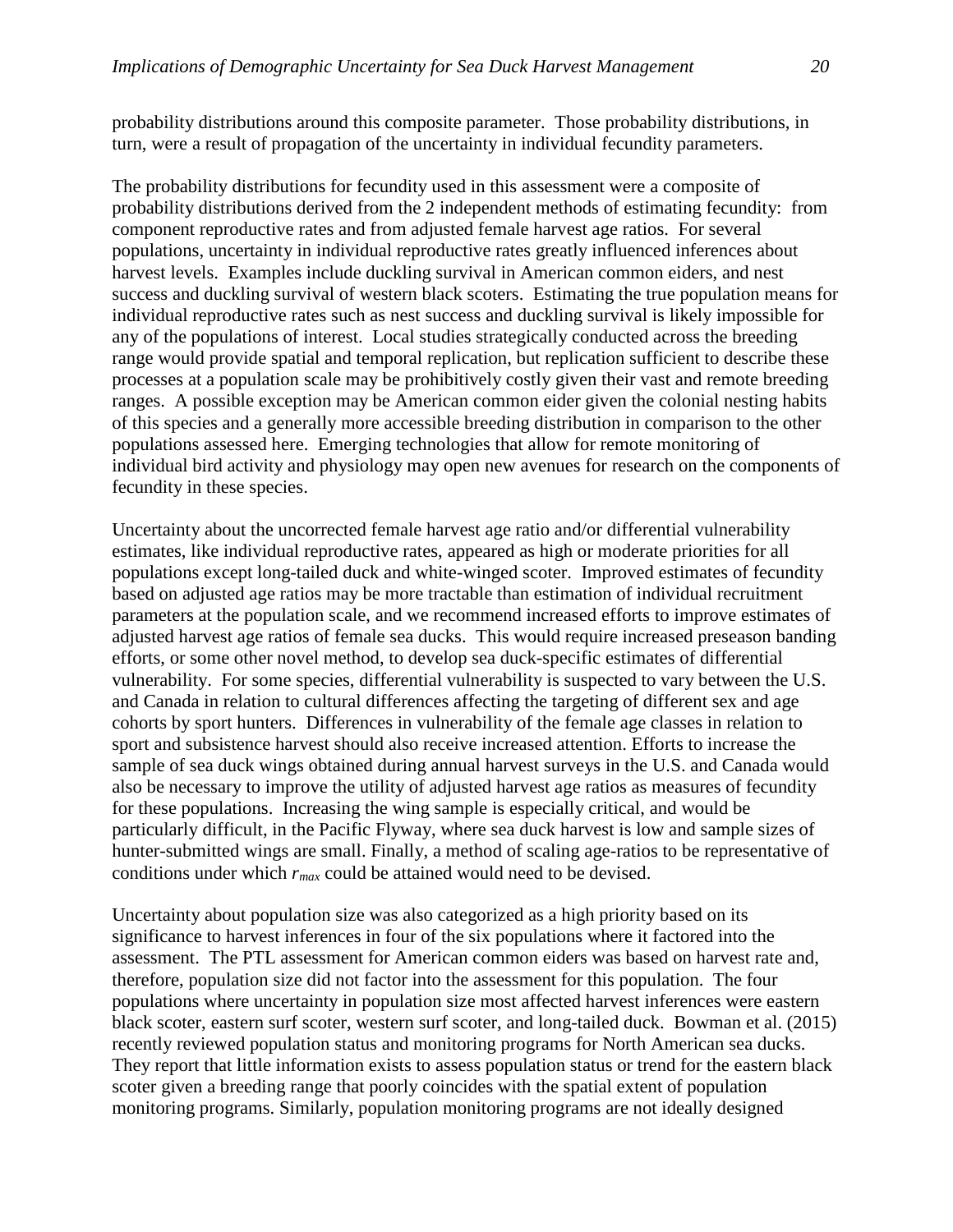spatially for western surf scoters and limited data suggest some discrepancies among regional trends in breeding and wintering populations. The breeding range of eastern surf scoter corresponds better to the spatial extent of current monitoring programs and indications from limited data are that this population has been stable or increasing since 1990. Lastly, the vast and remote breeding range of the long-tailed duck has precluded effective breeding population abundance monitoring. In general, but with some exceptions, current population monitoring programs for sea ducks are poorly timed to sea duck breeding chronology, suffer from poorly understood species misclassification biases (especially for scoters), poorly account for detection and availability biases, and, in the case of winter surveys, are challenged by highly aggregated and variable distributions (Bowman et al. 2015, Silverman et al. 2013).

We recommend continued efforts to integrate the operating procedures and analysis of presently disparate breeding population surveys for sea ducks. In many instances long-term records of sea duck observations collected during surveys targeting other species (e.g., arctic and sub-arctic nesting geese) have not been analyzed, nor have consistency of protocols across surveys been formally assessed. Recent experimental breeding population surveys in the barrenlands of the Northwest Territories and Nunavut utilize methods complementary to the Waterfowl Breeding Population and Habitat Survey (WBPHS) and cover previously unsurveyed sea duck habitats. In addition, an ongoing review of the WBPHS will address species prioritization and the geographic extent of this critical annual survey. While available resources may preclude major shifts in annual spatial coverage or timing of the WBPHS it is possible that new procedures to accommodate climate change or address differences in waterfowl breeding chronologies could help address some limitations to breeding sea duck monitoring protocols. In addition, wintering surveys are receiving increased attention as alternative means of improving sea duck monitoring capacity. Significant challenges with aggregated distributions, mixed species flocks, species misclassification, and limited information on detection and availability processes hamper interpretation of winter surveys (Silverman et al. 2012). However, given the importance of uncertainty in population size estimates to harvest inferences, we recommend continued efforts to improve winter population surveys. Remote sensing-based designs offer promise in addressing many challenges of both wintering and breeding surveys, as well as increasing safety of survey personnel. Thus, we recommend continued SDJV support of remote sensing-based designs and improved automation of imagery post-processing and feature identification.

Uncertainty about observed harvest estimates was categorized as a high priority for only two populations: western black scoter and white-winged scoter. Nearly all of the western black scoter harvest results from subsistence hunting in Alaska, where harvest survey methodology relies on hunters to identify species correctly when they report their harvest. Rothe et al. (2015) stated that some of Alaska's subsistence hunters probably report all scoters they harvest as black scoters, thereby inflating harvest estimates for that species. Efforts are currently underway to improve the Alaska subsistence harvest survey, which could result in reduced uncertainty around western black scoter harvest estimates. Continental harvest of white-winged scoters is less than that of any other species we assessed; thus, harvest estimates for that species would benefit from larger wing samples, as recommended above.

Based on the general categorization of the risk of overharvest for the seven populations assessed here, we recommend that the SDJV prioritize research and monitoring efforts on the long-tailed duck and American common eider. Based on limited breeding population data from surveys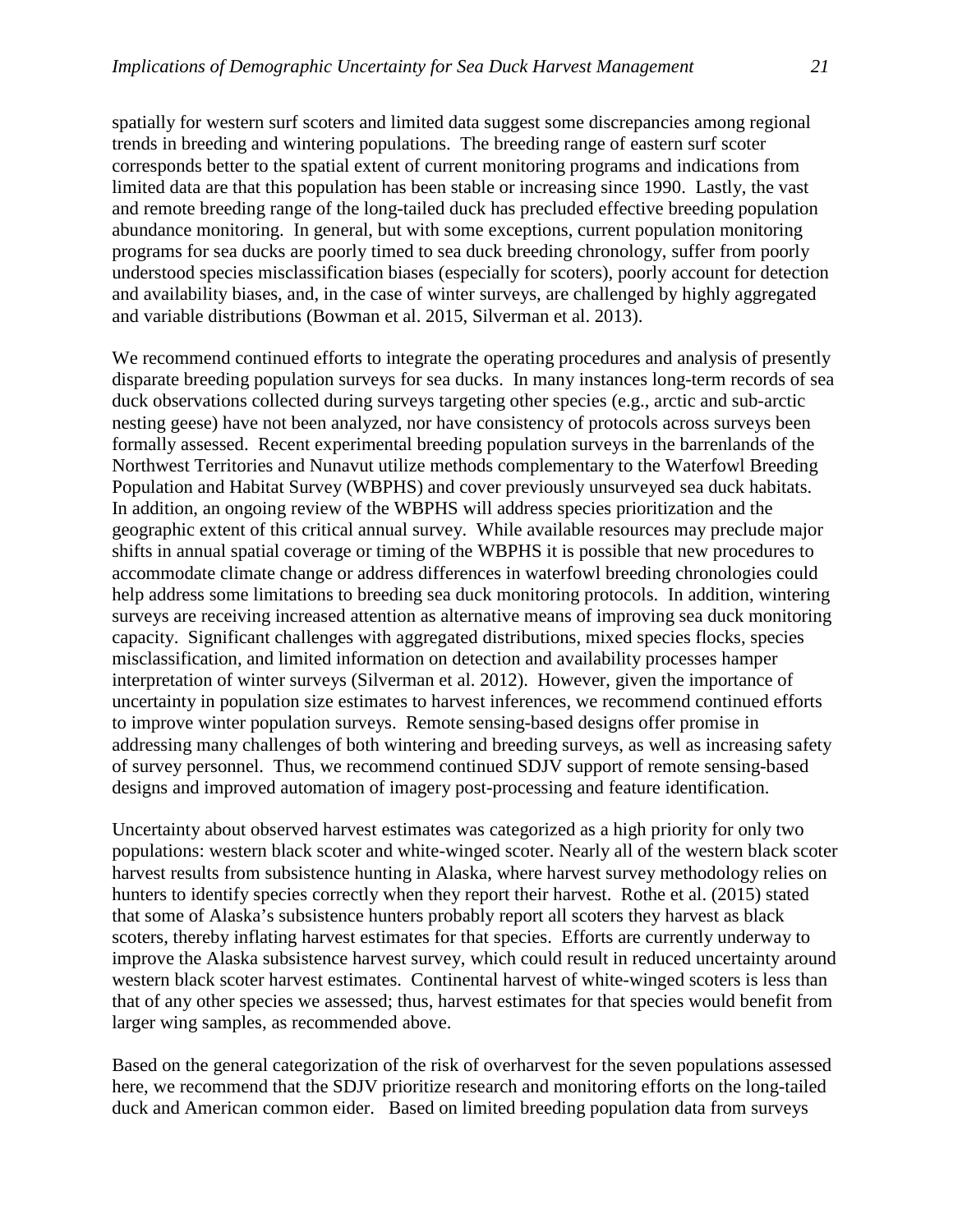that covered only a small fraction of the breeding range of this species in North America, Bowman et al. (2015) speculated that the long-tailed duck population declined during the 1980s and 1990s, but has, since the early 2000s, stabilized. In contrast, our assessment indicates that  $r_{\text{max}}$  for the species is <0, indicative of a population with no long-term growth potential. Like Bowman et al. (2015), however, we have low confidence in our conclusion regarding the status of this long-tailed duck. We also lack confidence in estimates of allowable harvest for this species given that no biological hypothesis had been advanced to corroborate an ongoing high rate of population decline. We have greater confidence in our assessment of allowable harvest of American common eiders, though limited data suggest our assessment may be more applicable to the segment of this population breeding in Maine and the Maritimes. Here several biological hypotheses have been advanced, from gull predation on ducklings to climate-related regime shifts in the Gulf of Maine, which could account for a low *rmax* and low growth potential. Given the high potential for overharvest we recommend increased emphasis by the SDJV in reducing uncertainty in priority demographic parameters identified for this eider subspecies.

We also recommend that these PTL assessments be replicated at some reasonable time interval (perhaps five years), incorporating additional information derived through SDJV-funded or other studies. The results and conclusions of this study are conditional on the uncertainty described for all the demographic parameters for each of the seven populations. Changing the uncertainty distribution of one parameter can affect the relative sensitivity of harvest inferences to that parameter as well as others and would be expected to change the relative monitoring and research priorities described here. We note also that this assessment framework could also be used in a more prospective manner. By speculating about the expected reduction in uncertainty in individual parameters that are anticipated from specific research and monitoring proposals, the JV could use this framework to contrast individual proposals based on their expected effect on the comparison of allowable and observed harvest.

A more formal analysis of the effect of uncertainty and the reduction of uncertainty on harvest decision-making capability could be achieved through an assessment of the expected value of perfect information (EVPI) or expected value of partial information (EVPXI; Runge et al. 2011, Johnson et al. 2014). However, these approaches require a fully-specified decision framework to include a harvest management objective, a set of actions (frequently different regulatory packages in a harvest management context), and system and control models that specify the effects of regulatory actions and uncertainty about those effects. While a modeling approach as simple as PTL could provide a component of this larger decision framework, other elements, some technical, some policy-based, are presently unspecified. Nevertheless, as the information base for sea ducks grows and increasing attention is directed toward informed harvest decisionmaking for these species, it may be possible to more fully develop decision frameworks for sea ducks, apply more formal approaches to the evaluation of uncertainty, and provide better guidance to the SDJV on research and monitoring priorities to support effective harvest management.

#### **ACKNOWLEDGMENTS**

We would like to thank the many individuals who provided input, guidance and information regarding sea ducks, including: R. Alisauskas, B. Allen, B. Avers, T. Bowman, S. De La Cruz, P. Flint, S. Gilliland, J.-F. Giroux, J. Kelley, D. Kraege, M. Mallory, D. McAuley, R. Milton, S.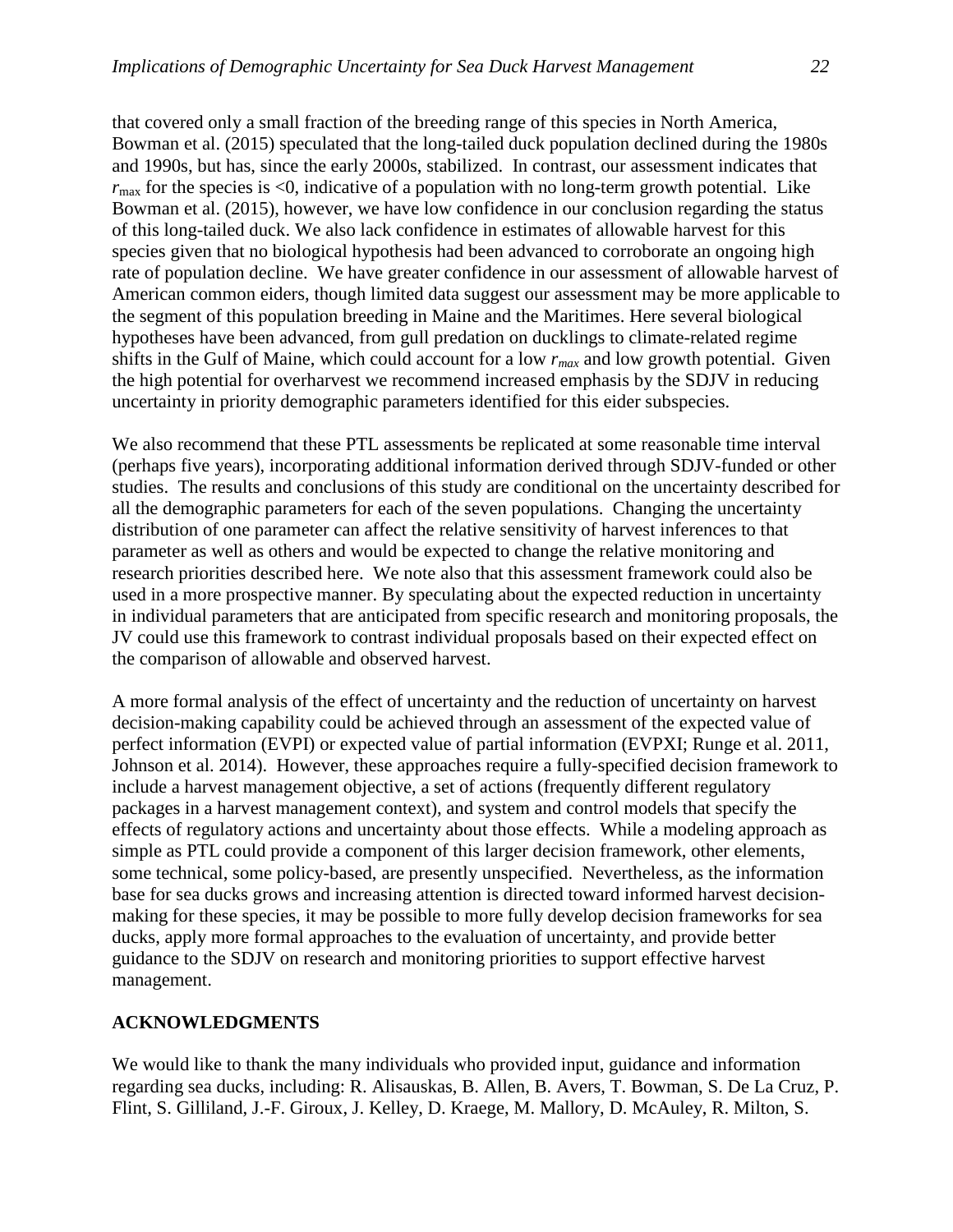Olson, J. Osenkowski, E. Osnas, J. Pearce, E. Reed, A. Roberts, M. Robertson, D. Rosenberg, J. Schamber, K. Sullivan and R. Trost. We also thank M. Runge and F. Johnson for guidance and expertise regarding various approaches for assessing allowable take, and the leadership of K. Dickson for guiding the SDJV through a process for developing greater focus on supporting the information needs of harvest and habitat managers. This project was funded through the U.S. Fish and Wildlife Service, Division of Migratory Bird Management (Headquarters and Northeast Region), and the SDJV. This report is submitted to the SDJV in fulfillment of project No. 139. The findings and conclusions are those of the authors and do not necessarily represent the views of the U.S. Fish and Wildlife Service.

### **LITERATURE CITED**

- Alisauskas, R. T., J. J. Traylor, C. J. Swoboda, and F. P. Kehoe. 2004. Components of population growth rate for white–winged scoters in Saskatchewan, Canada. Animal Biodiversity and Conservation 27:451-460.
- Alison, R. M. 1975. Breeding biology and behavior of the oldsquaw (*Clangula hyemalis*). Ornithological Monographs No. 18. American Ornithologists' Union.
- Bellrose, F. C. 1980. Ducks, Geese and Swans of North America. 3rd edition. Wildlife Management Institute, Washington, D.C.
- Bengtson, S. A. 1971. Variations in clutch-size in ducks in relation to the food supply. Ibis 113:523-526.
- Bengtson, S. A. 1972. Reproduction and fluctuations in the size of duck populations at Lake Myvatn, Iceland. Oikos 23:35–58.
- Boomer, G. S., G. Zimmerman, N. Zimpfer, P. Garrettson, M. Koneff, T. Sanders, K. Magruder, and J. A. Royle. 2013. Band reporting probabilities for mallards recovered in the United States and Canada. Journal of Wildlife Management 77:1059–1066.
- Bordage, D. and J.-P. L. Savard. 1995. Black scoter (*Melanitta nigra*). *In* The Birds of North America, No. 177 (A. Poole and F. Gill, eds.). Academy of Natural Sciences, Philadelphia, and The American Ornithologists' Union, Washington, D.C.
- Bowman, T. D., E. D. Silverman, S. G. Gilliland, and J. B. Leirness. 2015. Status and trends of North American sea ducks: Reinforcing the need for better monitoring. Pages 1-28 *in* J.- P. L. Savard, D. V. Derksen, D. Esler, and J. M. Eadie (editors). Ecology and conservation of North American sea ducks. Studies in avian biology (no. 46). CRC Press, Boca Raton, FL.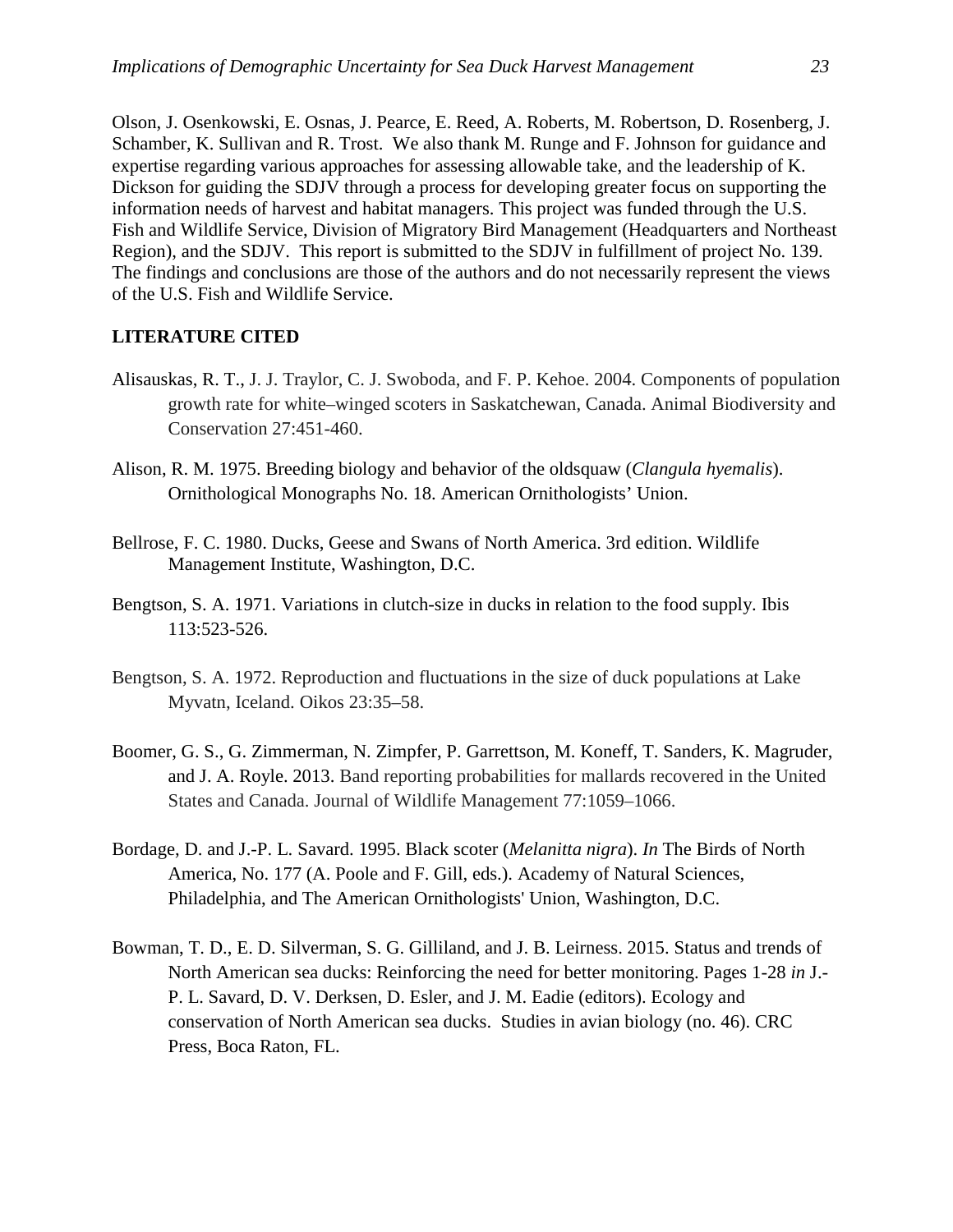- Boyd, W. S., T. D. Bowman, J.-P. L. Savard, and R. D. Dickson. 2015. Conservation of North American sea ducks. Pages 529-559 *in* J.-P. L. Savard, D. V. Derksen, D. Esler, and J. M. Eadie (editors). Ecology and conservation of North American sea ducks. Studies in avian biology (no. 46). CRC Press, Boca Raton, FL.
- Brown, P. W., and L. H. Fredrickson. 1989. White-winged scoter, *Melanitta fusca*, populations and nesting on Redberry Lake, Saskatchewan. Canadian Field-Naturalist 103(2):240-247.
- Brown, P. W., and L. H. Fredrickson. 1997. White-winged scoter (*Melanitta fusca*). *In* The birds of North America online (A. Poole, Ed.). Ithaca: Cornell Lab of Ornithology; Retrieved from the Birds of North America Online: [http://bna.birds.cornell.edu/bna/species/274doi:10.2173/bna.274](http://h)
- <span id="page-27-0"></span>Brownie, C., D. R. Anderson, K. P. Burnham, and D. R. Robson. 1985. Statistical Inference from Band Recovery Data – A Handbook. Second Edition. U. S. Fish and Wildlife Service Resource Publication 156, Washington, D.C., USA.
- Caithamer, D. F., M. Otto, P. I. Padding, J. R. Sauer, and G. H. Haas. 2000. Sea ducks in the Atlantic flyway: population status and a review of special hunting seasons. U. S. Fish and Wildlife Service, Washington, D.C., USA.
- Caswell, H. 2001. Matrix population models: construction, analysis, and interpretation, Second edition. Sinauer, Sunderland, Massachusetts, USA.
- Conroy, M. J., and J. T. Peterson. 2013. Decision making in natural resource management: a structured, adaptive approach. Wiley-Blackwell, Oxford, UK.
- Cowardin, L. M. and R. J. Blohm. 1992. Breeding population inventories and measures of recruitment. Pages 423-445 *in* Ecology and management of breeding waterfowl (B. D. J. Batt, A. D. Afton, M. G. Anderson, C. D. Ankney, D. H. Johnson, J. A. Kadlec and G. R. Krapu, Eds.), University of Minnesota Press, Minneapolis, Minnesota, USA.
- Delignette-Muller, M. L., and C. Dutang. 2015. fitdistrplus: An R package for fitting distributions. Journal of Statistical Software 64: 1-34. URL [http://www.jstatsoft.org/v64/i04/.](http://www.jstatsoft.org/v64/i04/)
- Descamps, S., M. R. Forbes, H. G. Gilchrist, O. P. Love, and J. Bêty. 2011. Avian cholera, posthatching survival and selection on hatch characteristics in a long‐lived bird, the common eider *Somateria mollissima*. Journal of Avian Biology 42:39-48.
- Evenson, J., H. Tschaekofske, B. Murphie, T. Cyra, and D. Kraege. 2013. Status and summary of the 2013 WDFW winter sea duck aerial survey detectability project – Phase 3. Washington Department of Fish and Wildlife unpublished report.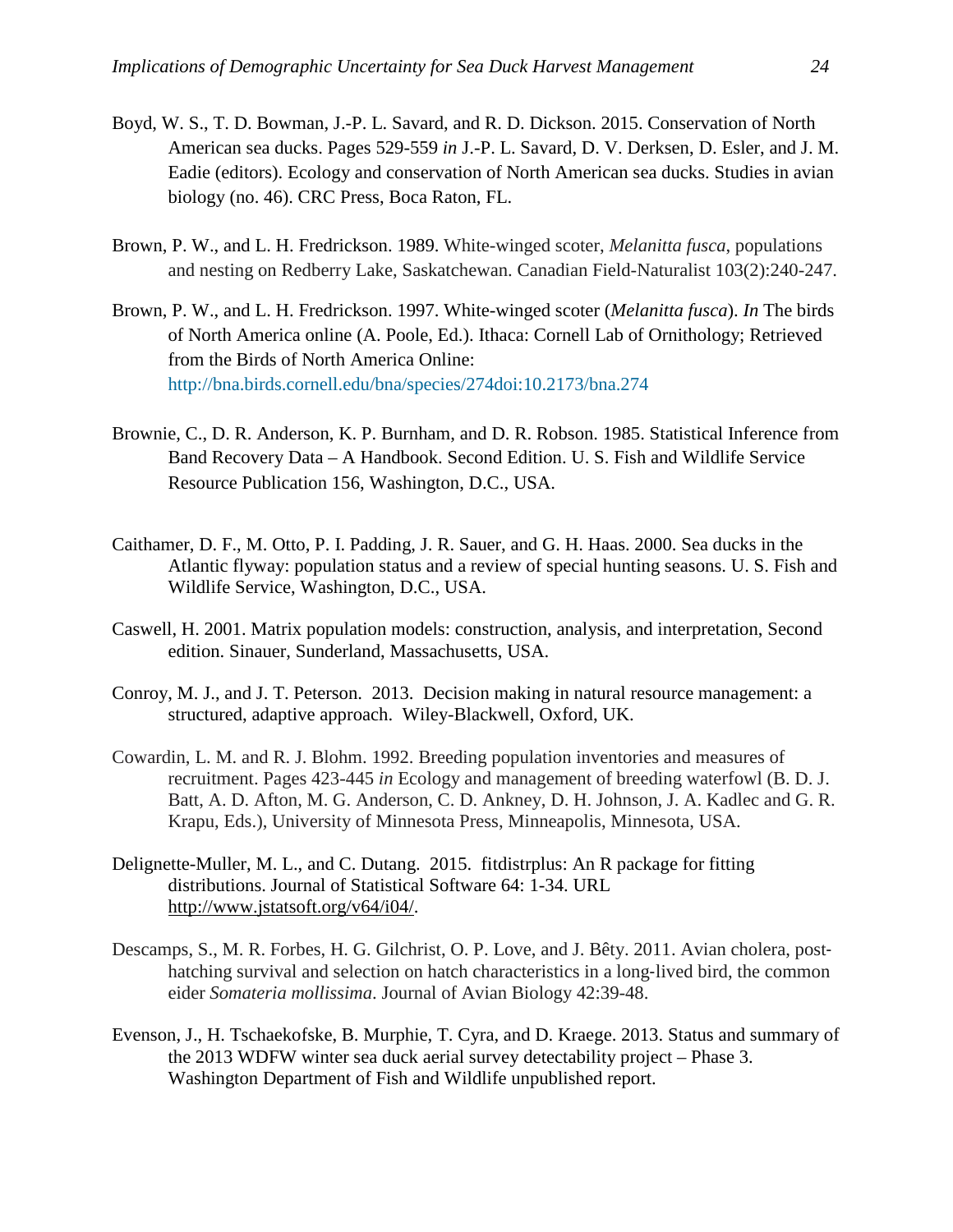- Flint, P. L., 2015. Population dynamics of sea ducks. Pages 63-96 *in* J.-P. L. Savard, D. V. Derksen, D. Esler, and J. M. Eadie (editors). Ecology and conservation of North American sea ducks. Studies in avian biology (no. 46). CRC Press, Boca Raton, FL.
- Fox, A. D., Æ. Petersen, and M. Frederiksen. 2003. Annual survival and site‐fidelity of breeding female Common Scoter *Melanitta nigra* at Mývatn, Iceland, 1925–58. Ibis 145(2):E94- E96.
- Gendron, M.H., and A.C. Smith. 2014. National Harvest Survey web site. Bird Populations Monitoring, National Wildlife Research Centre, Canadian Wildlife Service, Ottawa, Ontario. (URL: http://www.ec.gc.ca/reom-mbs/enp-nhs/index.cfm?do=b&lang=e)
- Gilliland, S. G., H. G. Gilchrist, R. F. Rockwell, G. J. Robertson, J. L. Savard, F. Merkel, and A. Mosbech. 2009. Evaluating the sustainability of harvest among northern common eiders Someteria mollissima borealis in Greenland and Canada. Wildlife Biology 15:24-36.
- Gilliland, S. G., E. Reed, C. Lepage, L. Lesage, J.-P. L. Savard, and K. McAloney. 2011. Harvest and survival of eastern North America surf scoters. Abstract of presentation at the 4<sup>rd</sup> North American Sea Duck Conference, Seward, AK. http://seaduckjv.org/pdf/sea\_duck\_conference\_2011\_abstracts\_web.pdf
- Gilliland, S., K. McAloney, S. Boyd, J.-P. Savard, E. Reed, D. Saalfeld, and M. Perry. 2013. Satellite tracking of Atlantic black scoters: What we have learned in just a few short years. Presentation at the Ecology and Conservation of North American Waterfowl Symposium, Memphis, TN.
- Goudie, R. I., A. V. Kondratyev, S. Brault, M. R. Petersen, B. Conant, and K. Vermeer. 1994. The status of sea ducks in the North Pacific Rim: Toward their conservation and management. Transactions North American Wildlife Natural Resoource Conference 59:27-45.
- Goudie, I., G.J. Robertson, and A. Reed. 2000. Common Eider (*Somateria mollissima*). *In* The Birds of North America No. 546 (Poole, A. and Gill, F. eds.), Philadelphia, and American Ornithologists' Union, Washington D.C.: Academy of Natural Sciences.
- Iles, D. T., R. F. Rockwell, P. Matulonis, G. J. Robertson, K. F. Abraham, J. C. Davies, and D.N. Koons. 2013. Predators, alternative prey and climate influence annual breeding success of a long-lived sea duck. Journal of Animal Ecology 82:683-693.
- Johnson, F. A., G. Hagan, W. E. Palmer, and M. Kemmerer. 2014. Uncertainty, robustness, and the value of information in managing a population of northern bobwhites. Journal of Wildlife Management 78:531-539.
- Johnson, F. A., M. A. H. Walters, G. S. Boomer. 2012. Allowable levels of take for the trade in Nearctic songbirds. Ecological Applications 22:1114-1130.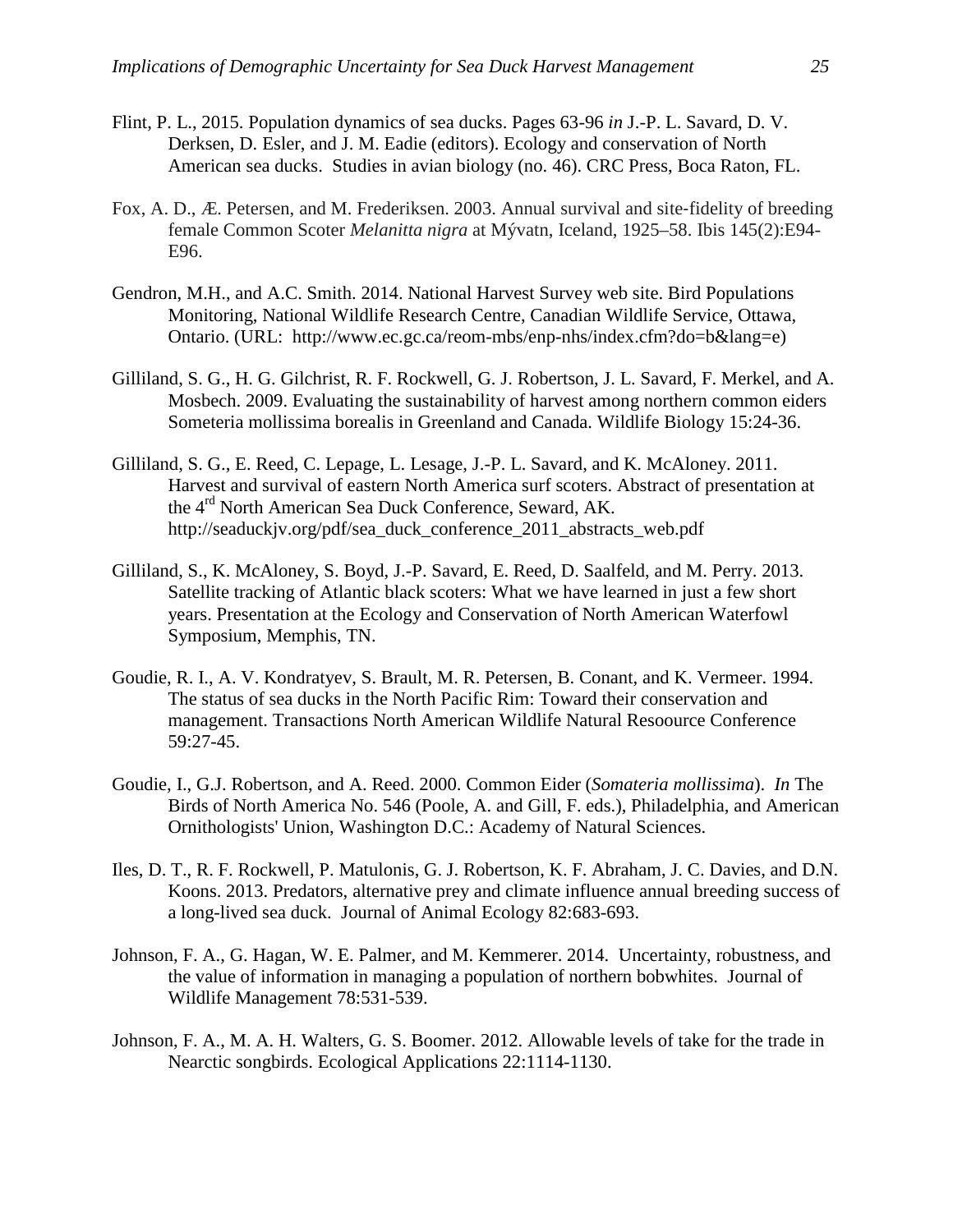- Kehoe, P., D. Caithamer, J. Myers, R. Burrell, B. Allen, G. Haas, J. Goldsberry, M. Bateman, A. Bourget, and E. Butler. 1994. Status of Sea Ducks in the Atlantic Flyway. Canadian Wildlife Service, Fredericton, New Brunswick, Canada.
- Kellett, D. K., and R. T. Alisauskas. 2014. Population ecology of long-tailed ducks at Karrak Lake, Nunavut. Poster Presentation, Fifth International Sea Duck Conference, Rejkavik, Iceland.
- Kellett, D. K., R. T. Alisauskas, K. R. Mehl, K. L. Drake, J. J. Tray- lor, and S. L. Lawson. 2005. Body mass of Long-tailed Ducks (*Clangula hyemalis*) during incubation. Auk 122:313– 318.
- Korschgen, C. E. 1977. Breeding stress of female eiders in Maine. Journal of Wildlife Management 41:360–373.
- Krementz, D. G., J. E. Hines, and D. F. Caithamer. 1996. Survival and recovery rates of American Eiders in east North America. Journal of Wildlife Management 60:855-862.
- Leafloor, J. O., J. E. Thompson, and C. D. Ankney. 1996. Body mass and carcass composition of fall migrant Oldsquaws. Wilson Bulletin 108:567–572.
- Link, W. A., and R. J. Barker. 2010. Bayesian Inference with Ecological Applications. Academic Press, Amsterdam.
- McBride, M. F., S. T. Garnett, J. K. Szabo, A. H. Burbidge, S. H. M. Butchart, L. Christidis, G. Dutson, H. A. Ford, R. H. Loyn, D. M. Watson, and M. A. Burgman. 2012. Structured elicitation of expert judgments for threatened species assessment: A case study on a continental scale using email. Methods in Ecology and Evolution 3: 906-920.
- Morrier, A., L., A. Lesage, A. Reed, and J.-P. L. Savard. 1997. Etude sur l'ecologie de la Macreuse a` front blanc au lac Malbaie, Reserve des Laurentides—1994–1995. Technical Report Series No. 301, Canadian Wildlife Service, Quebec Region, Quebec, Canada.
- Natcher, D. C., L. Felt, K. Chaulk, A. Procter, and the Nunatsiavut Government. 2011. Monitoring the domestic harvest of migratory birds in Nunatsiavut, Labrador. Arctic 64:362–366.
- NAWMP. 2012. North American Waterfowl Management Plan 2012: People Conserving Waterfowl and Wetlands. U.S. Department of the Interior, Washington, D.C., USA.
- Nelson, A. L., and A. C. Martin. 1953. Gamebird weights. Journal of Wildlife Management 17:36–42.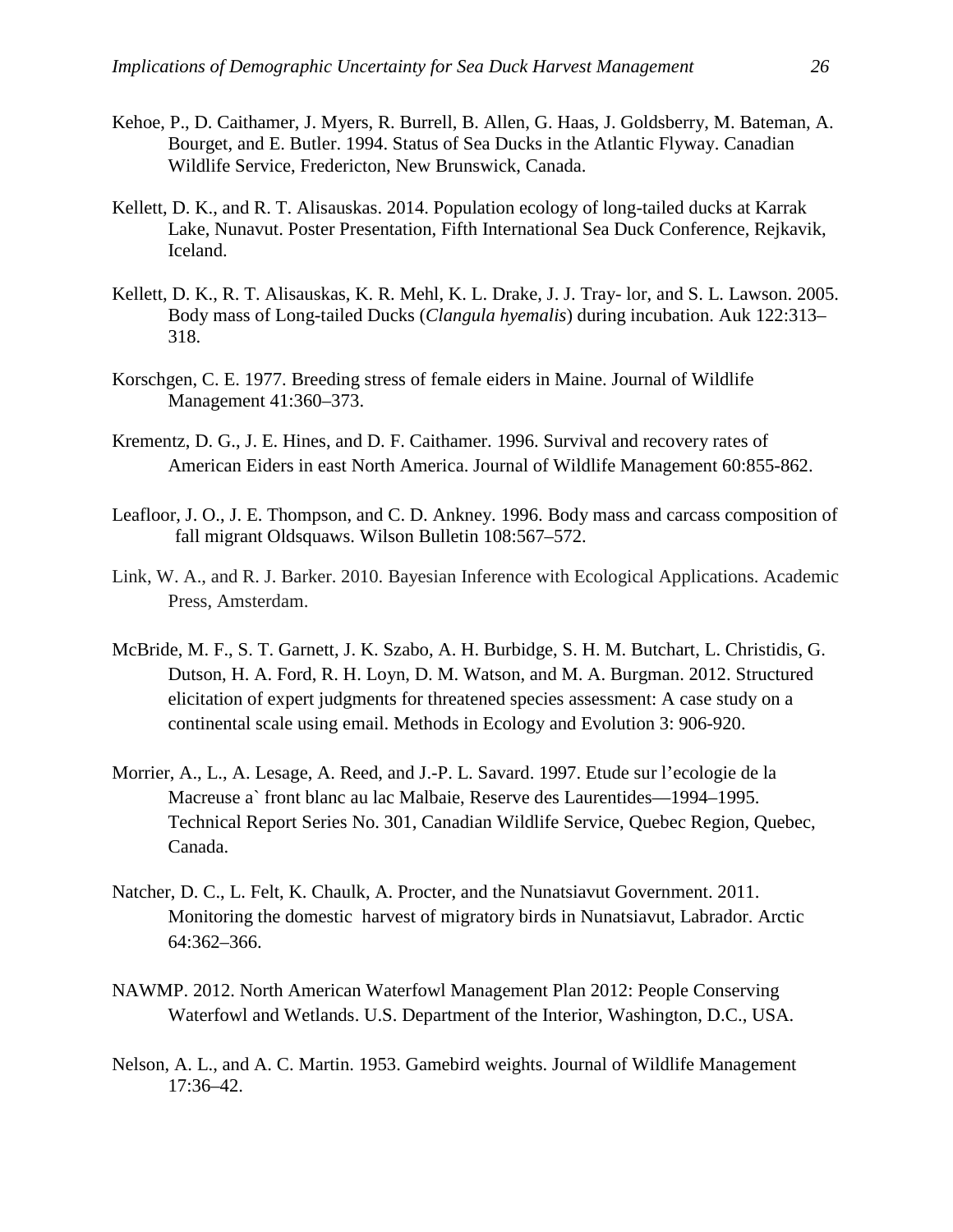- Niel, C. and J-D Lebreton. 2005. Using demographic invariants to detect overharvested bird populations from incomplete data. Conservation Biology 19:826-835
- Padding, P., and J. A. Royle. 2012. Assessment of bias in US waterfowl harvest estimates. Wildlife Research 39:336–342.
- R Core Team. 2015. R: A language and environment for statistical computing. R Foundation for Statistical Computing, Vienna, Austria. ISBN 3-900051-07-0, URL [http://www.R](http://www.r-project.org/)[project.org/](http://www.r-project.org/)
- Robertson, G.J. and J.-P.L. Savard. 2002. Long-tailed Duck (*Clangula hyemalis*). *In* The Birds of North America, No. 651 (A. Poole and F. Gill, Eds.). The Birds of North America, Inc., Philadelphia, PA.
- Rothe, T. C., P. I. Padding, L. C. Naves, and G. J. Robertson. 2015. Harvest of sea ducks in North America: A contemporary summary. Pages 417-467 *in* J.-P. L. Savard, D. V. Derksen, D. Esler, and J. M. Eadie (editors). Ecology and conservation of North American sea ducks. Studies in avian biology (no. 46). CRC Press, Boca Raton, FL.
- Runge, M. C., S. J. Converse, and J. E. Lyons. 2011. Which uncertainty? Using expert elicitation and expected value of information to design an adaptive program. Biological Conservation 144:1214-1223.
- Runge, M. C., W. L. Kendall, and J. D. Nichols. 2004. Exploitation. Pages 303-328 *in* W. J. Sutherland, I. Newton, and R. E. Green, editors. Bird ecology and conservation: A handbook of techniques. Oxford University Press, Oxford, United Kingdom.
- Runge, M.C., J. R. Sauer, M. L. Avery, B. F. Blackwell, M. D. Koneff. 2009. Assessing allowable take of migratory birds. Journal of Wildlife Management 73:556–565.
- Safine, D. E. 2005. Breeding ecology of white-winged scoters on the Yukon Flats, Alaska. MS Thesis. University of Alaska, Fairbanks, USA.
- Savard, J.-P. L., D. Bordage, and A. Reed. 1998. Surf scoter (*Melanitta perspicillata*). *In* The Birds of North America Online (A. Poole, Ed.). Ithaca: Cornell Lab of Ornithology. http://bna.birds.cornell.edu/bna/species/363doi:10.2173/bna.363
- Schamber, J. L., P. L. Flint, J. B. Grand, H. M. Wilson, and J. A. Morse. 2009. Population dynamics of long-tailed ducks breeding on the Yukon-Kuskokwim Delta, Alaska. Arctic 62:190-200.
- Schamber, J. L., F. J. Broerman, and P. L. Flint. 2010. Reproductive ecology and habitat use of Pacific black scoters (*Melanitta nigra americana*) nesting on the Yukon-Kuskokwim Delta, Alaska. Waterbirds 33:129-139.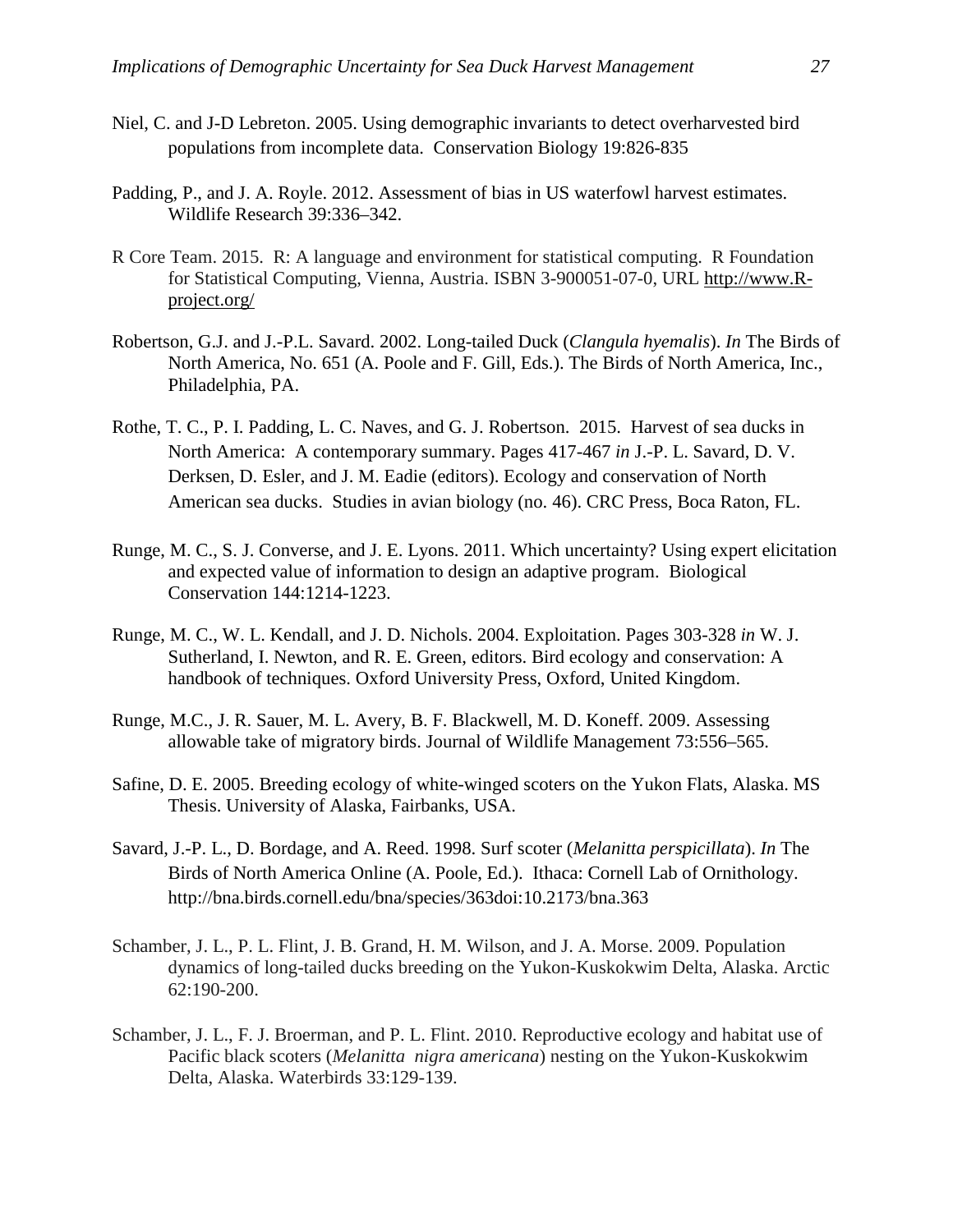- Sea Duck Joint Venture Continental Technical Team. 2003. Species status reports. U.S. Fish and Wildlife Service, Anchorage, Alaska, USA.
- Sea Duck Joint Venture Management Board. 2008. Sea Duck Joint Venture Strategic Plan 2008– 2012. U. S. Fish and Wildlife Service, Anchorage, Alaska, USA, and Canadian Wildlife Service, Sackville, New Brunswick, Canada.
- Silverman, E. D., J. B. Leirness, D. T. Saalfeld, M. D. Koneff, and K. D. Richkus. 2012. Atlantic coast wintering sea duck survey, 2008-2011. U. S. Fish and Wildlife Service, Laurel, MD, USA.
- Silverman, E. D., D. T. Saalfeld, J. B. Leirness, and M. D. Koneff. 2013. Wintering Sea Duck Distribution Along the Atlantic Coast of the United States. Journal of Fish and Wildlife Management 4: 178-198.
- Slattery, S., and B. Clark. 2008. Apparent annual survival of lesser scaup and white-winged scoter females from the Canadian western boreal forest. Abstract of presentation at the 3<sup>rd</sup> North American Sea Duck Conference, Quebec City, QU: [http://seaduckjv.org/pdf/3rd\\_north\\_am\\_sea\\_duck\\_conference\\_quebec\\_program\\_and\\_abst](http://seaduckjv.org/pdf/3rd_north_am_sea_duck_conference_quebec_program_and_abstracts.pdf) [racts.pdf](http://seaduckjv.org/pdf/3rd_north_am_sea_duck_conference_quebec_program_and_abstracts.pdf)
- Speirs-Bridge, A., F. Fidler, M. McBride, L. Flander, G. Cumming, and M. Burgman. 2010. Reducing overconfidence in the interval judgments of experts. Risk Analysis 30(3):512- 523.
- Stubben, C. J., and B. G. Milligan. 2007. Estimating and analyzing demographic models using the popbio package in R. Journal of Statistical Software 22.
- Tobias, T. N., and J. J. Kay. 1994. The bush harvest in Pinehouse, Saskatchewan, Canada. Arctic 47:207-221.
- Traylor, J. J., and R. T. Alisauskas. 2006. Effects of intrinsic and extrinsic factors on survival of white-winged scoter ducklings. Auk 123:67–81.
- Traylor J. J., R. T. Alisauskas, and F. P. Kehoe. 2004. Nesting ecology of white-winged scoters (*Melanitta fusca deglandi*) at Redberry Lake, Saskatchewan. Auk 121:950–962.
- U. S. Fish and Wildlife Service. 2013. Final Supplemental Environmental Impact Statement: Issuance of annual regulations permitting the hunting of migratory birds. U. S. Department of the Interior, Washington, D.C., USA.
- Vermeer, K., and N. Bourne. 1984. The White-winged Scoter diet in British Columbia waters: resource partitioning with other scoters. Pages 30–38 *in* D. N. Nettleship, G. A. Sanger, and P. F. Springer, editors. Marine Birds: Their Feeding Ecology and Commercial Fisheries Relationships; Proceedings of the Pacific Seabird Group Symposium, Seattle, Washington. Canadian Wildlife Service, Dartmouth, Nova Scotia.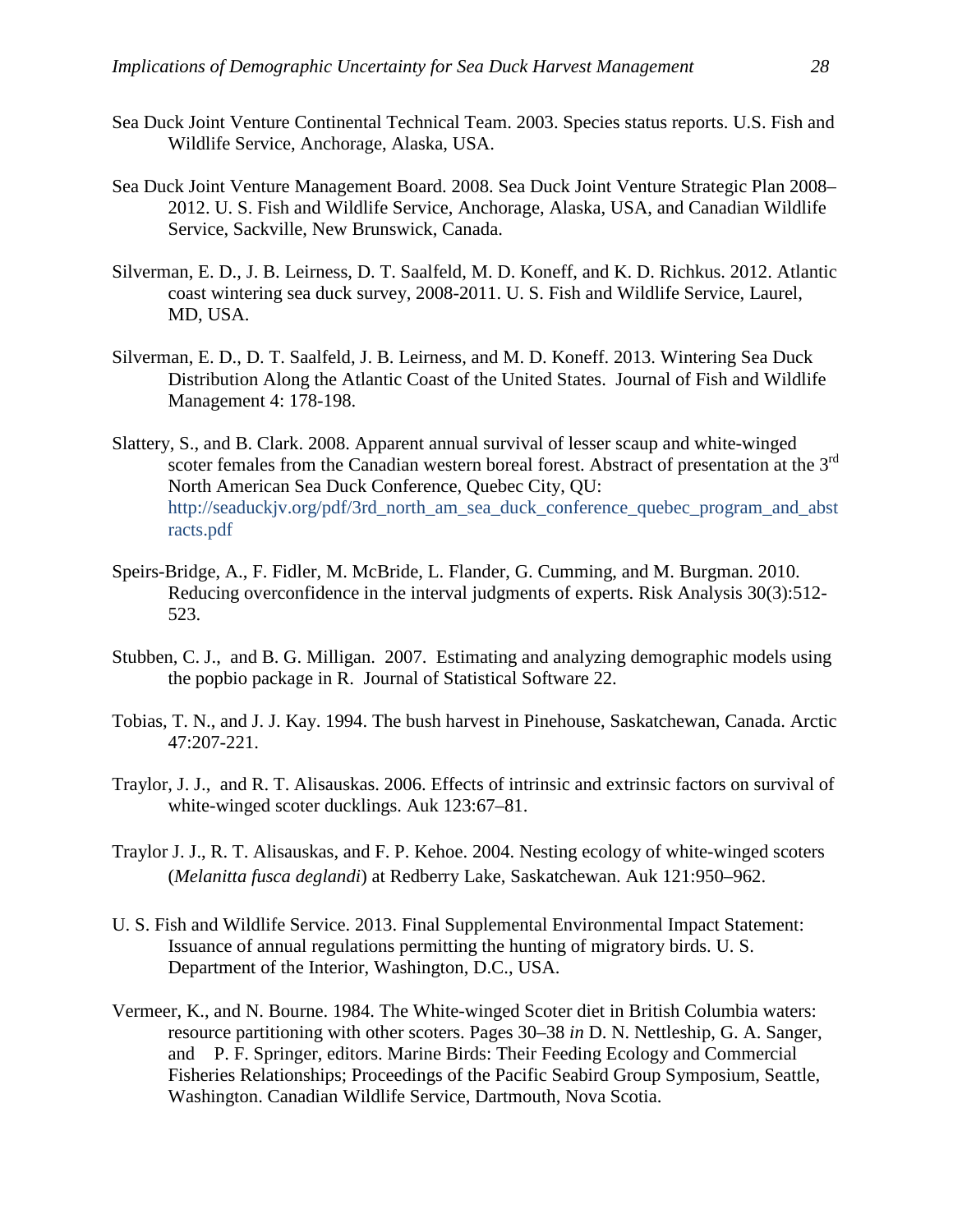Wade, P. R. 1998. Calculating limits to the allowable human-caused mortality of cetaceans and pinnipeds. Marine Mammal Science 14:1-37.

Williams, C. K. 2013. Accounting for wildlife life-history strategies when modeling stochastic density-dependent populations: a review. Journal of Wildlife Management 77:4-11.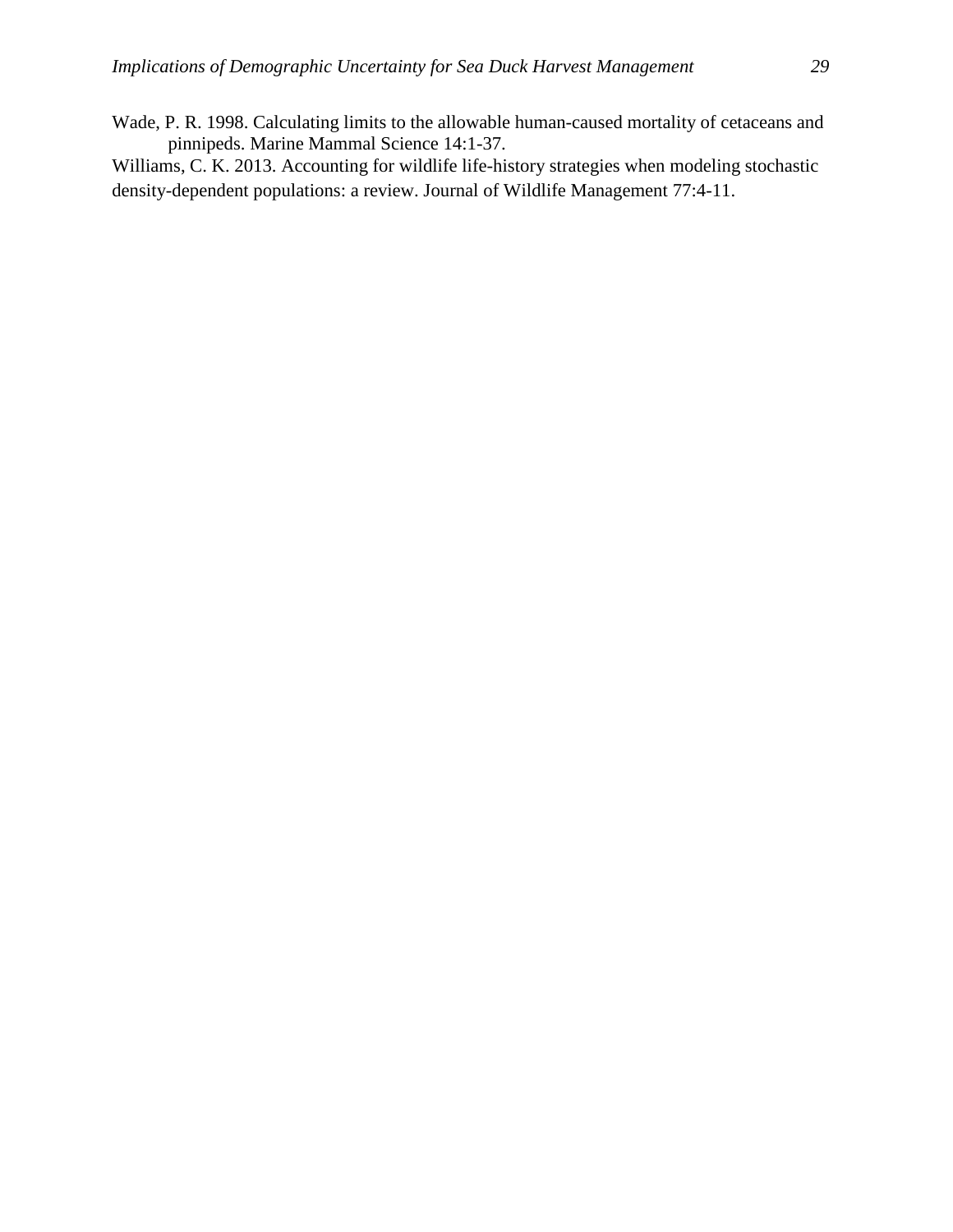| Parameter <sup>A</sup> | $COEI^B$         | EBLSC <sup>B</sup> | ESUSC <sup>B</sup> | WBLSC <sup>B</sup> | <b>WSUSC</b> <sup>B</sup> | WWSC <sup>B</sup>  | $LTDU^B$          |  |
|------------------------|------------------|--------------------|--------------------|--------------------|---------------------------|--------------------|-------------------|--|
| $p$ .first.br2         | 0.21(0.13, 0.30) | 0.24(0.13, 0.43)   | 0.24(0.13, 0.43)   | 0.25(0.17, 0.34)   | 0.22(0.14, 0.33)          | 0.28(0.12, 0.48)   | 0.28(0.11, 0.43)  |  |
| $p$ .first.br $3$      | 0.75(0.60, 1.00) |                    |                    |                    |                           |                    |                   |  |
| bp.ad                  | 0.92(0.60, 1.00) | 0.92(0.73, 0.99)   | 0.93(0.73, 0.99)   | 0.91(0.67,0.99)    | 0.85(0.65, 0.99)          | 0.94(0.77,0.99)    | 0.88(0.63, 0.99)  |  |
| cs                     | 3.96(2.93,5.23)  | 8.26 (5.83, 10.77) | 7.68(5.91, 9.73)   | 8.08 (5.79,9.91)   | 7.48 (3.63,9.93)          | 8.84 (7.30, 10.37) | 7.13(5.41, 9.04)  |  |
| ns                     | 0.68(0.40, 0.88) | 0.63(0.36, 0.93)   | 0.55(0.30, 0.89)   | 0.48(0.18, 0.93)   | 0.66(0.34, 0.91)          | 0.24(0.11, 0.44)   | 0.46(0.18, 0.70)  |  |
| $\mathfrak{h}$ s       | 0.86(0.56, 0.95) | 0.92(0.60, 1.00)   | 0.94(0.58,1.00)    | 0.97(0.89, 1.00)   | 0.97(0.49,1.00)           | 0.85(0.81, 0.88)   | 0.73(0.19, 0.94)  |  |
| $\frac{ds}{\sqrt{2}}$  | 0.15(0.00, 0.53) | 0.45(0.17, 0.75)   | 0.42(0.18, 0.65)   | 0.34(0.20, 0.73)   | 0.40(0.21, 0.62)          | 0.36(0.27, 0.45)   | 0.24(0.07, 0.49)  |  |
| wings                  | 0.58(0.21, 1.55) | 1.41(1.15, 1.72)   | 1.45(0.94, 2.25)   | 1.14(0.63, 2.06)   | 0.94(0.64, 1.41)          | 2.13(1.74, 2.60)   | 1.24(1.02, 1.52)  |  |
| DV                     | 2.41(1.27, 5.23) | 2.50(1.55, 3.43)   | 2.50(1.55, 3.43)   | 2.25(1.28, 3.24)   | 2.25(1.29, 3.21)          | 2.50(1.55, 3.43)   | 2.74(1.12, 4.81)  |  |
| p1                     | 0.65(0.40, 0.85) | 0.67(0.50, 0.80)   | 0.66(0.50, 0.80)   | 0.66(0.50, 0.80)   | 0.58(0.29, 0.81)          | 0.67(0.58, 0.75)   | 0.63(0.45, 0.78)  |  |
| p2                     | 0.89(0.79, 0.96) | 0.82(0.71, 0.95)   | 0.82(0.71, 0.95)   | 0.82(0.70, 0.95)   | 0.88(0.65, 0.97)          | 0.75(0.66, 0.83)   | 0.71(0.47, 0.85)  |  |
| p.ad                   | 0.90(0.78,0.96)  | 0.88(0.79, 0.95)   | 0.88(0.79, 0.95)   | 0.88(0.79, 0.95)   | 0.88(0.65, 0.97)          | 0.84(0.75, 0.90)   | 0.81(0.58, 0.91)  |  |
| $N^{\rm FF}$           | NA               | 468218             | 398208             | 220022             | 413687                    | 549322             | 794376            |  |
|                        |                  | (230861,721318)    | (69798,743716)     | (185367, 254971)   | (211809, 888205)          | (366132,734061)    | (477681, 1153481) |  |
| H.obs                  | 0.018            | 20394              | 26594              | 12034              | 6688                      | 17072              | 30199             |  |
|                        | (0.016, 0.021)   | (13593, 27399)     | (19792, 33598)     | (6770, 17214)      | (3885, 11493)             | (9045, 25340)      | (23509,37089)     |  |
| crip                   | 0.30(0.18, 0.43) | 0.30(0.19, 0.43)   | 0.30(0.19, 0.43)   | 0.30(0.18, 0.43)   | 0.30(0.18, 0.43)          | 0.30(0.18, 0.43)   | 0.30(0.19, 0.43)  |  |

Table 1. Median and 95% credible intervals of final probability distributions for parameters used in the harvest potential assessment of seven sea duck populations, based on available empirical data and expert elicitation.

<sup>A</sup> *p.first.br*2 (proportion of hens first breeding at age 2), *p.first.br*3 (proportion of hens first breeding at age 3), *bp.ad* (breeding propensity adult hens), *cs* (clutch size), *ns* (nest success), *hs* (hatching success), *ds* (duckling survival), *wings* (ratio of juvenile to adult hen wings submitted and collected in the US and Canadian national harvest survey), *DV* (differential vulnerability; vulnerability of juvenile to adult hens to harvest), *p1* (juvenile, first-year survival), *p2* (sub-adult, second year survival), *p.ad* (adult survival),  $N<sup>FF</sup>$  (fall flight population size; post-birth pulse population size), *H.obs* (observed total sport and subsistence harvest unadjusted for crippling loss; for COEI this is observed harvest rate unadjusted for crippling loss), *crip* (crippling loss or unretrieved harvest).

B COEI (American common eider), EBLSC (eastern black scoter), ESUSC (eastern surf scoter), WBLSC (western black scoter), WSUSC (western surf scoter), WWSC (white-winged scoter), LTDU (long-tailed duck).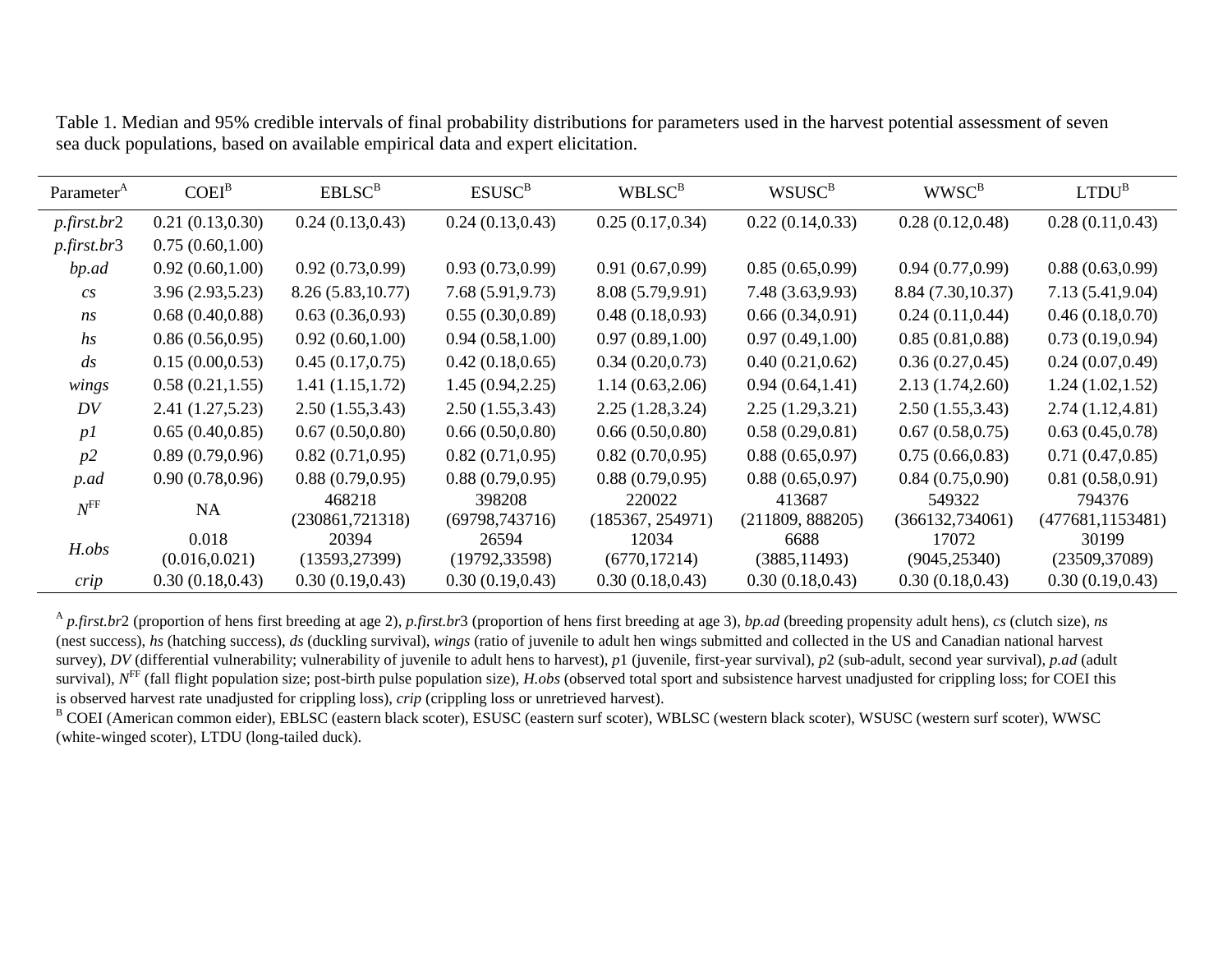Table 2. Median and 95% credible intervals (in parentheses) of simulation-derived probability distributions for  $r_{\text{max}}$ , allowable total harvest (or harvest rate for eider), observed total harvest (harvest rate for eider), and percent of simulations where observed harvest  $was \leq$  allowable harvest for seven populations of sea ducks.

| Population <sup>A</sup> | $r_{\rm max}$ (95% CI)            | Allowable harvest $(95\% \text{ CI})^B$ | Observed harvest $(95\% \text{ Cl})^B$ | Percent Observed < Allowable |
|-------------------------|-----------------------------------|-----------------------------------------|----------------------------------------|------------------------------|
| <b>COEI</b>             | $-0.0018$ $(-0.1503; 0.1488)$     | $-0.0009(-0.0812; 0.0692)$              | 0.0256(0.0208; 0.0327)                 | 20%                          |
| <b>EBLSC</b>            | 0.1390(0.0048; 0.4487)            | 29,940 (807; 93,753)                    | 29,118 (18,898; 41,641)                | 52%                          |
| <b>WBLSC</b>            | $0.1043$ (-0.0502; 0.4052)        | 10,854 (-11,058; 37,219)                | 17,137 (9,418; 25,767)                 | 30%                          |
| <b>ESUSC</b>            | $0.1265$ ( $-0.0260$ ; $0.3418$ ) | 23, 149 (-9, 308; 78, 894)              | 37,947 (27,237; 51,733)                | 25%                          |
| WSUSC                   | $0.0773(-0.1344; 0.3137)$         | 14,354 (-61,985; 82,110)                | 9,560 (5,399; 16,939)                  | 59%                          |
| WWSC                    | $0.0509 (-0.1217; 0.2335)$        | 13,054 (-68,824; 61,072)                | 24,399 (12,599; 37,647)                | 36%                          |
| <b>LTDU</b>             | $-0.0669(-0.2882; 0.1215)$        | $-48,966$ $(-202,663; 60,561)$          | 43,044 (32,151; 57,589)                | 5%                           |

ACOEI (American common eider), EBLSC (eastern black scoter), ESUSC (eastern surf scoter), WBLSC (western black scoter), WSUSC (western surf scoter), WWSC (white-winged scoter), LTDU (long-tailed duck).

<sup>B</sup>Total subsistence and sport harvest adjusted for crippling loss measured in total birds for scoters and long-tailed duck and harvest rate for common eider.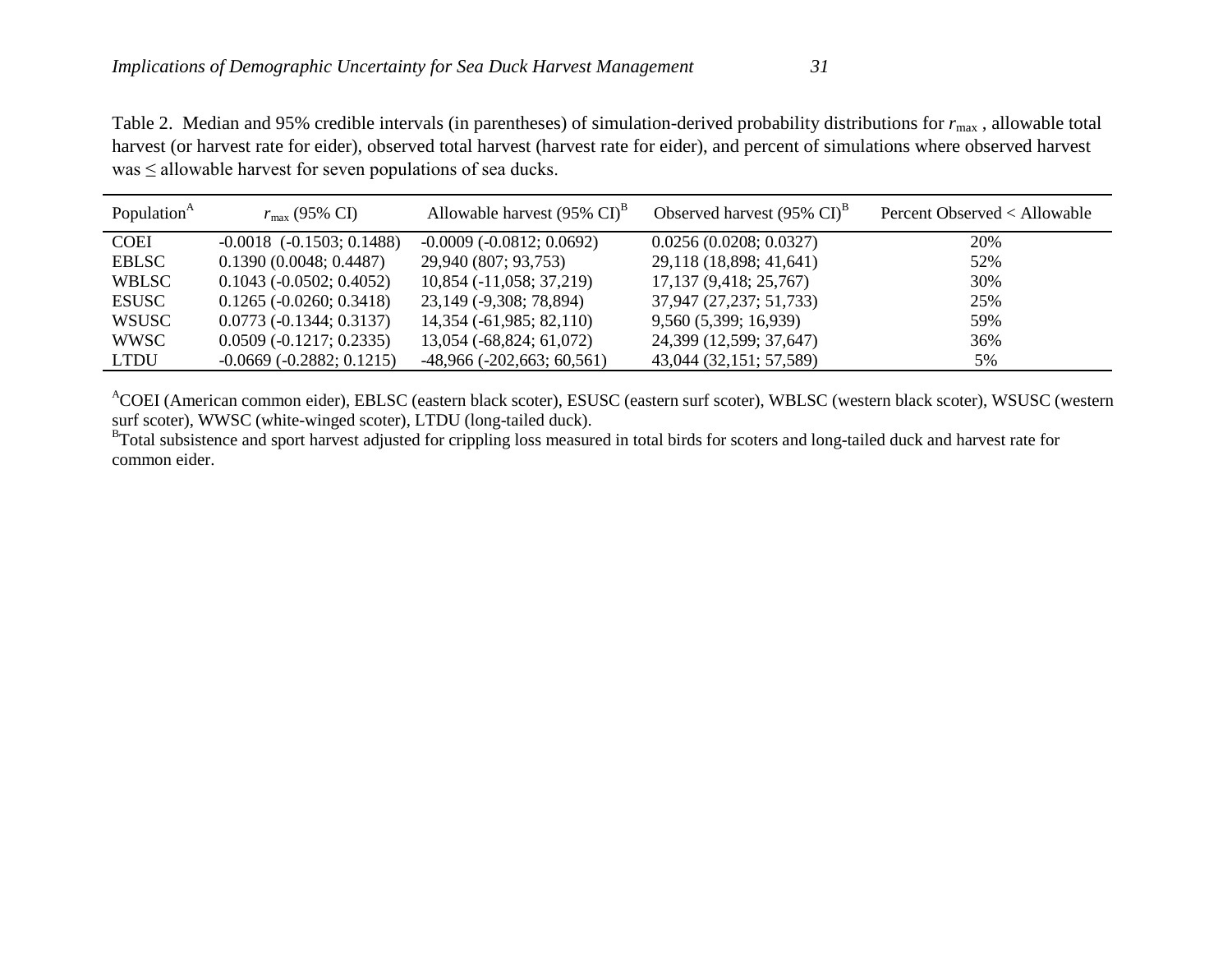Table 3. Sensitivity of the computed difference between allowable and observed harvest to individual demographic parameters as measured by the slope of linear relationships between the computed harvest difference and the demographic parameters, where greater absolute slopes indicated higher sensitivity. Slope is affected by both the inherent sensitivity of growth rate and, hence, allowable harvest, and the relative proportional uncertainty described for a parameter.

| COEI <sup>A</sup>        |          |              |                  |           | EBLSC <sup>A</sup>       |          |           |            | ESUSC <sup>A</sup>      |                          |          |           |            |                         |
|--------------------------|----------|--------------|------------------|-----------|--------------------------|----------|-----------|------------|-------------------------|--------------------------|----------|-----------|------------|-------------------------|
| Parameter <sup>B</sup>   | Type     | Slope        | abs(slope)       | $U^C$     | Parameter <sup>B</sup>   | Type     | Slope     | abs(slope) | $\mathbf{U}^\mathrm{C}$ | Parameter <sup>B</sup>   | Type     | Slope     | abs(slope) | $\mathbf{U}^\mathrm{C}$ |
| p.ad                     | base     | 0.023        | 0.023            | 15        | p.ad                     | base     | 11100     | 11100      | 13                      | wings                    | base     | 15500     | 15500      | 22                      |
| $\frac{ds}{\sqrt{2}}$    | base     | 0.018        | 0.018            | 39        | $N^{\rm FF}$             | base     | 10900     | 10900      | 24                      | $N^{\rm FF}$             | base     | 12800     | 12800      | 38                      |
| wings                    | base     | 0.016        | 0.016            | 54        | $\mathfrak{ds}$          | base     | 9100      | 9100       | 31                      | p.ad                     | base     | 9210      | 9210       | 13                      |
| $\hbar s$                | base     | 0.011        | 0.011            | 31        | wings                    | base     | 8140      | 8140       | 10                      | ns                       | base     | 8240      | 8240       | 30                      |
| $\mathfrak{c}$ s         | base     | 0.01         | 0.01             | 14        | $p$ .first.br2           | base     | $-7100$   | 7100       | 17                      | DV                       | base     | $-6920$   | 6920       | 19                      |
| $p$ .first.br2           | base     | $-0.008$     | 0.008            | 10        | DV                       | base     | $-7100$   | 7100       | 19                      | $\frac{ds}{\sqrt{2}}$    | base     | 5830      | 5830       | 22                      |
| p.first.br3              | base     | $-0.007$     | 0.007            | 36        | ns                       | base     | 7010      | 7010       | 31                      | $\mathfrak{c}_S$         | base     | 5320      | 5320       | 12                      |
| bp.ad                    | base     | 0.005        | 0.005            | 40        | cs                       | base     | 6310      | 6310       | 14                      | p2                       | base     | 5100      | 5100       | 19                      |
| ns                       | base     | 0.005        | 0.005            | 25        | p1                       | base     | 5610      | 5610       | 16                      | H.obs                    | base     | $-5050$   | 5050       | 13                      |
| DV                       | base     | $-0.003$     | 0.003            | 38        | H.obs                    | base     | $-5460$   | 5460       | 17                      | $p$ . first. $br2$       | base     | $-4100$   | 4100       | 17                      |
| p2                       | base     | 0.003        | 0.003            | 14        | $\mathfrak{h}$ s         | base     | 5350      | 5350       | 43                      | crip                     | base     | $-3600$   | 3600       | 14                      |
| h.obs                    | base     | $-0.002$     | 0.002            |           | p2                       | base     | 4470      | 4470       | 18                      | hs                       | base     | 2970      | 2970       | 53                      |
| crip                     | base     | $-0.002$     | 0.002            | 14        | crip                     | base     | $-2370$   | 2370       | 14                      | p1                       | base     | 2800      | 2800       | 16                      |
| p1                       | base     | $\mathbf{0}$ | $\boldsymbol{0}$ | 28        | bp.ad                    | base     | $-274$    | 274        | 23                      | bp.ad                    | base     | 729       | 729        | 27                      |
| $N^{\rm FF}$             | base     | <b>NA</b>    | NA               | <b>NA</b> | <i>p.first.br3</i>       | base     | NA        | <b>NA</b>  | NA                      | <i>p.first.br3</i>       | base     | NA        | NA         | NA                      |
| $r_{\rm max}$            | computed | 0.037        | 0.037            |           | $r_{\text{max}}$         | computed | 22400     | 22400      |                         | $r_{\rm max}$            | computed | 18700     | 18700      |                         |
| $b$ .ad <sub>model</sub> | computed | 0.034        | 0.034            | 90        | $b$ .ad <sub>model</sub> | computed | 21900     | 21900      | 51                      | $b$ .ad <sub>model</sub> | computed | 17800     | 17800      | 47                      |
| $b$ .ad <sub>total</sub> | computed | 0.027        | 0.027            | 69        | $b$ .ad <sub>total</sub> | computed | 20100     | 20100      | 53                      | $b$ .ad <sub>total</sub> | computed | 16400     | 16400      | 42                      |
| $b2_{\text{model}}$      | computed | 0.02         | 0.02             | 91        | Adj.Age.Rat              | computed | 9990      | 9990       | 25                      | Adj.Age.Rat              | computed | 15800     | 15800      | 32                      |
| $b3_{\text{model}}$      | computed | 0.021        | 0.021            | 86        | $b2_{\text{model}}$      | computed | 6680      | 6680       | 57                      | $b2_{\rm model}$         | computed | 7360      | 7360       | 48                      |
| Adj.Age.Rat              | computed | 0.018        | 0.018            | 59        | $b3_{\rm model}$         | computed | <b>NA</b> | <b>NA</b>  | NA                      | $b3_{\rm model}$         | computed | <b>NA</b> | NA         | <b>NA</b>               |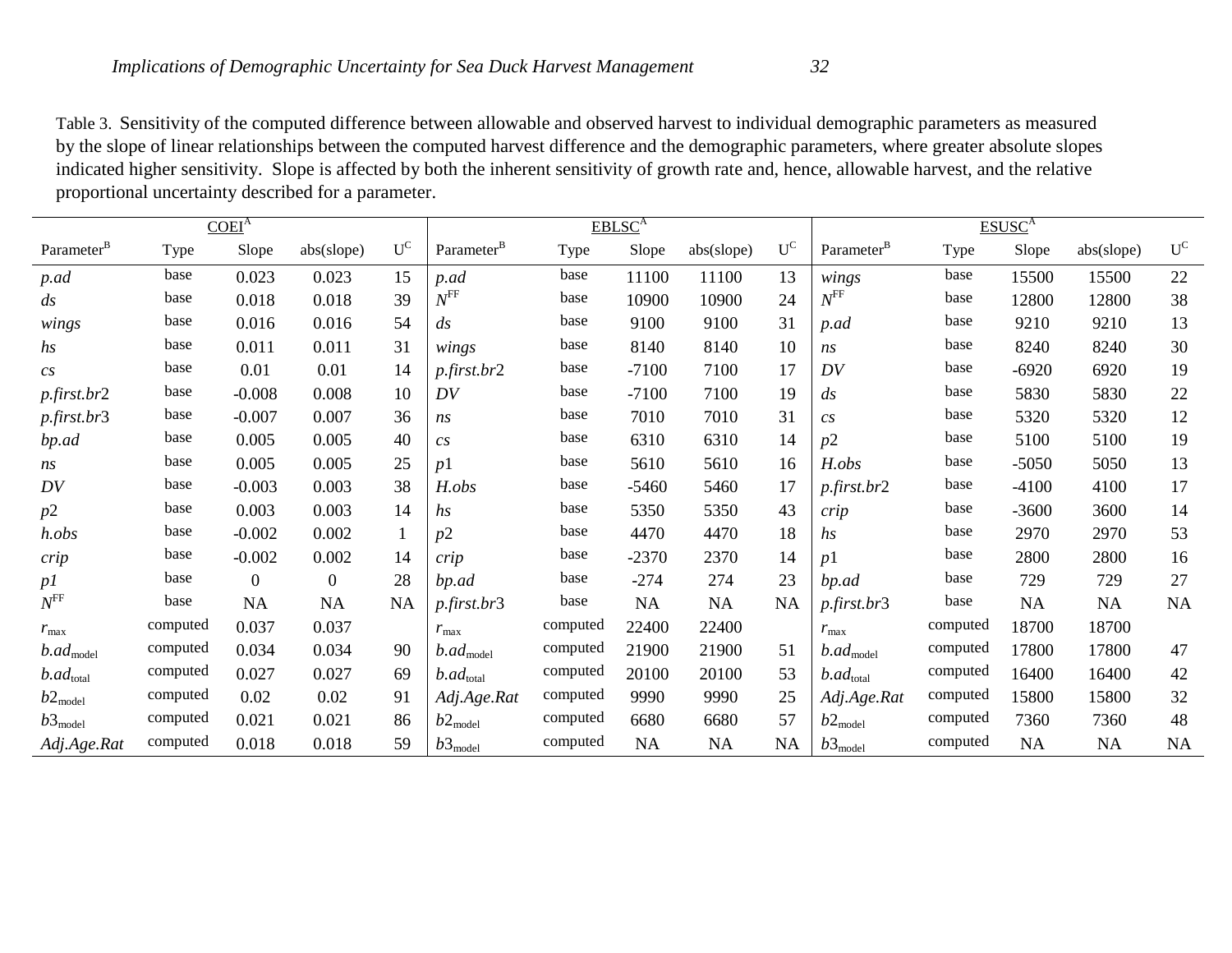Table 3. Continued. Sensitivity of the computed difference between allowable and observed harvest to individual demographic parameters as measured by the slope of linear relationships between the computed harvest difference and the demographic parameters, where greater absolute slopes indicated higher sensitivity. Slope is affected by both the inherent sensitivity of growth rate and, hence, allowable harvest, and the relative proportional uncertainty described for a parameter.

|                            |          | WBLSC <sup>A</sup> |            |       |                          |          | WSUSC <sup>A</sup> |            | <b>WWSC<sup>A</sup></b> |                              |          |           |            |           |
|----------------------------|----------|--------------------|------------|-------|--------------------------|----------|--------------------|------------|-------------------------|------------------------------|----------|-----------|------------|-----------|
| Parameter <sup>B</sup>     | Type     | Slope              | abs(slope) | $U^C$ | Parameter <sup>B</sup>   | Type     | Slope              | abs(slope) | $\mathbf{U}^\mathrm{C}$ | Parameter <sup>B</sup>       | Type     | Slope     | abs(slope) | $U^C$     |
| ns                         | base     | 5960               | 5960       | 44    | p.ad                     | base     | 20400              | 20400      | 25                      | p.ad                         | base     | 13600     | 13600      | 11        |
| $\mathfrak{ds}$            | base     | 5690               | 5690       | 31    | p1                       | base     | 9380               | 9380       | 26                      | DV                           | base     | $-9670$   | 9670       | 19        |
| wings                      | base     | 4820               | 4820       | 30    | $N^{\rm FF}$             | base     | 8730               | 8730       | 39                      | ns                           | base     | 8880      | 8880       | 20        |
| p.ad                       | base     | 4600               | 4600       | 13    | DV                       | base     | $-7780$            | 7780       | 22                      | $\mathfrak{h} \mathfrak{s}$  | base     | 7750      | 7750       | 5         |
| H.obs                      | base     | $-3850$            | 3850       | 22    | cs                       | base     | 7420               | 7420       | 20                      | H.obs                        | base     | $-5110$   | 5110       | 24        |
| DV                         | base     | $-3590$            | 3590       | 22    | $\frac{ds}{\sqrt{2}}$    | base     | 7170               | 7170       | 20                      | wings                        | base     | 4670      | 4670       | 10        |
| $p$ .first.br2             | base     | 2600               | 2600       | 10    | wings                    | base     | 6850               | 6850       | 20                      | cs                           | base     | 4210      | 4210       | 9         |
| cs                         | base     | 2150               | 2150       | 11    | ns                       | base     | 6100               | 6100       | 32                      | $\frac{ds}{g}$               | base     | 3630      | 3630       | 10        |
| p2                         | base     | 1810               | 1810       | 19    | p2                       | base     | 5070               | 5070       | 25                      | p2                           | base     | 3440      | 3440       | 10        |
| p1                         | base     | 1510               | 1510       | 16    | <i>hs</i>                | base     | 4940               | 4940       | 79                      | p1                           | base     | 2940      | 2940       | 9         |
| crip                       | base     | $-1350$            | 1350       | 14    | bp.ad                    | base     | 3510               | 3510       | 26                      | crip                         | base     | $-2410$   | 2410       | 14        |
| $\mathbf{N}^{\text{FF}}$   | base     | 872                | 872        | 8     | $p$ .first.br2           | base     | 2890               | 2890       | 12                      | bp.ad                        | base     | 1760      | 1760       | 24        |
| bp.ad                      | base     | 786                | 786        | 30    | H.obs                    | base     | $-2750$            | 2750       | 28                      | $N^{\rm FF}$                 | base     | 1350      | 1350       | 17        |
| hs                         | base     | 409                | 409        | 17    | crip                     | base     | $-1540$            | 1540       | 14                      | $p$ .first.br2               | base     | 898       | 898        | 21        |
| $p$ .first.br <sub>3</sub> | base     | NA                 | <b>NA</b>  | NA    | p.first.br3              | base     | <b>NA</b>          | <b>NA</b>  | NA                      | $p$ .first.br $\overline{3}$ | base     | <b>NA</b> | <b>NA</b>  | <b>NA</b> |
| $b$ .ad <sub>model</sub>   | computed | 12600              | 12600      | 72    | $r_{\text{max}}$         | computed | 31200              | 31200      |                         | $r_{\text{max}}$             | computed | 32900     | 32900      |           |
| $r_{\rm max}$              | computed | 11300              | 11300      |       | $b$ .ad <sub>model</sub> | computed | 23800              | 23800      | 49                      | $b$ .ad <sub>total</sub>     | computed | 28900     | 28900      | 57        |
| $b$ .ad <sub>total</sub>   | computed | 9830               | 9830       | 64    | $b$ .ad <sub>total</sub> | computed | 20300              | 20300      | 51                      | $b$ .ad <sub>model</sub>     | computed | 19200     | 19200      | 40        |
| $b2_{\text{model}}$        | computed | 7480               | 7480       | 75    | $b2_{\text{model}}$      | computed | 11900              | 11900      | 54                      | Adj.Age.Rat                  | computed | 10900     | 10900      | 25        |
| Adj.Age.Rat                | computed | 6010               | 6010       | 40    | Adj.Age.Rat              | computed | 10500              | 10500      | 32                      | $b2_{\text{model}}$          | computed | 8170      | 8170       | 54        |
| $b3_{\text{model}}$        | computed | NA                 | <b>NA</b>  | NA    | $b3_{model}$             | computed | <b>NA</b>          | <b>NA</b>  | NA                      | $b3_{\text{model}}$          | computed | <b>NA</b> | NA         | <b>NA</b> |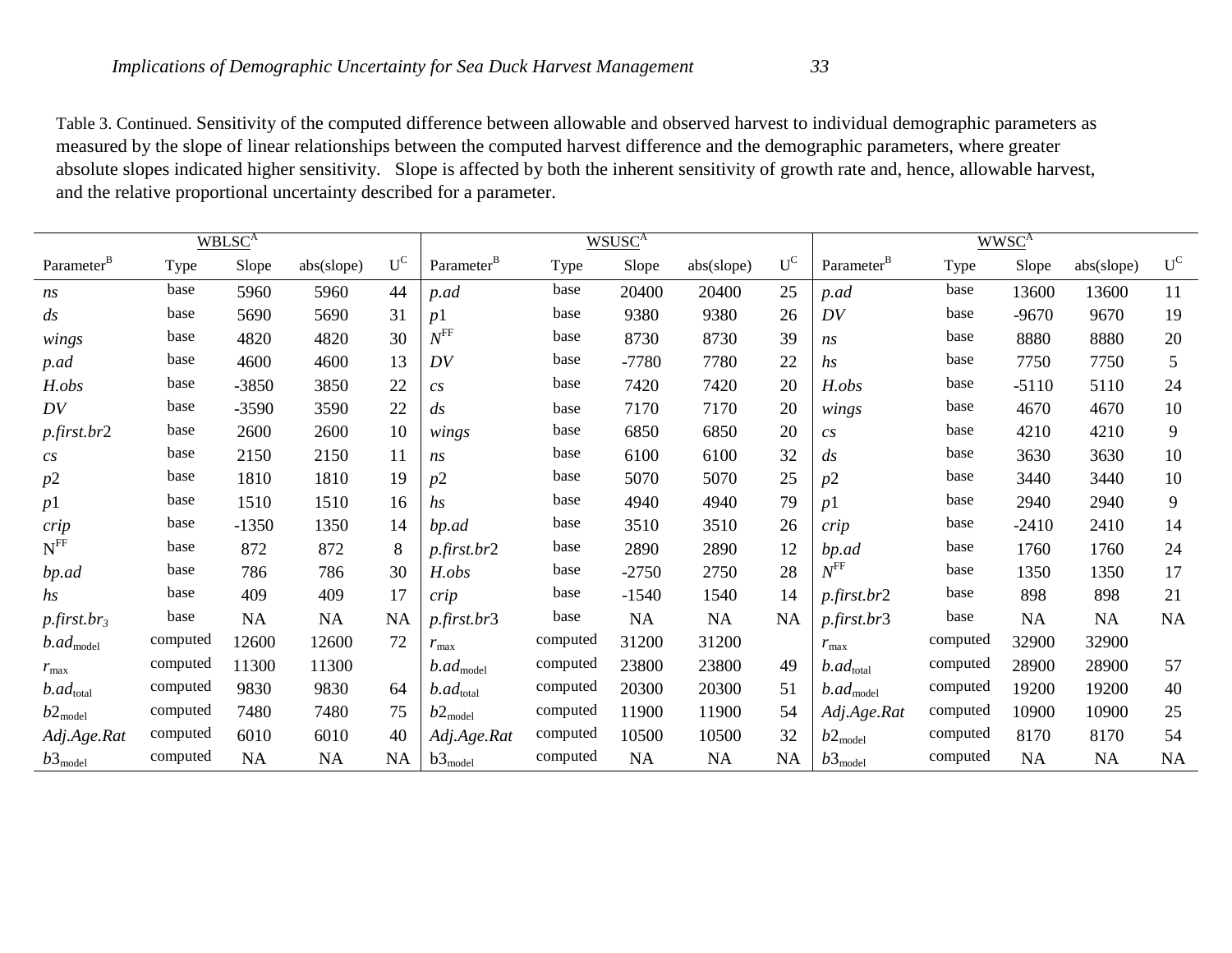Table 3. Continued. Sensitivity of the comparison of allowable to observed harvest (steeper slopes represent higher sensitivity) to base and computed parameters with each parameter's relative uncertainty (CV).

|                          |          | LTDU <sup>A</sup> |            |           |
|--------------------------|----------|-------------------|------------|-----------|
| Parameter <sup>B</sup>   | Type     | Slope             | abs(slope) | $U^C$     |
| p.ad                     | base     | 52500             | 52500      | 21        |
| $N^{\rm FF}$             | base     | 26100             | 26100      | 21        |
| ns                       | base     | 12700             | 12700      | 28        |
| p.first.br2              | base     | 12400             | 12400      | 18        |
| p2                       | base     | 12000             | 12000      | 20        |
| p1                       | base     | 10500             | 10500      | 17        |
| H.obs                    | base     | $-4720$           | 4720       | 11        |
| crip                     | base     | $-4360$           | 4360       | 14        |
| hs                       | base     | 3640              | 3640       | 66        |
| bp.ad                    | base     | 3460              | 3460       | 30        |
| DV                       | base     | $-2870$           | 2870       | 31        |
| $\mathfrak{ds}$          | base     | 2740              | 2740       | 26        |
| wings                    | base     | 1670              | 1670       | 10        |
| $\overline{c}s$          | base     | $-878$            | 878        | 12        |
| $b$ . $ad_{model}$       | computed | 6050              | 6050       | 83        |
| $r_{\rm max}$            | computed | 62800             | 62800      |           |
| $b$ .ad <sub>total</sub> | computed | 32800             | 32800      | 65        |
| $b2_{\text{model}}$      | computed | 11400             | 11400      | 91        |
| Adj.Age.Rat              | computed | 1070              | 1070       | 39        |
| $b3_{\text{model}}$      | computed | <b>NA</b>         | <b>NA</b>  | <b>NA</b> |

A COEI (American common eider), EBLSC (eastern black scoter), ESUSC (eastern surf scoter), WBLSC (western black scoter), WSUSC (western surf scoter), WWSC (white-winged scoter), LTDU (long-tailed duck).

<sup>B</sup> Component parameters: *p.first.br*2 (proportion of hens first breeding at age 2), *p.first.br*3 (proportion of hens first breeding at age 3), *bp.ad* (breeding propensity adult hens), *cs* (clutch size), *ns* (nest success), *hs* (hatching success), *ds* (duckling survival), *wings* (ratio of juvenile to adult female wings submitted collected in the US and Canadian national harvest survey), *DV* (differential vulnerability), *p*1 (juvenile, first-year survival), *p*2 (sub-adult, second-year survival), *p.ad* (adult survival),  $N^{\text{FF}}$  (Fall flight population size; post-birth pulse population size), *H.obs* (observed total sport and subsistence harvest unadjusted for crippling loss; for COEI this is observed harvest rate unadjusted for crippling loss), *crip* (crippling loss or unretrieved harvest). Computed parameters:  $r_{\text{max}}$ , *b.ad*<sub>model</sub> (adult fecundity modeled from component rates),  $b2_{\text{model}}$  (year 2 fecundity modeled from component rates),  $b3_{\text{model}}$  (year 3 fecundity modeled from component rates), *Adj.Age.Rat* (fecundity estimated from female harvest age ratios adjusted for differential vulnerability), *b.ad*<sub>total</sub> (composite fecundity derived from the probability distributions of *b.ad*model and *Adj.Age.Rat*).

 $\sigma$  Relative proportional uncertainty defined as the coefficient of variation for non-binomial parameters or concentration for binomial parameters (i.e., rates constrained to values between 0 and 1).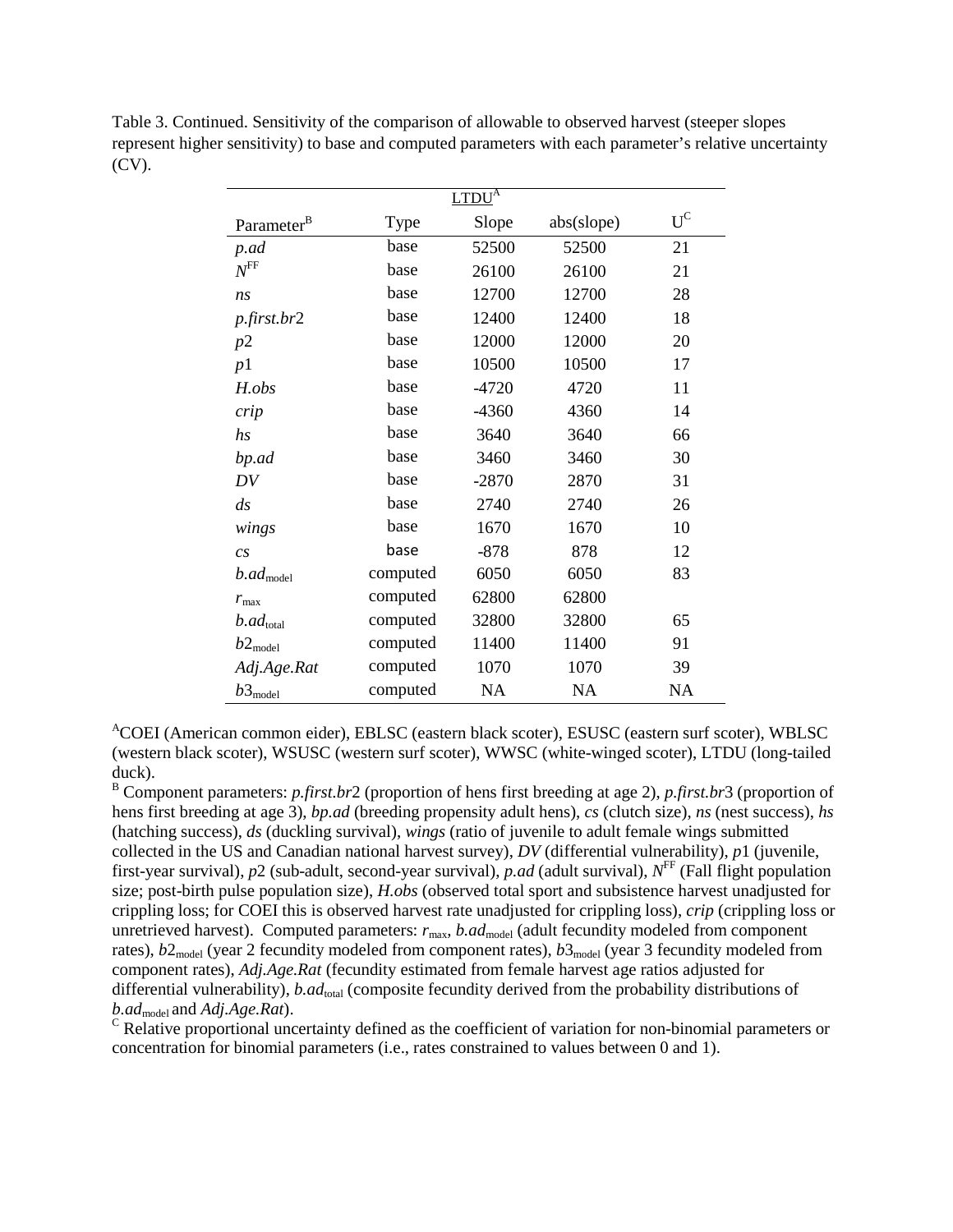

Figure 2. Probability distributions depicting uncertainty in two alternative methods of estimating fecundity for seven populations of North American sea ducks as well as a combined probability distribution that weights both methods equally ( $EBLSC =$  eastern black scoter,  $WBLSC =$  western black scoter, ESUSC = eastern surf scoter, WSUSC = western surf scoter, WWSC = white-winged scoter, LTDU = long-tailed duck, and COEI = American subspecies of common eider).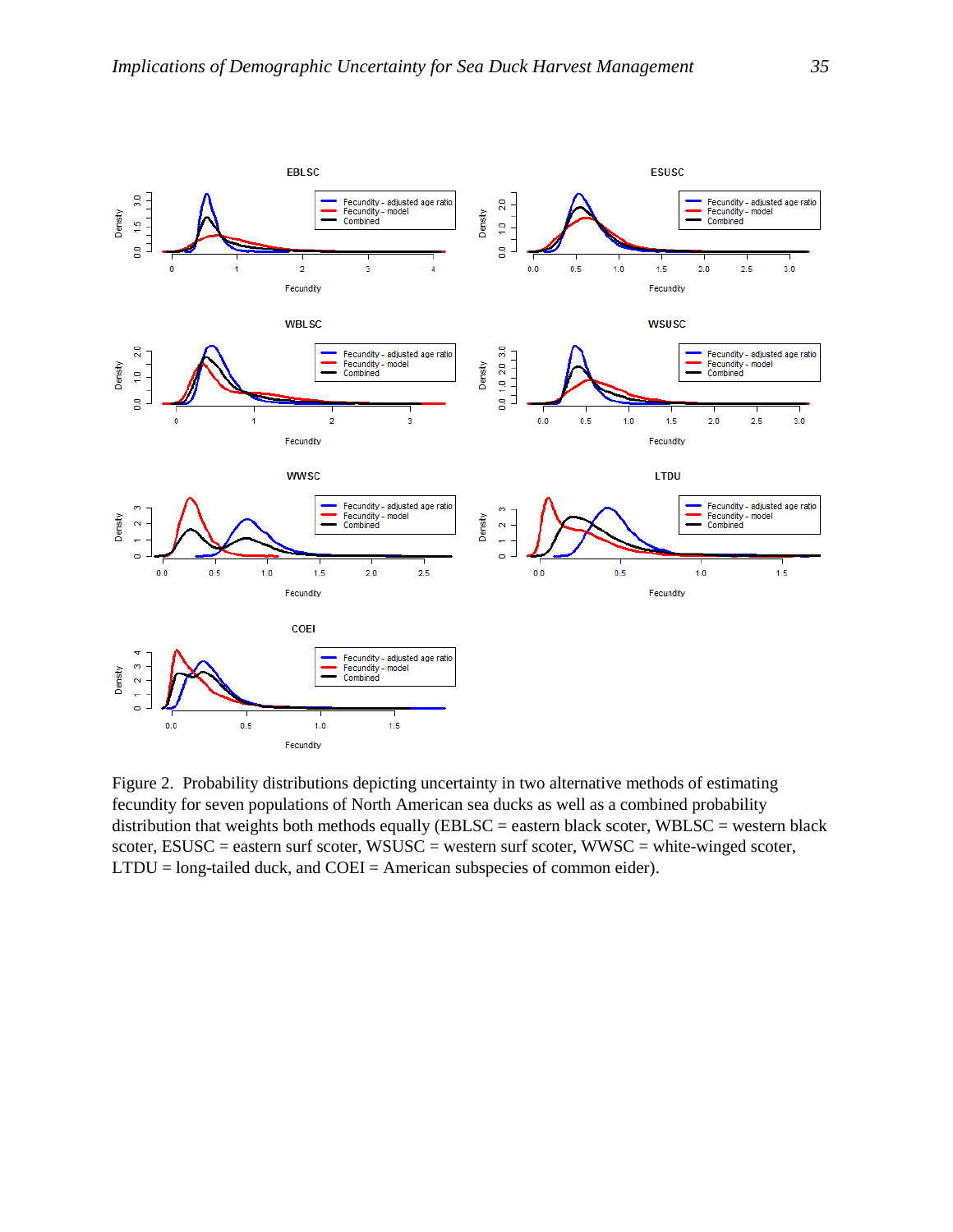

Figure 3. Distributions of allowable and observed harvest (or harvest rate, for common eiders) for seven populations of North American sea ducks based on Monte Carlo simulation (EBLSC = eastern black scoter, WBLSC = western black scoter, ESUSC = eastern surf scoter, WSUSC = western surf scoter, WWSC = white-winged scoter, LTDU = long-tailed duck, and COEI = American subspecies of common eider).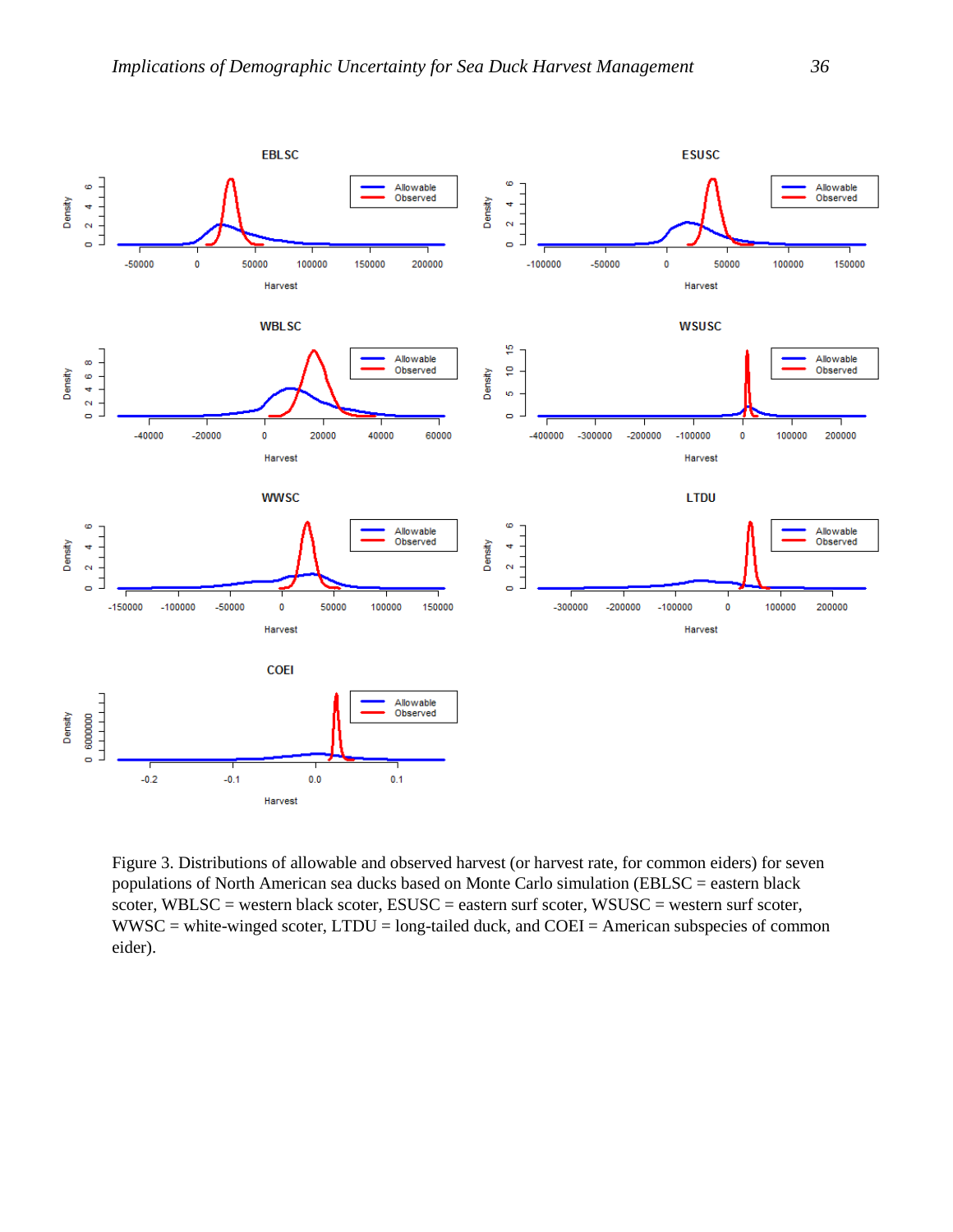| Parameter                                 | <b>Estimate and variability</b>                           | <b>Scale</b>                                               | <b>Source</b>                                         |
|-------------------------------------------|-----------------------------------------------------------|------------------------------------------------------------|-------------------------------------------------------|
| Breeding propensity at age 1              | $\boldsymbol{0}$                                          | <b>Eastern North America</b>                               | Gilliland et al. 2009                                 |
| Breeding propensity at age 2              | 0.22                                                      | Eastern North America                                      | Gilliland et al. 2009                                 |
| Breeding propensity at age 3              | 0.40                                                      | Eastern North America                                      | Gilliland et al. 2009                                 |
| Breeding propensity at age 3              | 0.80                                                      | Eastern North America                                      | Expert opinion                                        |
| Breeding propensity at age $\geq$ 4       | $\mathbf{1}$                                              | Eastern North America                                      | Gilliland et al. 2009                                 |
| Clutch size                               | $\bar{x}$ = 4, range 1-8                                  | Species                                                    | Goudie et al. 2000                                    |
| Nest success                              | 0.90                                                      | <b>Eastern North America</b>                               | Gilliland et al. 2009                                 |
| Nest success                              | $\bar{x} = 0.75$ , SE = 0.075                             | Eastern North America                                      | Expert opinion                                        |
| Hatching success                          | $0.90, SE = 0.09$                                         | <b>Eastern North America</b>                               | Gilliland et al. 2009                                 |
| Duckling survival to fledging             | $\bar{x} = 0.10$ , SE = 0.06                              | Local (Nunavut)                                            | Descamps et al. 2011                                  |
| $2nd$ year survival rate                  | 0.87                                                      | American subspecies                                        | Krementz et al. 1996                                  |
| $2nd$ year survival rate                  | 0.89                                                      | Maine                                                      | B. Allen, unpublished<br>data                         |
| Adult $( \geq 3^{rd}$ year) survival rate | 0.87                                                      | American subspecies                                        | Krementz et al. 1996                                  |
| Adult ( $\geq 3^{rd}$ year) survival rate | 0.89                                                      | Maine                                                      | B. Allen, unpublished<br>data                         |
| Adult ( $\geq 3^{rd}$ year) survival rate | $0.91, SD = 0.05$                                         | Species                                                    | Johnson et al. 2012                                   |
| Age at last breeding                      | 23                                                        | North America                                              | <b>BBL</b> longevity records                          |
| Harvest rate for adult females            | $0.027$ , $SE = 0.002$<br>0.018, 95% CI (0.016-<br>0.021) | Maine (molting)<br>Maine-So. Labrador<br>(molting+nesting) | Allen et al. (in prep.)<br>Zimmerman (unpub.<br>data) |

Table A1. American common eider demographic parameter estimates obtained from a search of published literature and unpublished data, and from solicited expert opinion.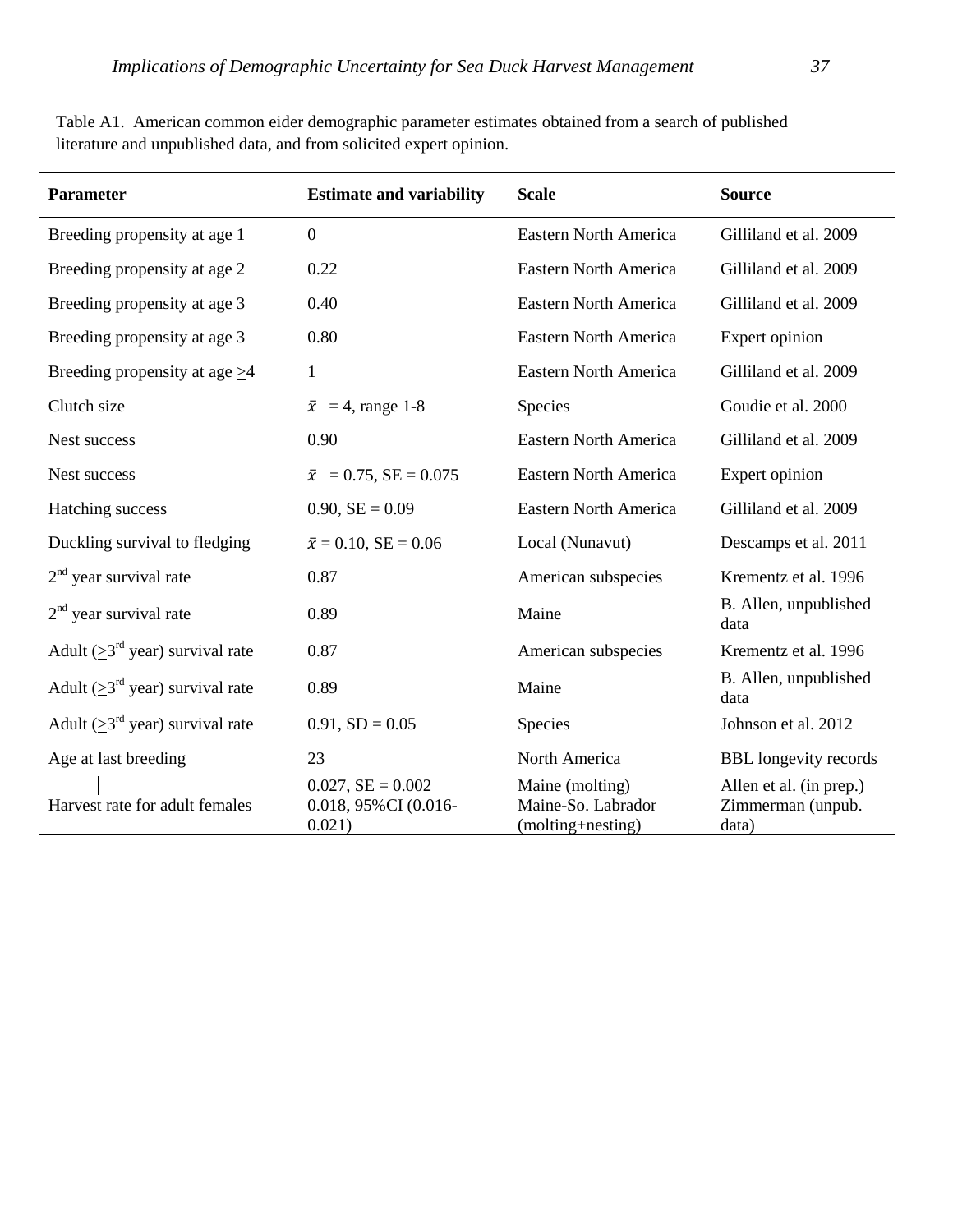| <b>Parameter</b>                             | <b>Estimate and variability</b> | <b>Scale</b>                        | <b>Source</b>                                                                      |  |  |
|----------------------------------------------|---------------------------------|-------------------------------------|------------------------------------------------------------------------------------|--|--|
| Age at first breeding                        | $2nd$ or $3rd$ year             | Species                             | Bordage and Savard<br>1995                                                         |  |  |
| Adult breeding propensity                    | Unknown, assume 1               | <b>Eastern North America</b>        | Bordage and Savard<br>1995                                                         |  |  |
| Clutch size                                  | $\bar{x}$ = 7.7, SD = 1.7       | Local (Alaska)                      | Bordage and Savard<br>1995                                                         |  |  |
| Clutch size                                  | $\bar{x}$ = 8.7, SD = 1.37      | Local (Iceland)                     | Bengtson 1971                                                                      |  |  |
| Nest success                                 | $\bar{x} = 0.5$ , SD = 0.05     | <b>Eastern North America</b>        | Expert opinion                                                                     |  |  |
| Hatching success                             | $\bar{x} = 0.95$ , SD = 0.09    | Local (Iceland)                     | Bengtson 1972                                                                      |  |  |
| Duckling survival to fledging                | $\bar{x} = 0.55$ , SD = 0.05    | Local (Iceland)                     | Bengtson 1972                                                                      |  |  |
| Adult survival rate                          | $0.85, SE = 0.08$               | Eastern North America               | Gilliland et al. 2013;<br>expert opinion                                           |  |  |
| Adult survival rate                          | $0.89, SD = 0.05$               | Species                             | Johnson et al. 2012                                                                |  |  |
| Age at last breeding                         | 16                              | Species                             | <b>EURING</b> longevity<br>records                                                 |  |  |
| Winter population count                      | $\bar{x} = 211,300, CV = 11\%$  | Atlantic coast and Great<br>Lakes   | Silverman et al. 2012                                                              |  |  |
| Winter population detection rate             | $0.416$ , $SD = 0.011$          | Winter aerial surveys               | Evenson et al. 2013; J.<br>Leirness, unpublished<br>data                           |  |  |
| Retrieved fall and winter harvest,<br>U.S.   | $\bar{x}$ = 12,678, CV = 16%    | Atlantic and Mississippi<br>Flyways | <b>USFWS</b> annual harvest<br>reports                                             |  |  |
| Retrieved fall and winter harvest,<br>Canada | $\bar{x}$ = 2,408, CV = 32%     | Atlantic and Mississippi<br>Flyways | Gendron and Smith 2014                                                             |  |  |
| Retrieved subsistence harvest                | $\bar{x}$ = 6,280, CV = 70%     | Eastern Canada                      | Natcher et al. 2011; C.<br>Lepage, personal<br>communication; Rothe et<br>al. 2015 |  |  |
| Crippling loss                               | $0.3$ , $CV = 7\%$              | Species, North America              | Rothe et al. 2015                                                                  |  |  |

Table A2. Eastern black scoter demographic parameter estimates obtained from a search of published literature and unpublished data, and from solicited expert opinion.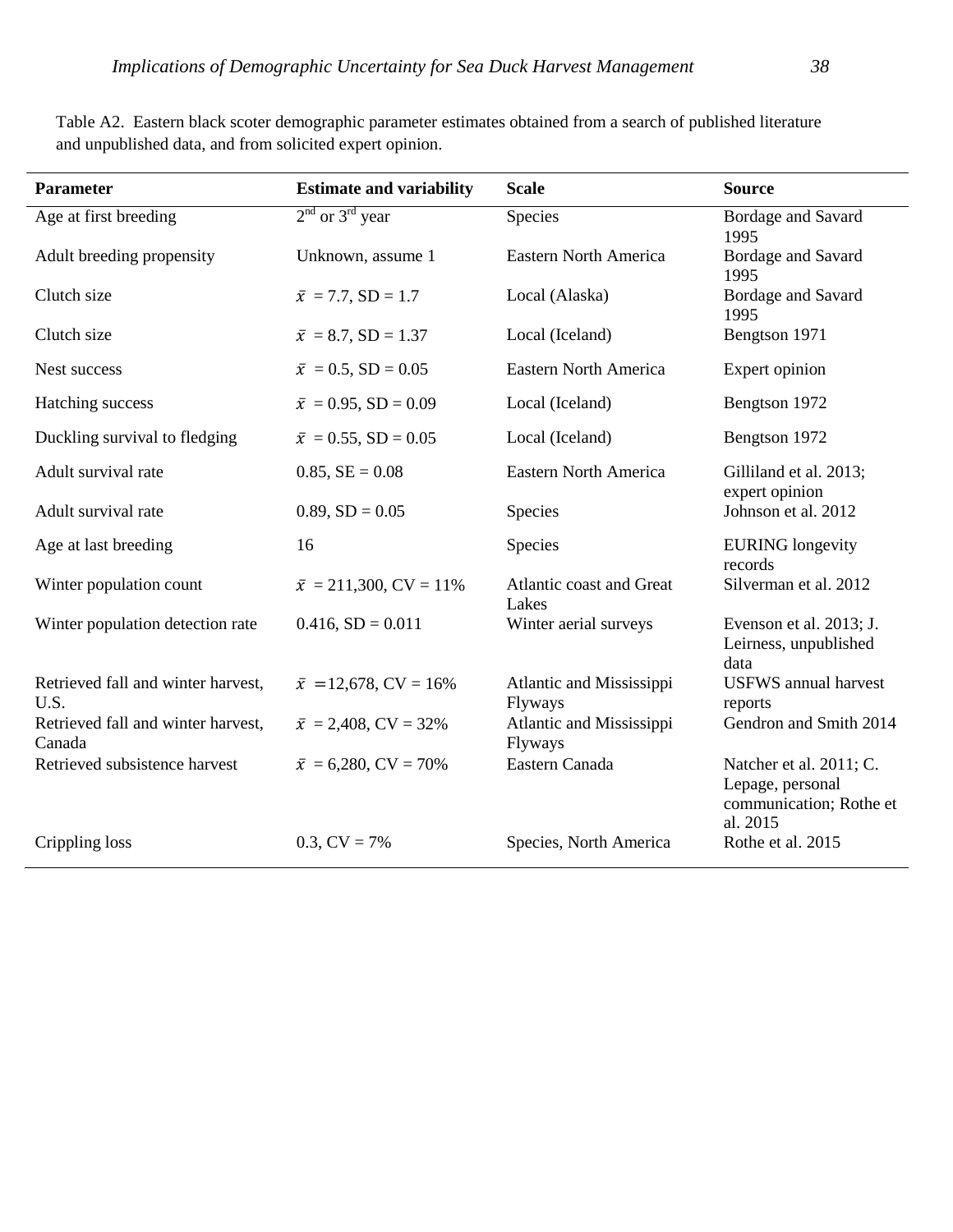| <b>Parameter</b>                     | <b>Estimate and variability</b> | <b>Scale</b>                 | <b>Source</b>                                                     |
|--------------------------------------|---------------------------------|------------------------------|-------------------------------------------------------------------|
| Age at first breeding                | $2nd$ or $3rd$ year             | Species                      | Bordage and Savard<br>1995                                        |
| Adult breeding propensity            | Unknown, assume 1               | <b>Western North America</b> | Bordage and Savard<br>1995                                        |
| Clutch size                          | $\bar{x} = 8.7$ , SD = 1.37     | Local (Iceland)              | Bengtson 1971                                                     |
| Clutch size                          | $\bar{x}$ = 7.5, 95% CL 7.2-7.6 | Local (Alaska)               | Schamber et al. 2010                                              |
| Nest success                         | $\bar{x}$ = 0.83, SD = 0.083    | Local (Iceland)              | Bengtson 1972                                                     |
| Nest success                         | $0.02 - 0.37$                   | Local (Alaska)               | Schamber et al. 2010                                              |
| Hatching success                     | $\bar{x} = 0.95$ , SD = 0.09    | Local (Iceland)              | Bengtson 1972                                                     |
| Duckling survival rate (to fledging) | $\bar{x} = 0.55$ , SD = 0.05    | Local (Iceland)              | Bengtson 1972                                                     |
| Duckling survival rate (to 30 days)  | $0.09 - 0.35$                   | Local (Alaska)               | Schamber et al. 2010                                              |
| Adult survival rate                  | 0.78, 95% CL 0.72-0.84          | Local (Iceland)              | Fox et al. 2003                                                   |
| Adult survival rate                  | $0.89, SD = 0.05$               | <b>Species</b>               | Johnson et al. 2012                                               |
| Age at last breeding                 | 16                              | Species                      | <b>EURING</b> longevity<br>records                                |
| Winter population count              | $\bar{x} = 100,216$             | Pacific coast                | D. Kraege,<br>unpublished data                                    |
| Winter population detection rate     | $0.416$ , $SD = 0.011$          | Winter aerial surveys        | Evenson et al. 2013; J.<br>Leirness, unpublished<br>data          |
| Retrieved fall and winter harvest    | $\bar{x}$ = 550, CV = 47%       | Pacific Flyway               | <b>USFWS</b> annual harvest<br>reports; Gendron and<br>Smith 2014 |
| Retrieved subsistence harvest        | $\bar{x} = 9,606$ , CV = 70%    | Alaska                       | Rothe et al. 2015                                                 |
| Crippling loss                       | $0.3$ , $CV = 7\%$              | Species, North America       | Rothe et al. 2015                                                 |

Table A3. Western black scoter demographic parameter estimates obtained from a search of published literature and unpublished data, and from solicited expert opinion.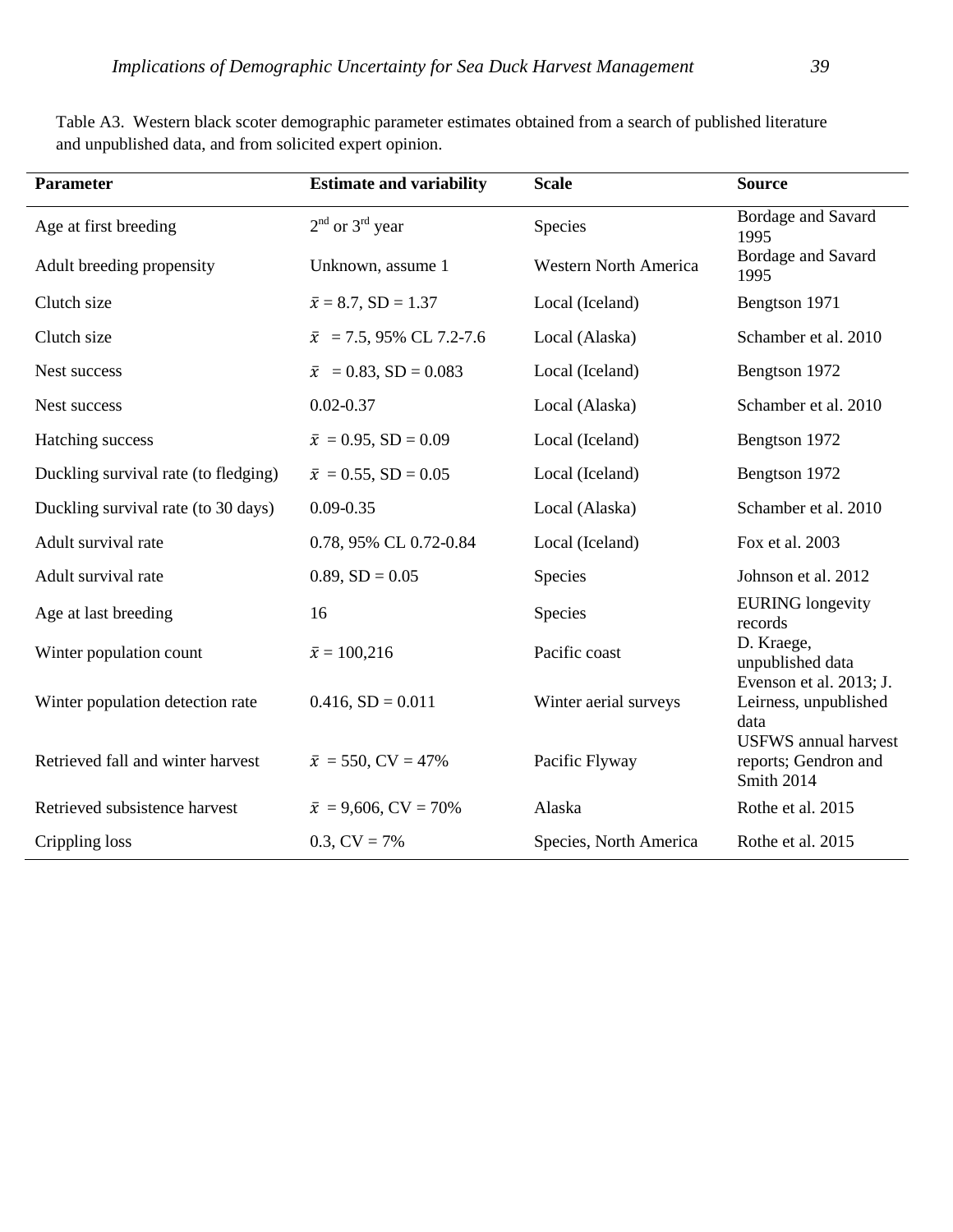| Parameter                                    | <b>Estimate and variability</b> | <b>Scale</b>                        | <b>Source</b>                                                                      |
|----------------------------------------------|---------------------------------|-------------------------------------|------------------------------------------------------------------------------------|
| Age at first breeding                        | $2nd$ or $3rd$ year             | Species                             | Savard et al. 1998                                                                 |
| Adult breeding propensity                    | Unknown, assume $<$ 1           | <b>Eastern North America</b>        | Savard et al. 1998                                                                 |
| Clutch size                                  | $\bar{x}$ = 7.6, SE = 0.02      | Local (Quebec)                      | Morrier et al. 1997                                                                |
| Nest success                                 | $\bar{x}$ = 0.55, SE = 0.103    | Local (Quebec)                      | Morrier et al. 1997                                                                |
| Hatching success                             | $\bar{x} = 0.97$                | Local (Quebec)                      | Morrier et al. 1997                                                                |
| Duckling survival to fledging                | $0.424, SE = 0.024$             | Local (Quebec)                      | Morrier et al. 1997                                                                |
| Adult survival rate                          | $0.91$ , $SE = 0.053$           | <b>Eastern North America</b>        | E. Reed, updated<br>analysis of Gilliland et<br>al. 2011 data                      |
| Adult survival rate                          | $0.89, SD = 0.05$               | <b>Species</b>                      | Johnson et al. 2012                                                                |
| Age at last breeding                         | 20                              | Species                             | Longevity of similar<br>spp. (BLSC, WWSC;<br>Euring)                               |
| Winter population count                      | $\bar{x} = 150,826$ , CV = 11%  | Atlantic coast and Great<br>Lakes   | Silverman et al. 2012                                                              |
| Winter population detection<br>rate          | $0.416$ , $SD = 0.011$          | Winter aerial surveys               | Evenson et al. 2013; J.<br>Leirness, unpublished<br>data                           |
| Retrieved fall and winter<br>harvest, U.S.   | $\bar{x} = 25,404$ , CV = 10%   | Atlantic and Mississippi<br>Flyways | <b>USFWS</b> annual harvest<br>reports                                             |
| Retrieved fall and winter<br>harvest, Canada | $\bar{x}$ = 3,114, CV = 29%     | Atlantic and Mississippi<br>Flyways | Gendron and Smith<br>2014                                                          |
| Retrieved subsistence harvest                | $\bar{x}$ = 3,562, CV = 70%     | Eastern Canada                      | Natcher et al. 2011; C.<br>Lepage, personal<br>communication; Rothe<br>et al. 2015 |
| Crippling loss                               | $0.3, CV = 7\%$                 | Species, North America              | Rothe et al. 2015                                                                  |

Table A4. Eastern surf scoter demographic parameter estimates obtained from a search of published literature and unpublished data, and from solicited expert opinion.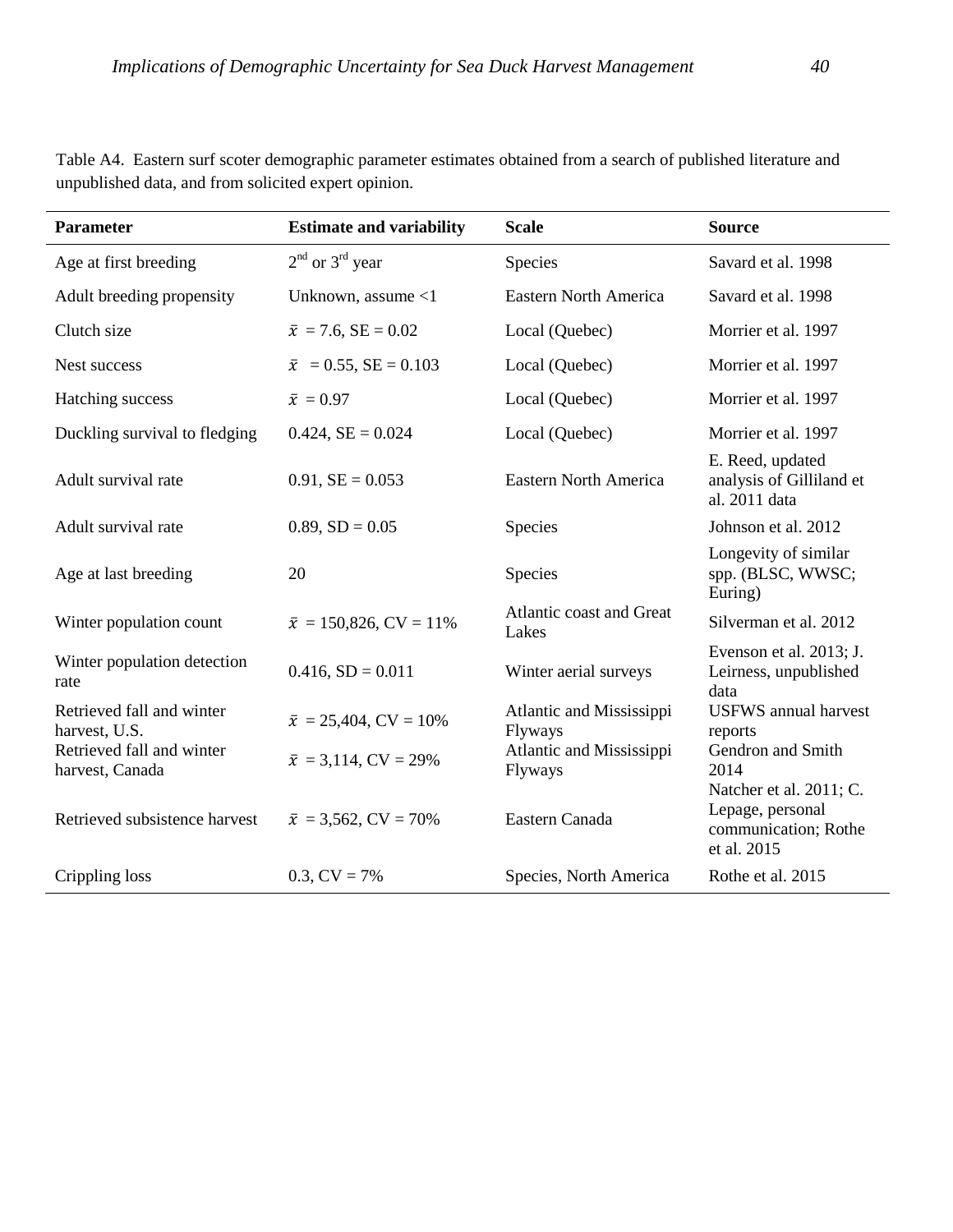| <b>Parameter</b>                  | <b>Estimate and variability</b> | <b>Scale</b>                 | <b>Source</b>                                                     |
|-----------------------------------|---------------------------------|------------------------------|-------------------------------------------------------------------|
| Age at first breeding             | $2nd$ or $3rd$ year             | Species                      | Savard et al. 1998                                                |
| Adult breeding propensity         | Unknown, assume $<$ 1           | Eastern North America        | Savard et al. 1998                                                |
| Clutch size                       | $\bar{x}$ = 7.6, SE = 0.02      | Local (Quebec)               | Morrier et al. 1997                                               |
| Nest success                      | $\bar{x}$ = 0.55, SE = 0.103    | Local (Quebec)               | Morrier et al. 1997                                               |
| Hatching success                  | $\bar{x} = 0.97$                | Local (Quebec)               | Morrier et al. 1997                                               |
| Duckling survival to fledging     | $0.424$ , $SE = 0.024$          | Local (Quebec)               | Morrier et al. 1997                                               |
| Adult survival rate               | $0.91$ , $SE = 0.073$           | <b>Eastern North America</b> | D. Kraege, unpublished<br>data                                    |
| Adult survival rate               | $0.89, SD = 0.05$               | Species                      | Johnson et al. 2012                                               |
| Age at last breeding              | 20                              | <b>Species</b>               | Longevity of similar spp.<br>(BLSC, WWSC; Euring)                 |
| Winter population count           | $\bar{x} = 222,983$             | Pacific coast                | D. Kraege, unpublished<br>data                                    |
| Winter population detection rate  | $0.416$ , $SD = 0.011$          | Winter aerial surveys        | Evenson et al. 2013; J.<br>Leirness, unpublished<br>data          |
| Retrieved fall and winter harvest | $\bar{x}$ = 4,798, CV = 37%     | Pacific Flyway               | <b>USFWS</b> annual harvest<br>reports; Gendron and<br>Smith 2014 |
| Retrieved subsistence harvest     | $\bar{x} = 2,809$ , CV = 70%    | Alaska                       | Rothe et al. 2015                                                 |
| Crippling loss                    | 0.3, $CV = 7\%$                 | Species, North America       | Rothe et al. 2015                                                 |

Table A5. Western surf scoter demographic parameter estimates obtained from a search of published literature and unpublished data, and from solicited expert opinion.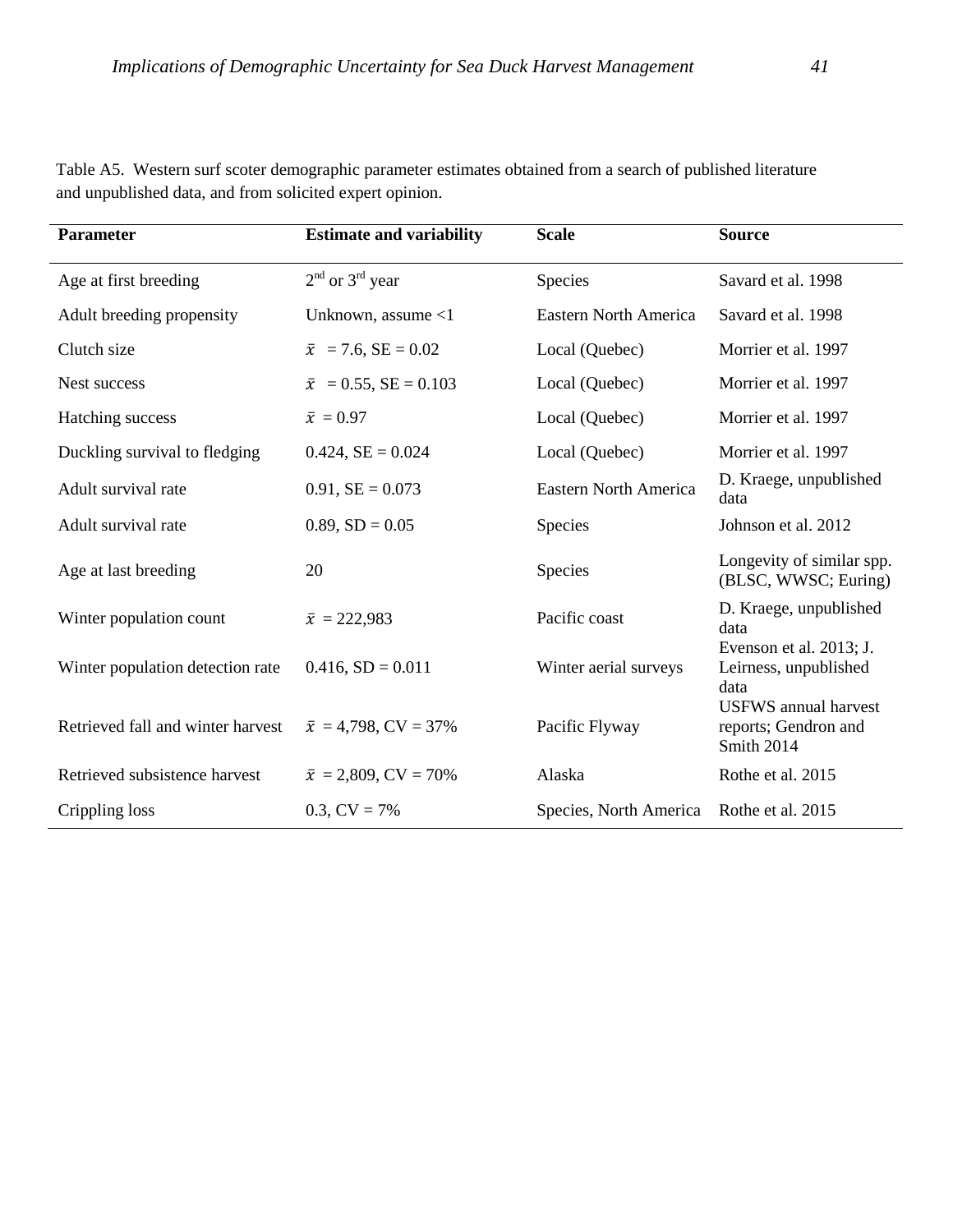| <b>Parameter</b>                             | <b>Estimate and variability</b>                                                 | <b>Scale</b>                        | <b>Source</b>                                                                      |
|----------------------------------------------|---------------------------------------------------------------------------------|-------------------------------------|------------------------------------------------------------------------------------|
| Age at first breeding                        | $2nd$ or $3rd$ year                                                             | Species                             | Brown and Frederickson<br>1997                                                     |
| Adult breeding propensity                    | 0.72                                                                            | Local (Alaska)                      | Safine 2005                                                                        |
| Clutch size $1$                              | $\bar{x}$ = 8.8, 95% CL 8.6-9.1                                                 | Local (Saskatchewan)                | Traylor et al. 2004                                                                |
| Clutch size $1$                              | $\bar{x} = 8.1$ , SE = 0.2                                                      | Local (Alaska)                      | Safine 2005                                                                        |
| Nest success $1$                             | $\bar{x}$ = 0.35, 95% CL 0.27-<br>0.43                                          | Local (Saskatchewan)                | Traylor et al. 2004                                                                |
| Nest success $1$                             | $\bar{x}$ = 0.25, 95% CL 0.13-<br>0.49                                          | Local (Alaska)                      | Safine 2005                                                                        |
| Hatching success <sup>1</sup>                | $\bar{x} = 0.85, 95\% \text{ CL } 0.80$ -<br>0.88                               | Local (Saskatchewan)                | Traylor et al. 2004                                                                |
| Hatching success $1$                         | $\bar{x} = 0.92$ , SE = 0.02                                                    | Local (Alaska)                      | Safine 2005                                                                        |
| Duckling survival rate (to<br>fledging)      | 0.18-0.40, $\bar{x} = 0.28$                                                     | Local (Saskatchewan,<br>$1977 - 80$ | Brown and Frederickson<br>1989                                                     |
| Duckling survival rate (to 30<br>days)       | $\bar{x} = 0.0044$                                                              | Local (Saskatchewan,<br>$2000-01$ ) | Traylor and Alisauskas<br>2006                                                     |
| Duckling survival rate (to 30<br>days)       | 0.08, 95% CL 0.03-0.15                                                          | Local (Alaska, 2003)                | Safine 2005                                                                        |
| Duckling survival rate (to 30<br>days)       | 0.64, 95% CL 0.51-0.75                                                          | Local (Alaska, 2004)                | Safine 2005                                                                        |
| Adult survival rate <sup>1</sup>             | $0.69$ , $SE = 0.04$                                                            | Local (Northwest<br>Territories)    | Slattery and Clark 2008                                                            |
| Adult survival rate <sup>1</sup>             | 0.84, 95% CL 0.77-0.91                                                          | Local (Saskatchewan)                | Alisauskas et al. 2004                                                             |
| Adult survival rate                          | $0.90, SD = 0.05$                                                               | Species                             | Johnson et al. 2012                                                                |
| Age at last breeding                         | 21                                                                              | Species                             | <b>EURING</b> longevity<br>records                                                 |
| Winter population count                      | $\bar{x}$ = 161,890 (Pacific coast)<br>$+58,600$ , CV = 19%<br>(Atlantic coast) | North America                       | Silverman et al. 2012; D.<br>Kraege, unpublished data                              |
| Winter population detection<br>rate          | $0.416$ , $SD = 0.011$                                                          | Winter aerial surveys               | Evenson et al. 2013; J.<br>Leirness, unpublished data                              |
| Retrieved fall and winter<br>harvest, U.S.   | $\bar{x} = 8,379$ , CV = 22%                                                    | <b>United States</b>                | <b>USFWS</b> annual harvest<br>reports                                             |
| Retrieved fall and winter<br>harvest, Canada | $\bar{x} = 1,891$ , CV = 32%                                                    | Canada                              | Gendron and Smith 2014                                                             |
| Retrieved subsistence<br>harvest             | $\bar{x} = 1,871$ , CV = 70%                                                    | North America                       | Natcher et al. 2011; C.<br>Lepage, personal<br>communication; Rothe et<br>al. 2015 |
| Crippling loss                               | $0.3, CV = 7\%$                                                                 | Species, North America              | Rothe et al. 2015                                                                  |

Table A6. White-winged scoter demographic parameter estimates obtained from a search of published literature and unpublished data, and from solicited expert opinion.

<sup>1</sup> Additional estimates from older studies are given and referenced in Brown and Frederickson (1997).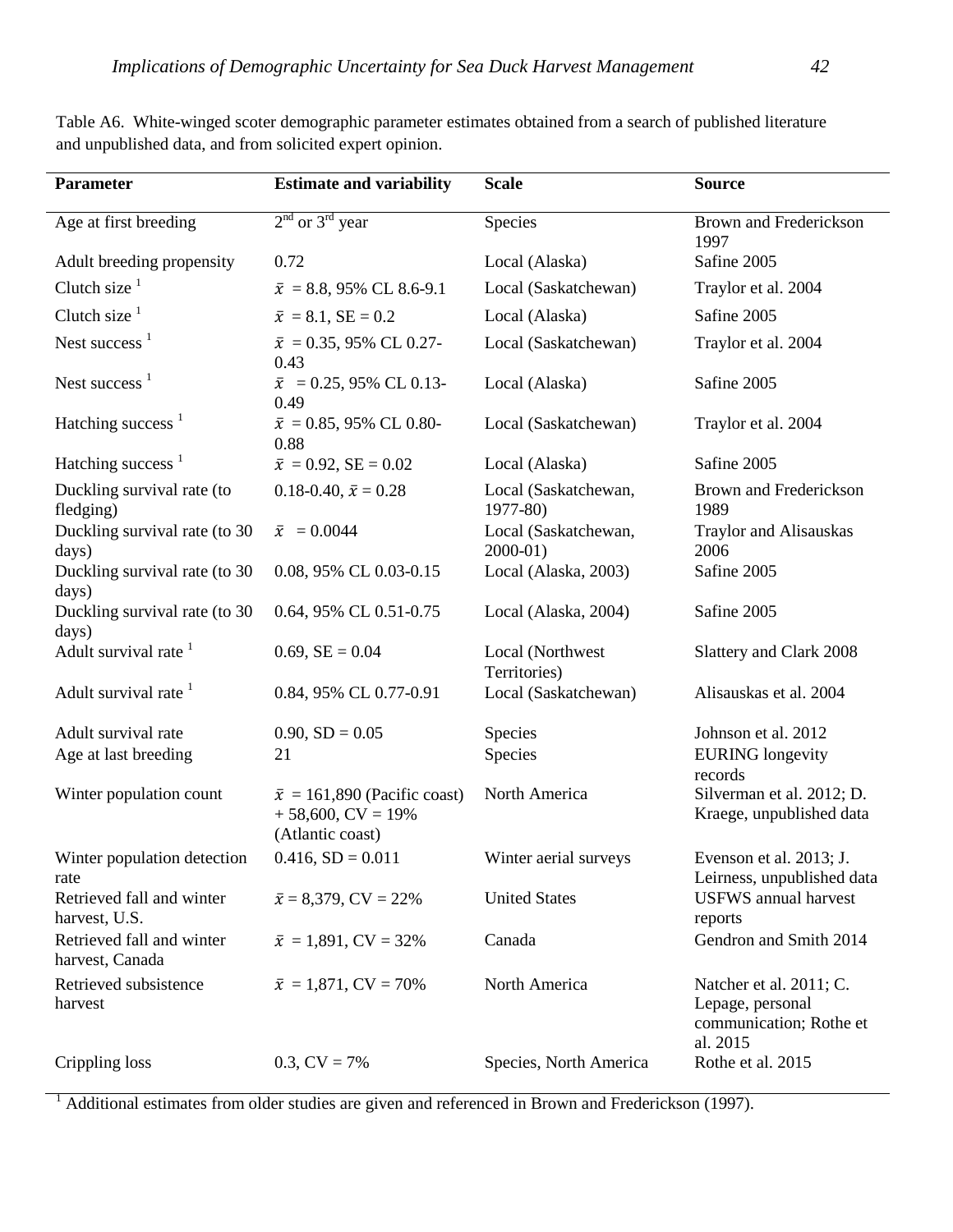| <b>Parameter</b>                             | <b>Estimate and variability</b>                                                                           | <b>Scale</b>           | <b>Source</b>                                                                                 |
|----------------------------------------------|-----------------------------------------------------------------------------------------------------------|------------------------|-----------------------------------------------------------------------------------------------|
| Age at first breeding                        | $2nd$ year                                                                                                | Species                | Robertson and Savard<br>2002                                                                  |
| Adult breeding propensity                    | Unknown, assume <1                                                                                        | North America          | Robertson and Savard<br>2002                                                                  |
| Clutch size $1$                              | $\bar{x}$ = 7.1, 95% CL 6.5-7.7                                                                           | Local (Alaska)         | Schamber et al. 2009                                                                          |
| Nest success $1$                             | $\bar{x}$ = 0.30, 95% CL 0.24-<br>0.36                                                                    | Local (Alaska)         | Schamber et al. 2009                                                                          |
| Nest success $1$                             | 0.14-0.90, $\bar{x} = 0.30$                                                                               | Local (Nunavut)        | Kellett and Alisauskas<br>2014                                                                |
| Hatching success                             | $\bar{x}=0.804$                                                                                           | Local (Manitoba)       | Alison 1975                                                                                   |
| Duckling survival rate (to 30 days)          | 0-0.25, $\bar{x} = 0.10$                                                                                  | Local (Alaska)         | Schamber et al. 2009                                                                          |
| Adult survival rate                          | 0.74, 95% CL 0.57-0.86                                                                                    | Local (Alaska)         | Schamber et al. 2009                                                                          |
| Adult survival rate                          | 0.85, 95% CL 0.76-0.92                                                                                    | Local (Nunavut)        | Kellett and Alisauskas<br>2014                                                                |
| Adult survival rate                          | $0.88, SD = 0.05$                                                                                         | Species                | Johnson et al. 2012                                                                           |
| Age at last breeding                         | 17                                                                                                        | North America          | <b>BBL</b> longevity records                                                                  |
| Winter population count                      | $\bar{x}$ = 174,029 (Pacific coast)<br>$+236,552, CV = 11\%$<br>(Atlantic coast); 53,770<br>(Great Lakes) | North America          | Silverman et al. 2012;<br>D. Kraege,<br>unpublished data; M.<br>Schummer,<br>unpublished data |
| Winter population detection rate             | $0.814$ , $SD = 0.034$                                                                                    | Winter aerial surveys  | J. Leirness,<br>unpublished data                                                              |
| Retrieved fall and winter harvest,<br>U.S.   | $\bar{x} = 26,383, CV = 10\%$                                                                             | <b>United States</b>   | <b>USFWS</b> annual<br>harvest reports                                                        |
| Retrieved fall and winter harvest,<br>Canada | $\bar{x} = 2,189$ , CV = 32%                                                                              | Canada                 | Gendron and Smith<br>2014                                                                     |
| Retrieved subsistence harvest                | $\bar{x} = 9,841$ , CV = 70%                                                                              | North America          | Natcher et al. 2011; C.<br>Lepage, personal<br>communication; Rothe<br>et al. 2015            |
| Crippling loss                               | $0.3$ , $CV = 7\%$                                                                                        | Species, North America | Rothe et al. 2015                                                                             |

Table A7. Long-tailed duck demographic parameter estimates obtained from a search of published literature and unpublished data, and from solicited expert opinion.

<sup>1</sup> Additional estimates from older studies are given and referenced in Robertson and Savard (2002).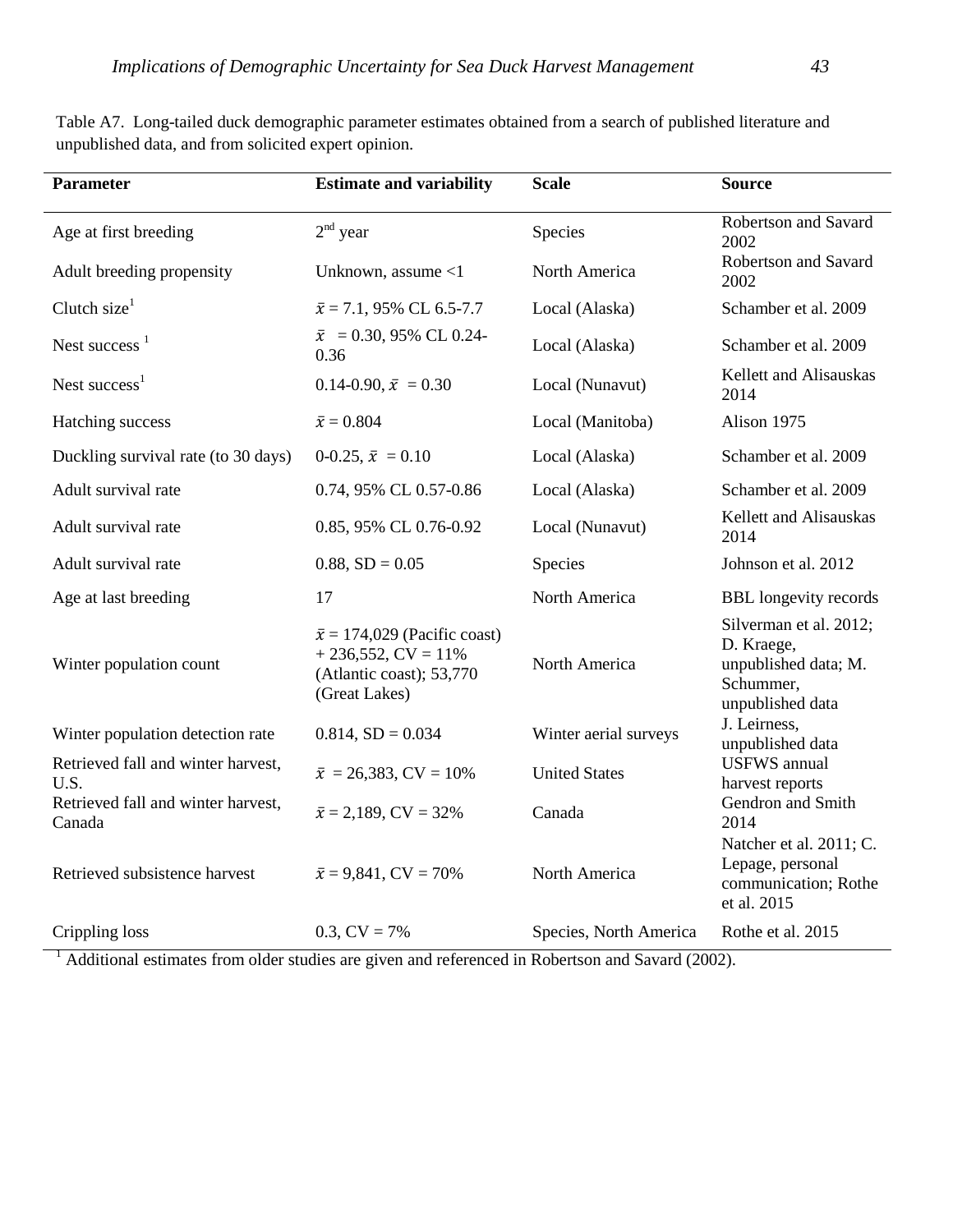|                                 | COEI (American common eider) |      |          |      |      |          |      |      |      |          |      |      |      |          |       |       |      |      |                      |                      |
|---------------------------------|------------------------------|------|----------|------|------|----------|------|------|------|----------|------|------|------|----------|-------|-------|------|------|----------------------|----------------------|
|                                 |                              |      | Expert 1 |      |      | Expert 2 |      |      |      | Expert 3 |      |      |      | Expert 4 |       |       |      |      | Data from Literature |                      |
| Parameter                       | Low                          | Est. | High     | Prob | Freq | Low      | Est. | High | Prob | Low      | Est. | High | Prob | Low      | Est.  | High  | Prob | Freq | Estimate             | <b>Distributions</b> |
| $2nd$ year breeding propensity  |                              | 0.20 |          |      |      |          |      |      |      |          | 0.22 |      |      |          |       |       |      |      |                      |                      |
| $3rd$ year breeding propensity  |                              | 0.50 |          |      |      |          |      |      |      |          | 1.00 |      |      |          |       |       |      |      |                      |                      |
| Adult breeding propensity       | 0.85                         | 0.90 | 0.95     | 60   |      | 0.90     | 0.95 | 0.99 | 70   | 0.70     | 1.00 | 1.00 | -90  | 0.60     | 0.80  | 0.90  | 90   |      |                      |                      |
| Clutch size                     | 3.50                         | 4.00 | 4.50     | 90   |      | 3.00     | 4.00 | 5.00 | 80   | 3.00     | 4.00 | 5.00 | 75   |          |       |       |      |      |                      |                      |
| Nest success                    | 0.65                         | 0.70 | 0.75     | 70   |      | 0.50     | 0.60 | 0.80 | 60   | 0.50     | 0.75 | 0.80 | 75   | 0.40     | 0.68  | 0.85  | 95   |      |                      |                      |
| Hatch success                   | 0.85                         | 0.90 | 0.95     | 80   |      | 0.75     | 0.85 | 0.90 | 70   | 0.85     | 0.90 | 0.95 | 75   |          |       |       |      |      | $0.69$ (SD = 0.09)   | Beta(16.14,7.25)     |
| Duckling survival: background   | 0.10                         | 0.20 | 0.30     | 55   | 90%  | 0.08     | 0.20 | 0.30 | 60   | 0.05     | 0.10 | 0.50 | 75   | 0.027    | 0.032 | 0.164 | 80   | 75%  | $0.10$ (SD = 0.06)   | Beta(2.40,21.60)     |
| Duckling survival: boom         | 0.20                         | 0.40 | 0.60     | 55   | 10%  |          |      |      |      |          |      |      |      | 0.172    | 0.420 | 0.420 | 80   | 25%  |                      |                      |
| $1st$ year survival             | 0.40                         | 0.50 | 0.60     | 50   |      | 0.65     | 0.75 | 0.60 | 50   | 0.50     | 0.71 | 0.80 | 75   |          |       |       |      |      |                      |                      |
| $2nd$ year survival             | 0.85                         | 0.90 | 0.95     | 70   |      | 0.85     | 0.90 | 0.95 | 70   | 0.80     | 0.87 | 0.95 | -90  |          |       |       |      |      |                      |                      |
| Adult (and $3rd$ year) survival | 0.85                         | 0.90 | 0.95     | 90   |      | 0.85     | 0.90 | 0.95 | 90   | 0.85     | 0.90 | 0.95 | 90   | 0.80     | 0.90  | 0.95  | 95   |      |                      |                      |
| Differential vulnerability      | 1.50                         | 2.00 | 2.50     | 50   |      |          |      |      |      |          |      |      |      | 2.00     | 3.50  | 5.00  | 90   |      |                      |                      |

| <b>EBLSC</b> (Eastern black scoter) |      |      |          |      |          |      |       |      |          |      |      |      |          |      |      |      |                      |                   |
|-------------------------------------|------|------|----------|------|----------|------|-------|------|----------|------|------|------|----------|------|------|------|----------------------|-------------------|
|                                     |      |      | Expert 1 |      | Expert 2 |      |       |      | Expert 3 |      |      |      | Expert 4 |      |      |      | Data from Literature |                   |
| Parameter                           | Low  | Est. | High     | Prob | Low      | Est. | High  | Prob | Low      | Est. | High | Prob | Low      | Est. | High | Prob | Estimate             | Distributions     |
| $2nd$ year breeding propensity      | 0.15 | 0.25 | 0.45     | 80   |          | 0.25 |       |      |          | 0.2  |      |      |          |      |      |      |                      |                   |
| Adult breeding propensity           | 0.80 | 0.90 | 1.00     | 90   | 0.75     | 0.90 | 1.00  | 75   | 0.85     | 0.90 | 0.95 | 70   |          |      |      |      |                      |                   |
| Clutch size                         |      |      |          |      | 6.00     | 7.50 | 10.00 | 80   | 7.50     | 8.50 | 9.00 | 90   |          |      |      |      | $8.60$ (SD = 1.40)   | Normal(8.60,1.40) |
| Nest success                        |      |      |          |      | 0.40     | 0.83 | 0.90  | 75   | 0.40     | 0.60 | 0.70 | 60   |          |      |      |      |                      |                   |
| <b>Hatch success</b>                |      |      |          |      | 0.90     | 0.95 | 1.00  | 90   | 0.60     | 0.85 | 0.90 | 60   |          |      |      |      |                      |                   |
| Duckling survival                   |      |      |          |      | 0.20     | 0.55 | 0.70  | 75   | 0.20     | 0.40 | 0.60 | 50   |          |      |      |      | $0.47$ (SD = 0.16)   | Beta(4.43,4.89)   |
| Age at last breeding                | 16   | 20   | 22       | 90   | 12       | 16   | 20    | 99   | 9        | 13   | 16.  | 70   |          |      |      |      |                      |                   |
| $1st$ year survival                 | 0.64 | 0.68 | 0.72     | 50   | 0.50     | 0.56 | 0.70  | 80   | 0.60     | 0.70 | 0.80 | 50   |          |      |      |      |                      |                   |
| $2nd$ year survival                 | 0.72 | 0.77 | 0.81     | 80   | 0.80     | 0.90 | 0.95  | 80   | 0.75     | 0.80 | 0.95 | 60   |          |      |      |      |                      |                   |
| Adult survival                      | 0.80 | 0.85 | 0.90     | 90   | 0.80     | 0.90 | 0.95  | 80   | 0.85     | 0.90 | 0.95 | 60   |          |      |      |      |                      |                   |
| Fall flight (in thousands)          | 350  | 450  | 550      | 80   | 238      | 511  | 714   | 80   | 438      | 505  | 543  | 60   | 310      | 400  | 570  | 55   |                      |                   |
| Differential vulnerability          | 1.5  | 2.5  | 3.5      | 95   |          |      |       |      |          |      |      |      |          |      |      |      |                      |                   |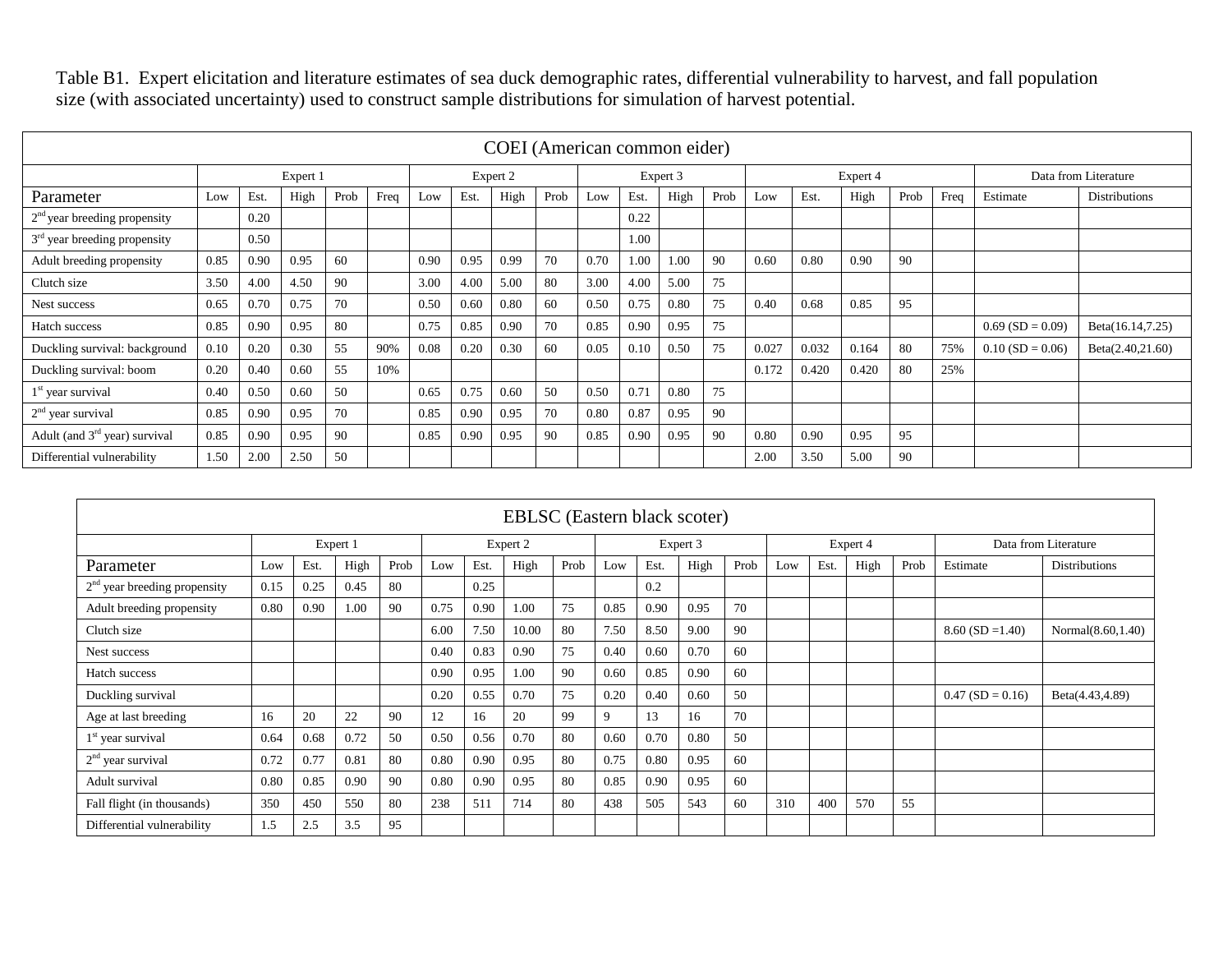|                                  | WBLSC (western black scoter) |      |          |      |      |      |          |                      |                    |                                                     |  |  |  |  |  |
|----------------------------------|------------------------------|------|----------|------|------|------|----------|----------------------|--------------------|-----------------------------------------------------|--|--|--|--|--|
|                                  |                              |      | Expert 1 |      |      |      | Expert 2 | Data from Literature |                    |                                                     |  |  |  |  |  |
| Parameter                        | Low                          | Est. | High     | Prob | Low  | Est. | High     | Prob                 | Estimate           | <b>Distributions</b>                                |  |  |  |  |  |
| $2nd$ year breeding propensity   |                              | 0.25 |          |      |      |      |          |                      |                    |                                                     |  |  |  |  |  |
| Adult breeding propensity        | 0.75                         | 0.90 | 1.00     | 75   |      |      |          |                      |                    |                                                     |  |  |  |  |  |
| Clutch size                      | 6.00                         | 7.50 | 10.00    | 80   |      |      |          |                      | $8.10$ (SD = 0.10) | Normal(8.10,0.10)                                   |  |  |  |  |  |
| Nest success                     | 0.40                         | 0.83 | 0.90     | 75   | 0.20 | 0.35 | 0.50     | 60                   |                    |                                                     |  |  |  |  |  |
| Hatch success                    | 0.90                         | 0.95 | 1.00     | 90   |      |      |          |                      |                    |                                                     |  |  |  |  |  |
| Duckling survival                | 0.20                         | 0.55 | 0.70     | 75   |      |      |          |                      | $0.29$ (SD = 0.16) | Uniform $(0.2, 0.6)$ and Uniform $(0.09, 0.35)^{A}$ |  |  |  |  |  |
| Age at last breeding             | 12                           | 16   | 20       | 99   |      |      |          |                      |                    |                                                     |  |  |  |  |  |
| $1st$ year survival <sup>B</sup> |                              |      |          |      |      |      |          |                      |                    |                                                     |  |  |  |  |  |
| $2nd$ year survival <sup>B</sup> |                              |      |          |      |      |      |          |                      |                    |                                                     |  |  |  |  |  |
| Adult survival <sup>B</sup>      |                              |      |          |      |      |      |          |                      |                    |                                                     |  |  |  |  |  |
| Fall flight (in thousands)       |                              |      |          |      | 190  | 221  | 250      | 85                   |                    |                                                     |  |  |  |  |  |
| Differential vulnerability       |                              |      |          |      |      |      |          |                      |                    |                                                     |  |  |  |  |  |

 $A$ Two studies provided ranges only.<br>B No data available, used information for EBLSC as a surrogate.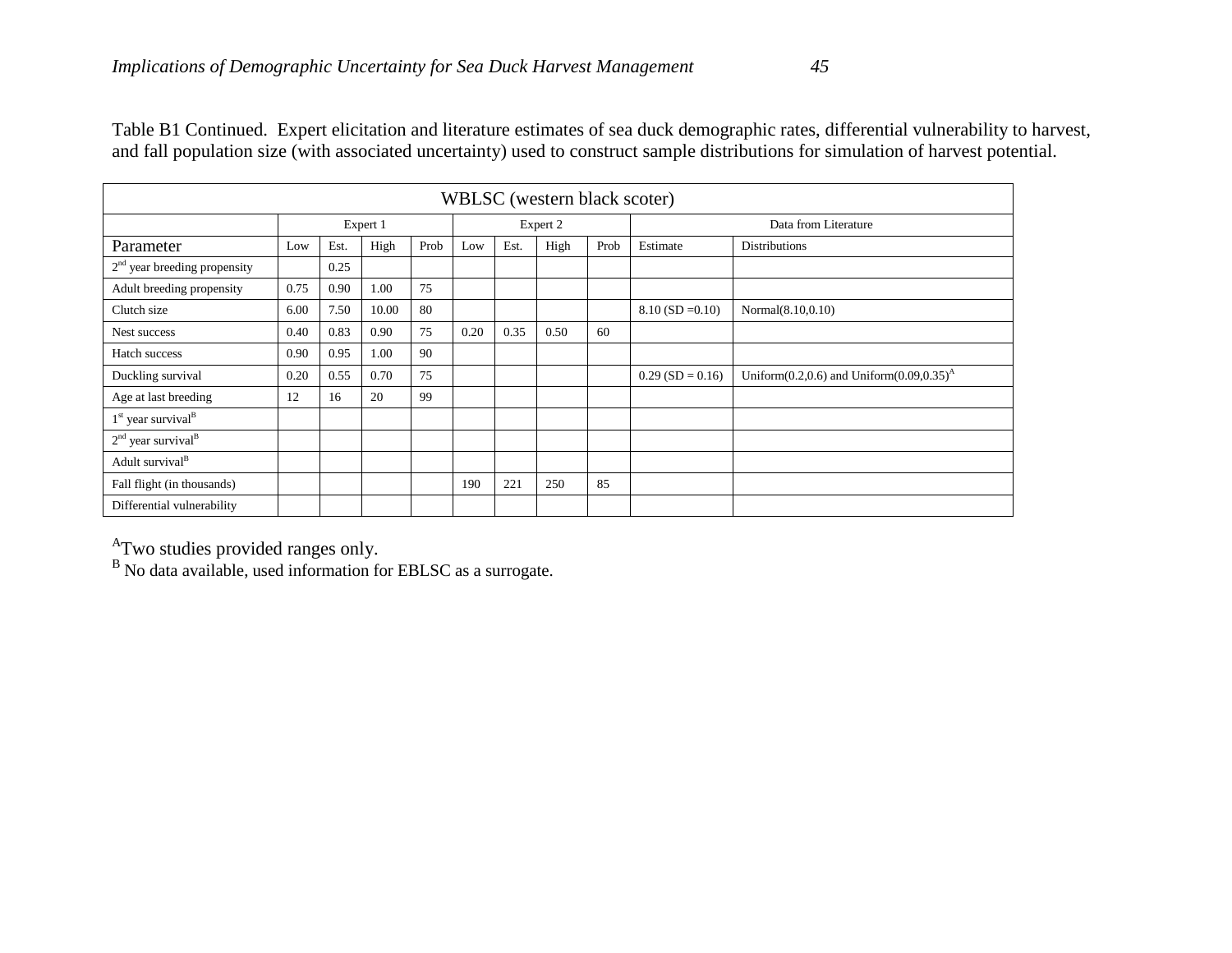|                                |                      |      |      |      |      |          |      |      |      |          | ESUSC (eastern surf scoter) |      |     |                      |      |      |                       |                      |
|--------------------------------|----------------------|------|------|------|------|----------|------|------|------|----------|-----------------------------|------|-----|----------------------|------|------|-----------------------|----------------------|
|                                | Expert 1<br>Expert 2 |      |      |      |      | Expert 3 |      |      |      | Expert 4 |                             |      |     | Data from Literature |      |      |                       |                      |
| Parameter                      | Low                  | Est. | High | Prob | Low  | Est.     | High | Prob | Low  | Est.     | High                        | Prob | Low | Est.                 | High | Prob | Estimate              | <b>Distributions</b> |
| $2nd$ year breeding propensity | 0.15                 | 0.25 | 0.45 | 80   |      | 0.20     |      |      |      | 0.25     |                             |      |     |                      |      |      |                       |                      |
| Adult breeding propensity      | 0.80                 | 0.90 | 1.00 | 90   | 0.85 | 0.95     | 0.97 | 60   | 0.75 | 0.90     | 1.00                        | 75   |     |                      |      |      |                       |                      |
| Clutch size                    |                      |      |      |      | 6.00 | 7.00     | 8.00 | 90   | 6.00 | 7.60     | 10.00                       | 80   |     |                      |      |      | $7.70(SD =$<br>0.02)  | Normal (7.70,0.02)   |
| Nest success                   |                      |      |      |      | 0.30 | 0.50     | 0.60 | 55   | 0.40 | 0.70     | 0.90                        | 75   |     |                      |      |      | $0.56(SD =$<br>0.10)  | Beta (12.29,9.93)    |
| Hatch success                  |                      |      |      |      | 0.60 | 0.80     | 0.90 | 70   | 0.95 | 0.97     | 1.00                        | 90   |     |                      |      |      |                       |                      |
| Duckling survival              |                      |      |      |      | 0.20 | 0.40     | 0.60 | 50   | 0.20 | 0.42     | 0.60                        | 75   |     |                      |      |      | $0.42$ (SD =<br>0.02) | Binomial (0.42,422)  |
| Age at last breeding           | 16                   | 20   | 22   | 90   | 14   | 16       | 17   | 60   | 15   | 20       | 25                          | 99   |     |                      |      |      |                       |                      |
| $1st$ year survival            | 0.64                 | 0.68 | 0.72 | 50   | 0.60 | 0.70     | 0.80 | 50   | 0.50 | 0.56     | 0.70                        | 80   |     |                      |      |      |                       |                      |
| $2nd$ year survival            | 0.72                 | 0.77 | 0.81 | 80   | 0.75 | 0.80     | 0.95 | 60   | 0.80 | 0.90     | 0.95                        | 80   |     |                      |      |      |                       |                      |
| Adult survival                 | 0.80                 | 0.85 | 0.90 | 90   | 0.85 | 0.90     | 0.95 | 70   | 0.80 | 0.90     | 0.95                        | 80   |     |                      |      |      |                       |                      |
| Fall flight (in thousands)     | 300                  | 350  | 700  | 80   | 333  | 381      | 429  | 80   | 238  | 359      | 714                         | 50   | 160 | 285                  | 750  | 66   |                       |                      |
| Differential vulnerability     | 1.5                  | 2.5  | 3.5  | 95   |      |          |      |      |      |          |                             |      |     |                      |      |      |                       |                      |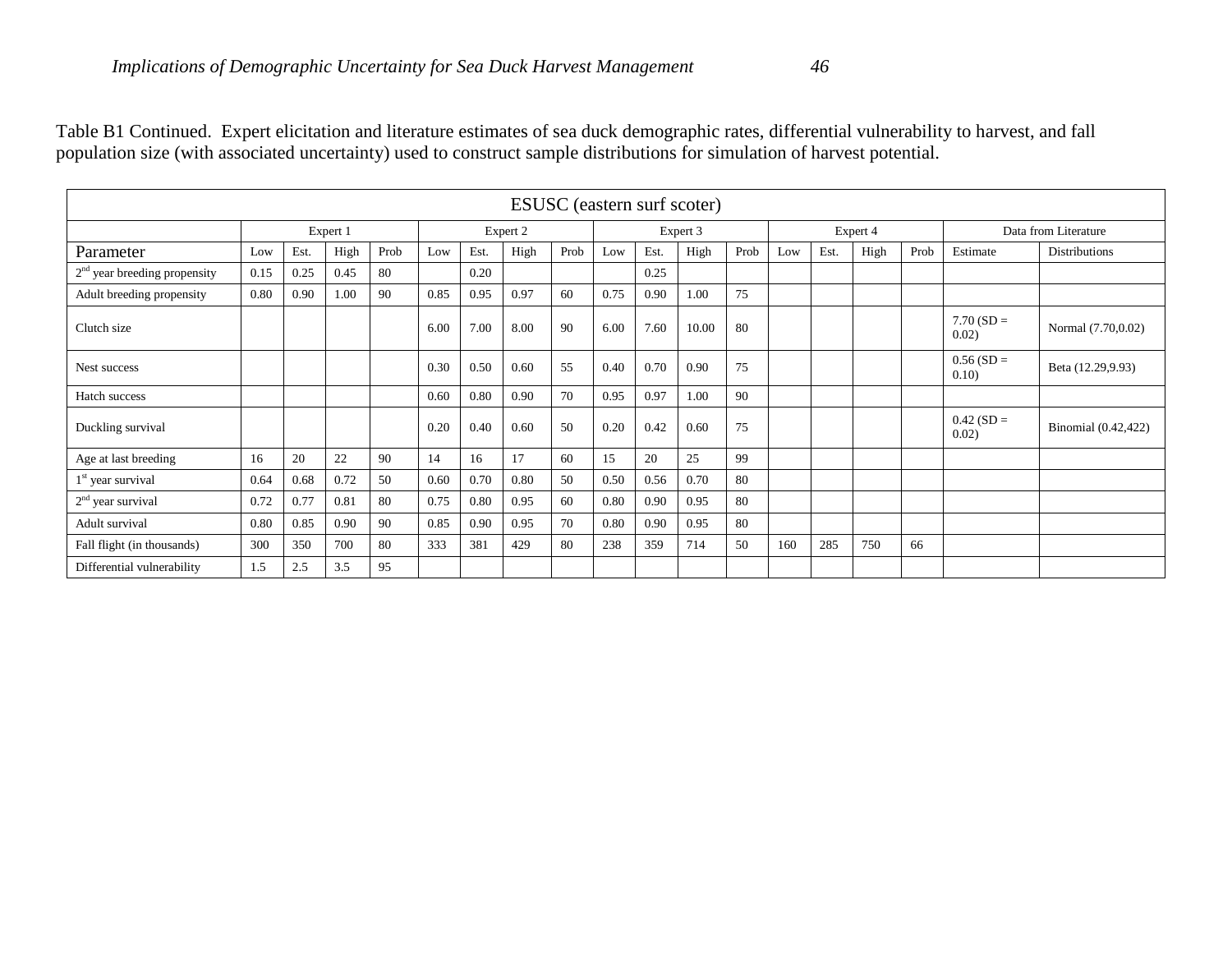| WSUSC (western surf scoter)    |          |      |      |          |      |      |       |      |      |          |      |                      |                      |                      |
|--------------------------------|----------|------|------|----------|------|------|-------|------|------|----------|------|----------------------|----------------------|----------------------|
|                                | Expert 1 |      |      | Expert 2 |      |      |       |      |      | Expert 3 |      | Data from Literature |                      |                      |
| Parameter                      | Low      | Est. | High | Prob     | Low  | Est. | High  | Prob | Low  | Est.     | High | Prob                 | Estimate             | <b>Distributions</b> |
| $2nd$ year breeding propensity |          | 0.20 |      |          |      | 0.25 |       |      |      |          |      |                      |                      |                      |
| Adult breeding propensity      | 0.70     | 0.80 | 0.90 | 60       | 0.75 | 0.90 | 1.00  | 75   |      |          |      |                      |                      |                      |
| Clutch size                    | 3.00     | 7.00 | 9.00 | 60       | 6.00 | 7.60 | 10.00 | 80   | 6.00 | 6.70     | 7.00 | 60                   | $7.60(SD =$<br>0.02) | Normal (7.60,0.02)   |
| Nest success                   | 0.40     | 0.70 | 0.80 | 60       | 0.40 | 0.70 | 0.90  | 75   |      |          |      |                      |                      |                      |
| Hatch success                  | 0.50     | 0.90 | 1.00 | 80       | 0.95 | 0.97 | 1.00  | 90   |      |          |      |                      |                      |                      |
| Duckling survival              | 0.30     | 0.40 | 0.50 | 80       | 0.20 | 0.42 | 0.60  | 75   |      |          |      |                      |                      |                      |
| Age at last breeding           | 8        | 10   | 20   | 60       | 15   | 20   | 25    | 99   |      |          |      |                      |                      |                      |
| $1st$ year survival            | 0.25     | 0.48 | 0.72 | 90       | 0.50 | 0.56 | 0.70  | 80   | 0.42 | 0.62     | 0.83 | 80                   |                      |                      |
| $2nd$ year survival            | 0.73     | 0.91 | 0.97 | 90       | 0.80 | 0.90 | 0.95  | 80   | 0.66 | 0.77     | 0.99 | 80                   |                      |                      |
| Adult survival                 | 0.73     | 0.91 | 0.97 | 90       | 0.80 | 0.90 | 0.95  | 80   | 0.66 | 0.77     | 0.99 | 80                   |                      |                      |
| Fall flight (in thousands)     | 223      | 387  | 550  | 70       | 238  | 509  | 714   | 50   |      |          |      |                      |                      |                      |
| Differential vulnerability     | 1.50     | 2.25 | 3.00 | 75       |      |      |       |      |      |          |      |                      |                      |                      |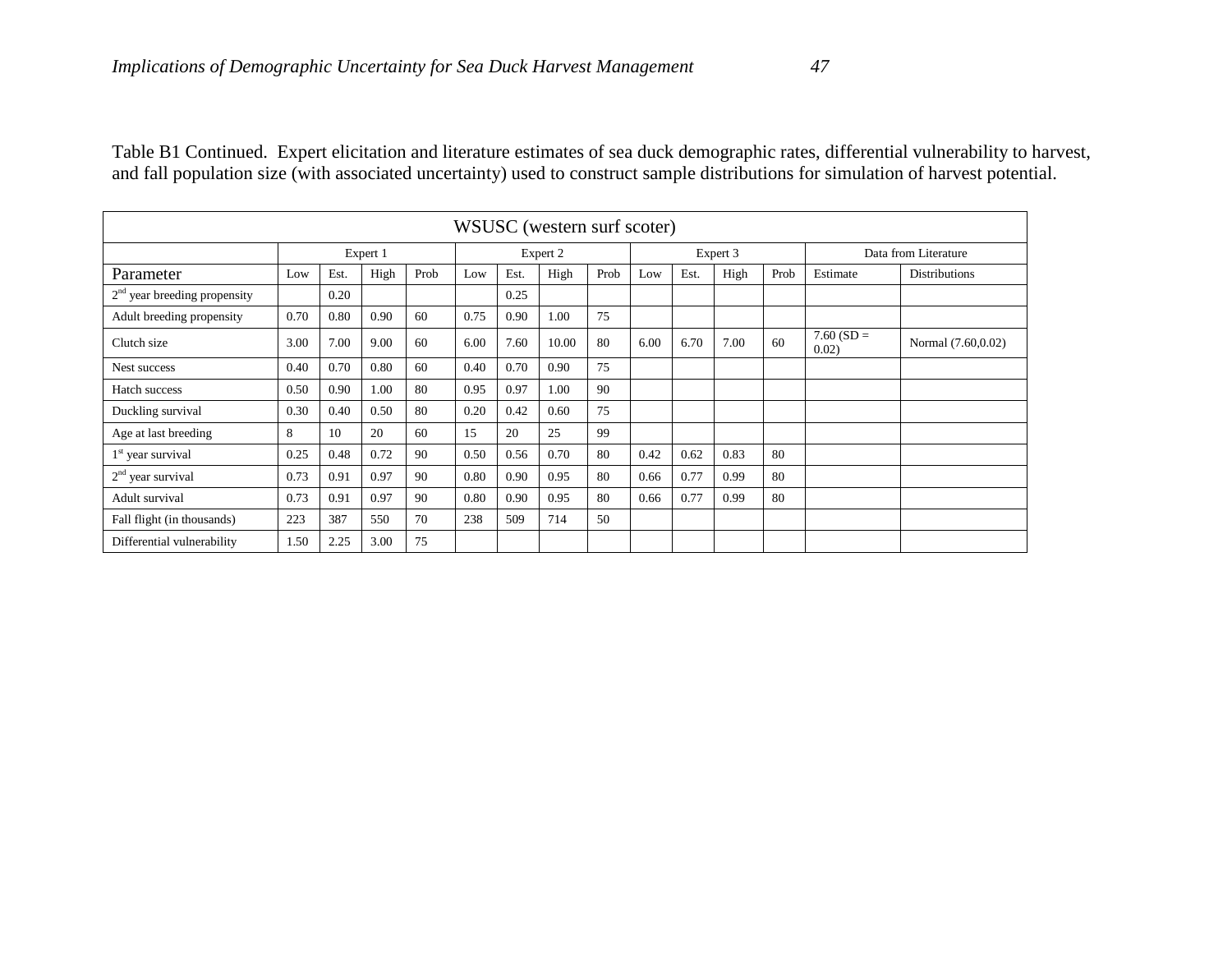| WWSC (white-winged scoter)     |      |      |              |    |                      |                                                        |  |  |  |  |  |
|--------------------------------|------|------|--------------|----|----------------------|--------------------------------------------------------|--|--|--|--|--|
|                                |      |      | Expert 1     |    | Data from Literature |                                                        |  |  |  |  |  |
| Parameter                      | Low  | Est. | High<br>Prob |    | Estimate             | <b>Distributions</b>                                   |  |  |  |  |  |
| $2nd$ year breeding propensity | 0.15 | 0.25 | 0.45         | 80 |                      |                                                        |  |  |  |  |  |
| Adult breeding propensity      | 0.80 | 0.90 | 1.00         | 90 |                      |                                                        |  |  |  |  |  |
| Clutch size                    |      |      |              |    | $8.85$ (SD =0.77)    | Normal(8.85,0.77)                                      |  |  |  |  |  |
| Nest success                   |      |      |              |    | $0.24$ (SD = 0.09)   | $MVNORM^A(mean=1.15, 1.72, vc matrix=$<br>0.22<br>0.05 |  |  |  |  |  |
| Hatch success                  |      |      |              |    | $0.85$ (SD = 0.02)   | 0.05<br>0.02                                           |  |  |  |  |  |
| Duckling survival              |      |      |              |    | $0.36$ (SD = 0.05)   | Beta(38.29,68.07)                                      |  |  |  |  |  |
| Age at last breeding           | 16   | 20   | 22           | 90 |                      |                                                        |  |  |  |  |  |
| $1st$ year survival            | 0.60 | 0.68 | 0.72         | 50 |                      |                                                        |  |  |  |  |  |
| $2nd$ year survival            | 0.68 | 0.77 | 0.81         | 80 |                      |                                                        |  |  |  |  |  |
| Adult survival                 | 0.75 | 0.85 | 0.90         | 90 |                      |                                                        |  |  |  |  |  |
| Fall flight (in thousands)     | 400  | 550  | 700          | 80 |                      |                                                        |  |  |  |  |  |
| Differential vulnerability     | 1.5  | 2.5  | 3.5          | 95 |                      |                                                        |  |  |  |  |  |

<sup>A</sup> Mean transformed using logit link function.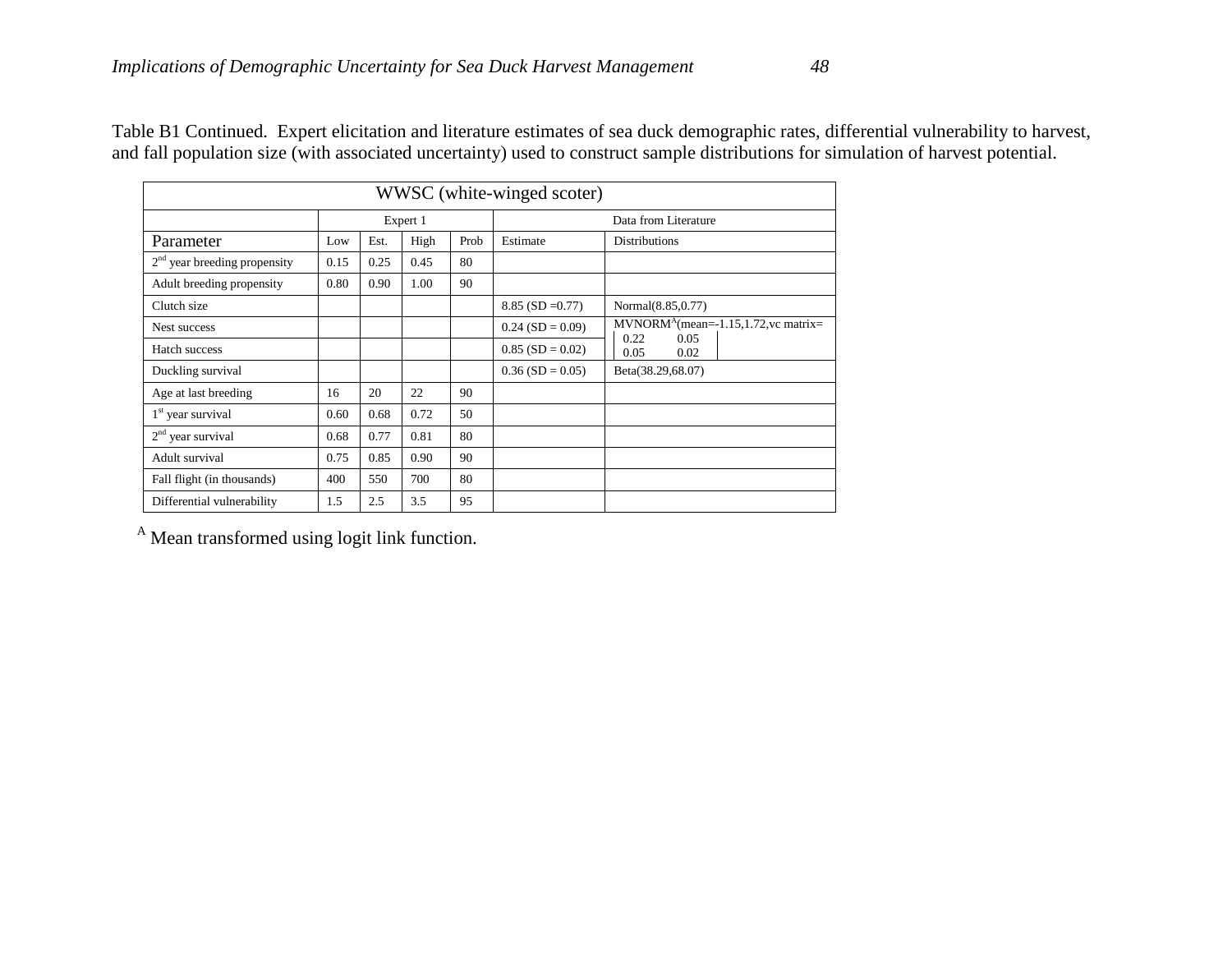| LTDU (long-tailed duck)        |          |      |          |      |                |      |      |      |          |      |          |      |          |      |       |      |                      |                      |
|--------------------------------|----------|------|----------|------|----------------|------|------|------|----------|------|----------|------|----------|------|-------|------|----------------------|----------------------|
|                                | Expert 1 |      |          |      | Expert 2       |      |      |      | Expert 3 |      |          |      | Expert 4 |      |       |      | Data from Literature |                      |
| Parameter                      | Low      | Est. | Hig      | Prob | Low            | Est. | High | Prob | Low      | Est. | Hig<br>h | Prob | Low      | Est. | High  | Prob | Estimate             | <b>Distributions</b> |
| $2nd$ year breeding propensity | 0.15     | 0.25 | 0.45     | 80   | 0.15           | 0.25 | 0.35 | 60   | 0.10     | 0.20 | 0.30     | 70   |          | 0.25 |       |      |                      |                      |
| Adult breeding propensity      | 0.80     | 0.90 | 1.00     | 90   | 0.70           | 0.90 | 0.97 | 70   | 0.60     | 0.80 | 0.95     | 90   |          |      |       |      |                      |                      |
| Clutch size                    |          |      |          |      | 6.00           | 7.50 | 8.00 | 80   | 6.00     | 7.00 | 8.00     | 70   | 4.30     | 7.30 | 10.30 | 95   | $7.20(SD = 0.46)$    | Normal(7.20,0.46)    |
| Nest success                   |          |      |          |      | 0.20           | 0.40 | 0.65 | 75   | 0.20     | 0.40 | 0.70     | 70   | 0.29     | 0.39 | 0.52  | 95   | $0.59$ (SD = 0.05)   | Beta(55.32,38.60)    |
| Hatch success                  |          |      |          |      | 0.50           | 0.85 | 0.90 | 75   | 0.70     | 0.80 | 0.95     | 90   | 0.18     | 0.20 | 0.22  | 95   |                      |                      |
| Duckling survival              |          |      |          |      | 0.10           | 0.30 | 0.40 | 50   | 0.10     | 0.15 | 0.40     | 70   |          |      |       |      |                      |                      |
| Age at last breeding           | 16       | 20   | 22       | 90   | $\overline{7}$ | 9    | 12   | 50   | 4        |      | 9        | 70   |          |      |       |      |                      |                      |
| $1st$ year survival            | 0.60     | 0.66 | 0.70     | 50   | 0.50           | 0.60 | 0.70 | 50   | 0.50     | 0.60 | 0.80     | 60   |          |      |       |      |                      |                      |
| $2nd$ year survival            | 0.68     | 0.74 | 0.78     | 80   | 0.55           | 0.65 | 0.85 | 60   | 0.50     | 0.70 | 0.80     | 60   |          |      |       |      |                      |                      |
| Adult survival                 | 0.75     | 0.82 | 0.87     | 90   | 0.60           | 0.75 | 0.90 | 75   | 0.60     | 0.80 | 0.85     | 70   | 0.76     | 0.85 | 0.92  | 95   |                      |                      |
| Fall flight (in thousands)     | 550      | 650  | 100<br>0 | 80   | 600            | 750  | 1200 | 60   | 600      | 800  | 100      | 70   |          |      |       |      |                      |                      |
| Differential vulnerability     | 1.5      | 2.5  | 3.5      | 95   | 1.5            | 2.5  | 5.0  | 60   | 2.0      | 3.0  | 4.0      | 70   |          |      |       |      |                      |                      |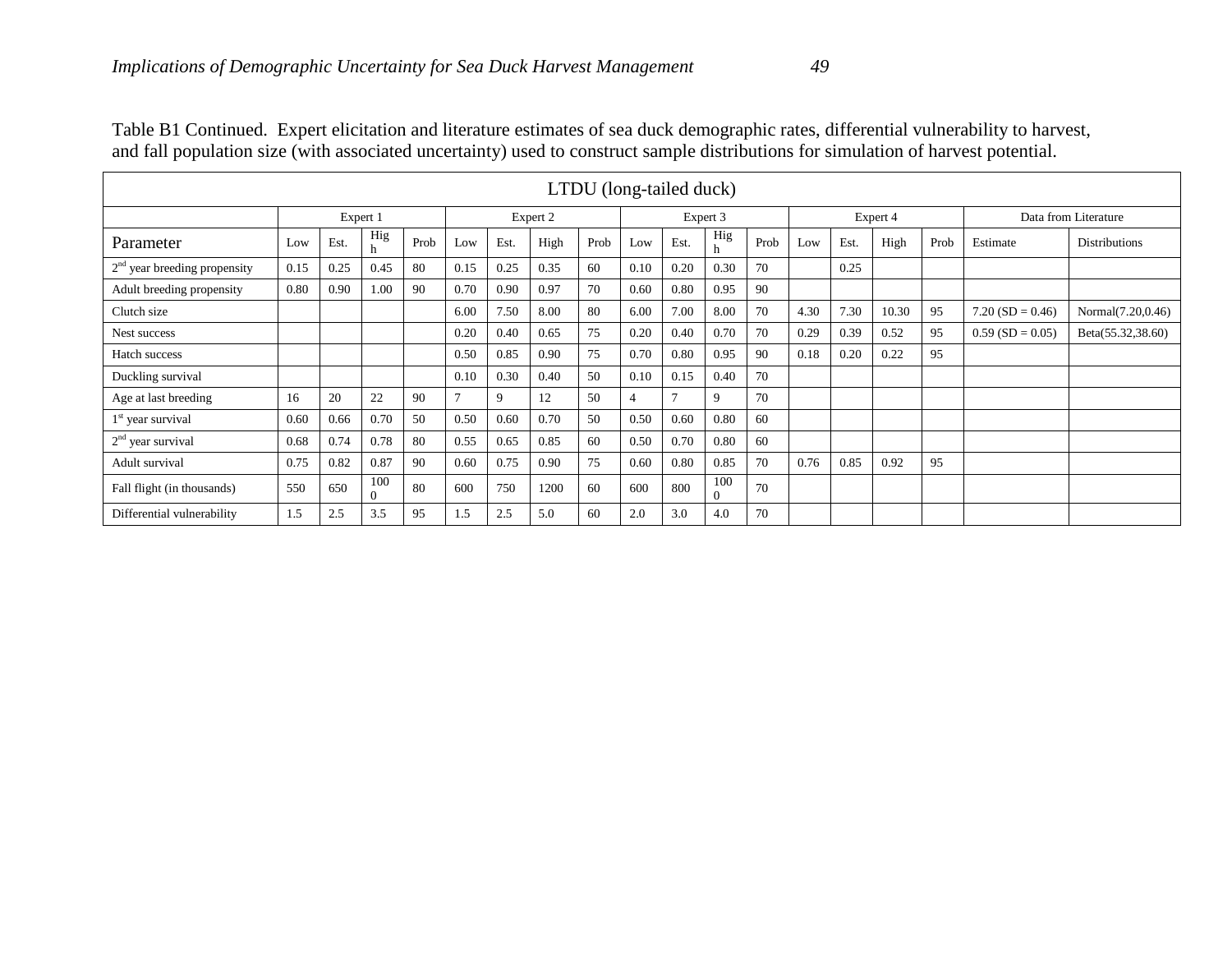| Parameter: population | Low    | Est    | High   | Prob |
|-----------------------|--------|--------|--------|------|
| Crippling loss: all   | 0.2    | 0.3    | 0.4    | 0.8  |
| Harvest: EBLSC        | 15,000 | 20,069 | 26,000 | 0.8  |
| Harvest: WBLSC        | 8,000  | 12,190 | 16,000 | 0.7  |
| Harvest: ESUSC        | 21,000 | 27,065 | 32,000 | 0.8  |
| Harvest: WSUSC        | 4,000  | 7,354  | 10,000 | 0.8  |
| Harvest: WWSC         | 11,000 | 17,318 | 23,000 | 0.7  |

Harvest: WWSC 11,000 17,318 23,000 0.7<br>
Harvest: LTDU 25,000 30,727 35,000 0.7

Harvest: LTDU 25,000 30,727 35,000

Table B2. Elicitation used to estimate harvest and crippling loss for scoters and long-tailed ducks.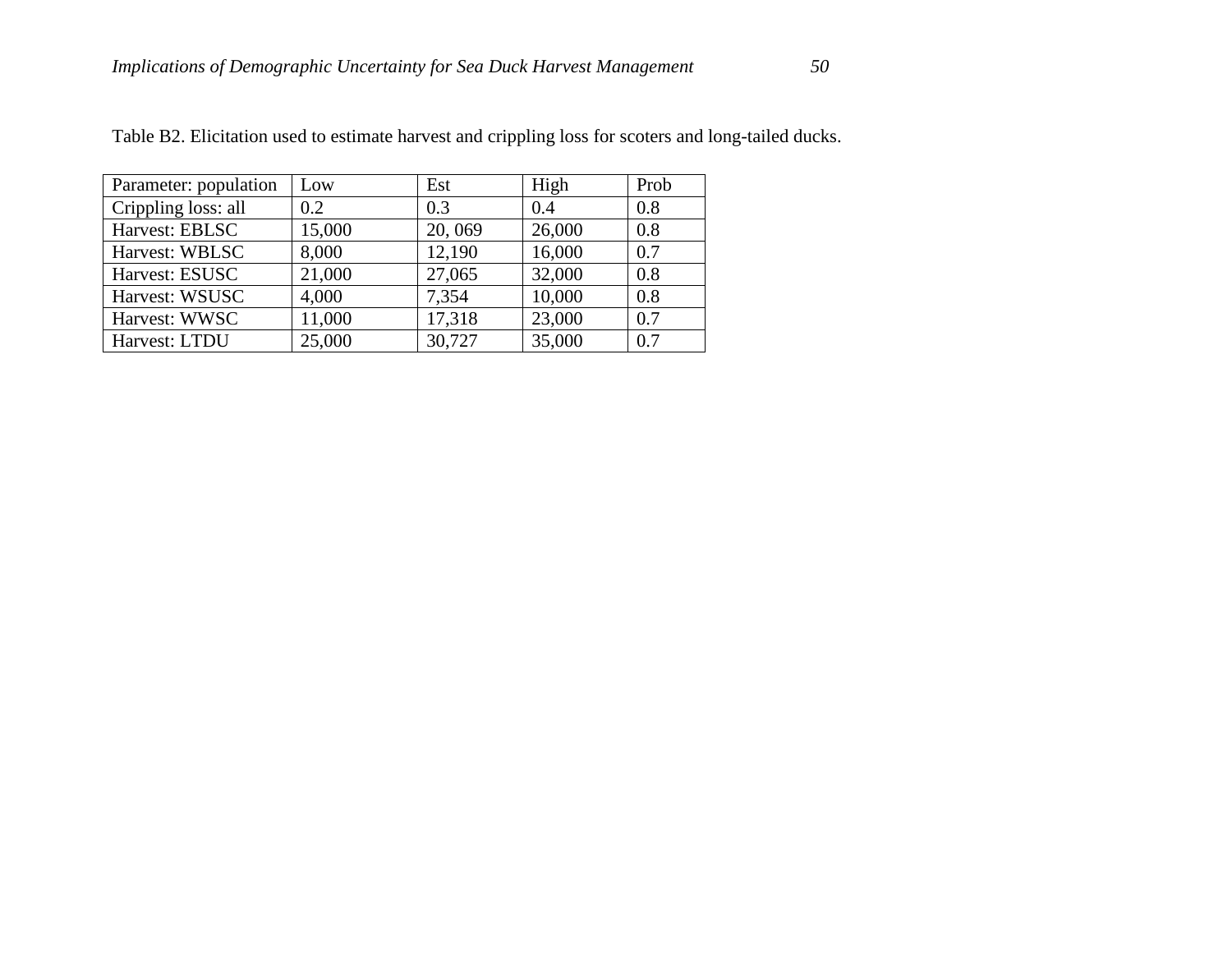## **Appendix**

## **Response to Reviewers**

## **Reviewer #1:**

This report represents an impressive body of work. It is extremely well written, and should be of great utility to waterfowl managers. The results and conclusions seem sound and well supported, and I especially liked how the Discussion section thoroughly explained the limitations of the study. My chief concern with the report, however, is that the results may be overly pessimistic. I suspect it would be very difficult for experts to identify demographic rates under "average" environmental conditions but absent any density dependence. Thus, it would have been useful to see how the theoretical rmax (e.g. from allometric relationships) compared with those elicited from the literature and experts. Also, as the authors point out, theta in the logistic model is likely to be >1 for sea ducks. If so, then h(MSY) would be somewhat higher than that reported. Again, a comparison with theoretical values would be instructive I think. Most of my remaining comments are relatively minor.

(page 3) "However, a lack of published information and limited monitoring data for these populations led us to assume linear density dependence throughout this assessment" The implications of this assumption should probably be stated here (i.e., generally more conservative than theta  $>1$ ).

### *Response: We agree and have added an explicit statement.*

(page 4) "We used a post-birth pulse formulation of the projection matrix with four age classes for eider and three for the other species." I suggest you say explicitly that this matrix is for three age classes.

### *Response: We agree and have addressed this in the report.*

(page 5) "Moreover, estimates of statistical variability associated with published demographic rates did not represent the uncertainty about the true population means for those parameters." Not sure about this. If these are means of annual estimates then the variance of the mean captures both sampling and true variability. One could partition the variance if sampling variability for the annual estimates were available to get out "true" annual variation.

*Response: We clarified the statement to indicate that variance around parameter estimates from one or a few local studies is not indicative of uncertainty about the population-level values for those parameters.*

(page 8) "We used Monte Carlo simulation (10,000 iterations) to select randomly, and with equal probability, from the probability distributions…" Not sure what is being said here. Do you mean that for every draw from the literature you took one from the experts. Obviously draws from a given distribution are not done with equal probability.

*Response: Correct, we sampled with equal frequency from the distributions based on the literature and each of the experts.*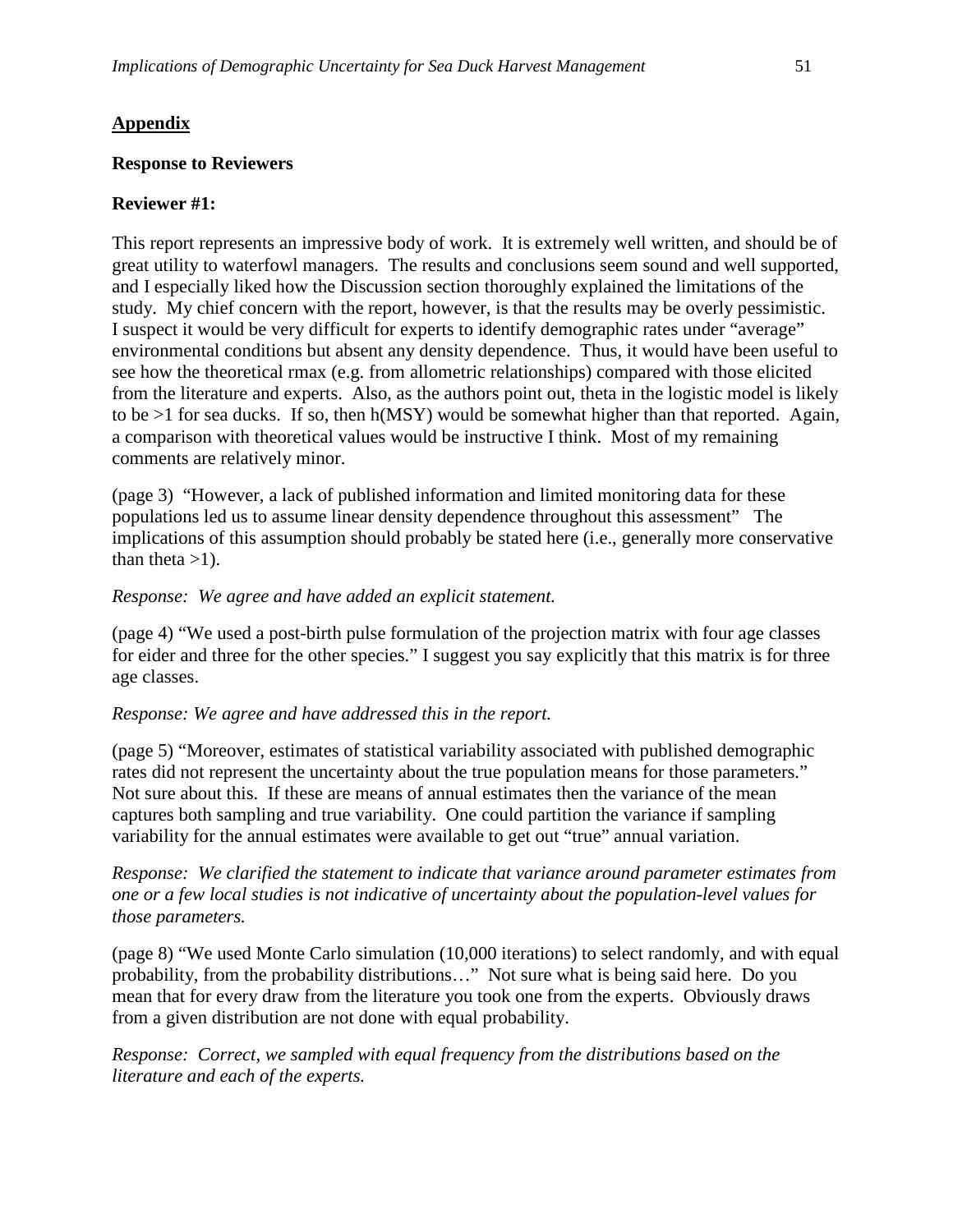(page 9) "The second fecundity distribution, based on harvest age ratios, was generated by sampling 10,000 values from the probability distribution constructed for the 2004-2013 mean female harvest age ratio and estimated variance, and then dividing these by a similar sample from the probability distribution of differential vulnerability generated from the values provided during the expert elicitation." Probably should mention here that, in contrast to the other method, harvest age ratios do not provide age-specific fecundities. Thus, depending on the age structure of the population, the two methods could provide very different results.

## *Response: We agree, and we amended the text accordingly.*

(page 17) "While the methods we used to estimate  $r_{\text{max}}$  allow for limited incorporation of age/stage structure, sparse monitoring data for sea ducks limits rigorous examination of the effects of age/stage structure, population inertia/transient dynamics, environmental and other stochastic effects, cohort-targeted harvest, and other factors affecting the dynamics of structured populations."This is always a little unsettling when deriving allowable harvests for an agestructured population. In reality, populations are probably rarely, if ever, at their stable age distribution (i.e., transient dynamics are the norm). In practice, this means the impact of a given level of harvest may be entirely unpredictable. Perhaps you could provide the damping ratio (the ratio of the first two eigenvalues; see Caswell 2001) to provide some sense of the expected strength of the transient dynamics. Other diagnostics for transient dynamics are also available – e.g., Caswell 2007 Eco. Ltrs. But perhaps it is sufficient to provide this warning here.

*Response: We agree that damping ratio, which provides a dimensionless measure of the rate at which a population returns to equilibrium dynamics following a perturbation, as well as other measures of transient dynamics, provide useful information for harvest managers. Such metrics may provide managers with useful information in assessing risk related to management based on asymptotic dynamics in data-poor situations. We will further consider measures of transient dynamics in future analyses and believe such considerations are highly relevant to harvest management.*

## **Reviewer #2**

*(page 3) "The best available population estimates of the sea duck species of interest are from winter surveys."* Not always. WBLSC survey is a breeding survey - a winter survey is not feasible for that population.

*Response: We agree. We have changed the sentence to read, "Most of the best available population estimates…." and added text late in the report to specify (1) that a breeding population survey of western BLSC has been conducted, and (2) why we did not use estimates from that survey. While a complete winter survey for western BLSC may not be logistically feasible, the winter estimate that we used (based on the sum of estimates from a number of partial surveys conducted over a period of years) was credible when compared with the breeding population survey estimate, considering that the winter estimate includes young-of-the-year birds and the breeding population survey does not.* 

(page 11) "The simulation for American common eiders produced a median  $r_{\text{max}}$  of -0.0018 (Table 2) suggesting that, on average, there is little growth potential for this population under current environmental conditions." But pops in northern part of range are apparently increasing.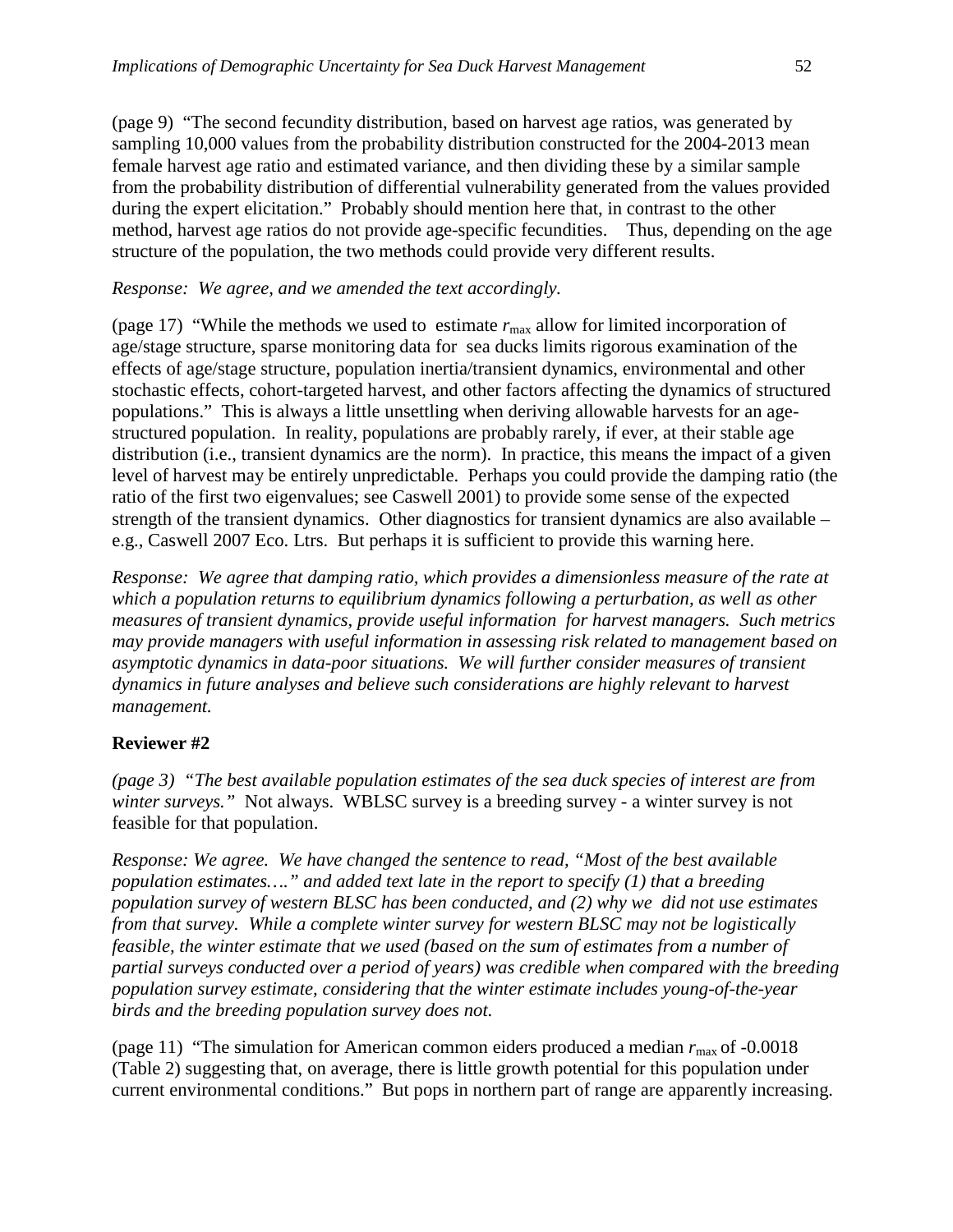*Response: The guidance provided by the SDJV was to address American common eiders as a single population. On a population-wide scale, the experts from whom we elicited information on dresseri indicated that production is poor, and this resulted in the low rmax estimate. No data or expert opinion were presented during the deliberations of the SDJV Harvest Management Subcommittee or the formal elicitation for dresseri breeding in the northern portions of their range to contrast with that available for Maine and the Maritimes.* 

(page 12) "As with eiders, conclusions about appropriate harvest levels were influenced heavily by adult survival as evidenced by its high slope, though low levels of uncertainty associated with estimates of adult survival…"Why low levels of uncertainty? - we have no data on survival for this population.

*Response: The adult survival distribution for eastern black scoters came from the estimates of 3 experts. We had provided them with 3 sources of information on eastern black scoter survival: (1) an estimate based on PTT-tagged black scoters, (2) the consensus of opinion "best guess" of the SDJV Harvest Management Working Group members, and (3) estimates based on allometric relationships (Johnson et al. 2012). Apparently the 3 experts felt that this was enough information to make them more sure of adult survival rate than they were of other black scoter demographic parameters. Note that "low" uncertainty means low relative to other parameters of interest, in this case the fecundity parameters.*

(page 12, Western Black Scoter) "Sensitivity analysis identified 3 fecundity parameters as the highest priorities for research or monitoring: nest success, duckling survival,..." Population size probably didn't come out as a high priority because we have (had) reliable and relatively precise estimates of pop size (based on a survey that has since been discontinued). By not identifying pop size as high priority, it suggests that continued monitoring is less important than fecundity parameters. I think that sends the wrong message - we should applaud the "good" survey data and recommend that the survey be resurrected. Realistically, we're not going to estimate the fecundity parameters.

*Response: The primary purpose of the assessment was to identify information needs to support harvest management. We believe that the fact that population size was not identified as a priority need is tantamount to a "job well done" statement about the quality of the existing population data for the western black scoter. While we don't know as much as we'd like about population size, the uncertainty we have about contemporary population size is not as influential on our comparisons of allowable and observed harvest as uncertainty in some other demographic parameters. If periodic surveys of abundance are not conducted in the future, it would be necessary to update the uncertainty distribution for population size which could change relative information priorities. Also, while we acknowledge present challenges, we are not as skeptical about the potential to estimate critical fecundity measures in the future. It may be impossible to estimate individual fecundity parameters on a population scale using conventional (local field study) methods, but maybe if this is identified as a priority need someone will come up with an alternative method of estimating fecundity, perhaps using recently developed or emerging technology (e.g., high resolution aerial photography to identify HY vs AHY birds during winter surveys). Finally, we believe that it is the task of the SDJV to consider*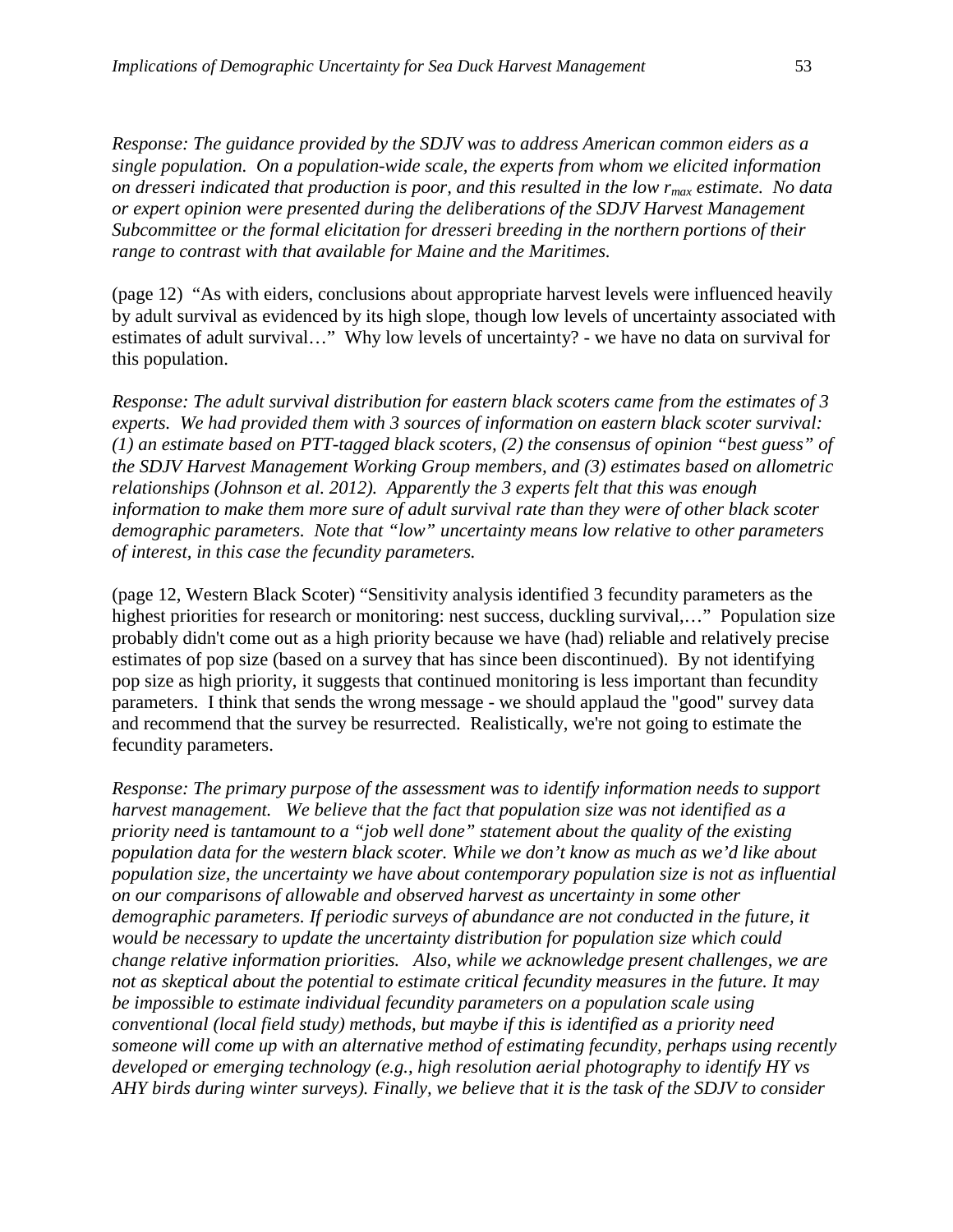*the priorities identified in this report, which reflect solely the influence on uncertainty in specific parameters on inferences about contemporary harvest levels, within a broader context that includes consideration of technical feasibility, cost, and other logistical or administrative factors.*

*(Table A2, Eastern black scoter nest success)* In absence of data for EBLSC, why not use the values for WBLSC?

*Response: The value we used was the consensus of opinion among members of the harvest management working group. That value is similar to the nest success estimate for eastern surf scoter; presumably the working group members felt that factors affecting nest success of eastern surf and eastern black scoters were similar and affected nest success of both populations about the same.*

### **Reviewer #3**

In general, this document is longer than the analysis of sparse data would justify. We understand there are few studies that provide estimates of parameters and the expert opinion approach was a good idea, but there were also so few experts (though the number of experts is not exactly documented) that it makes this approach very uncertain in itself.

### *Response: Table B1 provides the number of experts who participated.*

There is so much uncertainty, we're not sure all the analyses are warranted beyond simply concluding that 2 spp (LTDU and COEI) from the review of all parameter estimates show the greatest urgency of parameter improvement. Table 2 says it all. Both of these spp have allowable take estimates  $\leq 0$  (i.e., they don't support any take) and  $r_{\text{max}}$  estimates  $\leq 0$  (i.e., they show no growth). We fully understand and appreciate review and summary of all known data and best guesses to prioritize research, but these 2 parameters for these 2 spp jump out as the definite areas urgently needing more work.

*Response: We agree there is sparse information to draw from for these species, and the report certainly has limitations. However, it is noted in previous comments and in the introduction of the report, that identifying the areas in which to focus limited resources on for improving the science needed to inform harvest management decisions is the driving factor behind this assessment.* 

### **Reviewer #4**

I have read the "Sea Duck Harvest Potential" report and, in my opinion, it is a really good piece of work. As everyone knows, there is tremendous uncertainty in sea duck demographic rates and population size, both of which are needed to estimate a sustainable harvest. The authors of the report seem to have used the best available information as well as standard methods of expert elicitation to derive uncertainty distributions for maximum sustainable take (or harvest rate).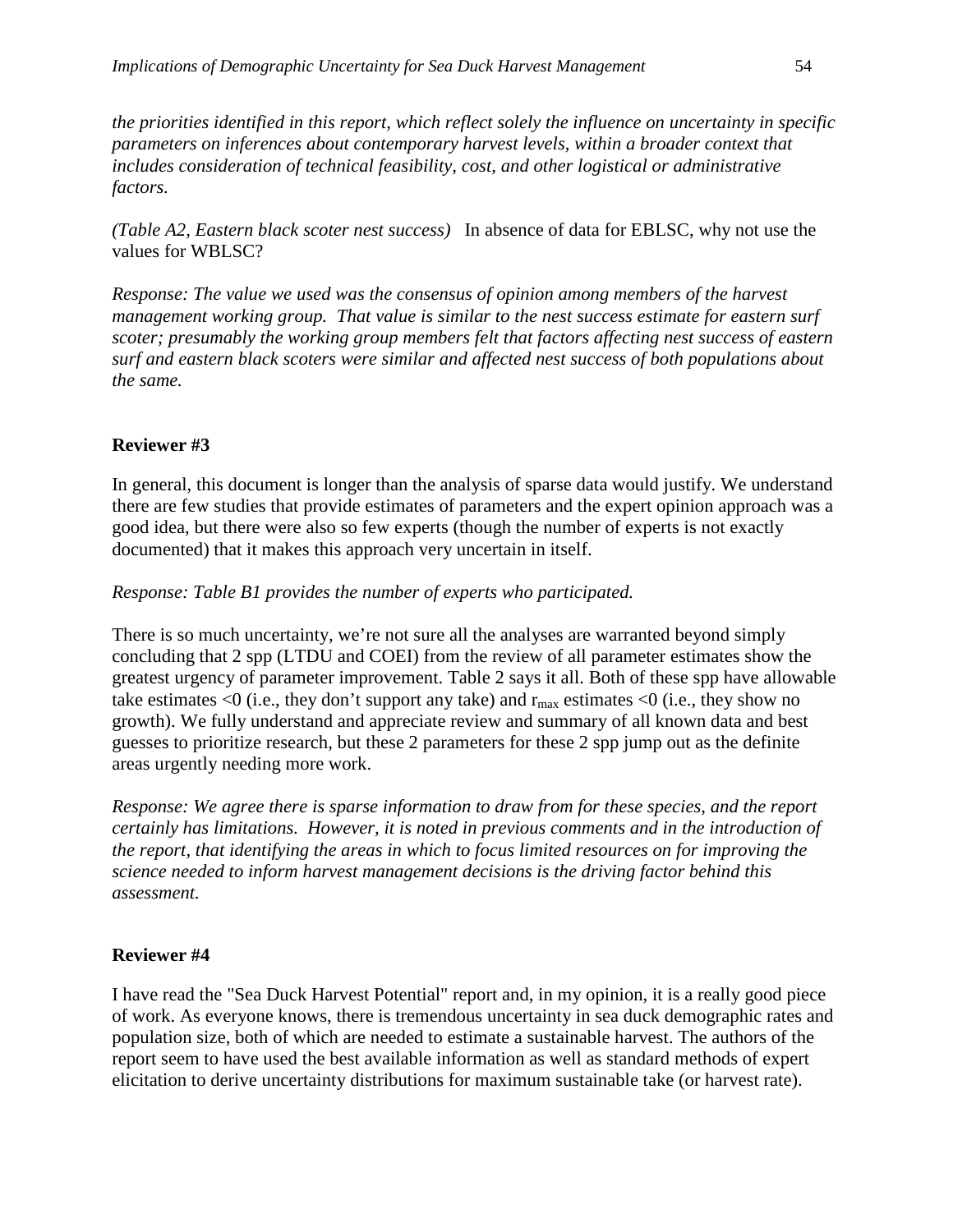take. On its own, this quantity might be useful to decision makers, but they then did a sensitivity analysis that shows which parameter would be most important to reduce uncertainty in order to better estimate the difference between allowable and actual harvest. If sustainability of harvest is the primary issue of concern with decision makers, then this sensitivity analysis should be very useful to decisions allocating research dollars. On a technical note, the regression based method they used for the sensitivity analysis is very appropriate and useful in this context. The authors have also done a great job stating the assumptions in their analysis (there are a lot) and in providing discussion about their recommendations. This report should meet their stated goal of providing guidance for SDJV research priorities (and hopefully funding allocations).

A few minor comments:

1. It would be useful to have a < 1 page summary of the major results and recommendations.

*Response: We agree. We have added an executive summary.*

2. I think it would be nice to give 95% credible intervals on quantities in the text so that the level of uncertainty comes across immediately and clearly. Now, the reader is forced to find Table 3 or put off thinking about the level of uncertainty until reading through the report. This is distracting to people wondering about the range of estimates.

# *Response: We agree, text amended accordingly.*

3. I was hoping for a little more discussion of the decision context and, specifically, the application of expected value of (perfect or sample) information (EVI) calculations. However, the authors addressed this very topic in a paragraph at the end of the report. Given their thoughts, I can see that the sensitivity analysis is appropriate, but I wonder if further development of the harvest decision problem might lend itself to an EVI calculation and might strengthen the report even more. Are there any suggestions along these lines that can be given?

*Response: As indicated in the Discussion section, we agree that this would be a natural followup action, and we would anticipate that such formal analyses would occur once the decision problem is more completely specified (i.e., objective function, alternate system and control models, expressions of relative confidence in models, etc).*

# **Reviewer # 5**

First, we question if you can draw inferences about American common eider and long-tailed duck in this modeling framework after the finding of negative values for  $r_{\text{max}}$ . Runge (2004) is cited in the section of the report where rmax is discussed, but Runge (2004) notes that this overall approach assumes logistic growth and density dependence. Given these assumptions, it is not possible to have r max values that are zero or negative. Our thoughts are that either the parameter estimates used to estimate  $r_{\text{max}}$  are biased (or limited as we know they are for sea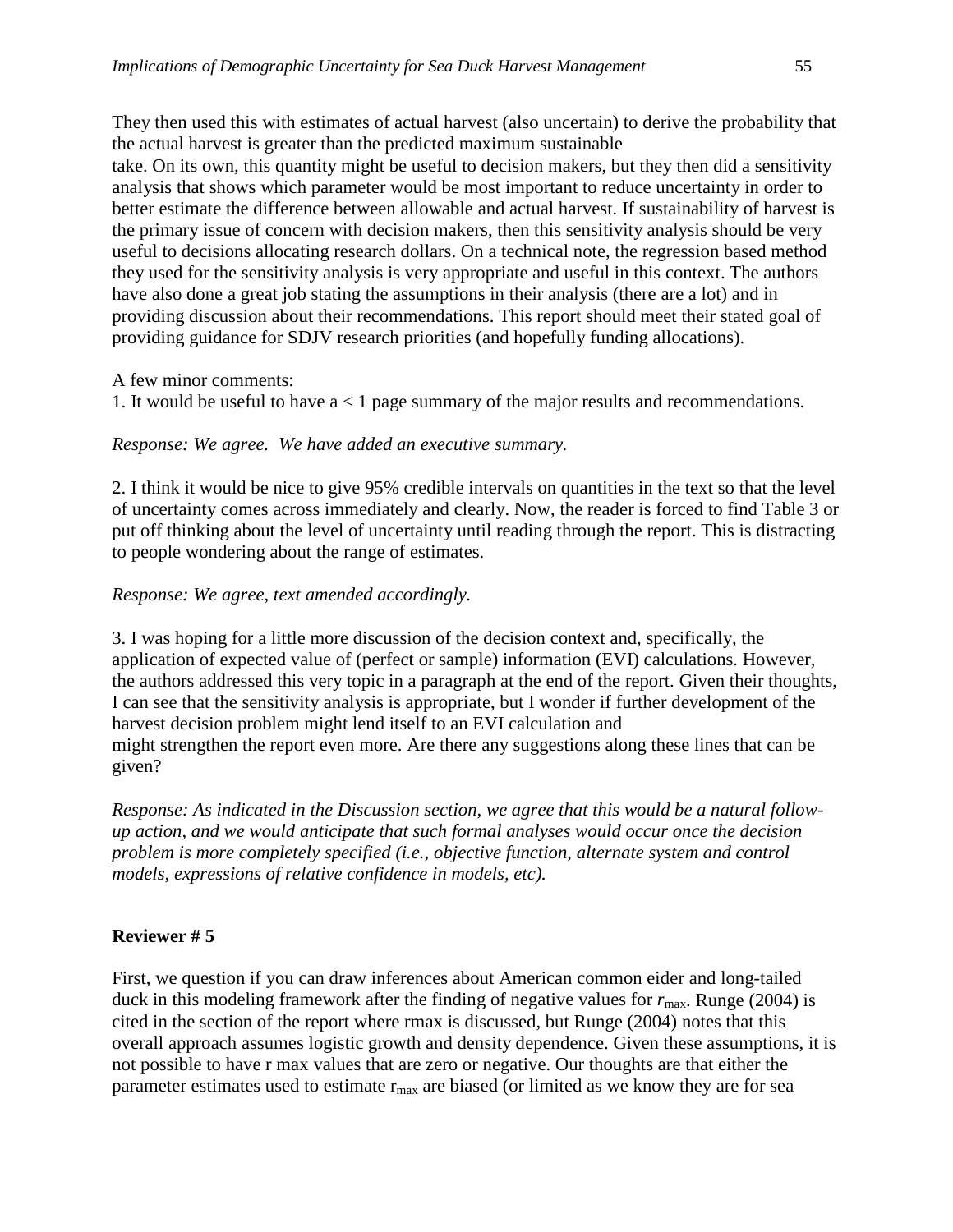ducks) or these species do not conform to logistic growth. In either scenario, we wonder if it is appropriate to draw inference for these species using these data/modeling approach.

*Response: We do not believe that a finding of negative median values of*  $r_{max}$  *invalidates this approach. rmax, under our definition, which we believe is most relevant to harvest management, is not constrained to positive values, nor does the estimation method (projection matrix) make any assumptions about density dependence. We view rmax as reflecting the life history characteristics of a species expressed in a given "environmental" setting when no density dependent regulation or harvest is occurring. Under that definition, it is possible that prevailing environmental factors (all density independent factors limiting population growth other than harvest) could result in conditions where positive growth is not possible. It is true that the PTL framework and the equations for computing PTL are derived from a logistic (or theta logistic) growth model, however, we don't feel that that invalidates our results or conclusions. Rather, estimated values of rmax that are 0 or negative would imply that there is no harvest potential on average. It is important to note also that given the probabilistic nature of this assessment, and assuming the range of uncertainty described for the input parameters is reasonable, the true median values of rmax for these species could be positive and we felt it was important to demonstrate the uncertainty in estimated values of allowable harvest, recognizing that negative values of allowable harvest are nonsensical. Perhaps truncating the distributions of hmax would be more appropriate. We certainly don't dispute your conclusion that the probability distributions for some of the demographic parameters may not reflect true median values and we maintain a healthy skepticism about the conclusions given the large degree of uncertainty, but we hope it's a starting point to target key uncertainties and improve estimates.* 

The models in the harvest assessment assume a population size objective of K/2 (i.e., the population level that yields MSY). Given that both  $r_{\text{max}}$  and a median optimal harvest are estimated, it should be possible to easily derive the actual number of this population size objective (or at least the median of this objective). We recommend presenting the inferred population size objective levels and incorporate those into the conclusions of over/under harvest. The question then becomes are we above or below the population size objective given the harvest. We calculated this for several of the species and while it's true harvest levels are above sustainable levels, the estimated population sizes are also above the unstated population size objectives. If we are above the population level objective, then overharvest is not an issue. Similarly, if we are under the population objective, then under-harvest is desirable. The worst case scenario would be under the objective and overharvest.

The main point is that conclusions regarding under or overharvest must consider the size of the population relative to the management objective.

*Response: With respect to your suggestion that we incorporate our implied population objective*  (*i.e., equilibrium population size under a MSY harvest strategy, N<sub>MSY</sub>) we are not quite certain how you are able to derive NMSY and ask for further clarification or an example calculation. We estimated rmax from individual component demographic rates using a projection matrix. We did not have sufficient time series of data necessary to actually develop logistic growth models and directly estimate r<sub>max</sub> and K. To our knowledge, the determination of N<sub>MSY</sub> would require an estimate of K or the assumption that our contemporary harvest rates are close to*  $h_{MSY}$ *. Given*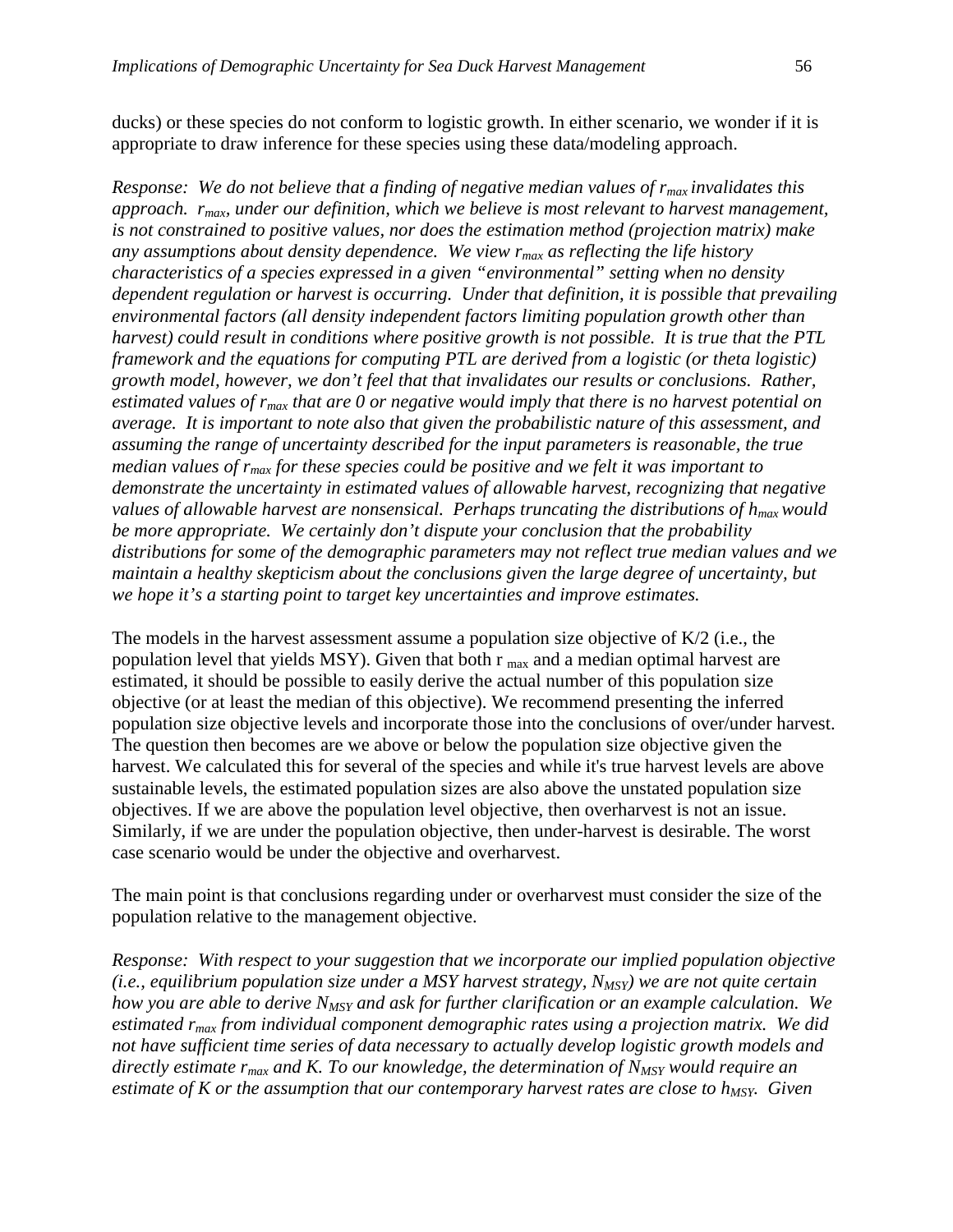*our findings, we have reason to doubt that assumption. We agree that what you suggest would be a very useful addition to this assessment, particularly in assisting harvest managers in evaluating relative risk, but also in developing priorities for SDJV research and monitoring investments. We are just not certain that it is possible to derive N<sub>MSY</sub> with the information at hand. Again, we would very much welcome further clarification of the approach you took and continued dialogue.*

#### Follow-up comments from Reviewers #6

As for the applicability of this approach to the eiders and long-tailed ducks, I guess my view is that if all the processes that regulate a population are density independent, then you really have the wrong model from which to be drawing inference.

*Response: We disagree. By definition, r*max *occurs under conditions where no density dependent regulation is occurring, so only density independent factors and the life history traits of a species affect the magnitude of r*max*.* 

You note in your manuscript that your approach assumes a logistic model applies, but as soon as you estimate an  $r_{\text{max}}$  <0, you have demonstrated that you have violated that assumption.

*Response: This assessment results in probability distributions for r*max *for some populations that include both positive and negative values. Our estimates of r*max *are not derived on the basis of the logistic model and are not theoretically constrained to be greater than or equal to zero. The PTL formulation, from which we derive estimates of allowable harvest based on estimated r*<sub>max</sub>, *is, however, founded on the assumptions of the logistic growth model. We agree, that in the case of a simulated negative value of r*max*, the implication is that the logistic model does not apply, that no allowable harvest exists, and that we could reasonably constrain allowable harvest to be no less than zero. However, our primary purpose is to assess the effect of parameter uncertainty on uncertainty about the difference between observed and allowable harvest. Considering probability distributions that include negative values of allowable harvest facilitates this comparison, therefore we elected not to constrain values of allowable harvest to be greater than or equal to zero in the initial assessment. In order to determine the effect of constraining allowable harvest to values greater than or equal to zero, we subsequently constrained allowable harvest and re-ran the simulations and sensitivity analyses. In many instances, the prioritization of parameters from the sensitivity did not change, however, we note where they did in the results section of the report.*

As I am sure you realize, the yield curve is flat and there is no sustainable intersection between a fixed rate line and the yield curve. Under that scenario, over-harvest does not simply yield an equilibrium population size somewhat less than MSY, it theoretically causes extinction. So can you demonstrate that the results from your sensitivity analyses are still valid if the eider and long-tailed duck populations don't behave according to your underlying model? Of course the other possibility is that your parameter estimates are biased yielding a low (biased) estimate of  $r_{\text{max}}$ . But throughout this manuscript you went to great lengths to achieve good estimates of parameters, presumably because actual parameter estimates matter in calculation of sensitivities. So if one or more of the parameter estimates are substantially biased, are your sensitivity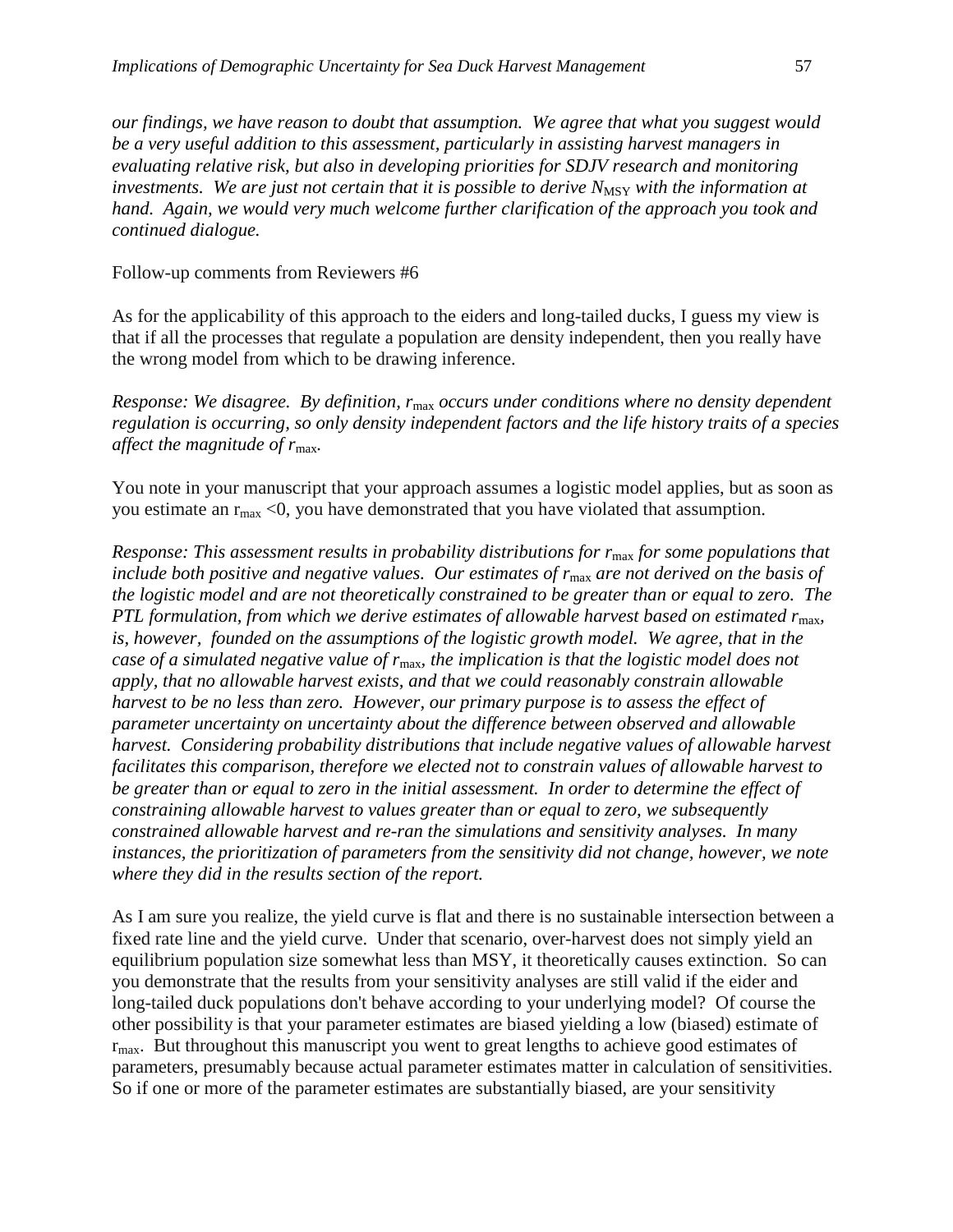estimates still valid? Perhaps you can demonstrate that my concerns don't really matter, or discuss these issues and argue that your conclusions are robust to violations of the assumptions.

With regard to the second question, in looking at your equation 4, I interpreted  $H_{\text{msy}}$  as the harvest level at K/2. That is, the optimal harvest level for the population. Given that, all I did was take your mean allowable harvest and rearrange equation 4 to estimate the population size N  $= K/2$ . I think I see now that is not the case. Functionally what you are doing is assuming that  $N_t=K/2$  and then asking if we are over or under harvesting. Thus, using the logic from Runge et al., any rate between 0 and  $r_{\text{max}}$  is sustainable. So now I am left wondering why you did not just use your estimates of harvest and population size to model harvest rate, and compare the distribution of harvest rate with the modeled distributions of  $r_{\text{max}}/2$ ? If you did that you could utilize equations 4-6 of Runge et al. and suggest where that would lead the population in relation to MSY. So, upon further consideration, I think I was misinterpreting the parameters in your equations. Overall, however, the logic of my comment still applies and would seem to warrant some discussion. That is, your models assume we have a management objective of  $K/2$ , but we really have no idea what this number is or where our current population level falls in relation to that objective. Hence our population objective is really unknown. About all you can conclude is that assuming your estimate of  $r_{\text{max}}$  is valid and the populations behave according to the model, maintenance of a fixed harvest rate at  $r_{\text{max}}/2$  should ultimately yield a population at MSY. Interpretation of under/over harvest really needs to consider current population status in relation to the objective which clearly cannot be done here. As I noted in my previous comments, overharvest is not really an issue if the population is above the objective. If you believe that the long-term decline in sea duck populations occurred because carrying capacity declined, then it is plausible that populations are currently much closer to K than they are to MSY.

So now that I have wrapped my head around this a bit more, we really don't even have a population objective. But if we define our objective to be N that achieves MSY (that way we don't have to have a number), then the desired harvest rate is  $r_{\text{max}}/2$ . So you used the best demographic information to estimate  $r_{\text{max}}/2$ , and you use population and harvest data to estimate harvest rate. Then you can compare the 2. The conclusion of over- or under-harvest needs to be made in relation to the harvest rate (not the number of birds harvested).

*Response: We agree that it is not possible to derive Nmsy given the data at hand. We do not agree that a median observed harvest which exceeds median allowable harvest is inconsequential if population size is thought to be high, unless a management goal exists to reduce population size. Consistent extraction of harvest that exceeds allowable harvest would, at best, cause the population to equilibrate at a lower average population size. When allowable harvest reflects a management goal of maximum sustained yield, a consistent exceedance of allowable harvest level is particularly disconcerting. Given uncertainty and stochasticity, this situation would suggest a high degree of risk of overexploitation. A lack of refined and frequently updated population size estimates further exacerbates this risk (e.g., the collapse of some commercial fisheries managed under a fixed quota system and inadequate population monitoring).*

Thanks for giving me the opportunity to read this material, it has made me consider sea duck harvest in far more detail than I had previously.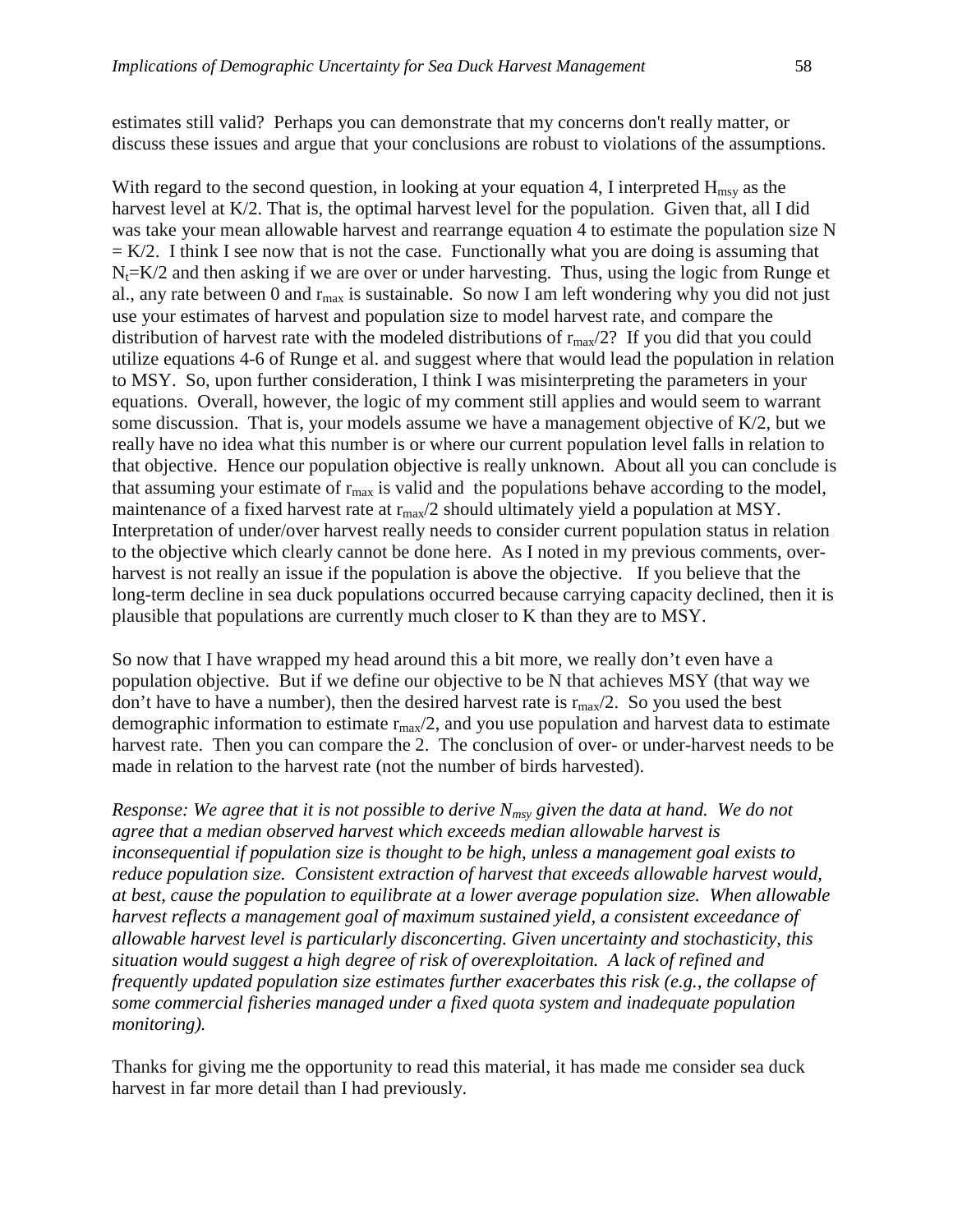## **Reviewer # 6**

Comments on the report titled, "Implications of demographic uncertainty for harvest management of North American sea ducks." Comments are brief, general (thus, not technical) and regard the Pacific Flyway populations of sea ducks considered in the report.

This is a useful 'first-step' toward assessing the influence of uncertainty in demographic parameters on harvest.

## Comments:

The PTL framework appears most useful for highlighting important research and monitoring information needs and prioritizing those needs with regard to SDJV harvest management (i.e. a gap analysis).

\* However, addressing the identified high and medium priority needs are (for the most part) improbable or very difficult (at least with current technologies and budgets; and at a large enough spatial/temporal scale), so the models may not be well-suited for guiding future SDJV investments. I guess it gives a good indication of the most important information needs that are unlikely to be addressed in the near and most likely distant future. So in a sense it may force scientists to think about novel ways (or workarounds) to obtain this information.

Given the uncertainty in model parameters is largely unsupported by data, the PTL framework is currently a useful (for some things) modeling exercise; but for the Pacific Flyway, it's a weak tool to guide harvest management decision making. However, it does add focus to populations with low values of  $r_{\text{max}}$  and over-harvest risk.

These comments are likely fairly obvious to those that reviewed this report (so take them at their worth) and the authors acknowledge many of these inadequacies in the report. This is a good beginning to a difficult and labor-intensive task. But the harvest assessment in its current state is most useful for identifying information needs, at least with regard to harvest of western populations of sea ducks.

## **Reviewer # 7**

This is a useful first-step in assembling data available for assessment of harvest in sea ducks and provides a foundation for setting SDJV research priorities. I think that this assessment should not be the final evaluation of priorities but rather that it be used and built upon to develop those priorities as a group.

Perhaps the most important shortcoming of the assessment is that differences in quality of parameter estimates are not recognized, at least not entirely. Parameter estimates derived from large-scale studies published in peer-reviewed journals should be considered to be more reliable of actual population parameters than those derived from unpublished reports, with those derived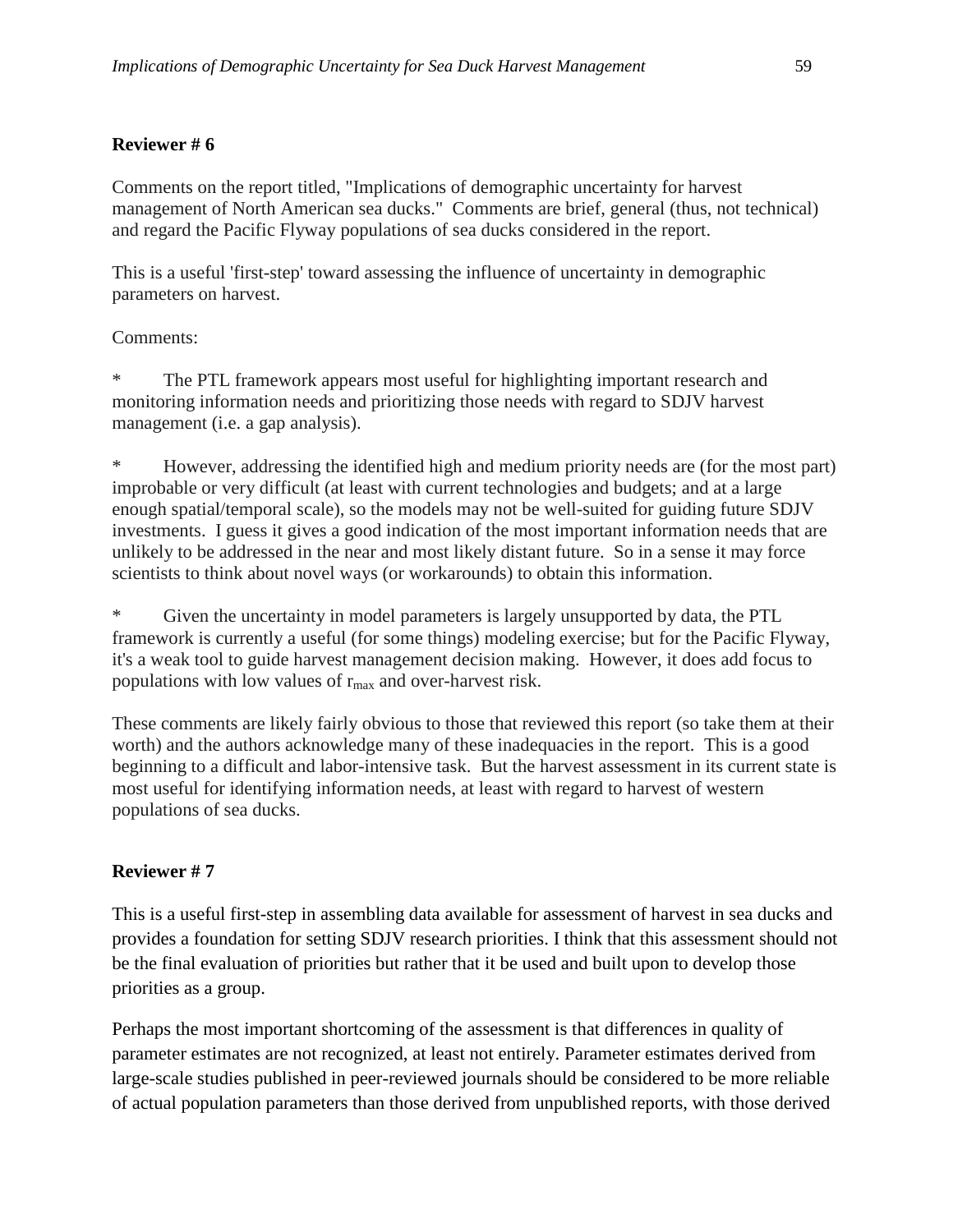from expert opinion being less reliable. The expert elicitation process was used to circumvent this issue but in the absence of alternative sources of information, one would expect experts to substantiate the estimates previously derived, especially since these same experts were involved the determination of parameter estimates in the first place.

The result is that all estimates are treated equally, albeit some component of uncertainty is taken into account. There is no distinction between assessments that are mainly based on expert opinion or local studies (e.g. LTDU) than from those that are mainly based on published data (e.g. COEI). When the results from such assessments are used, in conjunction with measured harvest levels, to determine priority information needs, the problem becomes compounded.

#### *Response: See response later under recommendations.*

During one of the original conference call of the Harvest Assessment Working Group, the use of different methods to estimate  $r_{\text{max}}$  was discussed. Some of these approaches are simpler and require fewer parameters (e.g. the Demographic Invariant Method requires estimates of adult survival and age-at-first breeding) while others are more complex and provide a potentially more realistic portrait of a species' demography. Importantly, peer-reviewed publications have established that despite differences in complexity, these different approaches provide comparable estimates of  $r_{\text{max}}$ , even in the case of species with life-histories similar to that of sea ducks. Different approaches may be appropriate for different populations and as such, the group had discussed comparing a suite of approaches on the Northern Eider (Borealis) data set. This population, despite not being shared between US and Canada, was closely related to the ones being assessed, presented the most robust estimates of demographic parameters of all species under study, and a fully parameterized population model was available. Unfortunately, it was determined later by the writing team that more simple approaches would not be considered in this assessment. The reasons why were never clear to me.

*Response: We did initially compare projection matrix, Slades, and the demographic invariant method (DIM) to estimate rmax. The decision to not include the DIM method was based on the dissimilarity of the results to the other methods employed (projection matrix, Slades) and more importantly on the fact that we felt that the DIM method has properties that are more limiting to management application. In the original proposal for this work we state:*

*"We note that there are likely to be inherent advantages and limitations of each approach to estimating rmax in the context of this take assessment. The Slade et al. (1998) method has the disadvantage of requiring estimates of a larger number of input parameters, however, it has the advantage of greater generality and flexibility in the face of changing survival and recruitment processes which could affect rmax. Slade's method also might enable formal analysis of the sensitivity of take prescriptions to age-specific survival which could be useful if there is an agebias in the harvest. The DIM method of Niel and Lebreton (2005), on the other hand requires the estimation of only 2 parameters, namely adult survival and age at first*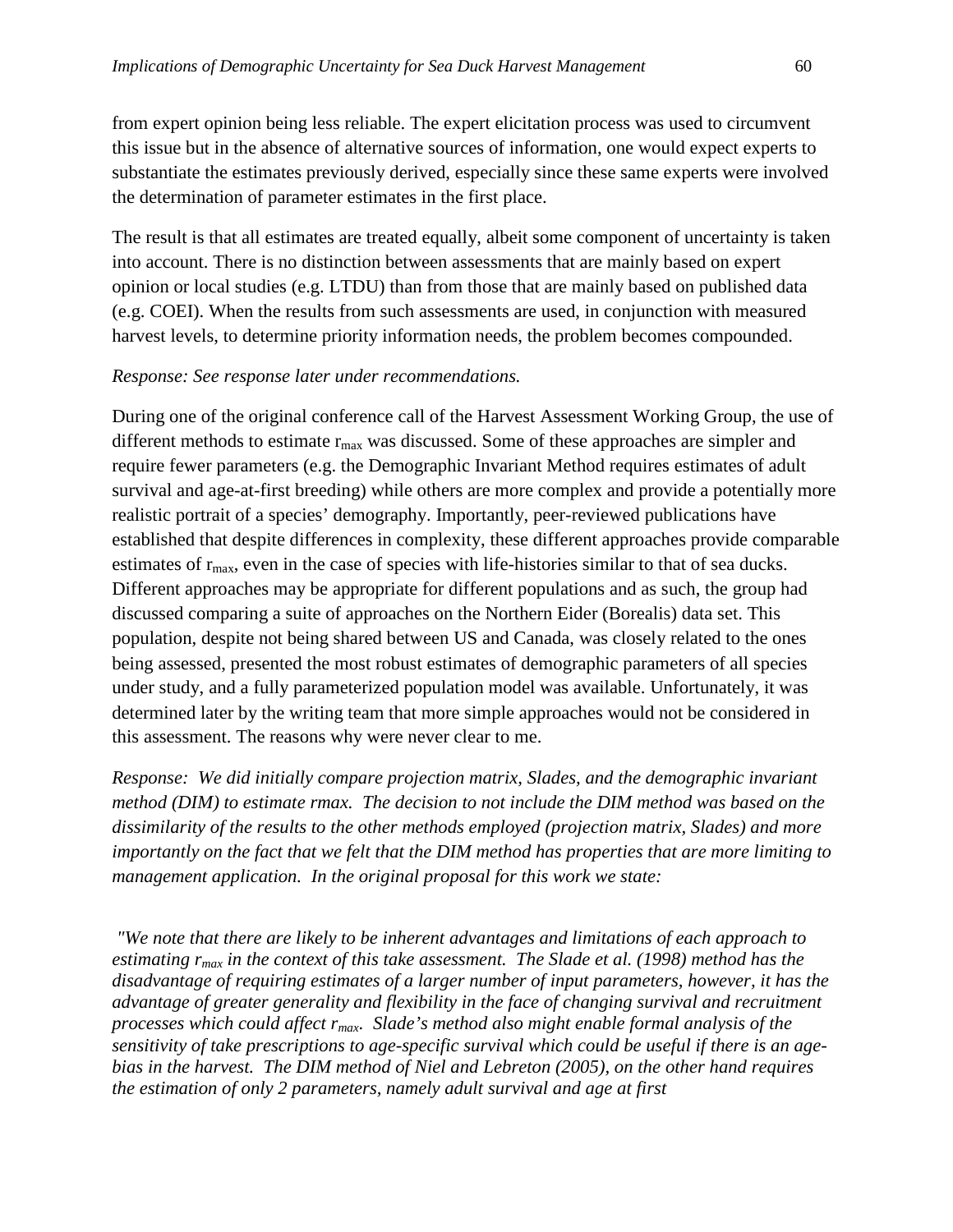*reproduction. However, it sacrifices generality that may limit flexibility in harvest management applications since it offers no means of updating rmax estimates to reflect changes in underlying recruitment processes." Though we did not discuss it in the proposal, we note that the DIM method would also result in a lower rmax estimate with an increase in adult survival. Therefore, if underlying density independent limitations to survival were relieved and adult survival in the absence of harvest increased (e.g. reduction of predation or contaminants), the DIM estimate of rmax, and thus allowable harvest, would actually decline. That would provide little incentive for conservation measures. Our belief is that DIM is more useful for broad comparisons of*  $r_{max}$ *across taxonomies, less so for recurrent regulatory or conservation decision making."*

*We did, in fact, compare projection matrix, Slades, and DIM estimates of rmax based on the data published for borealis in Gilliland et al. 2009. We found projection matrix and Slades estimates to be slightly less than 0.07, nearly identical to those published by Gilliland, while the DIM estimate approached 0.11. Despite these results, based on your comments as well as Reveiwer 8's and those made during the recent Harvest Management Working Group presentation, we have, however, reconsidered the utility of computing median DIM rmax estimates and contrasting these with the estimates we derived though projection matrices and estimates of both survival and fecundity parameters (i.e., best estimates of those parameters at low population density and no harvest).* 

*The DIM method, based on fundamental relationships between survival, fecundity, and generation time, and requiring only estimates of adult survival and age-at-first breeding, can be thought of as a "theoretical maximum" estimate of r<sub>max</sub>. We believe that the DIM r<sub>max</sub> could be thought of as rmax under the most optimal environmental backdrop. From a harvest management perspective, population-specific estimates of rmax, if obtainable, have greater utility as they apply to the specific environmental setting in which a population exists at a given time. Comparing those theoretical maximums to our rmax distributions will highlight differences that are due to one, or both, of 2 factors: 1) poorer than optimal environmental backdrop (density independent factors like climate, contaminants, predation, etc), or 2) use of parameter values that are not reflective of values that would occur at low population density for an unharvested population.* 

*We believe that comparison of rmax values computed through the projection matrices and those computed via the DIM will provide another means to contemplate, based on biological intuition, the degree to which baseline environmental conditions, poor estimates of parameters, or use of parameter values not representative of an entire population might be contributing to the differences.* 

## *All that said, the DIM method comes with its own assumptions and caveats that are important to keep in mind as well.*

I would personally not advocate use of the results from certain populations for making harvest management decisions because of the quality of the data it rests upon, but doing so should not cause prejudice to the resource given the apparent conservatism of the estimates of sustainable harvest. I am concerned however about the way the information was used for informing research priorities of the SDJV. The modeling approach chosen for each population had a direct impact on priority-setting, despite the fact that alternative methods (that were not tested in the process) may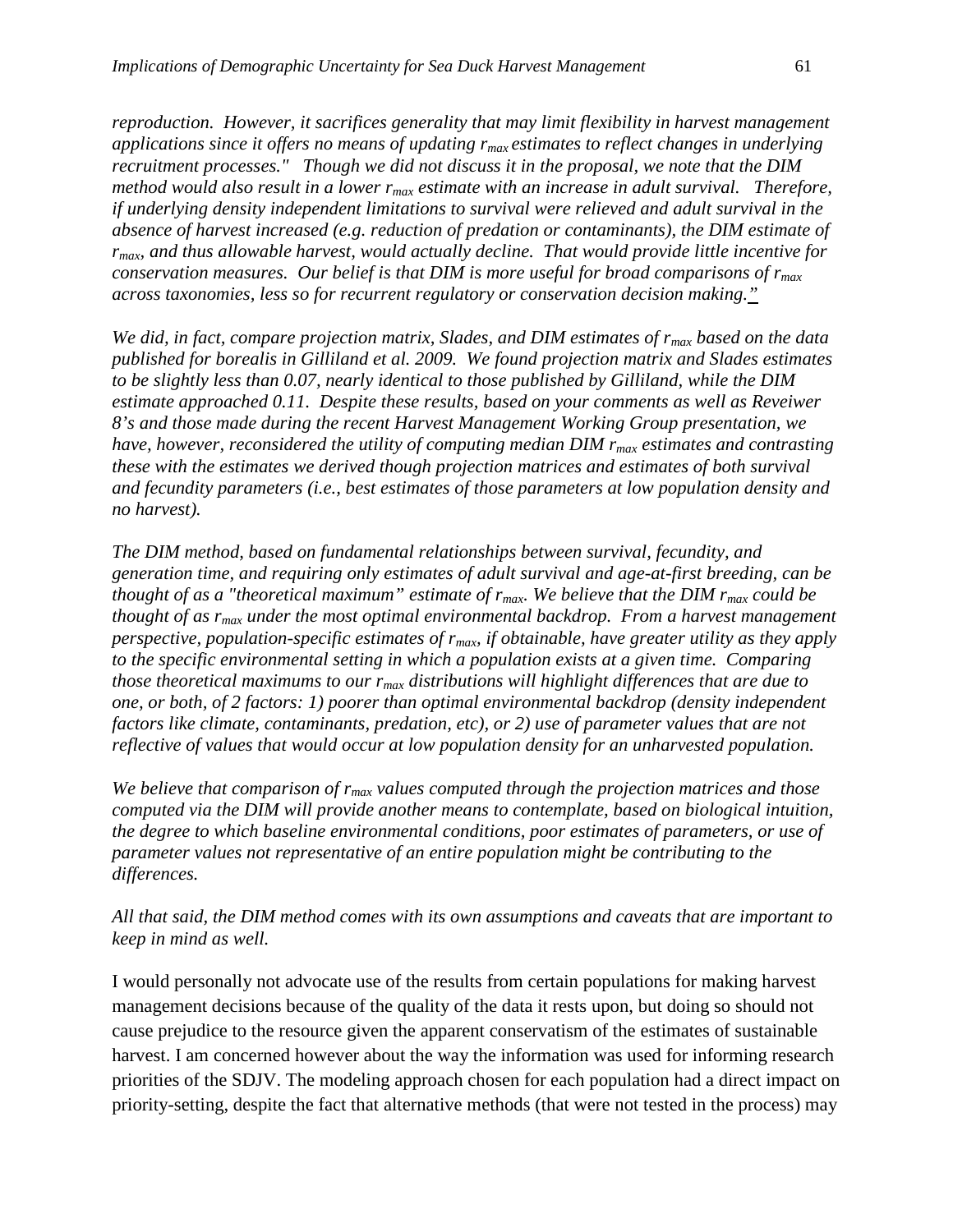have led to different conclusions. In my opinion, more complex approaches are appropriate when data to support them is robust and representative. When this is not the case, more simple approaches that rely on fewer parameters may be more appropriate (i.e. you don't compound lack of accuracy among a large number of parameters).

#### *Response: See above response.*

Finally, there was no consideration given to the impact of a demographic parameter on population growth rate in the priority information need analysis, other than its influence on estimated potential harvest level. This is an important consideration when determining appropriate harvest management strategies and should be highlighted in the SDJVs research priorities. In contrast, the assessment highlights nest or hatch success as being a high priority information need in 5 out of 7 populations. Given the relative lack of influence on this parameter on population growth rate of species such as sea ducks, I doubt that efforts to reduce uncertainty of this parameter will translate into better efficiency of harvest management.

*Response: We disagree. The slope of the relationship between standardized parameter values and the difference between allowable and observed harvest is influenced by the classic sensitivity of growth rate to a parameter as well as the uncertainty surrounding the parameter estimate.* 

#### Population-specific comments:

American Common Eider: probably of the species with the most robust parameter estimates. Unfortunately, several are representative of only a segment of the population (Atlantic Canada + Maine). Productivity data used in the assessment does not appear to represent conditions in the St. Lawrence Estuary, Gulf and Newfoundland. Including information from other important segments of the population should be a high priority of the SDJV.

#### *Response: We agree and this point is emphasized in the report.*

This is also the only species for which the assessment was based on harvest rate. This decision de facto made that parameter irrelevant in the priority-setting process even though a perfectly good assessment could have likely been made using population size. This would have also had the added benefit of not relying on harvest rates derived from only part of the range.

*Response: We understand the concern. The decision to include only the harvest rate based assessment of PTL was based on this being a more robust harvest assessment framework than that based on total harvest. The harvest rate based framework requires only good estimates of harvest rate, while the total harvest formulation of PTL requires estimates of both total harvest and population size, which are currently lacking. For American common eider we felt that improving the banding program to ensure representativeness was more tractable than developing unbiased population estimates and estimates of total harvest, which would have to include the need to develop a population survey with adequate sampling frame from ground up,*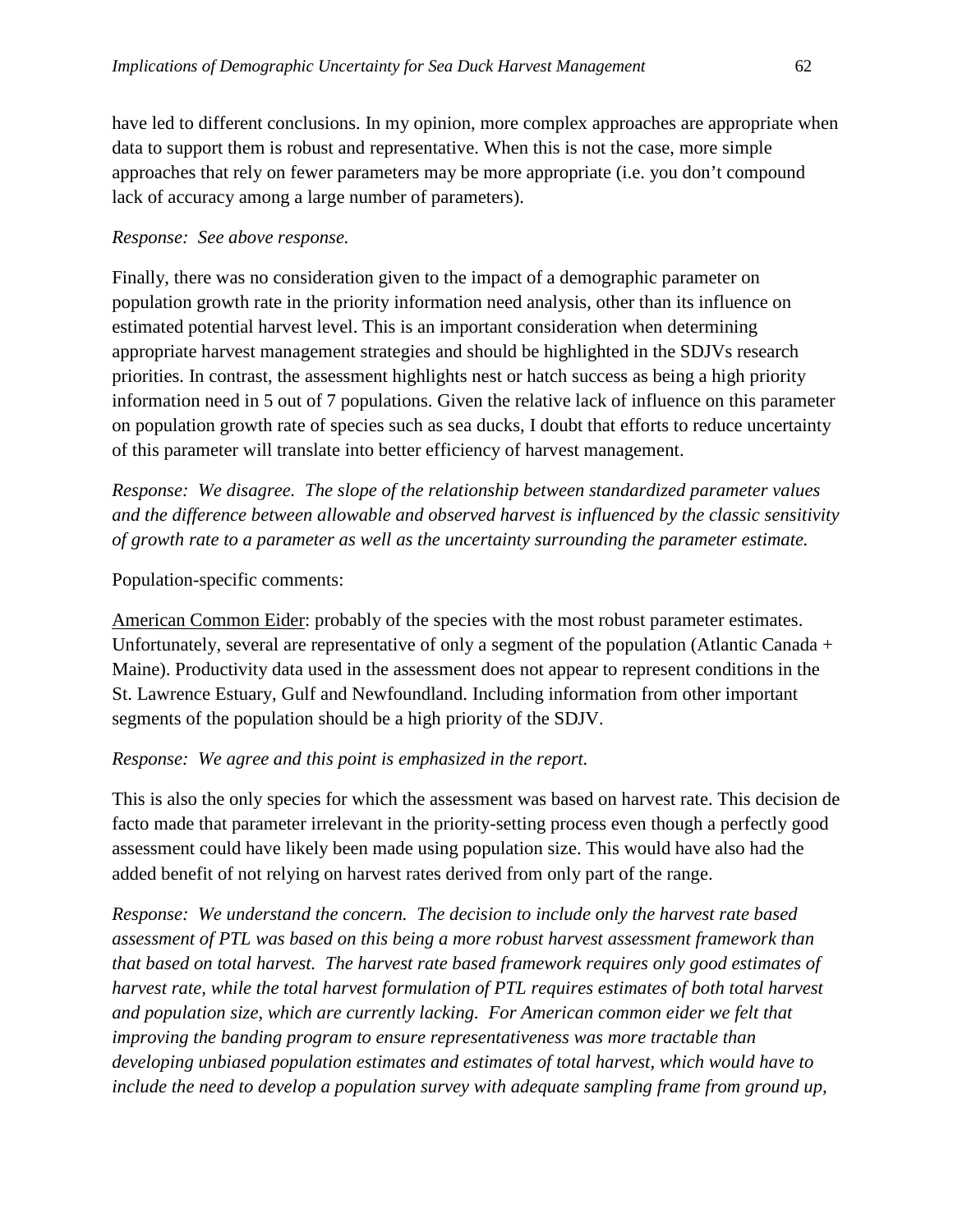*good estimates of subsistence harvest, parsing apart borealis and dresseri sport harvest, etc. That said, we were aware that not including a total harvest based formulation selects de facto against improved population surveys and total harvest estimates as priority information needs. Incorporation of a total harvest based formulation of PTL for American common eider could be addressed relatively easily in the future.* 

Eastern and Western Surf Scoter: There is little basis for modelling  $r_{\text{max}}$  differently for those two populations. Tables A4 and A5 show that almost all parameters used are the same for the two populations (with the exception of population size and retrieved harvest), yet the identified priority information needs are completely different for each population. Only population size comes out as a high priority (agree on this one). Why does adult survival come out as a high priority for western SUSC but not for eastern? The 'quality' of both estimates is pretty similar (accuracy of the eastern SUSC survival is probably not great as the analysis is based on a pretty small sample) but yet their ranking is markedly different. Juvenile survival is a high priority for westerns but doesn't even make the medium priority list for easterns. The latter was based on expert opinion and as such any differences between the two populations is purely speculative.

*Response: We agree that there was little basis for separate assessments. However, the guidance we received from the JV was to consider these as distinct populations. The differences in the conclusions are a result of differences in input parameter values that were based on limited data, expert opinion, or both.*

#### Long-tailed Duck:

Most parameters are based on expert opinion or small scale local studies. I would not give much weight to the assessment for this species. All parameters need to be better estimated. However, for a species such as this, a simpler modeling approach may have been more appropriate (use more complex approaches when data can support it), which could have influenced the prioritization process. A focus *on adult survival and age-at-first breeding would allow an assessment of sustainable harvest.*

*Response:* We agree with the concern over the estimated value of  $r_{max}$  and indicate our low *confidence in this result in the report. We don't, however, believe that this result invalidates the modeling approach (see discussion above contrasting the DIM and other approaches to*  estimating  $r_{max}$ ), but only that it suggests that the input parameter values are not reflective of *actual population means. The simpler DIM is rooted in fundamental relationships among survival, fecundity, and generation time and requires only adult survival and age-at-firstbreeding as input. Therefore, DIM can be thought of as producing theoretical maximum*  $r_{max}$ *estimates. If the environmental conditions experienced by a specific population are suboptimal, it may not be possible for r<sub>max</sub> to ever attain theoretical maximum values, and DIM could overestimate harvest potential. An example might be dresseri in Maine and the Maritimes where*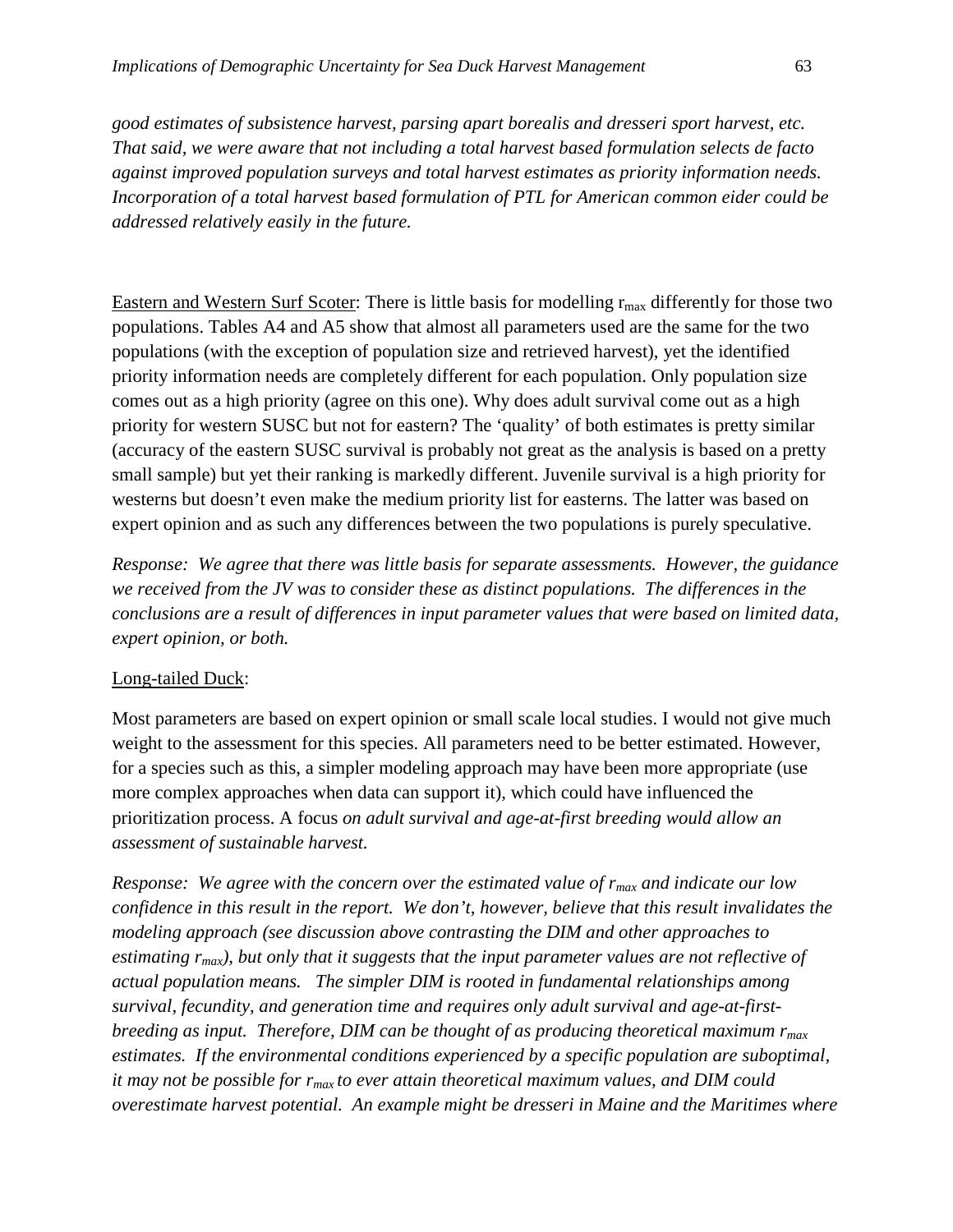*we believe fecundity is very low, possibly due to predation on ducklings. Here the populationspecific rmax may be substantially lower than the estimate provided by DIM which assumes that general relationships among survival and fecundity apply. The situation is a little different with*  long-tailed duck. Here, no good biological hypothesis exists to explain the negative estimate of *rmax for the widely distributed continental population of long-tailed duck. That brings the median values of input demographic rates into question, we agree. We report the median estimate of rmax for long-tails and the associated parameter distributions in the interest of documenting the extreme uncertainty associated with this population and highlighting the need for better information.*

#### *Recommendations:*

• Use some measure of input parameter quality in the priority-setting process

*Response: We believe this is already a part of the assessment given the effort to characterize the uncertainty distribution about each parameter estimate.* 

Ensure that parameters that are not being used in this assessment but that could be used if a different approach was used are not eliminated from the priority-setting process. SDJV priority research needs, as identified through this process, could influence funding decisions for several years so we should make sure that we don't let anything important fall off the table. Examples include COEI population size and harvest rate information from important parts of the range

#### *Response: See the response above.*

• Take into account classic sensitivity of parameters (ie their degree of influence on population growth) in then priority-setting process

*Response: See the response above.*

### **Reviewer # 8**

I still remain somewhat uncomfortably with the results of the harvest assessment. I will only touch on a couple of major issues.

I find the concept r a bit confusing, especially since there more than one growth rate that uses r. My understanding now, which maybe incorrect, is that there are discrete and continuous forms of r, there's rmax, and that rmax is a theoretical value that we would likely never observe in a population. I've included a Figure 1 from Pianka (2000) that I think captures the relationships between fecundity, mortality, r and rmax, and population size.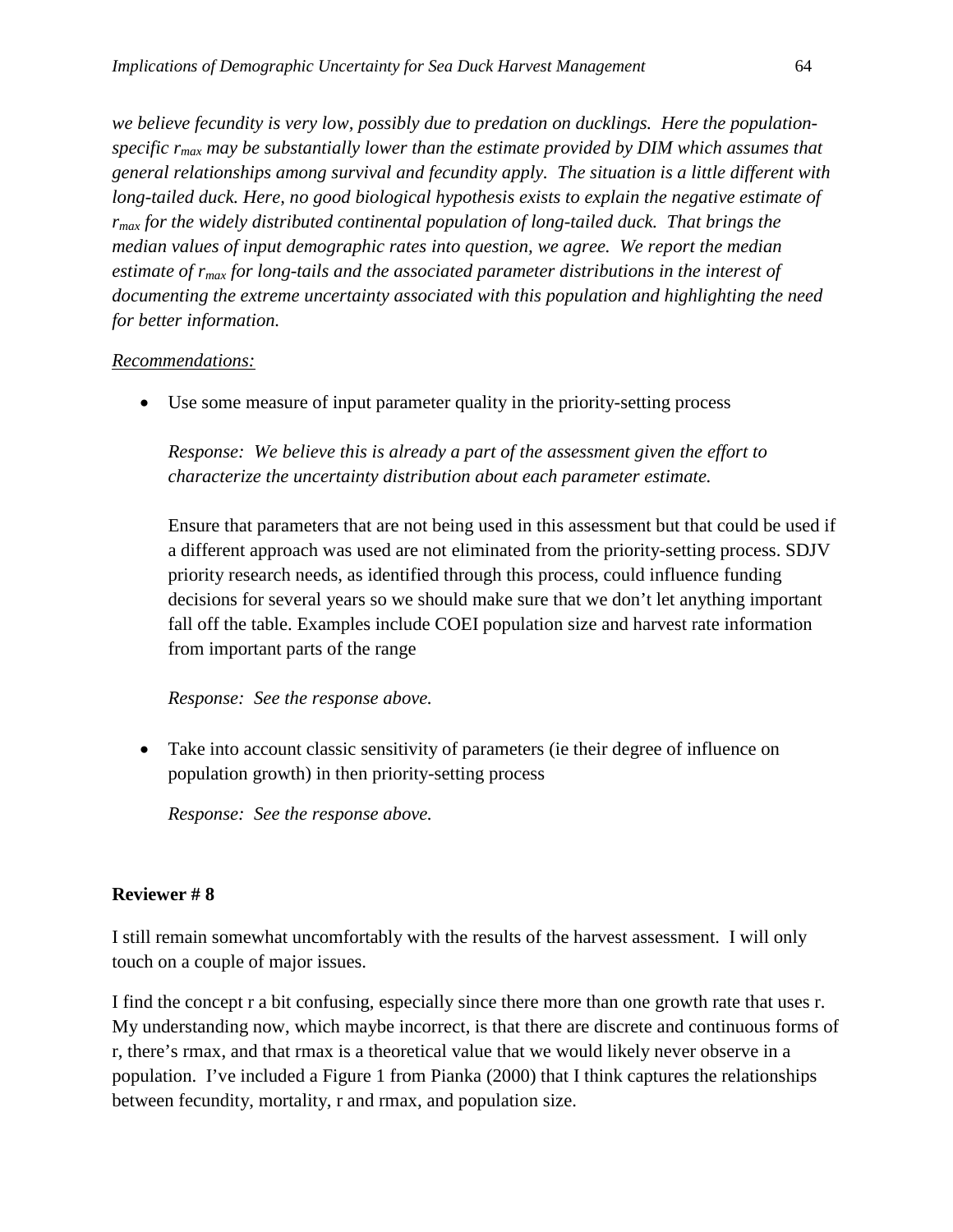*Response: Yes there are different expressions for continuous and discrete growth processes. All the work in the report is based on discrete growth. In the logistic growth model,*  $r_{max}$  *is never achieved but the growth rate approaches rmax as population density declines toward 0. In actual populations it is possible that growth rates very close to rmax could be attained, say in a new release where population density is very low and there is no density regulation occurring and the population is not being harvested. Its important to note, however, that rmax is not a single value for a given species. Rmax is context-specific, that is, it is dependent on the background environment in which a population exists (i.e., all the density independent factors influencing the population with the exception of the mortality source of interest, in our case harvest). See the discussion in the response to Reviewer 8's comments of the comparison of theoretical maximum values of rmax derived through the DIM method to those derived in the report using projection matrices and estimates of fecundity and survival parameters.*

I am still struck that harvest potential is so low for most populations of sea ducks. We generally think of sea ducks as being on the k end of the spectrum: i.e. long lived and low reproduction. As such, I think it is reasonable to expect that most populations of sea ducks should be around k unless they are some other limitation (e.g. harvest, habitat degradation, etc.). If a population is near k, then we should expect that levels of fecundity should be low, and mortality be high, and the any r that is estimated from a projection matrix with parameter values measured around k would approach 0. Using this estimate of r would result in little or no harvest potential. This would be incorrect, as rmax should be estimated when the population size is very low. My first major concern is that the r's used in the assessment maybe a very poor substitute for rmax as they are estimated at a relatively high population density.

*Response: As the populations under study are subjected to harvest we don't believe that they are at K, however, given their life histories hmsy may occur at equilibrium population sizes closer to K than for more r-selected species. We do not account for this in the report because we assume that theta of the theta logistic growth model is 1 in this first iteration of the assessment. We disagree with your expectation of mortality and fecundity at K. At K, by definition, fecundity and mortality should be identical. As we have indicated before, we did our best through the literature review and expert elicitation to specify parameter values that would be associated with low population density and no harvest. This is a very difficult exercise and there is much uncertainty so it is certainly possible that median parameter estimates don't reflect true population values.*

I think we have underestimated the growth potential for sea ducks. For example, in the NCOEI model were built a projection matrix for an un-hunted population that had a lamda of 1.07, a growth rate that has been observed in other non-hunted populations. In 2008 (Gilliland et al. 3<sup>rd</sup> Sea Duck Conference), we re-evaluated the NCOEI model after the harvest restrictions in Greenland were implemented in 2001. We were very surprized to see the performance of NCOEI. In Greenland, colonies that were monitored had lambas of 1.1 to 1.15 and Grant's East Bay colony 1.11 following the restriction. With observed harvest, the model only predicted a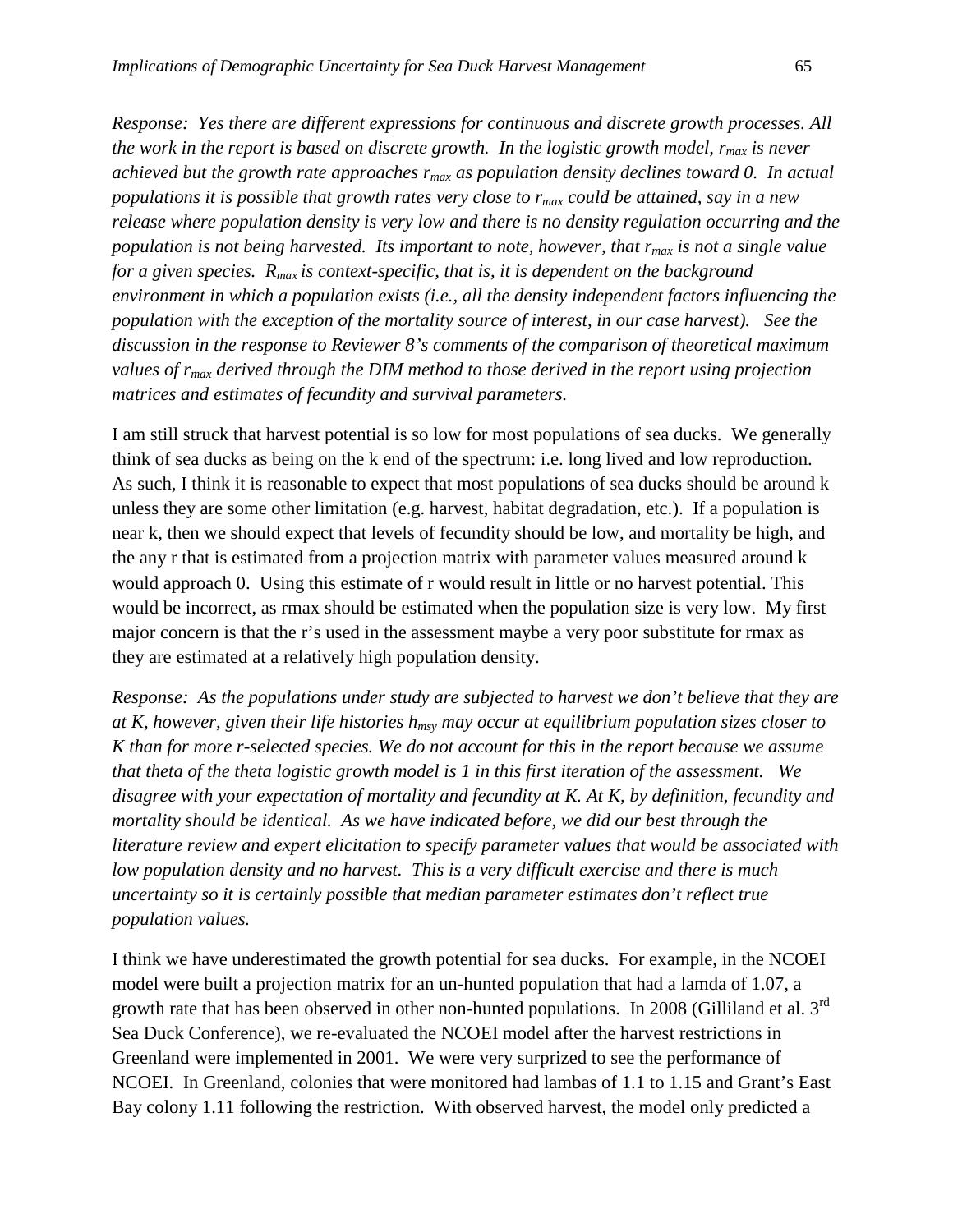lamda of 1.05 for Greenland. We felt the underestimate of the model could be due to underestimating population size, or that the population can grow more rapidly at low population density. I think it is also interesting to note that we are observing similar growth rates in dresseri along the Quebec north shore and northern Newfoundland (lamda  $= 1.11-1.15$ ), and that these estimates come from populations that are hunted.

*Response: See discussion immediately above and in response to Reviewer 8's comments. We have included estimates of theoretical maximum*  $r_{max}$  *values from the DIM method to contrast with rmax values estimated from both fecundity and survival parameters. While we, too, have low confidence in the estimated rmax for long-tailed ducks in particular, we note that the differences between the theoretical maximum rmax values derived through DIM and those derived via the projection matrices may be due to one or both of 2 factors: 1) poorer than optimal environmental backdrop (density independent factors like climate, contaminants, predation, etc), or 2) use of parameter values that are not reflective of values that would occur at low population density for an unharvested population. The objective of the assessment was to attempt to characterize uncertainty and the implications of that uncertainty for research and monitoring to improve harvest management. The wide distributions associated with rmax for all populations speak to the degree of uncertainty given available information.*

I think it is clear from Figure 1 that if hunting mortality is included in the estimate of r, then r is not equivalent to rmax. My second issue that that hunting mortality is likely included in most of the survival estimates. The worst is for longtails where the measured survival rates for the adults are measure apparent survival and not true survival. It seems to me that for Long Tails, the experts were highly influenced but the published values and did not take into account that the estimates were not true survival. I also feel that the experts did not take into account that most of the estimates of survival for all populations include harvest mortality.

*Response: See previous responses. We too have low confidence in the result for long-tails*.

You provided 2 responses related to these issues to my last comments:

*Response: We attempted to utilize demographic parameter estimates that would be consistent with the conditions under which rmax would be achieved, i.e., low density and no harvest. The large degree of uncertainty defined for many parameters speaks to the challenges of developing appropriate estimates of certain parameters under these conditions, which typically required some degree of speculation beyond available data or experience.*

*Response: In the report, we defined*  $r_{max}$  *for the population as the maximum growth rate achievable by a population when that population is not exposed to the source of mortality of interest (in this case harvest), is not under any resource limitations causing density-dependent regulation, and is experiencing otherwise average environmental conditions. We asked experts to provide information on demographic rates under these*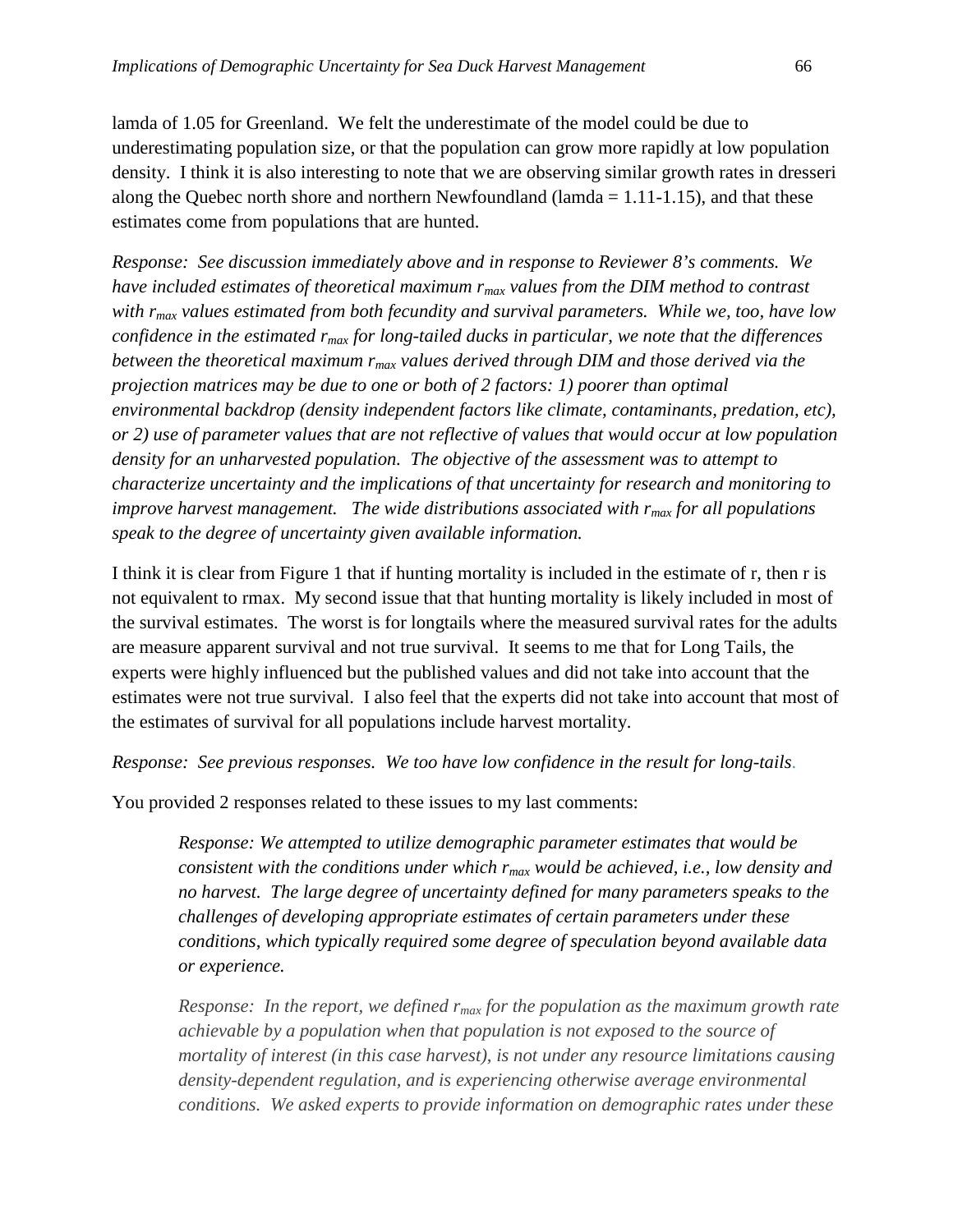*specific conditions. With respect to specific comments related to breeding propensity, there are a number of mechanisms which might induce density-related regulation. In addition, we cannot find evidence to support the idea that breeding propensity in sea ducks is density dependent, and the small number of studies of this demographic rate in waterfowl seem to contradict this claim (e.g., see Coulson. 2010. Bird Study 57: 1-18; Sedinger et al. 2001. Journal of Animal Ecology 70:798-807; page 566 in Esler et al. 2015. Chapter 15, in Savard and Derksen 2015. Ecology and conservation of North American sea ducks, CRC press).*

However, I do not think you addressed this issues. I had Greg Robertson review the assessment and it was his opinion that you are "killing many birds twice". I don't think that the large levels of uncertainty included in the parameter estimates necessarily addresses thus issue unless the trials were drawn from something like a uniform distribution. I think you need to provide strong evidence that the various parameter values were estimated for populations at low population density and that harvest mortality is not included in the estimates of survival.

*Response: See previous responses. We note that this work attempted to characterize uncertainty and its implications for decision making and research and monitoring priorities. Our approach was heavily supplemented by expert opinion, especially for species like long-tails where data availability was particularly poor.* 

In my initial comments I had suggested that you at least increase breeding propensity to 1 for all birds of breeding age. Above you quote Coulson 2010 and Sedenger et al. 2001 as examples that there is no density dependant affects on breeding propensity. First, I'm not sure that geese provide a good surrogate for sea ducks and waste grain has changed the state of this system, I only wish we had this problem for sea ducks. As for the Coulson study, I have not talked to Dr. Coulson, but I expect the problem there is that k has changed, and the population is adjusting to the new state. I would point out that there is is extreme annual variability in the proportion of adults that were estimated to be non-breeding each year (Figure 4). I would speculate that this is a result in the annual variability in female condition which to me suggests that there is annual variability in the amount of food that is available each year – if this is the case this is density dependence. I would also point out that in this study clutch size (Figure 5) and mean adult survival (Figure 9) were much higher early in this study suggesting the importance of using parameter values estimated at low population density.

*Response: We are unclear of your point here, but do feel that we addressed the concerns in your initial set of comments previously.*

In my initial comments I also stated:

"Another potential weakness is that it appears to me that maximum sustainable harvest rate was just calculated as a function of  $r$  (or  $r_{\text{max}}$ ), and does not take into account the differential vulnerabilities of the various age cohorts to the harvest. I think that the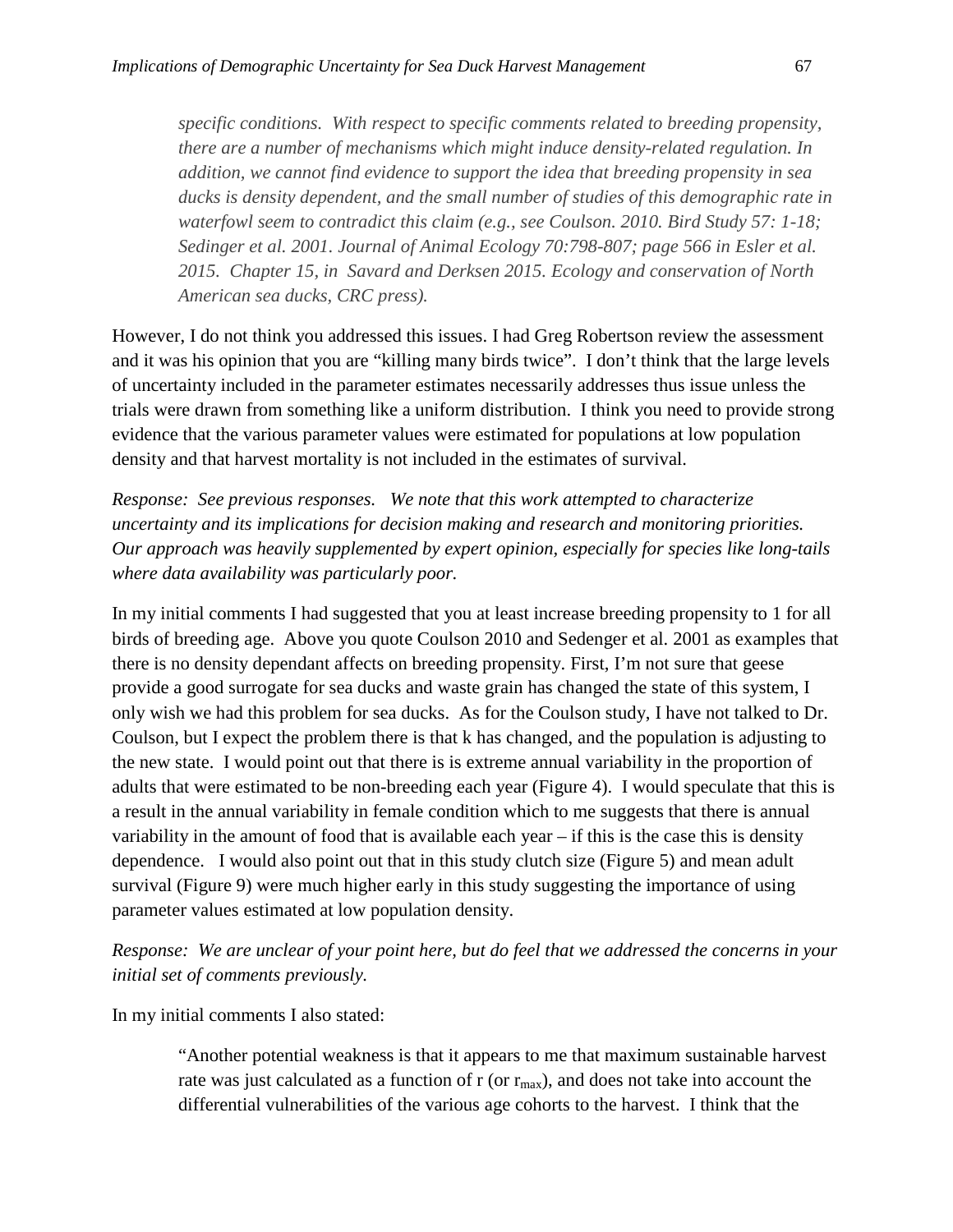method used to estimate maximum allowable take assumes that the age composition of harvest is proportional to their availability in the population. Younger cohorts have a lower reproductive value than older birds; hence, if the younger age cohorts are more vulnerable to harvest then older birds, then population may sustain a higher overall harvest rate."

And in your response you acknowledged this limitation:

*Response: We recognize that the age structure of the harvest and the relative reproductive value of the various age classes has implications to maximum allowable harvest if harvest pressure is, or can be, directed toward cohorts of low reproductive value. Sparse data for most sea ducks led us to employ a simple modeling framework that, while allowing for limited consideration of population age structure does not permit direct assessment of the effect of harvest age structure on allowable harvest. We acknowledge this explicitly in the limitations section of the report and would encourage future data collection and refined modeling to better address the management of structured populations*

However, I bring it up again as all the potential biases in the assessment, i.e. survival with harvest, estimates of mortality and fecundity at high population density, and over-estimating the impact of harvest by not account for differential vulnerability of the age classes to harvest are all biased in the same direction which may result in an ultra-conservative assessment on the impact of harvest.

I have a couple of suggestions:

1: for all populations estimate rmax using the maximum value for the various parameters. The justification for this is that the performance of best individuals at high population density may similar to the average individual at low density.

*Response: We have already done this by incorporating the probability distributions for the individual parameters and propagating that uncertainty into probability distributions for rmax and hmax (or Hmax). Simply pull a value from the right tail of the rmax probability distribution. We*  have now taken the additional step of computing and comparing the theoretical maximum  $r_{max}$ estimates from the DIM method with those estimated from both fecundity and survival *parameters using projection matrices. See previous responses on the utility and limitations of this comparison.*

2: For long tails, use an alternate method to estimate rmax. I feel the estimates provided are too poor to use the projection matrix approach

*Response: See previous response to a similar comment by Reviewer 8.*